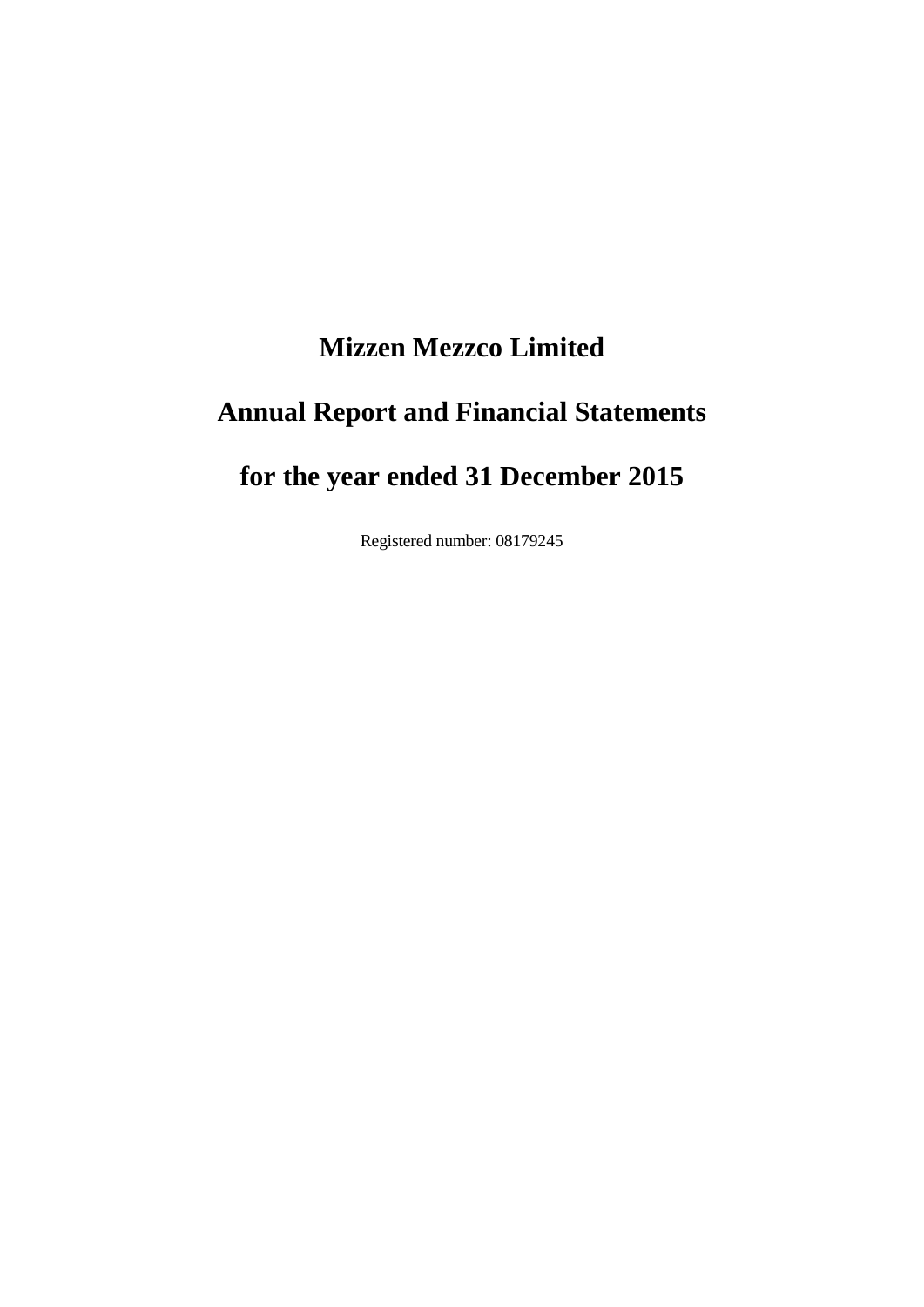# **CONTENTS**

| <b>CORPORATE INFORMATION</b>                                      | 3                |
|-------------------------------------------------------------------|------------------|
| <b>OVERVIEW OF THE GROUP</b>                                      | 4                |
| <b>FINANCIAL HIGHLIGHTS</b>                                       | 5                |
| <b>STRATEGIC REPORT</b>                                           | 6                |
| <b>CHIEF EXECUTIVE'S STATEMENT</b>                                | 6                |
| <b>VISION AND VALUES</b>                                          | $\boldsymbol{9}$ |
| <b>BUSINESS MODEL</b>                                             | 10               |
| <b>STRATEGY</b>                                                   | 12               |
| <b>FINANCIAL REVIEW</b>                                           | 14               |
| PRINCIPAL RISKS AND UNCERTANTIES                                  | 17               |
| <b>SUSTAINABILITY REPORT</b>                                      | 18               |
| <b>GOVERNANCE</b>                                                 | 21               |
| <b>BOARD OF DIRECTORS</b>                                         | 21               |
| <b>EXECUTIVE COMMITTEE</b>                                        | 24               |
| <b>CORPORATE GOVERNANCE</b>                                       | 26               |
| <b>REPORT OF THE DIRECTORS</b>                                    | 35               |
| <b>FINANCIAL STATEMENTS</b>                                       | 39               |
| <b>INDEPENDENT AUDITORS REPORT - GROUP FINANCIAL STATEMENTS</b>   | 39               |
| <b>CONSOLIDATED INCOME STATEMENT</b>                              | 42               |
| <b>CONSOLIDATED STATEMENT OF COMPREHENSIVE INCOME</b>             | 43               |
| <b>CONSOLIDATED BALANCE SHEET</b>                                 | 44               |
| <b>CONSOLIDATED STATEMENT OF CHANGES IN EQUITY</b>                | 45               |
| <b>CONSOLIDATED CASH FLOW STATEMENT</b>                           | 46               |
| <b>NOTES TO THE FINANCIAL STATEMENTS</b>                          | 47               |
| <b>INDEPENDENT AUDITORS REPORT – COMPANY FINANCIAL STATEMENTS</b> | 101              |
| <b>COMPANY BALANCE SHEET</b>                                      | 104              |
| <b>COMPANY STATEMENT OF CHANGES IN EQUITY</b>                     | 105              |
| NOTES TO THE COMPANY BALANCE SHEET                                | 105              |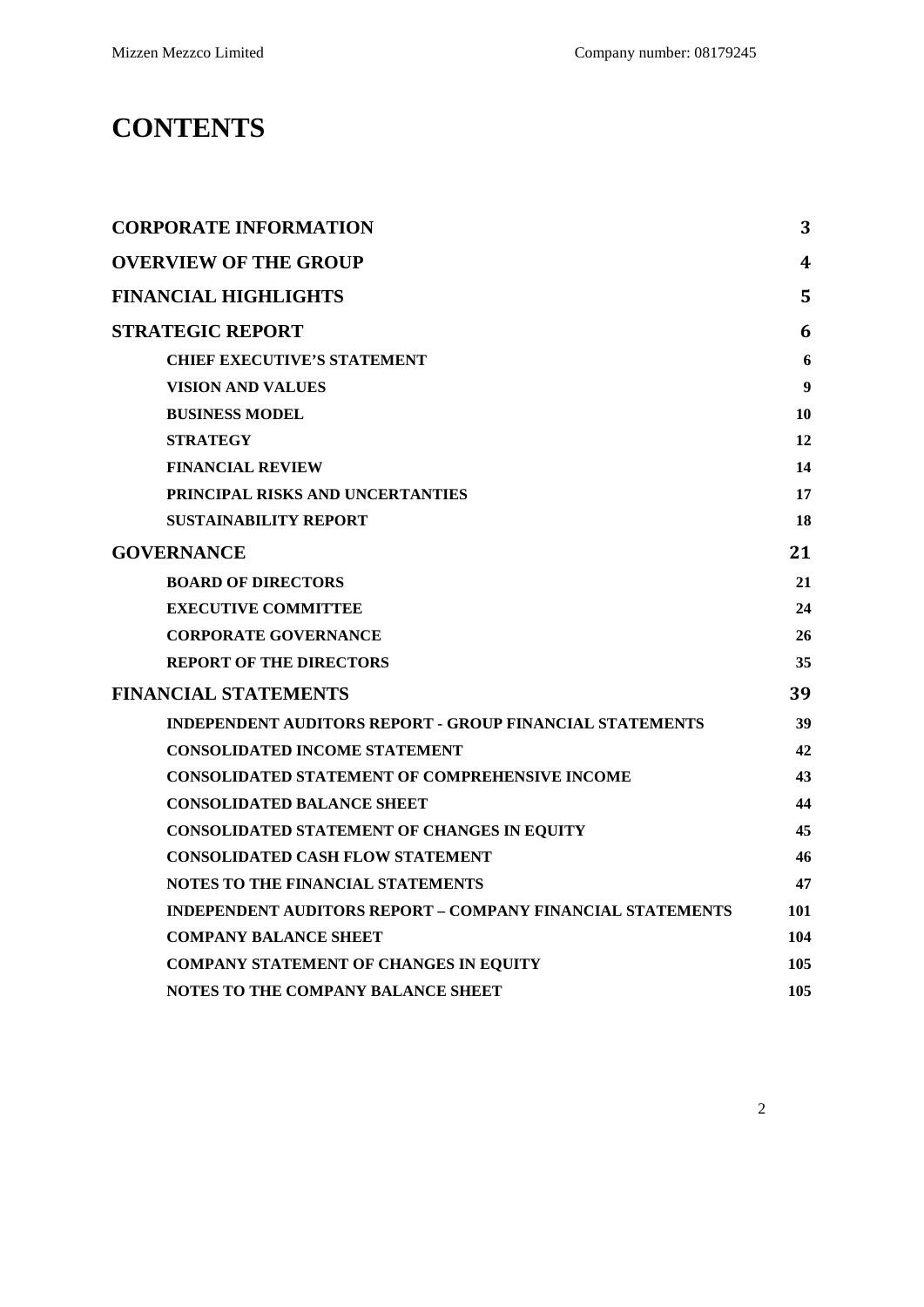### <span id="page-2-0"></span>**CORPORATE INFORMATION**

#### **Directors**

Thomas Woolgrove John Reeve Peter Catterall Maxim Crewe Anthony Santospirito Chris Burke David Young

#### **Company Secretary**

Jasan Fitzpatrick

#### **Registered Office**

Premium Credit House 60 East Street Epsom Surrey KT17 1HB

#### **Solicitors**

Freshfields Bruckhaus Deringer LLP 65 Fleet Street London EC4Y 1HT

#### **Bankers**

HSBC Bank PLC 8 Canada Square Canary Wharf London E14 5HQ

#### **Independent Auditors**

PricewaterhouseCoopers LLP 7 More London Riverside London SE1 2RT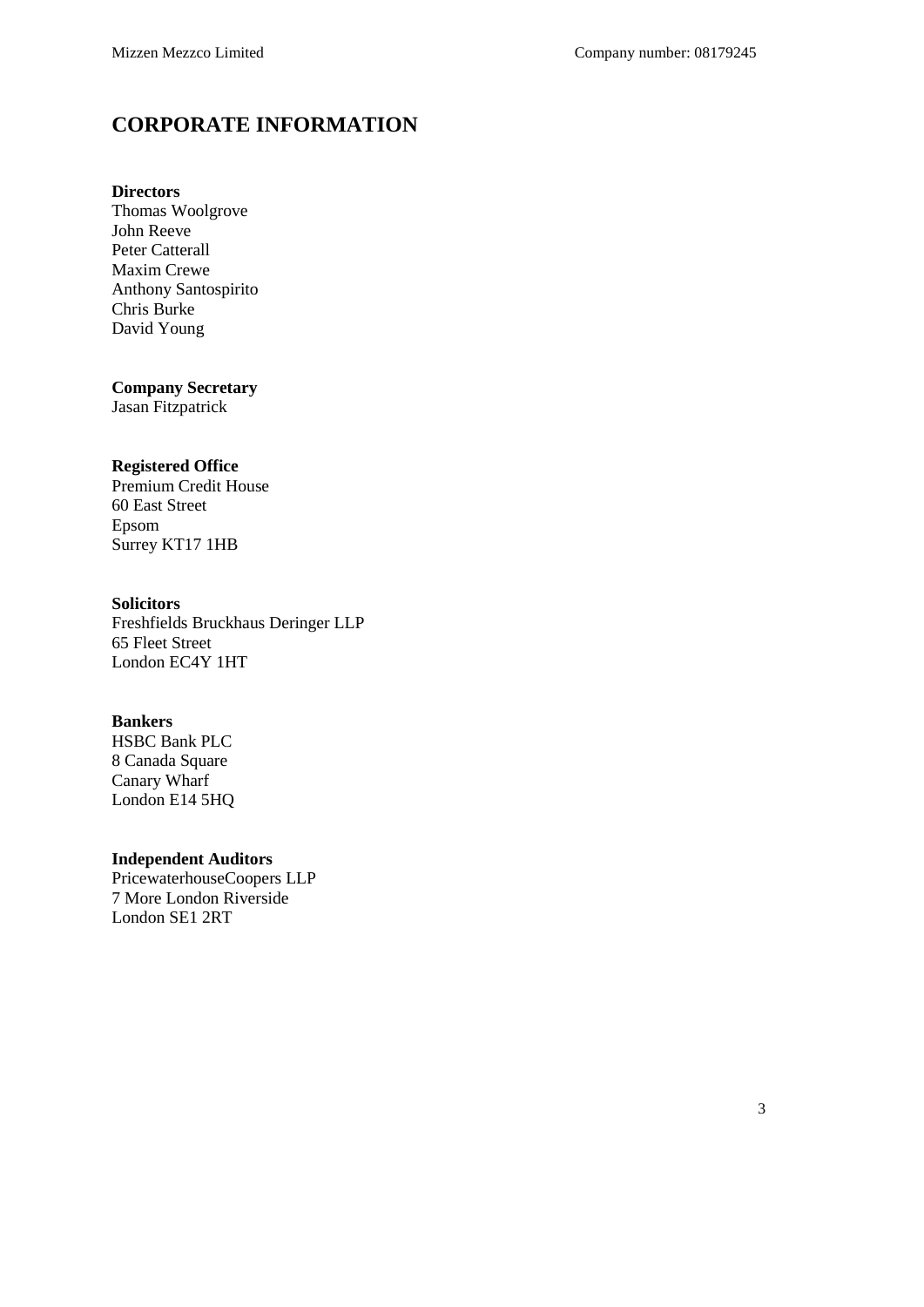### <span id="page-3-0"></span>**OVERVIEW OF THE GROUP**

The Mizzen Mezzco Group (the "Group") is a financial services group specialising in the financing of insurance premiums and instalment services in the UK and Ireland. Premium Credit Limited ("PCL"), the Group's operating subsidiary, has been trading since 1988.

On 27 February 2015 the ultimate controlling party, Mizzen Topco S.C.A., a company incorporated in Luxemburg, disposed of its entire stake in the Group to Cinven Partners LLP ("Cinven") for £462 million. The current group structure following the Cinven acquisition is shown below:

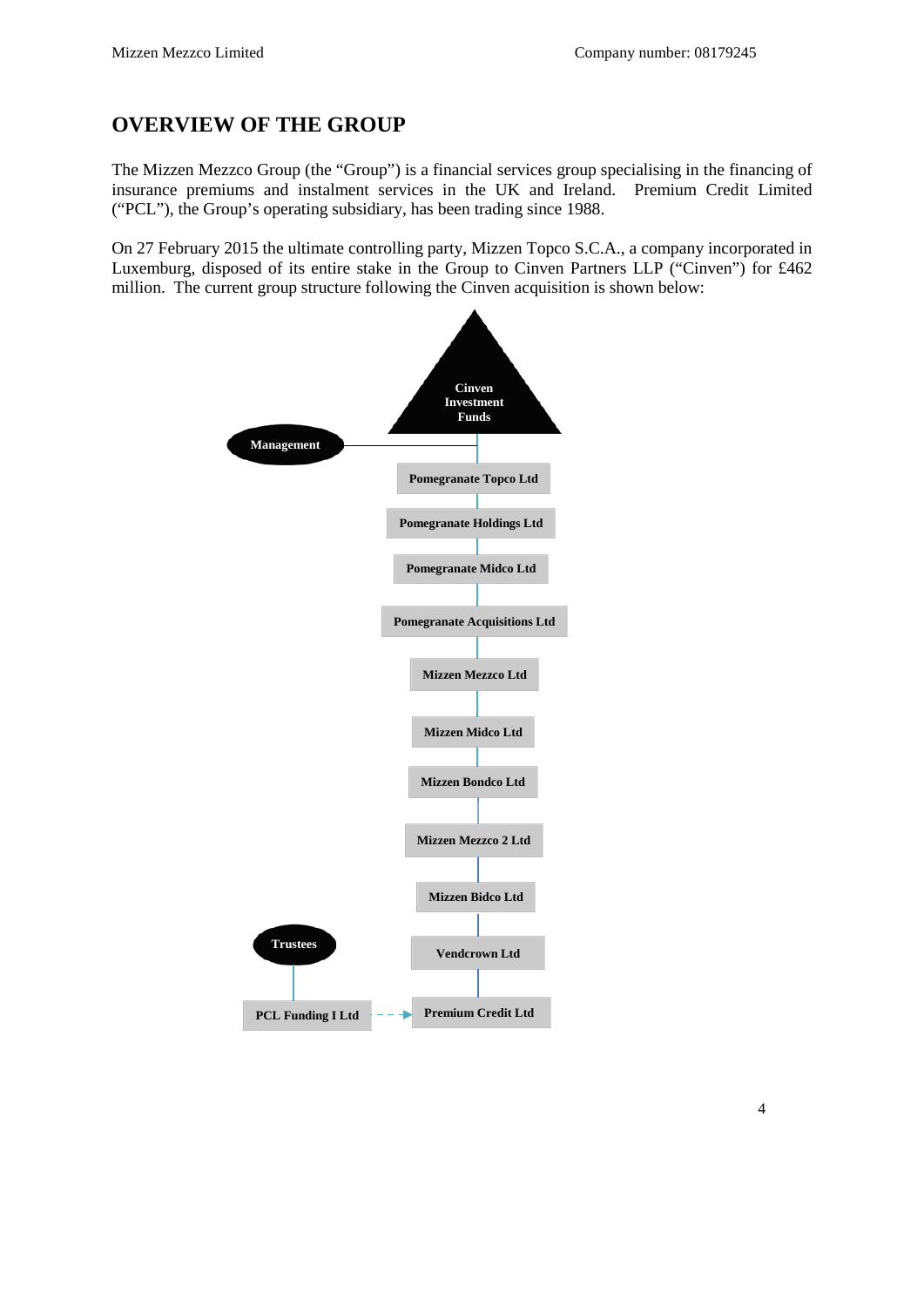### <span id="page-4-0"></span>**FINANCIAL HIGHLIGHTS**

The Group has made good progress during the year. We advanced £3.4 billion to customers during 2015, an increase of 3.8% on 2014. In addition, we processed 29.3 million direct debits, which was up 6.5% on 2014. We closed the year with 2.2 million customers, an increase of 3.2% on 2014.

Adjusted Pro Forma Post-Securitisation EBITDA improved by 31.1% to £66.6 million driven by higher loan volume and margin. The increased income, was offset by higher costs incurred due to significant investment in our growth with an emphasis on enhancing our Information Technology infrastructure and Sales Organisation, while operating costs were managed tightly. Credit quality remains good with continued improvement in customer default rate and recoveries. The loan loss ratio has dropped by 15% to 0.33 % (2014: 0.39%).

| <b>Key performance indicators</b>                  | 2015              | 2014     | % change  |
|----------------------------------------------------|-------------------|----------|-----------|
| Adjusted Pro Forma Post-                           | £66.6m            | £50.8m   | $+31.1\%$ |
| Securitisation EBITDA <sup>1</sup>                 |                   |          |           |
| <b>Sales</b>                                       |                   |          |           |
| Net loans and advances to customers                | £3,423m           | £3,297m  | $+3.8\%$  |
| <b>Operations</b>                                  |                   |          |           |
| Credit quality: loan loss asset ratio <sup>2</sup> | $0.33\%$          | $0.39\%$ | $-15%$    |
| Non-cancellable agreements                         | 2.203m            | 2.135m   | $+3.2\%$  |
| Direct debits processed                            | 29.3 <sub>m</sub> | 27.5m    | $+6.5\%$  |
| <b>Shareholder returns</b>                         |                   |          |           |
| Dividends                                          | £11.581m          | £91.841m | $-87%$    |

1. A reconciliation to profit before tax is shown on page 16

2. Loan loss asset ratio is calculated by dividing the impairment loss by the average balance of loans and advances to customers.

#### **Funding and liquidity**

The Group extended its existing securitisation facility of £1.05 billion in July 2015. In addition, it arranged an overdraft facility of £15 million. The Group redeemed £10.4 million of its High Yield Corporate Bond during the year reducing the outstanding principal to £189.4 million. The Group paid a dividend of £11.6 million to its shareholders prior to the sale of the business to Cinven, this dividend followed the issue of the second corporate bond and part of the proceeds were paid to the ultimate controlling party at the time of issue, GTCR.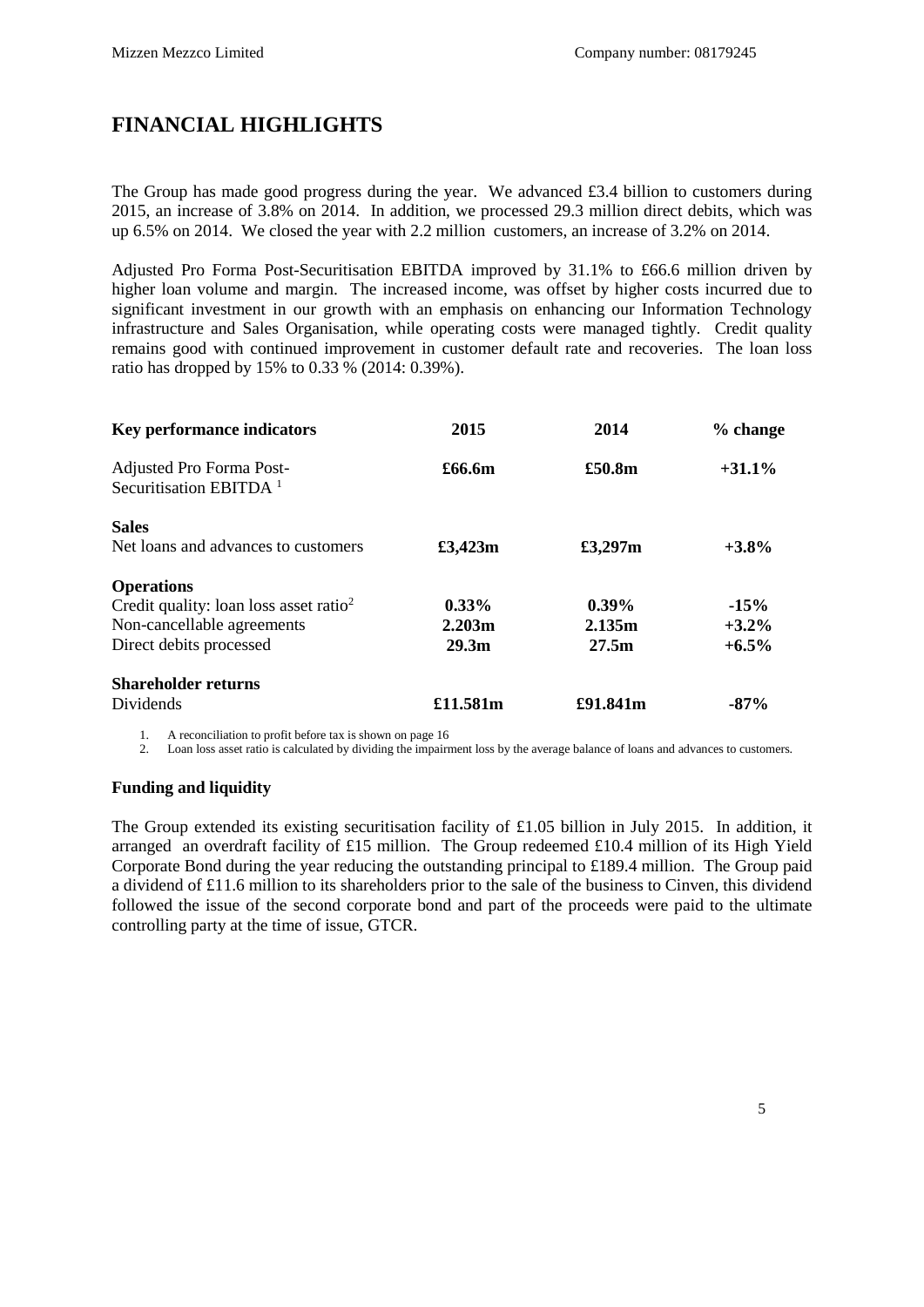### <span id="page-5-0"></span>**STRATEGIC REPORT**

### <span id="page-5-1"></span>**CHIEF EXECUTIVE'S STATEMENT**

The Group continues to identify, develop and deliver initiatives to create economic value. Following the acquisition by Cinven, 2015 has been a year of further change, with a focus on developing the foundations to support and sustain business growth and value creation in the future.

#### **Leadership**

Three Non-executive Directors, representing GTCR, resigned from office in February 2015 on the transfer of ownership to Cinven. Consequently, we welcomed to the Board three new Non-executive Directors representing Cinven, namely Peter Caterall, Maxim Crewe and Anthony Santospirito. Chris Burke also joined the Board in March 2015 as an independent Non-executive director and brings significant commercial and technology expertise.

In October 2015, Colin Keogh was appointed Non-executive Chairman of Premium Credit Limited, the Group's trading subsidiary. He brings to the role significant leadership and Board governance experience in insurance and financial services. At the same time, Laurel Powers-Freeling resigned from the Board on the completion of her term in office.

In December 2015, we bade farewell to Andrew Doman, our former Chief Executive. We wish him well and thank him for his contribution in developing the business during his term in office. Andrew was succeeded as Chief Executive by Thomas Woolgrove in January 2016. Thomas's background in both banking and insurance will provide the industry expertise to steer the Group on the next phase of our journey.

We also welcomed David Young to the Board in January 2016 as an independent Non-executive director. David brings to the Board a wealth of experience in investment banking, together with expertise in wider corporate governance and risk management, all within Prudential Regulation Authority (PRA)/Financial Conduct Authority (FCA) regulated and directly supervised environments.

#### **Market**

The premium finance market continues to develop and evolve. We continue to see consolidation amongst insurance brokers, whilst technology and regulation continue to shape both ourselves and our partners. More widely, we continue to see new payment service providers coming to market. The low interest rate environment seems set to continue.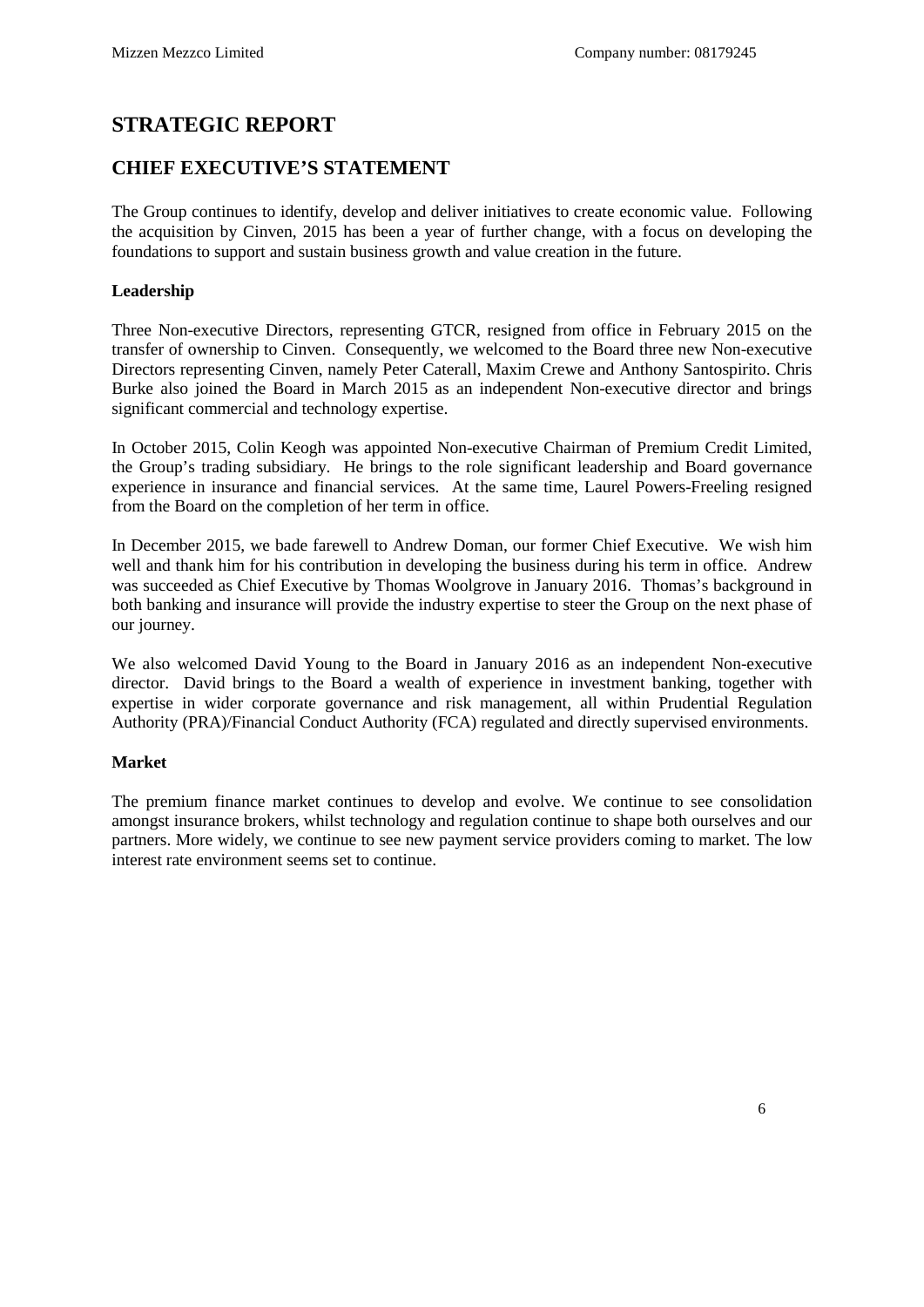#### **Risks**

The Company is predominantly exposed to Credit risk and Liquidity risk, arising from our lending portfolio and external funding respectively. Given much of our lending is on a recourse basis, underlying Credit experience continues to be positive. Our securitisation programme enables us to access sustainable funding. The Board oversees our risk exposure through a series of risk appetite statements around each of our principal and secondary risks. A full description of the principal risks facing the business, together with how they are managed, are set out on pages 31-34.

#### **Regulatory Landscape**

Following a change in regulatory oversight in 2014 for all consumer credit firms, the Group's principal trading subsidiary, Premium Credit Limited, was given interim permission by the FCA. In May 2015, we submitted an application for full authorisation to conduct regulated consumer credit business and we await the FCA's review of our application. Meanwhile, the Board and Executive Committee continue to invest considerable resources to ensure the conduct of our business is in compliance with the principles and spirit of all the FCA's regulations, including Consumer Credit and Conduct risk.

#### **Technology**

We continue to invest in technology to improve our offering to, and integration with, our network partners and intermediaries, and to improve the experience and journeys of our customers.

#### **Reporting**

Our ultimate controlling party, Cinven Partners, is a UK private equity fund. Accordingly, the Annual Report and Financial Statements for 2015 have been prepared in accordance with the Walker Guidelines for UK companies in private equity ownership. In addition, we are adopting IFRS in the preparation of consolidated financial statements and new UK GAAP (FRS 101) in the preparation of statutory accounts in accordance with the UK Companies Act.

The Group recognises that its success to date and continued future growth is dependent on the loyalty and commitment of its employees. Whilst 2015 was a year of change, we would like to thank all employees for their hard work and commitment to achieve the Group's objectives and strong performance.

In 2016 we look forward to consolidating these changes and focusing on delivering our strategic aims.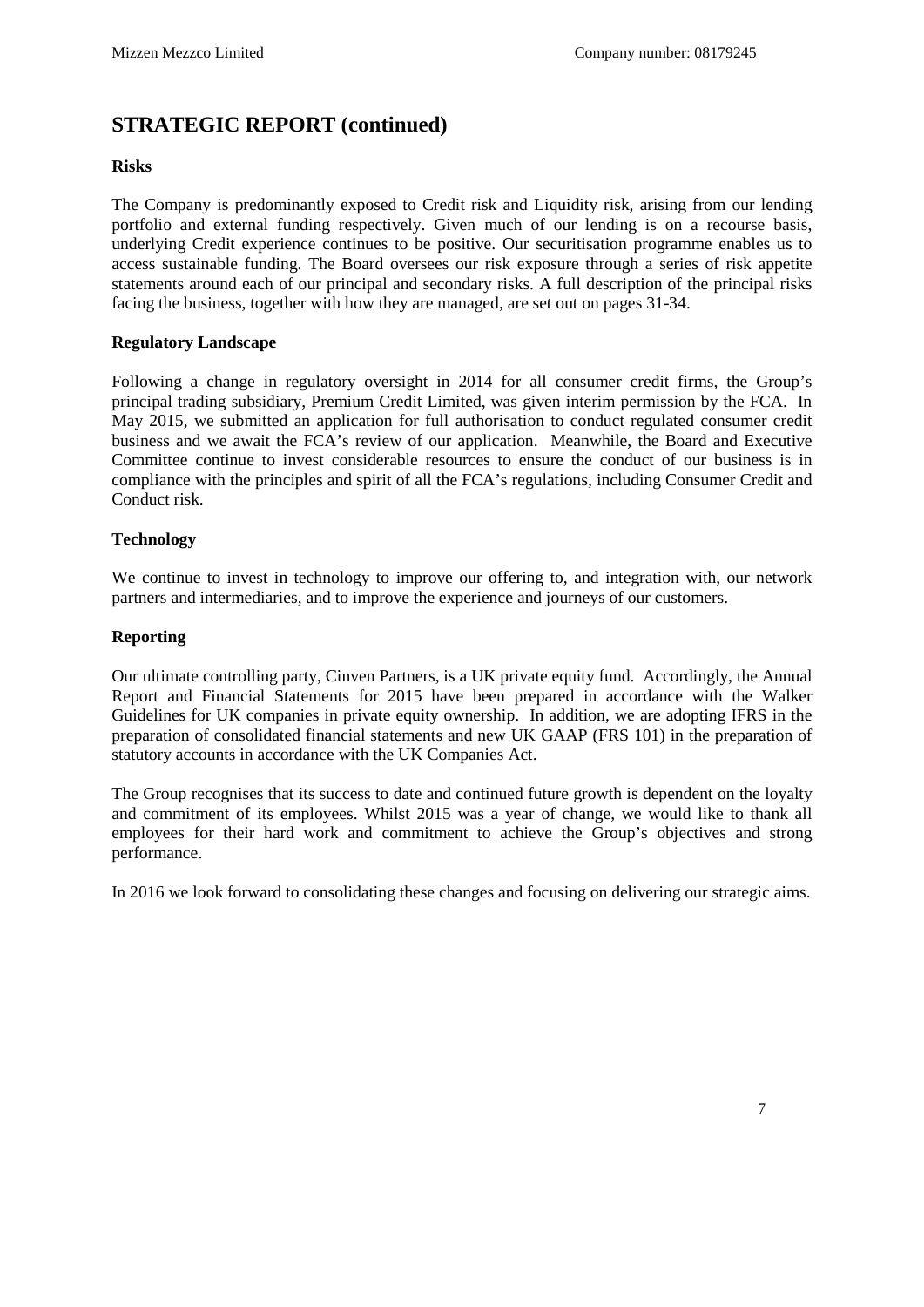#### **Future Outlook**

We remain confident that our strategy and proven business model will continue to deliver long term and sustainable value to our business partners, customers, employees and shareholders.

We see continued growth in our core markets, whilst ensuring that we balance risk and rewards.

**Thomas Woolgrove Chief Executive Officer**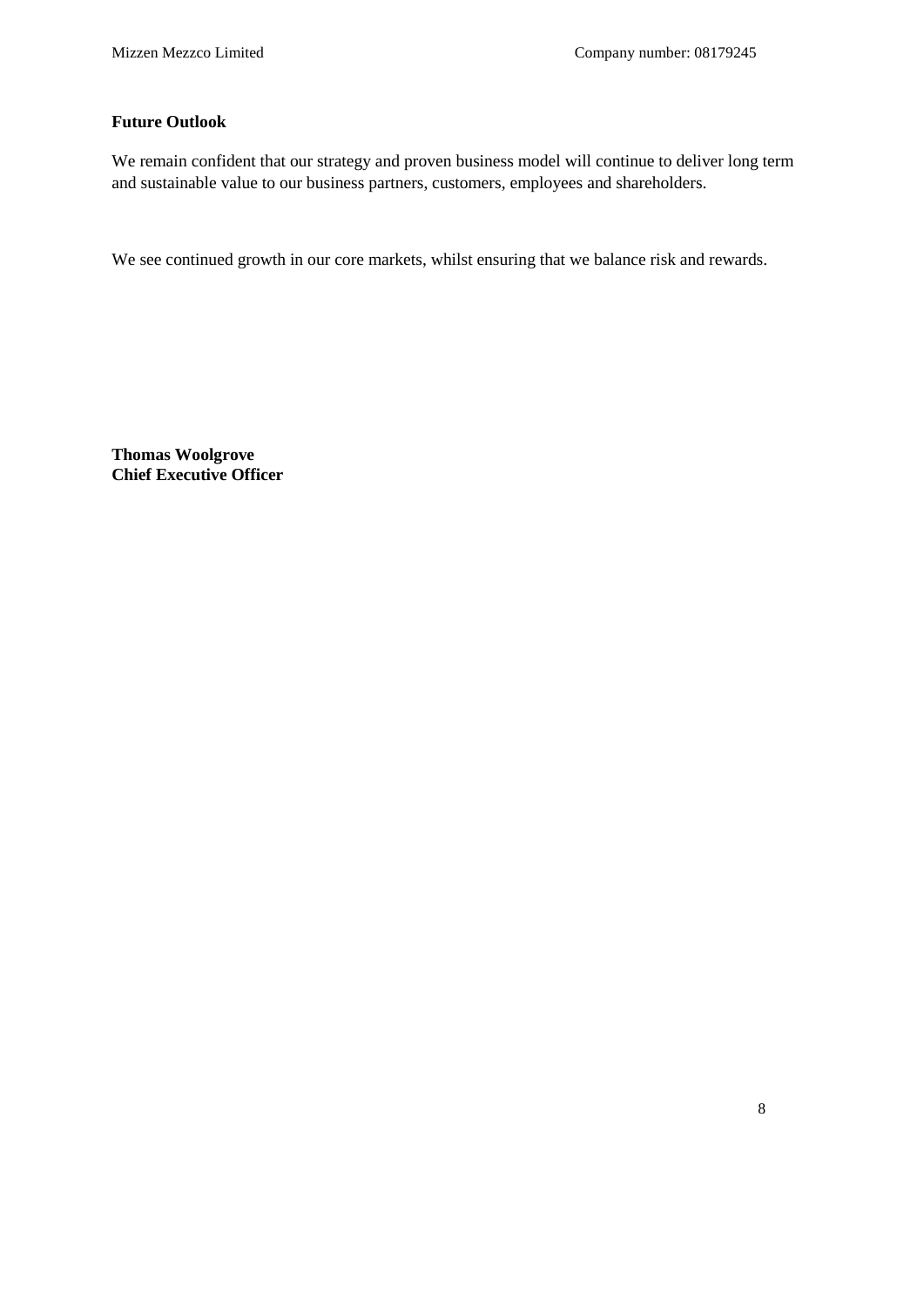### <span id="page-8-0"></span>**VISION AND VALUES**

### **Our Vision**

### **"To make our customers' lives and aspirations affordable"**



### **Our values**

**Understanding** in our actions

**Listening** to our customers and **treating them fairly**

**Simplicity** in our processes

**Clarity** in our communications

Working hard and smartly to **succeed together**

Operating **honestly, ethically and profitably**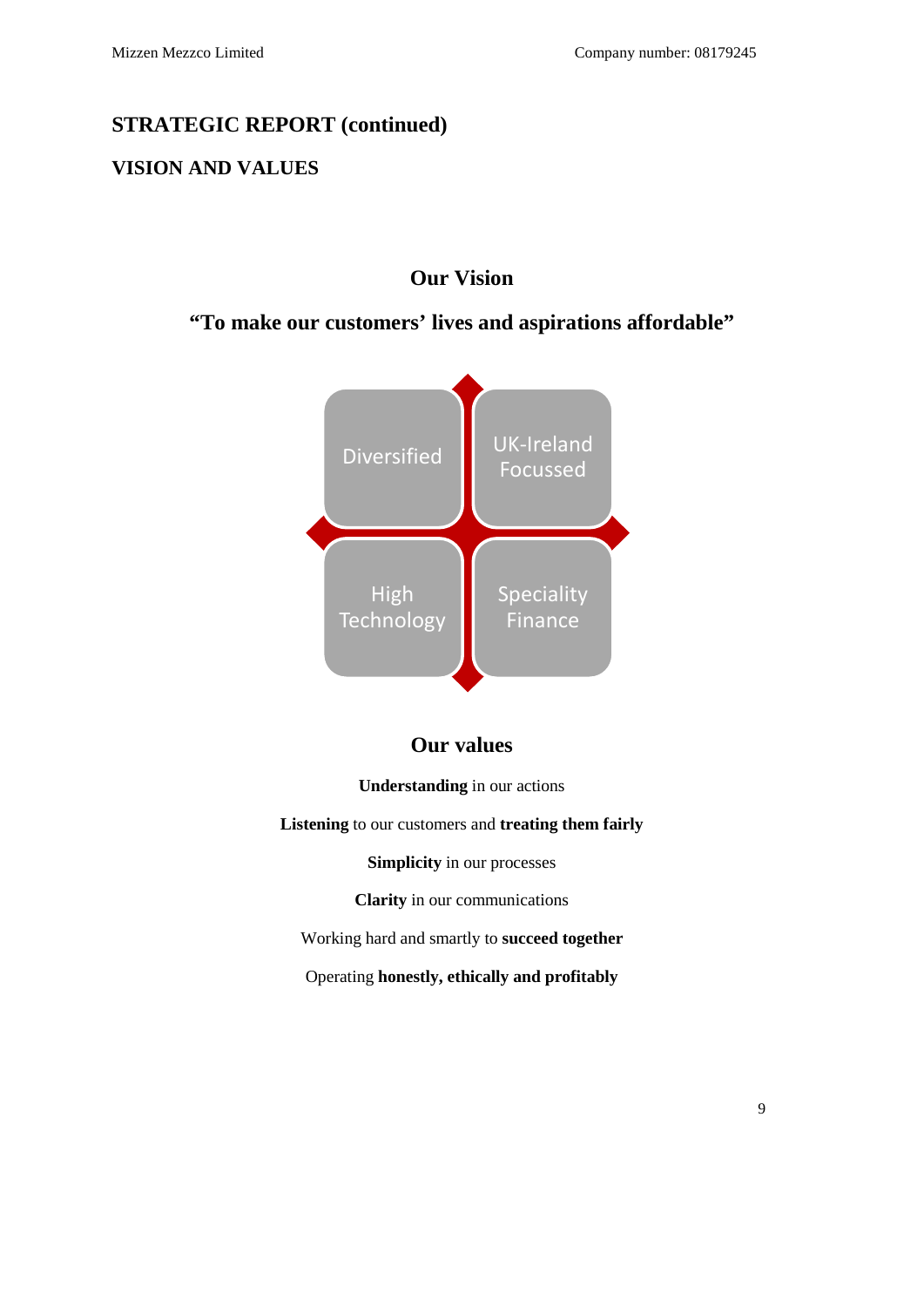#### <span id="page-9-0"></span>**BUSINESS MODEL**

Premium Credit is the number one Insurance Premium Finance Company in the UK and Ireland. We also provide the finance to pay annual fees such as professional and school fees. In 2015, we had more than two million customers and achieved annual net advances of £3.4 billion, processing 29.3 million direct debits.

#### **WHAT WE DO**

The Group provides instalment finance and payments services via our network of intermediaries to over two million individuals and SME businesses in the UK and Ireland. The network consists of firms who typically charge for their services on an instalment basis such as insurance brokers, membership organisations and leisure facility providers.

We provide advances to our end-customers which they use to pay insurance premiums and other service fees such as school, professional membership, sports and leisure fees. We receive payments on these advances from our end-customers on a monthly basis. Our size and long operational history allowed us to develop an advanced and scalable Information Technology system which allows us to provide our intermediaries and other clients with a critical service as we are able to service a high volume of payments and collect amounts outstanding on our advances on a reliable and continual basis. We work with a diverse network of over 3,000 leading brokers, insurers and other intermediaries who offer our financing products to end-customers, and we believe we have strong and resilient relationships with our key intermediaries.

#### **HOW WE GENERATE INCOME**

Our income stream derives from a combination of interest income on amounts we have advanced to our mutual customers and fees receivable for services we deliver.

#### **OUR MARKET POSITION**

We are a UK leader in the processing and financing of instalment services. We have an unrivalled position in the insurance industry, a sector that is characterised by stable and regular annual payment profiles. Our nearest competitors are other finance providers such as banks and non-bank credit providers. We believe our competitive advantage lies within our technology offering that integrates seamlessly with our distributed network partners systems and our integration into our intermediaries systems.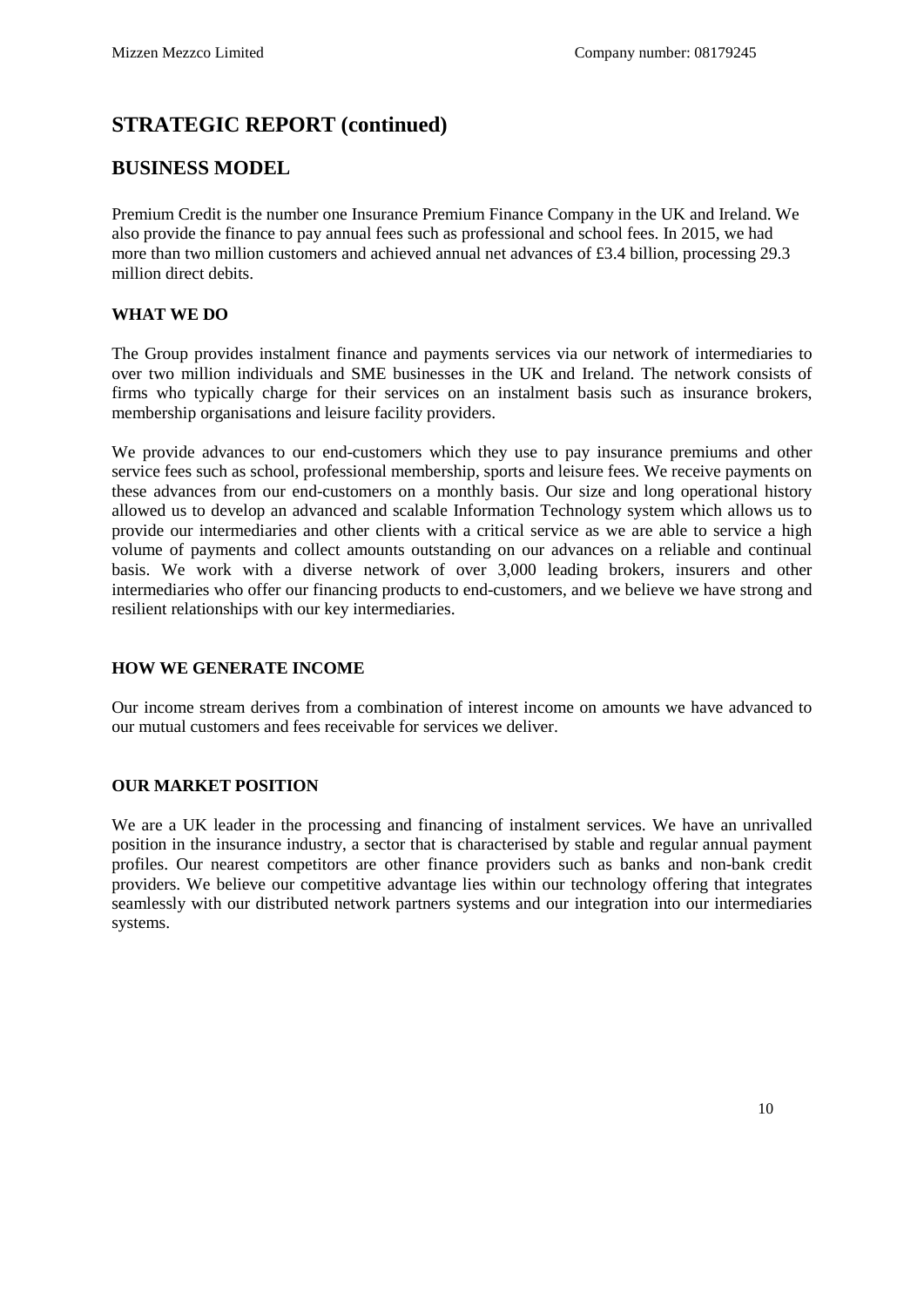Our unique selling points include:

- **Long term strategic partnerships** we are one of only two major providers in the instalment fee lending market and our relationship with 12 of our top 15 network partners has spanned more than 10 years;
- **Platform technology and network** our information technology platform enables point of sale financing and is fully integrated into the business of our network partners;
- **Scale and scalability** our systems hold a vast amount of customer data on behalf of our network partners permitting us to process over 29 million direct debit transactions in a year on behalf of over 2 million customers;
- **Deep insurance industry credit expertise** our financing solutions provide us with multiple layers of credit protection, our credit loss rate in 2015 averaged 0.33% of our net advances in the year (2014: 0.39%). These loss rates are significantly lower and less volatile than other forms of consumer finance.

#### **OUR CORE SERVICES**

The outsourcing of our transaction processing provides our network of intermediaries with a pragmatic approach to business funding and their customers with short-term flexible credit facilities.

We offer three services which can be purchased discreetly but are generally acquired in unison, depending upon the network partners chosen objectives:

- 1. **Check**  our platform systems take the process of credit checking customers to the forefront of our partners' sales process. Utilising our proprietary technology our network partners are able to quickly and expertly check the credit standing of their customers and adjust product pricing accordingly. Our market leading position, particularly in insurance, provides deep insight into insurance industry trends and practice from which we are able to leverage the credit mediation process.
- 2. **Fund** our platform and deep industry expertise allows us to offer competitive finance facilities to both network partners and customers through the transfer, mitigation and enhancement of credit risk specifically to our non-recourse partners. Our scale and resilient processing platform allows us to consolidate and securitise these instalments, allowing us to access and provide a sustainable and affordable source of funding and liquidity. This frees up the resources of network partners to focus on the suitability and availability of the end customer product proposition.
- 3. **Transact** our technology platform enables quick and simple settlement of all cash flows from the network partners' perspective. From customer to intermediary and intermediary to end supplier, our payment technology system enables for rapid bulk processing of payments in a safe and compliant environment.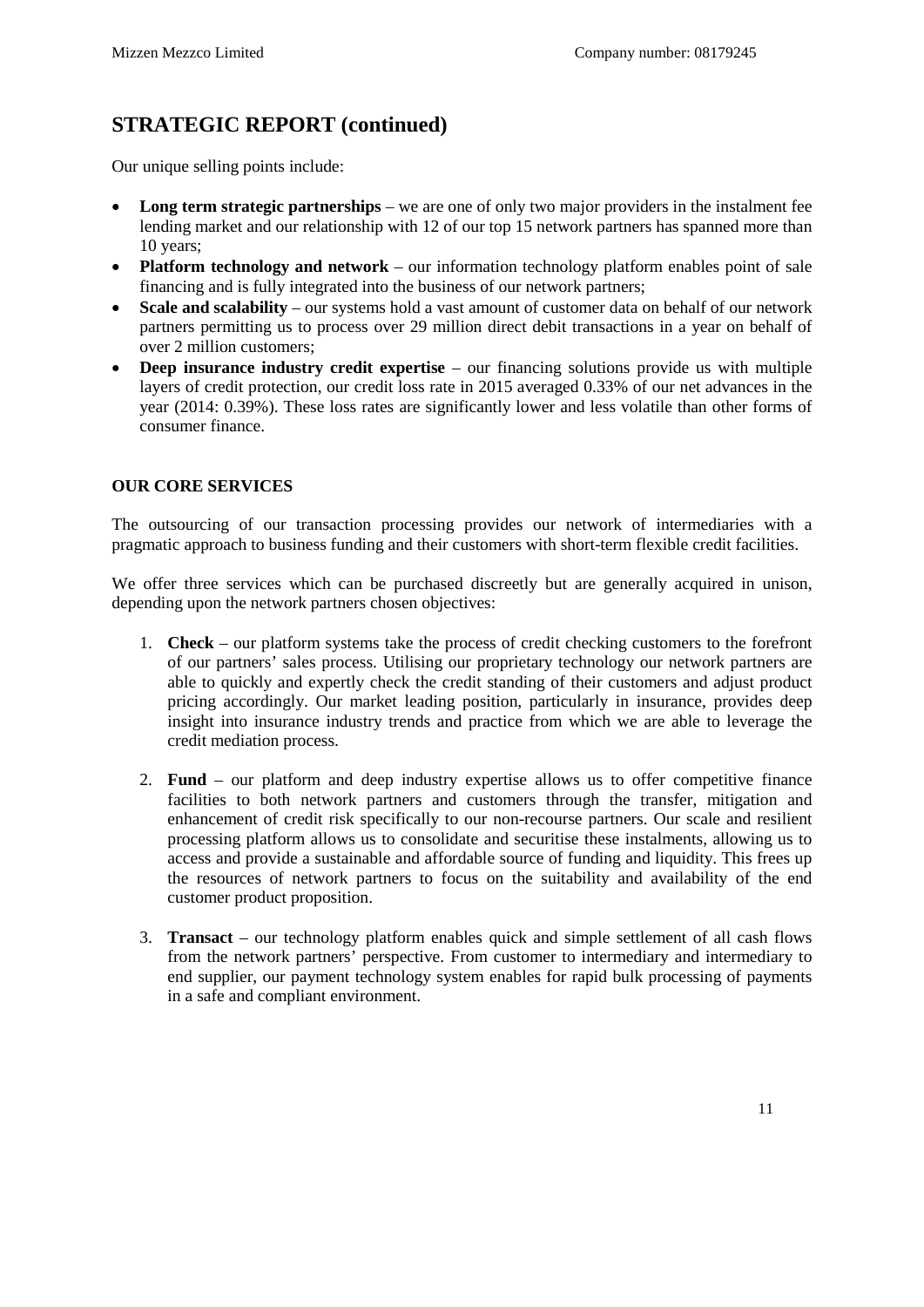### <span id="page-11-0"></span>**STRATEGY**

The Group's objective is to be the leading provider of instalment credit in its chosen markets, and by leveraging our strong partner relationships, technology platforms and scale efficiency, we will deliver value for customers and generate long term, sustainable growth in shareholder returns.

The majority of our earnings stream originates from the financing of insurance premiums. Insurance is an essential product for many borrowers, and is often a legal requirement. Our point-of-sale lending services are highly integrated with our intermediaries' systems resulting in low cost credit.

To deliver our objectives, we have embedded a number of core values into the business. These values help our employees to run our business in a sustainable, responsible way, for the benefit of our commercial partners and our mutual customers.

To deliver our mission, we have five broad strategic aims:

- 1. Developing strong relationships with our distribution partners, adding value to their customers;
- 2. Developing stable and flexible technology platforms, that deliver improved customer experience, enhanced analytics and streamlined processing;
- 3. Leveraging an efficient and scalable operating platform;
- 4. Creating a strong risk and governance framework, that ensures fair outcomes for customers;
- 5. Maintaining a secure, diverse and stable funding structure.

#### **Developing strong relationships with our distribution partners, adding value to their customers**

Our focus is on providing affordable instalment credit to help individuals and SME's smooth cash flows during the year. We believe this area of the market offers reasonable margins and sustainable returns, and is valued by customers. Our lending to a wide ranging customer base means that our credit risk is diversified.

Our distribution partners are at the heart of our business and our financing solutions are such that we can only maintain a sustainable business model if the interests of our partners and their customers are at the forefront of our business processes.

We manage, monitor and support our partners via a dedicated relationship team to ensure dealings with our customers are ethical, in compliance with applicable regulatory requirements and of a consistently high standard. We are seeking to leverage better analytics and insight to support our partner's performance management and objectives.

We will continue to identify adjacent markets that allow us deliver further growth and earnings diversification, that leverage our core capabilities, expertise, technology and operating platforms.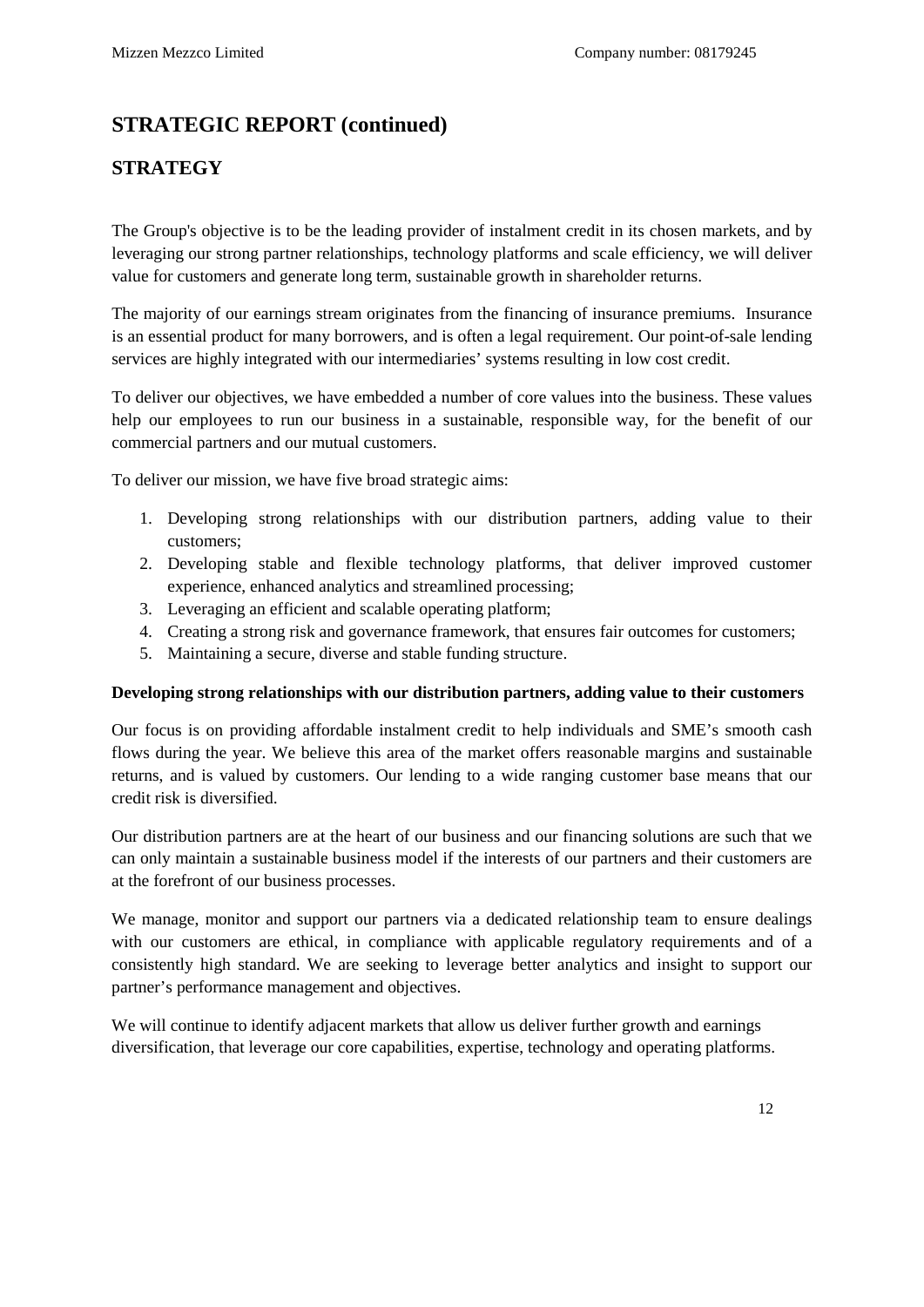#### **Developing stable and flexible technology platforms, that deliver improved customer experience, enhanced analytics and streamlined processing**

The majority of our lending is integrated into our partner's point-of-sale, allowing straight through and automated processing. We are actively processing over 29 million direct debits each year, so stable and resilient systems and operating platforms are critical. We will continue to invest in our technology platforms, to enhance our product and service offers, delivering further integration with our partners, and improving our overall customer experience.

We will also seek to better leverage our significant data, by utilising improved analytics and CRM tools to support our partners and deliver improved business outcomes.

#### **Leveraging an efficient and scalable operating platform**

Our business is highly efficient, leveraging our technology platforms and integration with our partners to process high volumes of transactions cost effectively. As we continue to grow our lending, we will seek opportunities to further improve and enhance our scale efficiency. We will look at our technology architecture and future target operating model to retain and enhance our core competencies, increase operating leverage and consistently deliver improved customer experience.

#### **Creating a strong risk and governance framework, that ensures fair outcomes for customers**

Premium Credit, the Group's principal trading subsidiary, is regulated by the Financial Conduct Authority. Given the high number of customers we serve, we will continue to manage our business within a strong risk and governance framework, and will continue to invest in strengthening our operational processes and controls that will ensure fair outcomes for customers. A well managed and governed business is critical to maintaining stakeholder's confidence and delivering sustainable shareholder returns.

The Company is predominantly exposed to Credit risk and Liquidity risk. For Credit risk, the Group has multiple layers of credit protection available to us. These protections arise as our earnings stream derives predominantly from the financing of cancellable and rebateable services. As a result our loss rates are low and show little volatility through the economic cycle. We will continue to invest resources in strong credit underwriting to maintain these low loss rates.

#### **Maintaining a secure, diverse and stable funding structure**

Funding is provided from a £1.05 billion securitisation facility to September 2018, together with £181.4 million of corporate bonds which mature in May 2021. As at 31 December 2015, £952.5 million (90.7%) was drawn down on the securitisation facility. As we move forward, we will look to ensure sustainability and diversification of our sources of funding.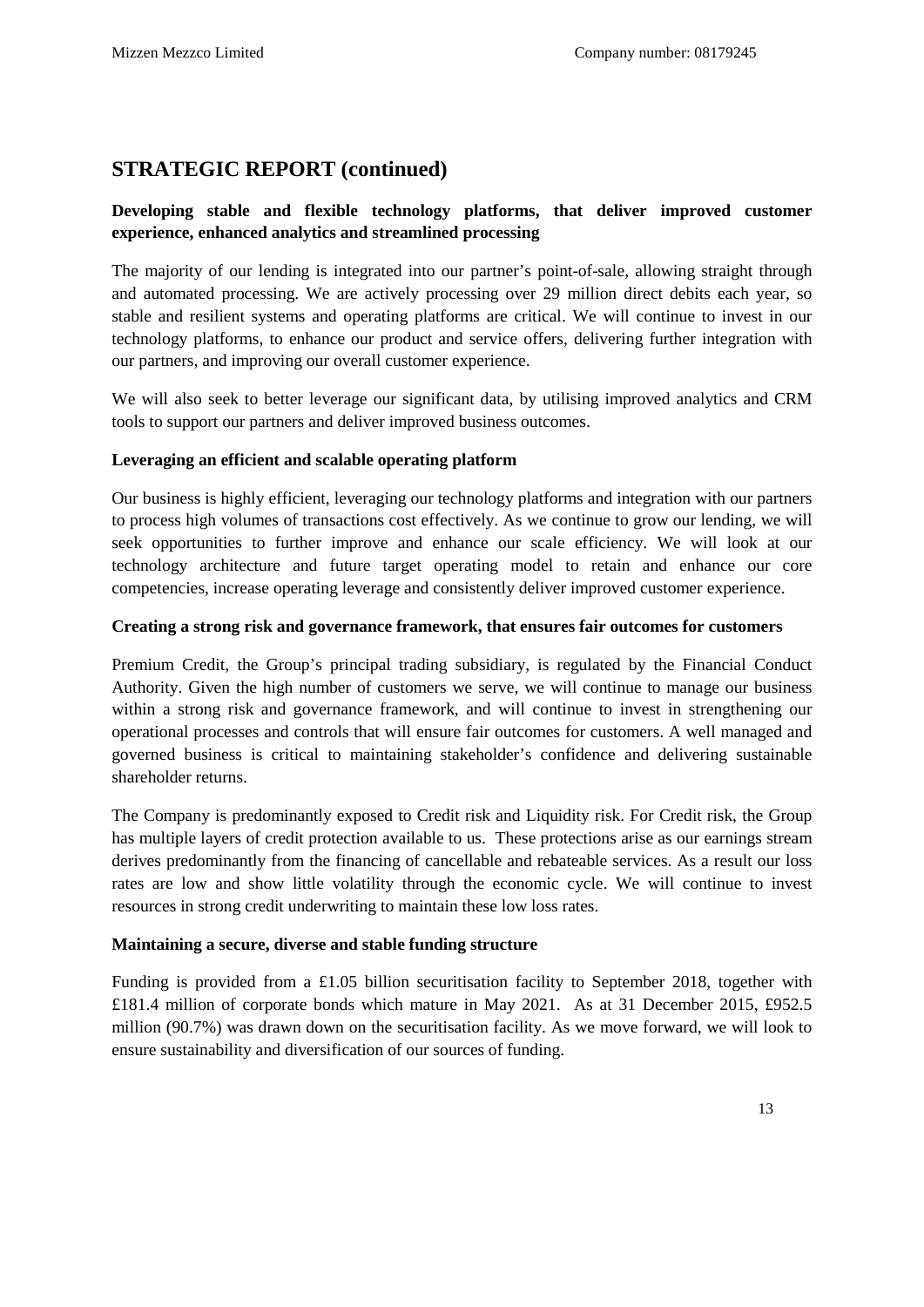#### <span id="page-13-0"></span>**FINANCIAL REVIEW**

#### **Highlights**

The Group delivered another strong financial performance with Adjusted Pro Forma Post Securitisation EBITDA of £66.6 million, an increase of 31.1%. Key trading highlights of the year include:

- Increase of 27% in net interest income to £74.4 million (2014: £58.5 million)
- 4.9% growth in gross loans (2014: 5.7%) with impairment losses contained at £5.6 million (2014: £6.0 million)
- Funding was diversified further with the addition of an overdraft facility of £15 million and extension of the term of the existing securitisation facility from 2017 to 2018

#### **Net Interest Income**

The increase in net interest income is attributable to an increase in loan origination with interest income growth of 4% and a decrease in interest expense. The decrease in interest expense is the result of reductions over recent years in the rate of interest on borrowings through the securitisation facility. In addition fees on the undrawn portion of the securitisation facility decreased.

Growth in loans and advances contributed to an increase in fee and commission income. At the same time greater penetration through our existing intermediaries and relationships established with new intermediaries resulted in net fee and commission income increasing to £13.260 million (2014: £9.774 million).

#### **Administrative expenses**

Administrative expenses increased to £81.3 million (2014: £57.8 million). The increase is attributable to a goodwill write-off of £13.2 million resulting from the acquisition of the Group by Cinven and the purchased goodwill of the Vendcrown group being written off. Non-staff administration costs increased by £16.1 million and staff administration costs by £7.4 million, the increase is due to the cost of a change in ownership and investment in growth with an emphasis on enhancing our Information Technology infrastructure and Sales teams.

#### **Balance Sheet**

Our approach to funding and liquidity is core to our business model. During the year we renegotiated our securitisation facilities by extending the term from 2017 to 2018. In 2014 we diversified our funding sources by issuing a fixed rate bond to professional investors. In 2015 we increased our share capital to £44.5 million by issuing 11.6 million preference shares. In addition an overdraft facility was arranged to further diversify our funding sources.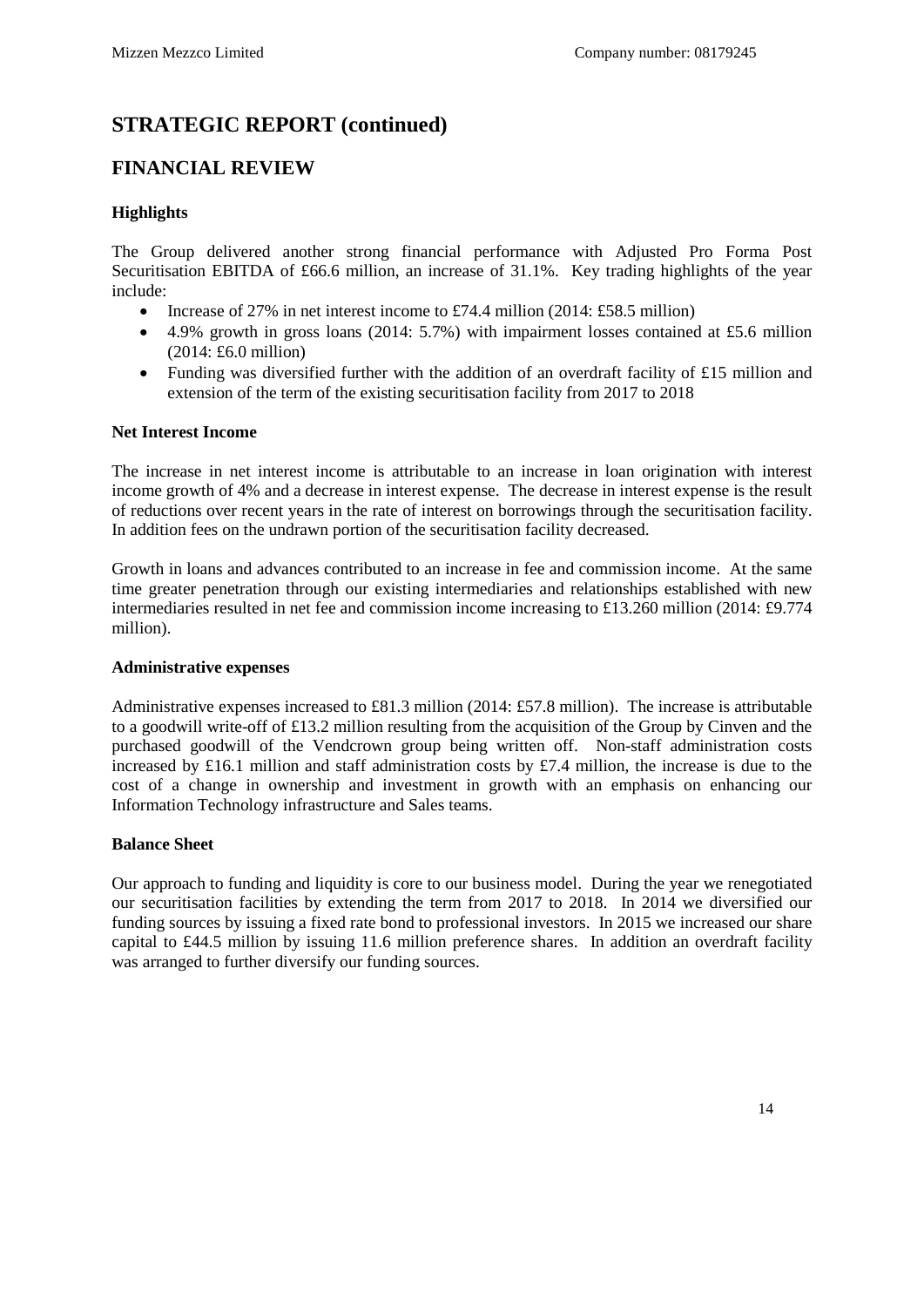| <b>EBITDA</b>                                                | 2015<br>$\pounds$ '000 | 2014<br>$\pounds$ '000 |
|--------------------------------------------------------------|------------------------|------------------------|
| EBITDA $(1)$                                                 | 69,099                 | 66,565                 |
| Adjusted EBITDA $^{(2)}$                                     | 84,436                 | 75,009                 |
| Adjusted Pro Forma Post-Securitisation EBITDA <sup>(3)</sup> | 66,631                 | 50,787                 |

- 1) EBITDA represents profit for the period before taxation, interest payable and similar charges, depreciation and amortisation, the latter including goodwill and Securitisation Facility fee amortisation. EBITDA is not specifically defined under, or presented in accordance with, IFRS or any other generally accepted accounting principles and you should not consider it as an alternative to profit for the period or any other performance measures derived in accordance with IFRS.
- 2) Adjusted EBITDA represents EBITDA as adjusted for certain transaction costs, pro forma standalone expenses and one-time information technology and other expenses. You should be aware that, as an analytical tool, Adjusted EBITDA is subject to all of the limitations applicable to EBITDA. We may incur expenses similar to the adjustments in this presentation in the future and that certain of these items could be considered recurring in nature. Our presentation of Adjusted EBITDA should not be construed as an inference that our future results will be unaffected by unusual or non-recurring items.
- 3) Adjusted Post-Securitisation EBITDA represents Adjusted EBITDA as adjusted to exclude any add-back to profit for the period before taxation of interest expense related to the Securitisation Facility. In evaluating Adjusted Post-Securitisation EBITDA, we encourage you to evaluate each adjustment and the reasons we consider it appropriate as a method of supplemental analysis. As an analytical tool, Adjusted Post-Securitisation EBITDA is subject to all of the limitations applicable to EBITDA and Adjusted EBITDA.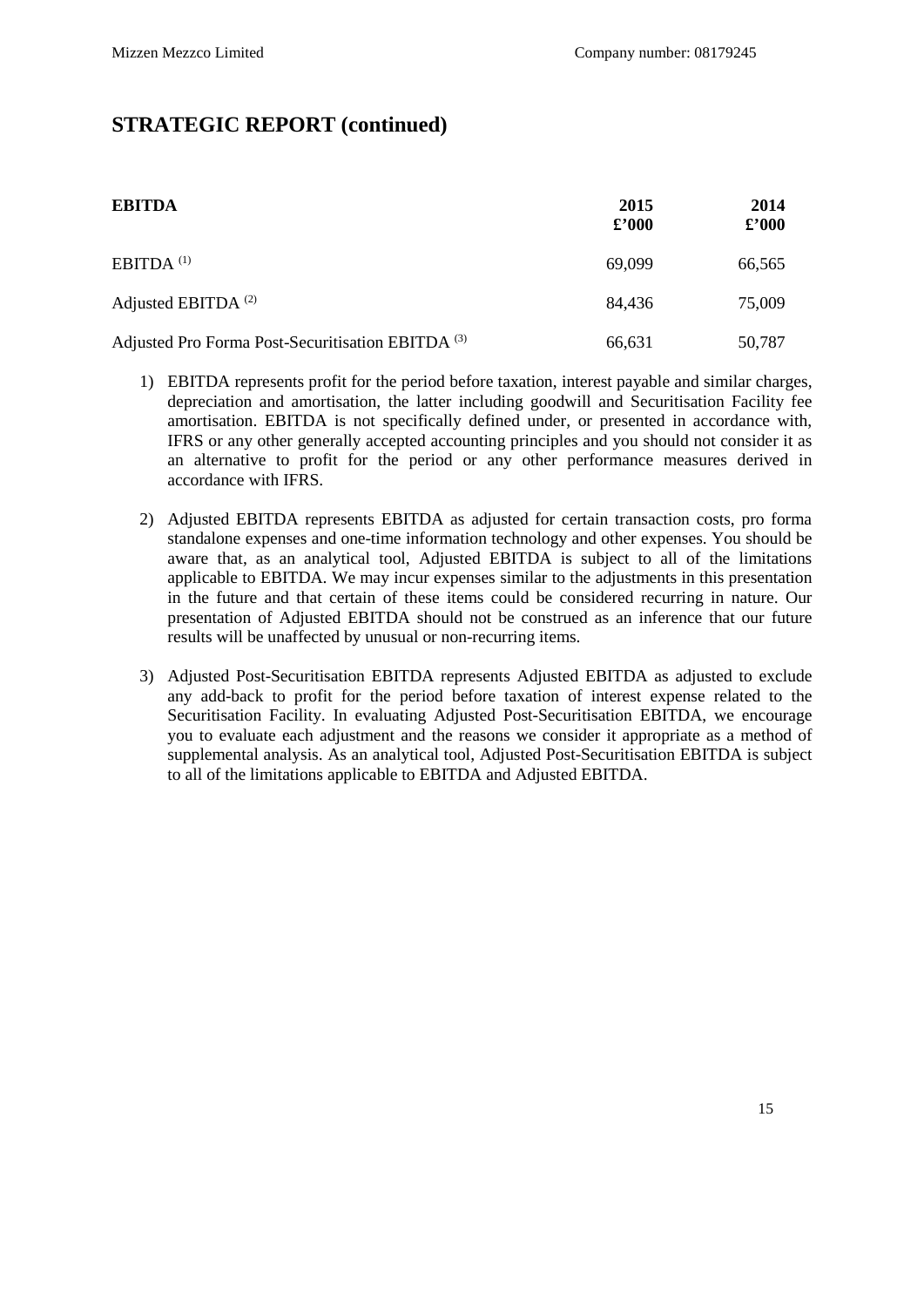The following table reconciles profit to EBITDA, Adjusted EBITDA and Adjusted Post-Securitisation EBITDA for the periods indicated:

|                                                     | 2015<br>$\pounds$ '000 | 2014<br>$\pmb{\pounds}^{\pmb{\cdot}} 000$ |
|-----------------------------------------------------|------------------------|-------------------------------------------|
| <b>EBITDA</b>                                       | 69,099                 | 66,565                                    |
| Profit/ (loss) for the year before taxation         | 3,856                  | (1, 405)                                  |
| Interest payable and similar charges                | 38,562                 | 50,014                                    |
| Depreciation and amortisation                       | 1,969                  | 1,167                                     |
| Loss on disposal of fixed assets                    | 260                    |                                           |
| Currency loss                                       | 1,373                  | 1,423                                     |
| Amortisation of Securitisation Facility refinancing | 6,434                  | 4,683                                     |
| fees                                                |                        |                                           |
| Goodwill written off                                | 13,158                 |                                           |
| Loss on derivative financial instruments            | 536                    | 10,683                                    |
| <b>Value Creation Project</b>                       | 2,951                  |                                           |
| <b>EBITDA</b>                                       | 69,099                 | 66,565                                    |
| <b>Transaction costs</b>                            | 4,643                  | 2,706                                     |
| One time IT and other expenses                      | 10,694                 | 5,738                                     |
| <b>Adjusted EBITDA</b>                              | 84,436                 | 75,009                                    |
| Securitisation interest expense                     | (17, 805)              | (24, 222)                                 |
| <b>Adjusted Post-Securitisation EBITDA</b>          | 66,631                 | 50,787                                    |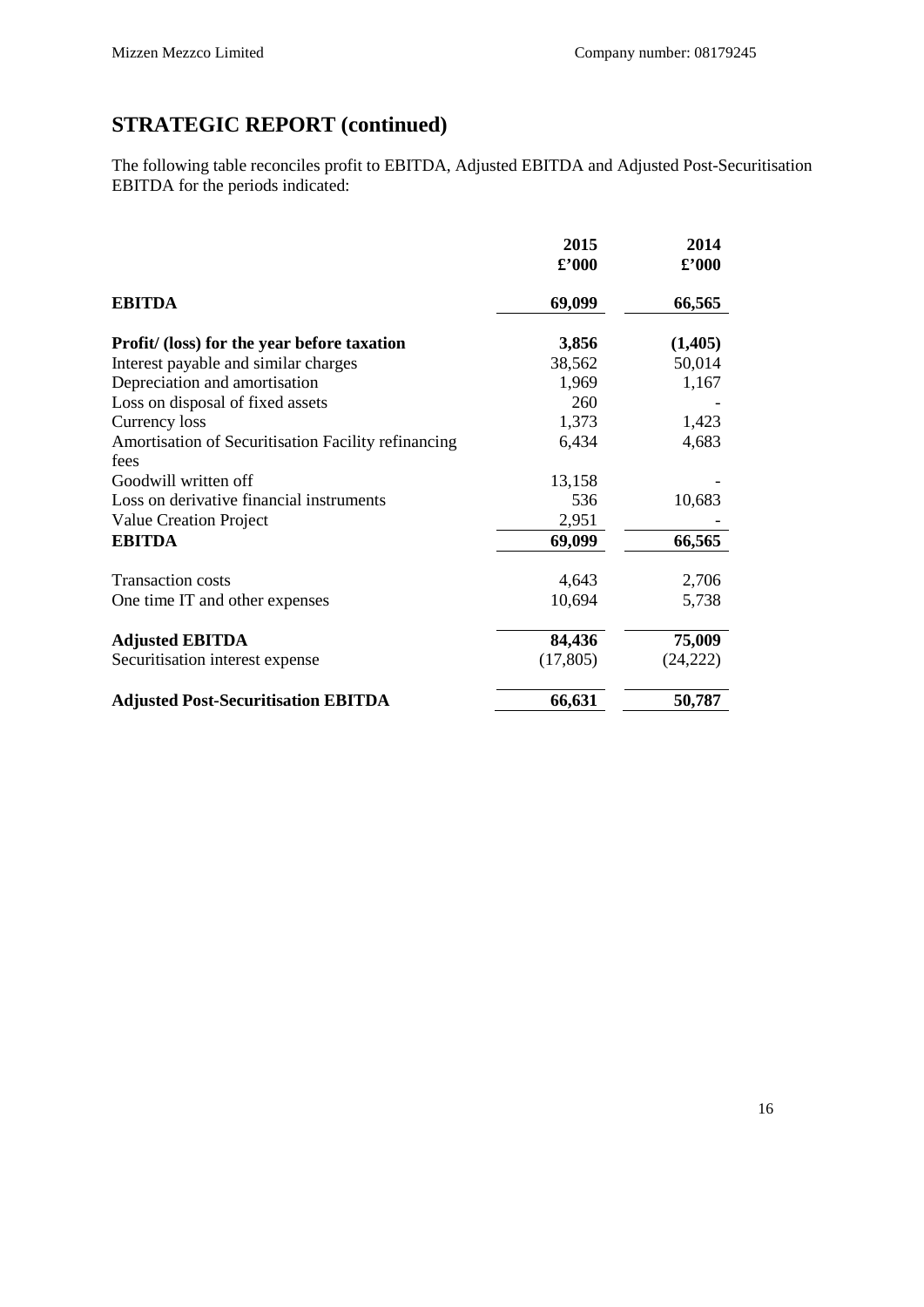### <span id="page-16-0"></span>**PRINCIPAL RISKS AND UNCERTANTIES**

The principal risks to which the Group is exposed and which could impact significantly on its ability to conduct its business successfully are summarised below.

| <b>CATEGORY</b>               | <b>RISK</b>    | <b>DESCRIPTION</b>                             |
|-------------------------------|----------------|------------------------------------------------|
| Credit                        | Customer       | Lending may be incorrectly targeted or         |
|                               |                | customers may become less able to service      |
|                               |                | debt, exposing the Group to losses.            |
|                               | Counterparty   | Failure of our producers/intermediaries and    |
|                               |                | recourse in the event of customer default.     |
| Operational                   | Regulatory     | Failure to comply with regulatory              |
|                               |                | requirements would risk financial and          |
|                               |                | reputational damage. The Group operates in     |
|                               |                | sectors which are highly regulated and are     |
|                               |                | becoming more so.                              |
|                               | <b>Systems</b> | Substantial IT systems are required to         |
|                               |                | support the operations of the Group and        |
|                               |                | guard against cyber-attack. Failures could     |
|                               |                | result in losses.                              |
| Interest rate, liquidity and  | Interest rate  | Reduction in spread between borrowing rates    |
| capital risk                  |                | and lending rates would impact profit.         |
|                               | Liquidity and  | Inability to renew its securitisation facility |
|                               | capital        | could restrict lending.                        |
| <b>Conduct and Compliance</b> | Fair outcomes  | Failure to deliver appropriate customer        |
|                               |                | outcomes would impact on the Group's           |
|                               |                | reputation and its financial performance.      |
| <b>Business</b>               | Economic       | A severe downturn in the UK and Ireland        |
|                               |                | would impact our customers' ability to pay.    |
|                               | Competition    | Profitability could be eroded by competitor    |
|                               |                | activity.                                      |

The Group has considered and responded to all these risks, mitigating the exposure as far as practicable. Further details are included in the Corporate Governance section.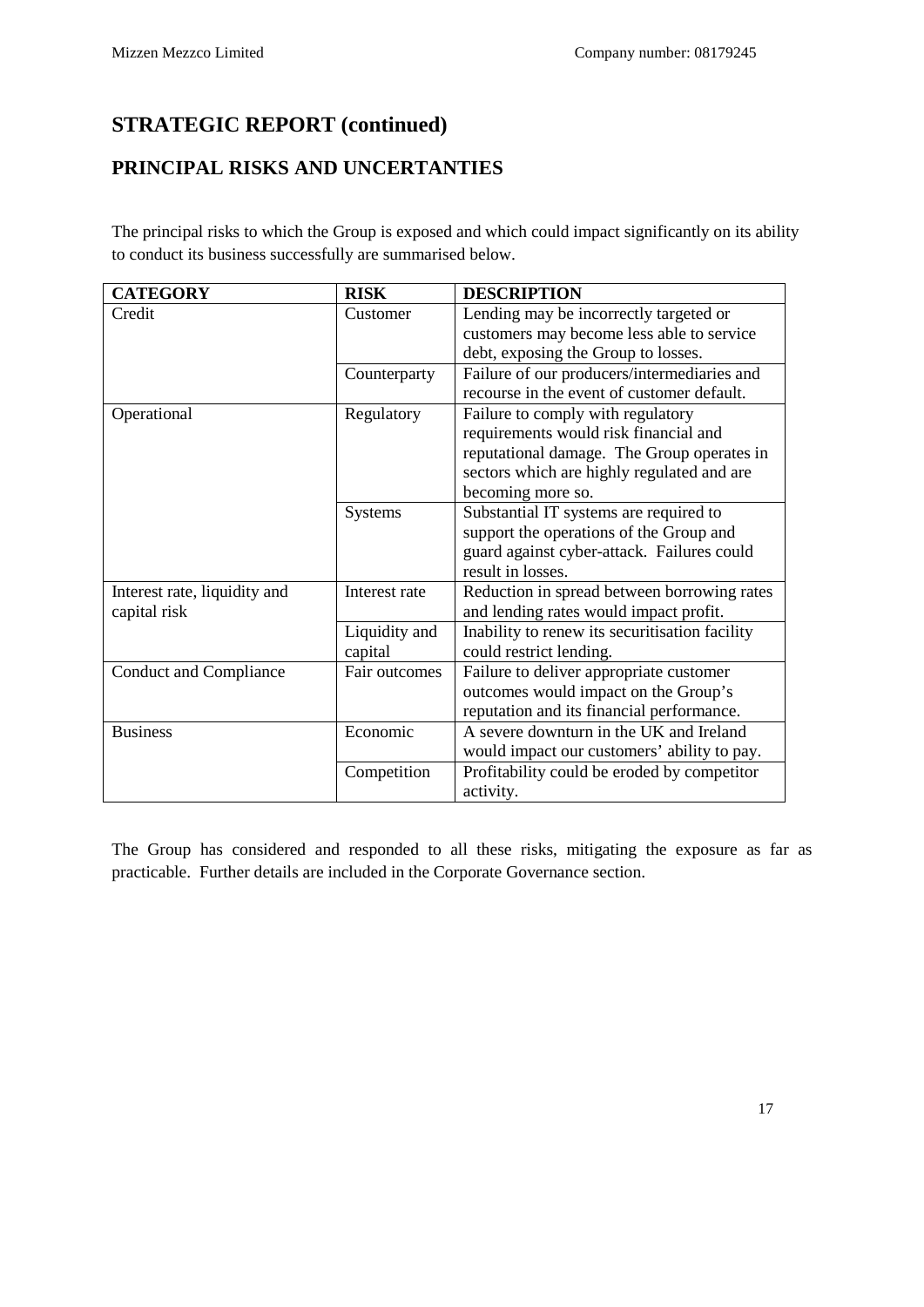### <span id="page-17-0"></span>**SUSTAINABILITY REPORT**

The Group believes that the long-term interests of shareholders, employees, customers and other stakeholders are best served by acting in a socially responsible manner. As such, the Group's aim is to ensure that a high standard of corporate governance and corporate responsibility is maintained in all areas of its business and operations.

#### **EMPLOYEES**

The Group is committed to attracting, developing and retaining the best talent in order to achieve its strategic objectives. Key initiatives include:

- An employee engagement programme focusing on training and development. This includes online training for all staff on our new electronic learning platform (Premium Credit Academy);
- Strengthening recruitment to reflect the complexity of the business and include a graduate programme; and
- Investing in building skills in important capabilities e.g. technology, data analytics, lean management and cost analytics.

#### **Equality and diversity**

The Group is committed to employment policies which follow best practice on equal opportunities for all employees, irrespective of sex, race, colour, disability or marital status. The company gives full and fair consideration to applications for employment from disabled persons, having regard to their particular aptitudes and abilities. Appropriate arrangements are made for the continued employment and training, career development and promotion of disabled persons employed by the company. If members of staff become disabled the company continues employment, either in the same or an alternative position, with appropriate retraining being given if necessary.

#### **Composition of the workforce**

We have over 380 employees working in the UK and Ireland. We employ individuals with diverse backgrounds and the table below shows our gender diversity at year-end:

|                   | 2015 |       | 2014 |       |
|-------------------|------|-------|------|-------|
|                   | Men  | Women | Men  | Women |
| The Board         | 100% | $0\%$ | 83%  | 17%   |
| Senior management | 83%  | 17%   | 87%  | 13%   |
| Other employees   | 51%  | 49%   | 48%  | 52%   |
| <b>Total</b>      | 54%  | 46%   | 51%  | 49%   |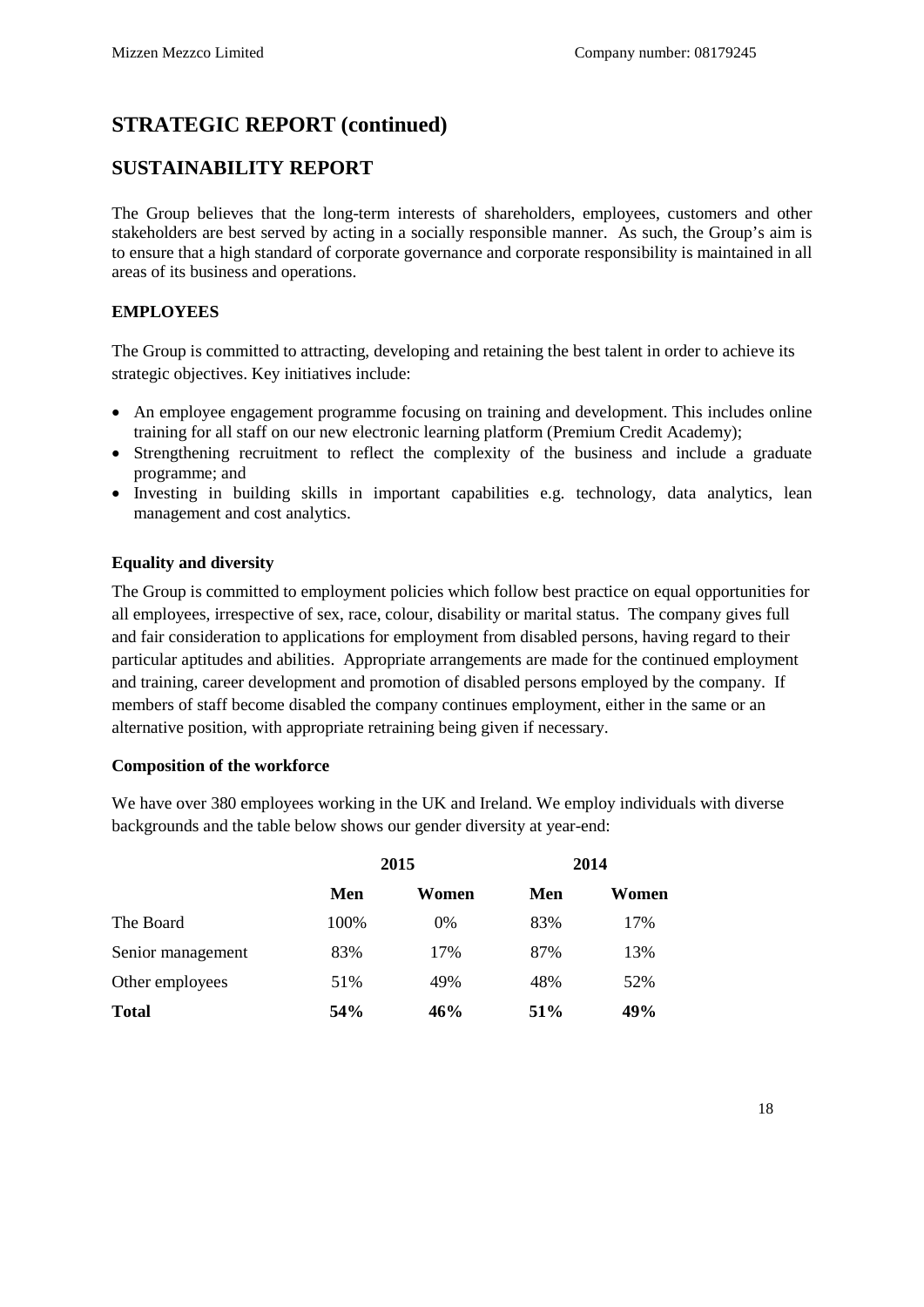The Group seeks to operate as a responsible employer and has adopted corporate values to promote standards designed to help employees in their conduct and business relationships. Policies in place support equal opportunities and diversity, health and safety, and anti-bribery and corruption.

It is the Group's policy to conduct business in an honest, open and ethical manner. A zero tolerance approach is taken to bribery and corruption, harassment, bullying and discrimination.

The Group is committed to providing equal opportunities throughout the Group. Recruitment, selection, training, promotion or any other aspect relating to a person's employment with the Group are made regardless of gender, sexual orientation, disability, marital status, age, race, colour, ethnic origin, nationality, religious or political beliefs.

The Group recognises that its success to date and continued future growth are dependent on the loyalty and commitment of its employees. To this end, the Group has in place competitive reward and benefit programmes, appropriate training and personal development programmes, and ways to encourage and recognise outstanding performance. The Group has a continuous approach to developing high performance teams, and we will identify schemes to enable all staff to participate directly in the success of the Group.

Internal communications have been enhanced providing more detailed information and understanding for staff on the progress and development of the Group. Staff engagement has been increased through the establishment of staff social committees, run by the staff for the staff.

#### **Health and safety policy**

The Group's health and safety policy is to maintain a safe and healthy working environment and to ensure the health, safety and welfare of all its employees and the general public. There were no significant incidents in the workplace during the year (2014: none).

#### **ENVIRONMENT**

The Group is engaged in financing of insurance premiums and instalment services and therefore its overall environmental impact is considered to be low. The main impacts of the Group are limited to universal environmental issues such as resource use, procurement in offices and business travel.

The Group complies with all applicable laws and regulation regarding the environment. We are committed to the reduction of physical waste within the business through improved efficiency and we are currently running a paperless project to reduce our carbon footprint. At our Head Office we encourage the use of mobile devices in meetings, upgrading to more energy efficient printers and reducing the number of available printers. We continue to invest in implementing digital solutions that encourage our customers to adopt "e-signing" for credit agreements and to use online portals to monitor and manage their accounts.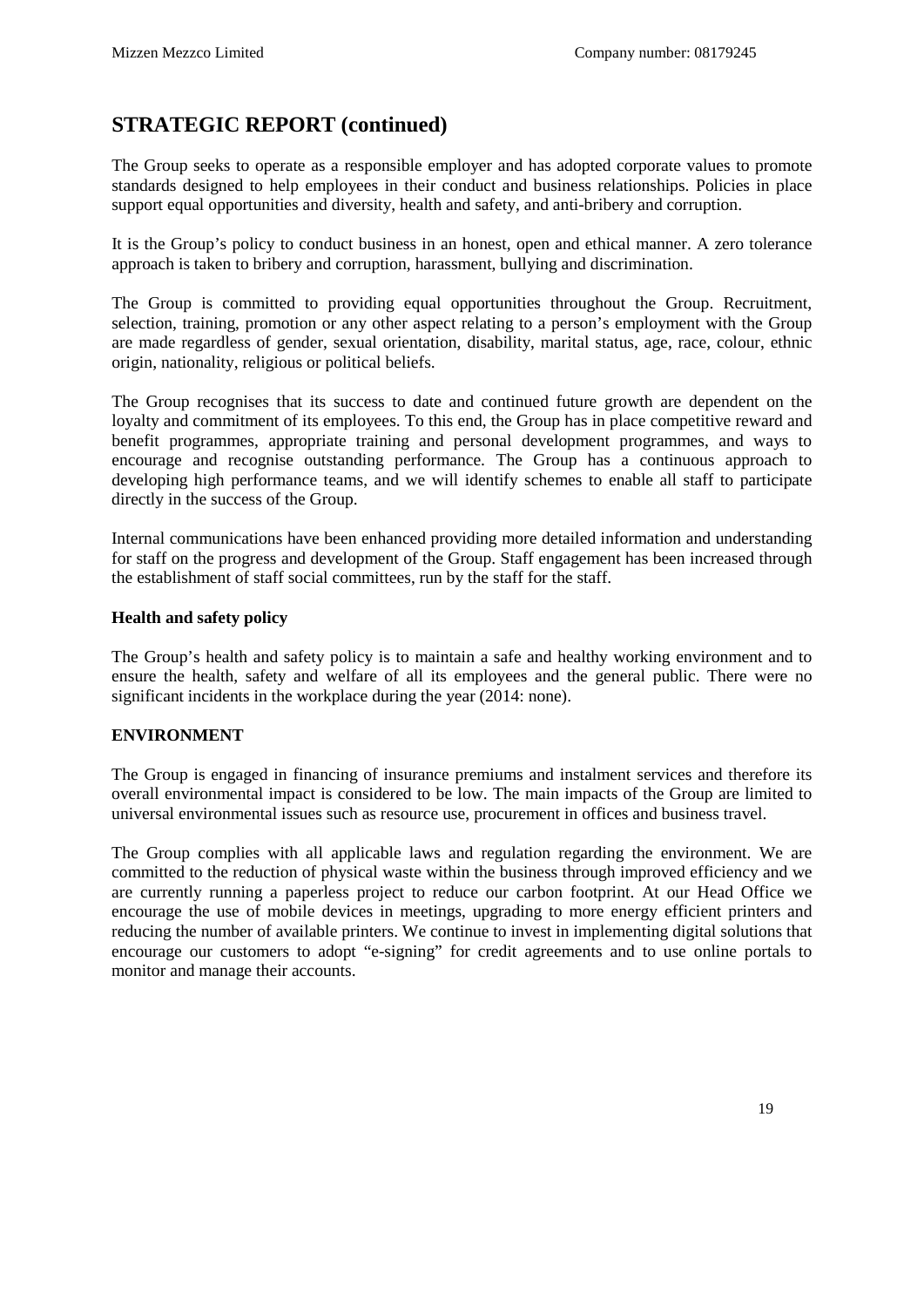The Group operates out of two main offices located in Epsom and Dublin, and distributes its products through a network of partners. There is consequently an amount of business related travel between sites and to our partner's offices. The Group has commenced measuring this impact and seeks wherever possible to minimise this through the use of alternative technologies and continues to review all activities to identify opportunities to reduce our carbon footprint.

#### **CORPORATE SOCIAL RESPONSIBILITY**

#### **Supporting the community**

The Group is working actively with industry bodies, regulators, and other relevant stakeholders to ensure its services are relevant to disadvantaged and financially excluded people and communities.

During the year, the Group made donations of £7,745 (2014: £8,440) to charitable causes. The Group made no political donations during the year (2014: £nil).

We have an active Corporate Social Responsibility ("CSR") committee comprised of internal volunteers who represent the whole business at monthly meetings to drive our agenda forward. The team works closely with the local community and charities and encourages staff to support and participate in local community activities. We currently have a number of formal initiatives underway where our employees have been making a difference to our local communities including:

- Fundraising supporting organisations within the local community, holding quarterly fundraising days;
- Food bank made regular contributions to local food banks targeting to provide 430kg each year;
- Volunteering policy our policy is to support staff during work time; and
- Donations donated Christmas gifts to local disadvantaged children.

Approved by the Board on 25 April 2016 and signed on its behalf by:

**Thomas Woolgrove Director**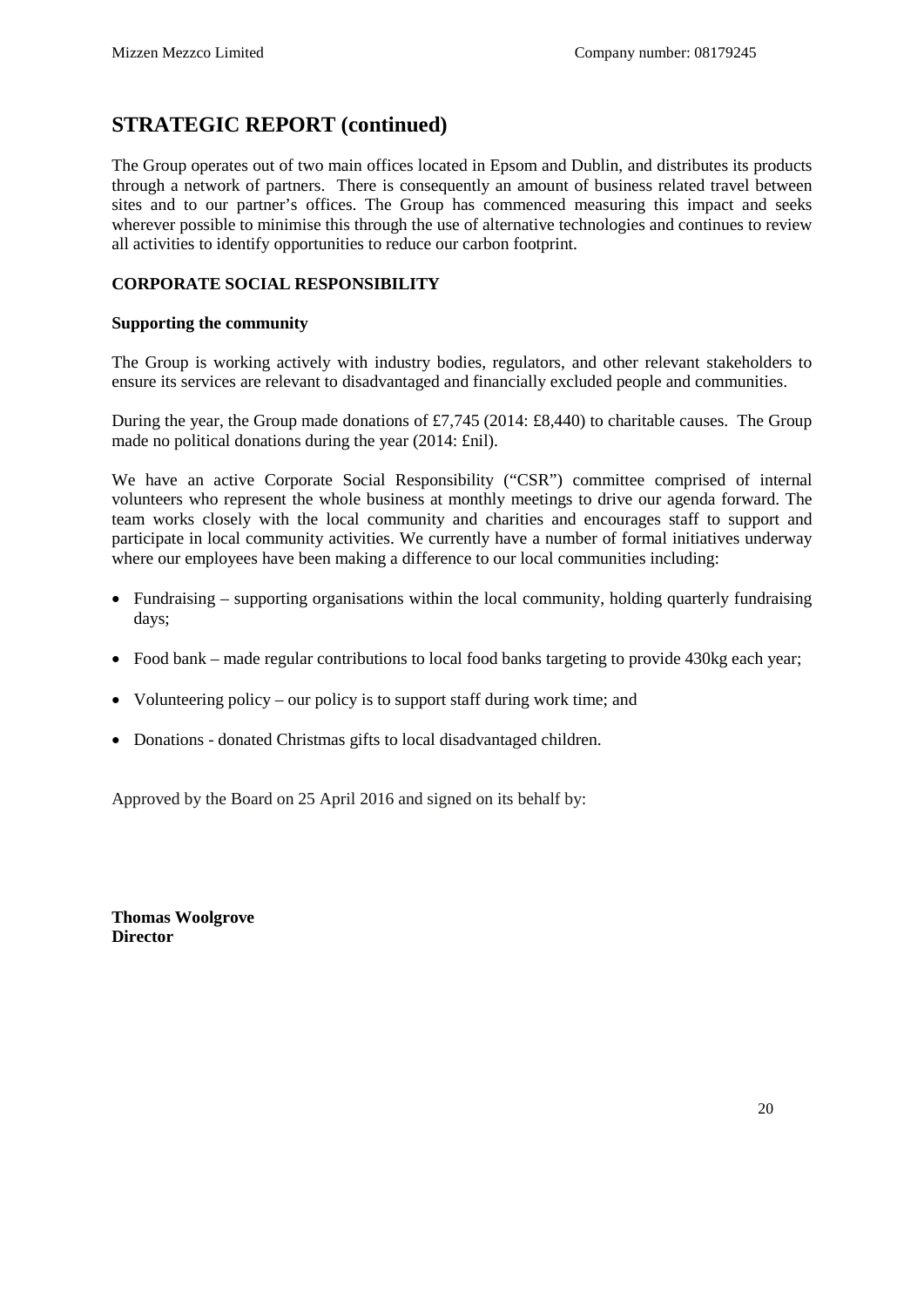### <span id="page-20-0"></span>**GOVERNANCE**

### <span id="page-20-1"></span>**BOARD OF DIRECTORS**

The Directors who held office during the year or at the date of signing the financial statements, unless otherwise stated, are:

| <b>Name</b>                 | Title                                                            |
|-----------------------------|------------------------------------------------------------------|
| Thomas Woolgrove            | Director and Chief Executive Officer (appointed 11 January 2016) |
| John Reeve                  | Non-executive Director                                           |
| Peter Catterall             | Non-executive Director (appointed 27 February 2015)              |
| Maxim Crewe                 | Non-executive Director (appointed 27 February 2015)              |
| <b>Anthony Santospirito</b> | Non-executive Director (appointed 27 February 2015)              |
| Chris Burke                 | Non-executive Director (appointed 5 March 2015)                  |
| David Young                 | Non-executive Director (appointed 11 January 2016)               |
| <b>Andrew Doman</b>         | Director and Chief Executive Officer (resigned 17 December 2015) |
| Aaron Cohen                 | Non-executive Director (resigned 27 February 2015)               |
| Michael Hollander           | Non-executive Director (resigned 27 February 2015)               |
| Collin Roche                | Non-executive Director (resigned 27 February 2015)               |
| Laurel Powers-Freeling      | Non-executive Director (resigned 28 October 2015)                |

#### **Director of Premium Credit Limited:**

| <b>Name</b> | Title                                |
|-------------|--------------------------------------|
| Colin Keogh | Chairman (appointed 28 October 2015) |

A brief description of the business experience and qualifications of the Directors who held office at the date of signing the financial statements may be found below.

#### *Colin Keogh – Non-executive Chairman (PCL) (from 28 October 2015)*

Colin Keogh was appointed Non-executive Chairman of Premium Credit Limited, the Group's trading subsidiary, on 28 October 2015. He brings a wealth of experience to the role having spent his career in financial services, principally at Close Brothers where he worked for 24 years. During that time he held a number of senior management and board positions and was Chief Executive Officer from 2002 until 2009. He has an MA in Law from the University of Oxford and an MBA from INSEAD. Since leaving Close Brothers he has held a number of non-executive directorships in a wide range of sectors, including Virgin Money the London listed retail bank and Hiscox Limited the FTSE 250 insurance company.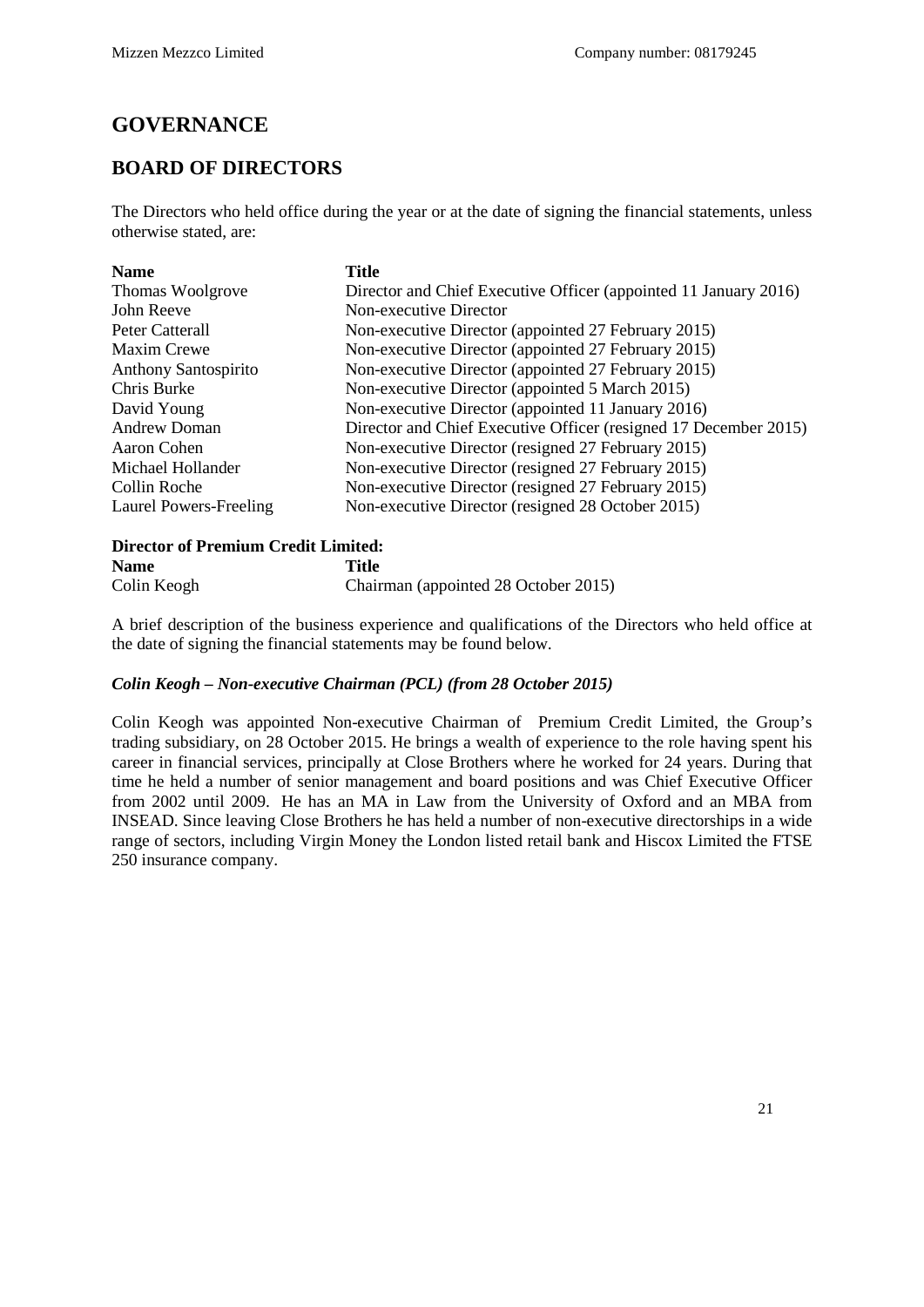#### *Thomas Woolgrove (Chief Executive from 11 January 2016)*

Tom was appointed Chief Executive on 11 January 2016. Previously, Tom was Interim Deputy CEO at OakNorth Bank, a new challenger bank, and Interim CEO of Flood Re, the new industry led reinsurance vehicle for safeguarding affordable UK flood insurance. From 2010 - 2014, as Managing Director, UK Personal Lines, he led Direct Line Group's largest business unit and played a key part in the successful Direct Line Group IPO in October 2012. At Lloyds Banking Group and HBOS, he held various Managing Director roles in both banking and insurance, and was a strategy consultant at Gemini Consulting, part of the Cap Gemini group. Tom is a Past President of the Chartered Insurance Institute and a former member of the Association of British Insurers General Insurance committee. He holds an MBA from the University of Chicago Booth School of Business, where he was a Fulbright scholar, and a Master's degree in Engineering and Management from Oxford University.

#### *Peter Catterall - Non-executive Director and representative of Cinven Partners LLP*

Peter joined Cinven Partners LLP ("Cinven") in 1997 and is a Partner in the Financial Services and Consumer sector teams. He has been involved in numerous transactions at Cinven, including Partnership Assurance Group plc, Avolon Aerospace Leasing Limited and The Gondola Group Limited.

#### *Maxim Crewe - Non-executive Director and representative of Cinven Partners LLP*

Maxim joined Cinven in 2006 and is a member of the Consumer sector team and the UK and Ireland regional team. He has been involved in a number of transactions, including Avolon, Guardian Financial Services, Gala Coral, Partnership and Premium Credit Limited. Previously he worked at Citigroup where he was involved in corporate finance within the European Retail and Consumer Group. Maxim has an MA in Politics, Philosophy and Economics from Oxford University.

#### *Anthony Santospirito - Non-executive Director and representative of Cinven Partners LLP*

Anthony joined Cinven in 2011 and is a member of the Business Services sector team and the UK and Ireland regional team. Previously, Anthony was an Associate at Morgan Stanley in the Investment Banking Division, working across a range of sectors including media, mining, financial services, retail and utilities. Anthony graduated from Oxford University with an MA in Mathematics.

#### *John Reeve - Non-executive Director*

John Reeve was appointed independent Director of PCL in 2012. Prior to that John served as Chairman and Chief Executive Officer of Willis Group Holdings, a multinational risk advisor, insurance brokerage and reinsurance brokerage company with its headquarters in London. John completed a five year tenure at Willis Group Holdings from 1995 to 2000, during which a consortium of investors (including six insurance carriers) led by private equity sponsor Kohlberg Kravis Roberts acquired the company in a leveraged buyout. John retired from his executive functions in the year 2000. John is a Chartered Accountant and a Companion of the Chartered Management Institute. John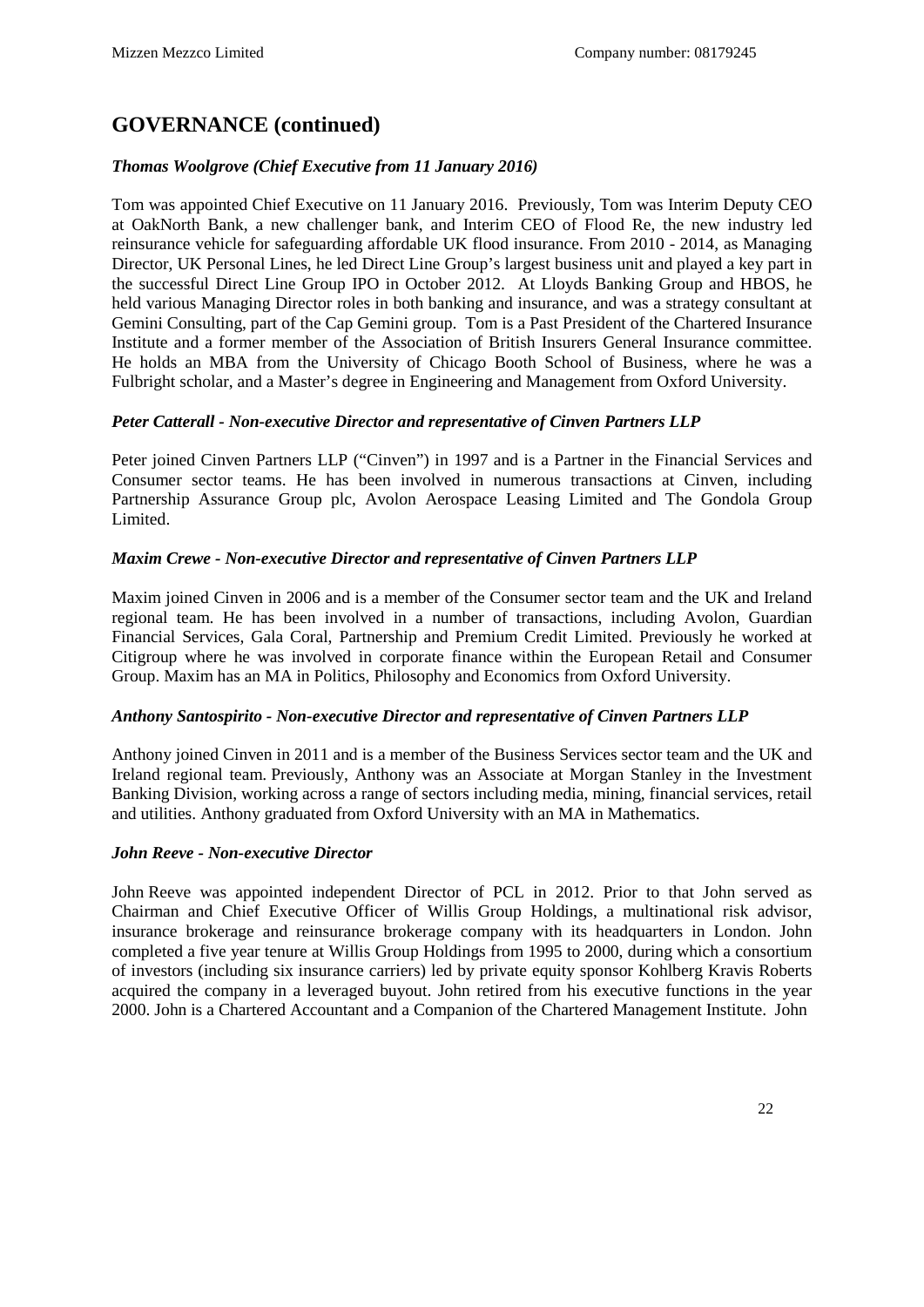is also Chairman of Temple Bar Investment Trust PLC and was formerly CEO of Sun Life Assurance Society PLC between 1987 and 1995. He was also a Board member of the Association of British Insurers and International Insurance Society Inc.

#### *Chris Burke - Non-executive Director*

Chris Burke is a former Managing Director of Research in Motion across Europe, Middle East and Africa. Chris has had a distinguished career in telecommunications and technology. From 2001 to 2004 he held the position of Chief Technology Officer at Vodafone UK, responsible for all Vodafone's technology and product architecture. He is currently chairman of MusicQubed and Navmii and holds board positions with Dialog Semiconductor, Dtex and Fly Victor. Chris graduated from Acadia University with Bachelor's degree in Computer Science.

#### *David Young - Non-executive Director*

David Young joined the group as a Non-executive Director in January 2016. Having qualified both as a Chartered Accountant and Chartered Tax Adviser and following an early career in investment banking, he became Finance Director, Chief Operating Officer and latterly Chief Executive of a quoted insurance broking group. Since 1999, he has specialised in being a Non-executive director of businesses in the insurance, consumer finance and investment markets, particularly those that need to respond to changing financial services regulation and/or are private-equity owned. He is also a Nonexecutive director and Audit Committee chair of Watchstone Group Plc, British Gas Insurance group, Key Group and other private companies.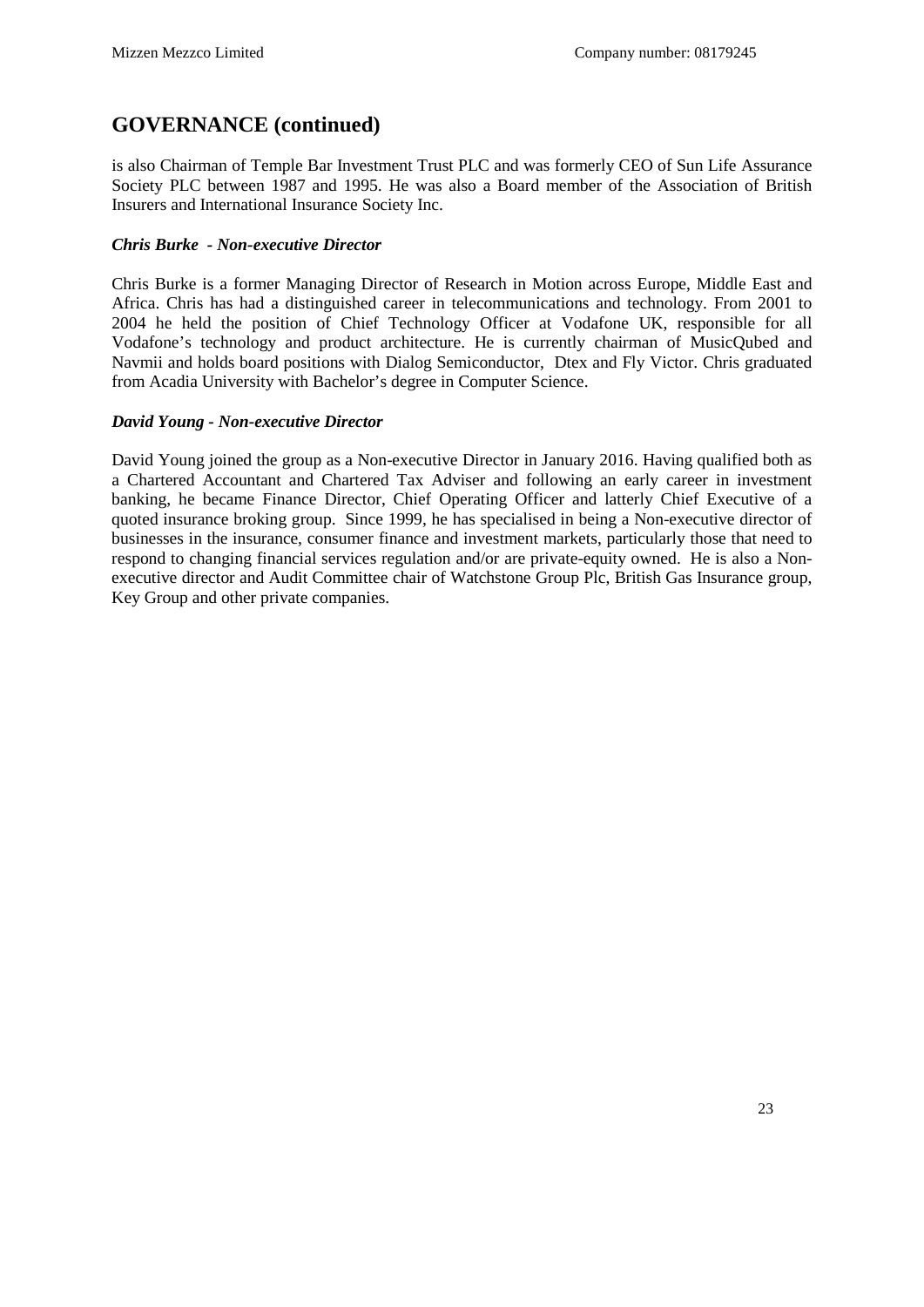### <span id="page-23-0"></span>**EXECUTIVE COMMITTEE**

Key members of our executive committee at the date of signing the financial statements are:

| <b>Name</b>       | Title                                                     |
|-------------------|-----------------------------------------------------------|
| Thomas Woolgrove  | Chief Executive Officer (appointed 11 January 2016)       |
| Nayan Kisnadwala  | Group Chief Financial Officer and Chief Operating Officer |
| Robert Allan      | <b>Chief Financial Officer</b>                            |
| Gopinath Chelliah | Chief Digital Officer                                     |
| Simon Moran       | Head of Insurance and Chief Marketing Officer             |
| Roger Brown       | <b>Head of New Markets</b>                                |
| Jasan Fitzpatrick | General Counsel and Company Secretary                     |

Set out below is a brief description of the business experience and qualifications of our executive committee:

#### *Nayan Kisnadwala – Group Chief Financial Officer and Chief Operating Officer*

Nayan Kisnadwala was appointed as Group Chief Financial Officer of PCL on 22 July 2015. Nayan has had divisional, geographic and group Finance leadership roles in the Financial Services/Payments Industries for the last 3 decades in USA, UK and Asia. He has held senior roles at a number of international financial services companies including Citigroup, American Express, RBS and most recently, Barclays. He is a Chartered Accountant from India and has an MBA in Finance from Stern Business School, NYU.

#### *Robert Allan – Chief Financial Officer*

Robert Allan joined Premium Credit Limited in 2004 and currently holds the position of Chief Financial Officer. Prior to that Robert served as European Finance Director with Equifax, a Global consumer credit reporting agency, from 1993 to 2004. He is a graduate of the University of Leeds with a Bachelor's degree in Mathematics and Management. He qualified with Ernst and Whinney and is a Fellow of the Institute of Chartered Accountants in England and Wales.

#### *Gopinath Chelliah*

Gopi Chelliah joined us in October 2012 and is currently the Chief Digital Officer. Prior to that, from 2010 to 2012, he served as global Head of Technology and Operations at Russell Investments, a global investment consultancy, and as Chief Operating Officer for the wholesale banking division of ING from 2008 to 2010. He graduated from the University of Surrey with a Bachelor in Electronic Engineering and is Chartered Management Accountant.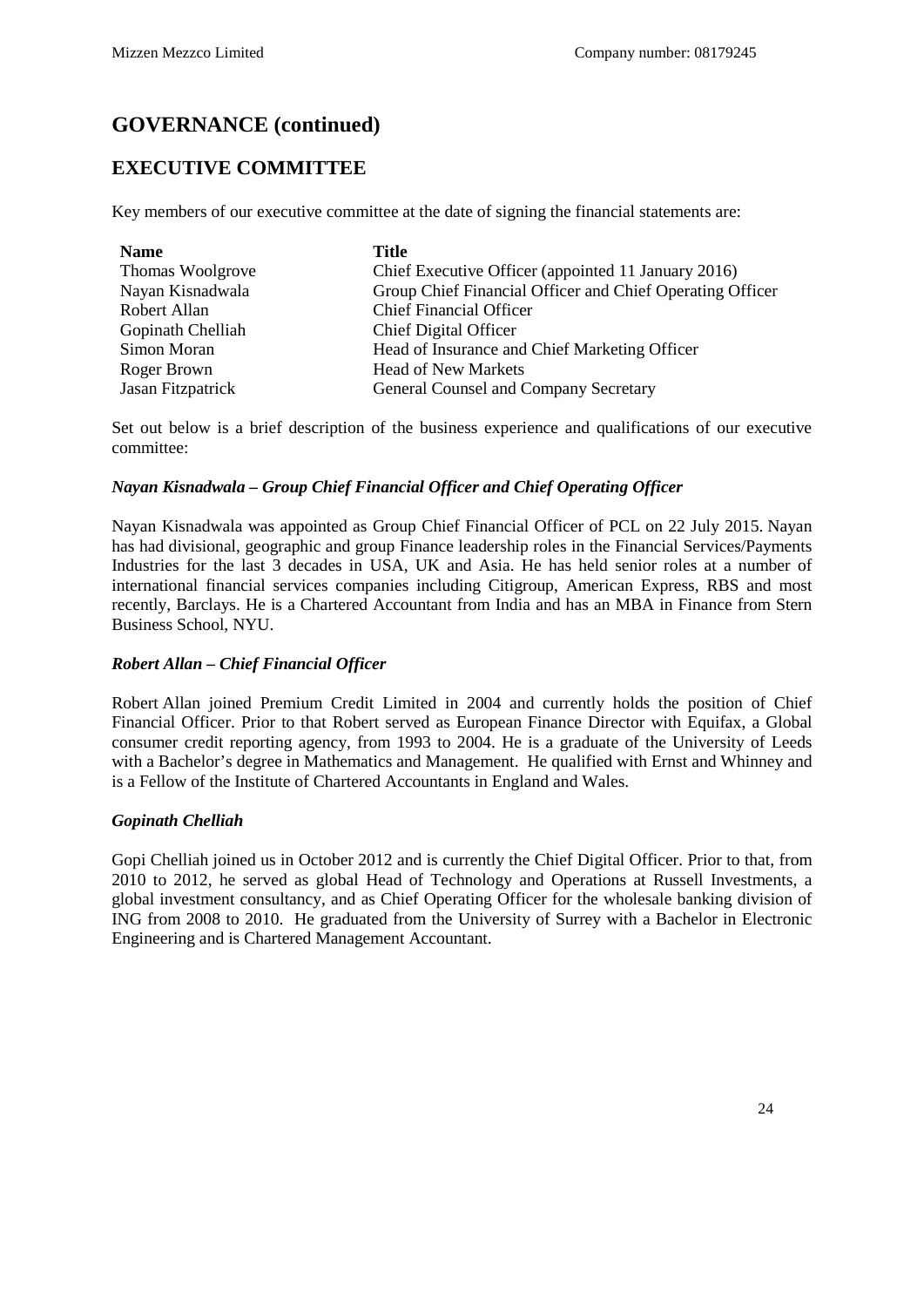#### *Simon Moran*

Simon Moran joined us in 1998 and currently holds the position of Head of Insurance and Chief Marketing Officer. Simon is responsible for sales performance, and prior to that he held senior positions in Underwriting and Sales, most recently with Transamerica Insurance Finance Company.

#### *Roger Brown*

Roger Brown joined us in January 2013 and currently holds the position of Head of New Markets. Prior to that he held senior positions at various companies across the insurance industry, including the position of Divisional Finance Director at Capita's General Insurance Division from 2010 to 2013, Finance Director at Cullum Capital Ventures, a leading insurance intermediary consolidation group from 2005 to 2010, Director of Close Premium Finance, an insurance premium financing company from 1999 to 2005, Managing Director of Premium Payment Plan, insurance premium financing company, from 1997 to 1999 (subsequently sold to Close Brothers), Operations Director at Transamerica Insurance Finance, a provider of financial services and insurance, from 1994 to 1997, and prior to that an Accountant at Willis Faber. Roger graduated from UCE in Birmingham with a BA in Economics and is a Fellow of the Chartered Institute of Management Accountants (CGMA).

#### *Jasan Fitzpatrick*

Jasan Fitzpatrick joined us in April 2013 and currently is General Counsel and Company Secretary. Prior to joining us he was General Counsel and Company Secretary at Northern Rock. Jasan graduated from Manchester University with a Bachelor in Law.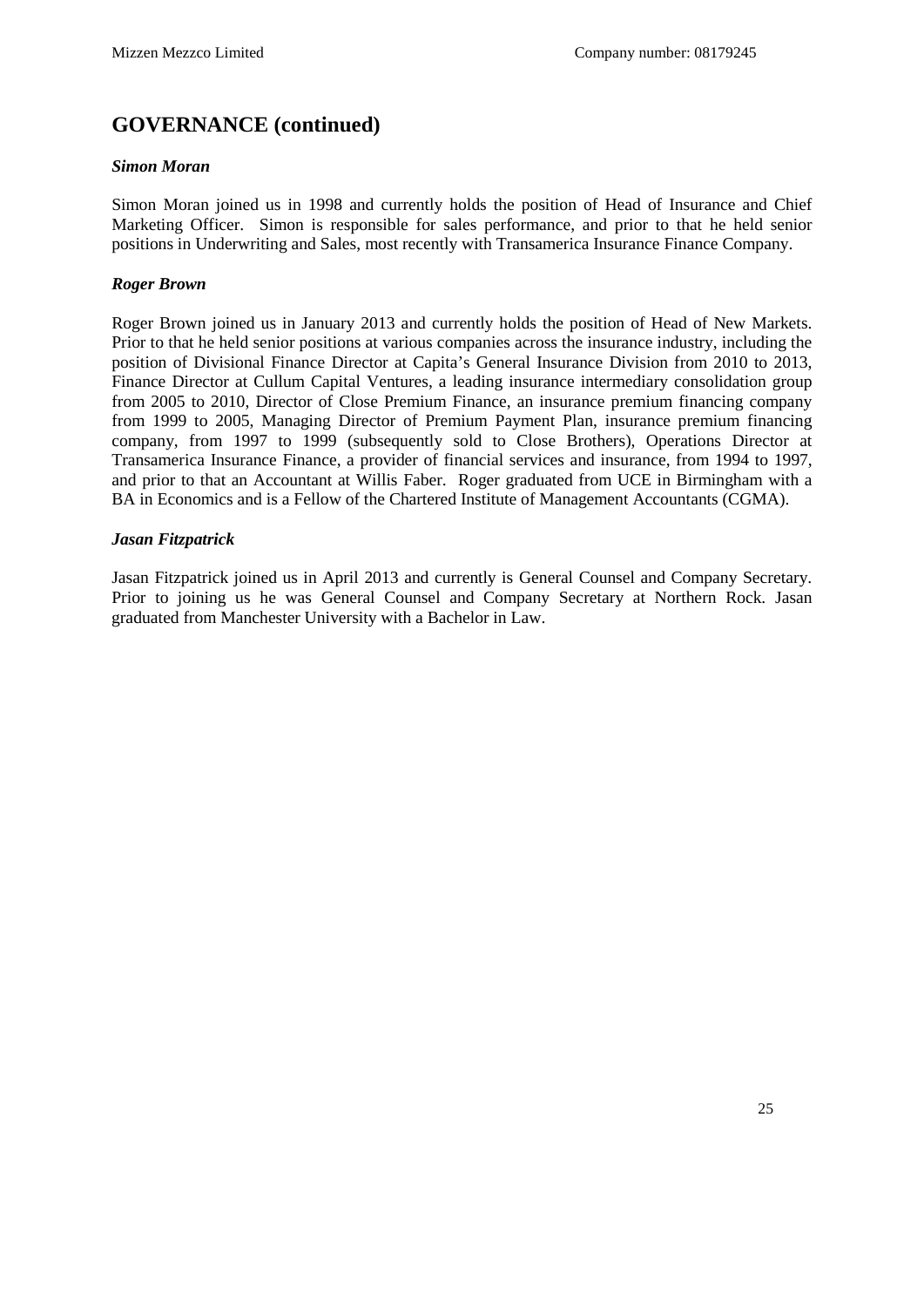### <span id="page-25-0"></span>**CORPORATE GOVERNANCE**

#### **GOVERNANCE FRAMEWORK**

The Board has overall responsibility for the strategic aims for the business, in line with delegated authority from the shareholder and in some circumstances subject to shareholder approval, within a control framework, which is designed to enable risk to be assessed and managed. The Board satisfies itself that financial controls and systems of risk management are robust. In order to support effective corporate governance and discharge the wide range of responsibilities. That framework is detailed below.

The Group's trading activities are through its wholly owned subsidiary Premium Credit Limited ("PCL") and its Board. The Board's work is supported by three sub-committees of PCL, illustrated in the chart below.



#### **Board**

The PCL Board met six times during the course of the year and is responsible for determining the strategy and direction of the Group. The Board has a schedule of reserved matters and following the acquisition of the Group by Cinven, has been strengthen with the addition of a Chairman of the Board and a Chairman of the Risk Committee.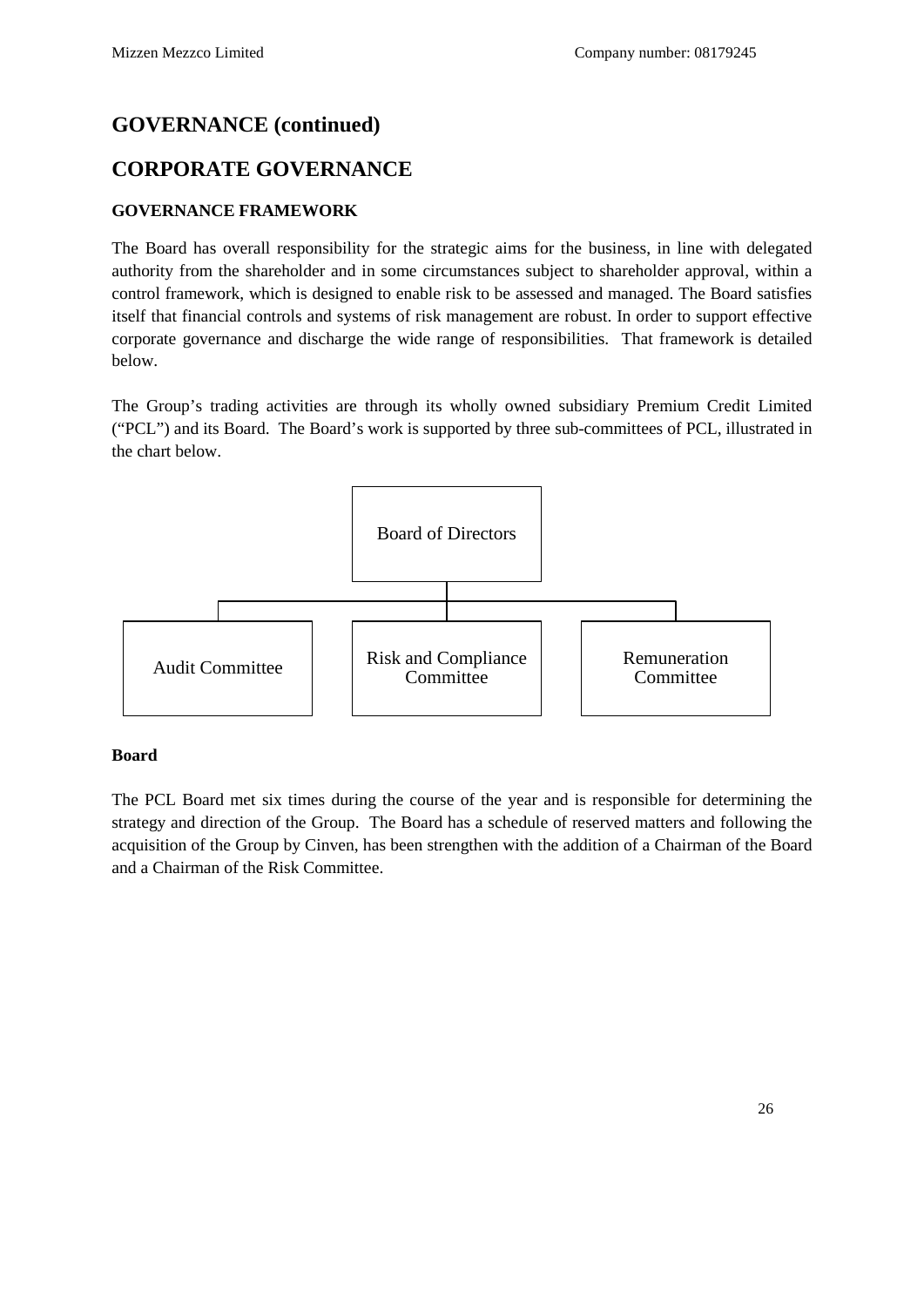#### **Board committees**

#### **Audit Committee**

The role of the Audit Committee includes reviewing and recommending financial statements to the Board for approval; monitoring accounting policies and practices for compliance with relevant accounting standards; reviewing significant judgements, assumptions and estimates in the preparation of financial statements; reviewing the scope and results of the annual external audit and maintaining a professional relationship with the external auditors; and overseeing the internal audit function and the internal audit programme.

#### **Risk and Compliance Committee**

The role of the Risk and Compliance Committee includes the oversight and challenge of the Group's risk appetite and the recommendation to the Board of any changes to risk appetite, the assessment of any future risks, the review and challenge, where appropriate, of the outputs from the Asset and Liability Management Committee (ALCO) and to ensure that a suitable risk culture is embedded in the business. The Committee also oversees the arrangements relating to regulatory compliance.

#### **Remuneration Committee**

The Committee reviews the Group's remuneration policy and makes recommendations to the Board on the remuneration of Executive Directors and the Chairman. It also sets and monitors performance criteria for all incentive schemes. In addition to Directors' remuneration, the Committee oversees any major changes in employee benefit schemes throughout the Group.

All Board committees operate within defined terms of reference and sufficient resources are made available to them to undertake their duties. Directors who are unable to attend meetings will receive the papers and any comments will be reported to the relevant meeting. Directors have attended a number of ad hoc meetings during the year in addition to the regular Board meetings and have contributed to discussions outside of the regular meeting calendar.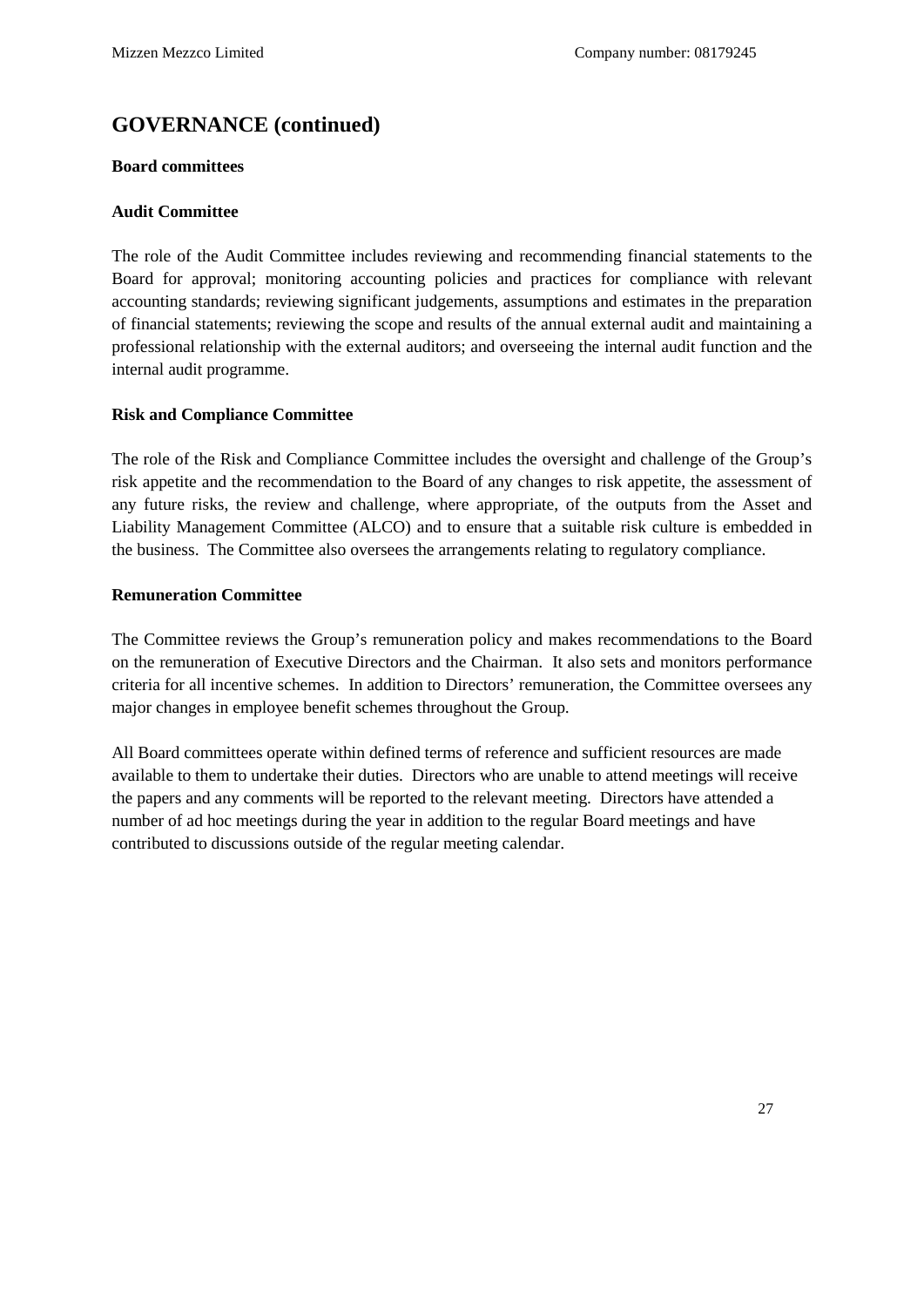#### **Executive Committees**

The Board has delegated day to day running of the business to the Chief Executive. The Chief Executive has established the Executive Committee ("ExCo") and its sub-Committees to assist in the management of the business and deliver against the strategy in an effective and controlled way. The ExCo provides general executive management of the business and facilitates cross functional communication and liaison. The relevant ExCo member is accountable to the Chief Executive and to the Board for managing performance and risk to deliver the Group's strategy, long-term plan and annual budget.

The structure of the Executive Committees reporting to ExCo is illustrated below:



#### **Operational Risk and Compliance Committee**

The Operational Risk and Compliance Committee comprises heads of the relevant functions and is chaired by the Group's General Counsel. The Committee is responsible for overseeing and monitoring operational risk management and compliance systems, ensuring that the business is operating within its risk appetite. It considers key operational risk information such as loss events, emerging risks and control failures. With respect to compliance, the Committee is responsible for overseeing the maintenance of effective systems and controls to meet regulatory and conduct obligations and for countering the risk that the Group might be used to further financial crime. It is also responsible for reviewing the quality, adequacy, resources, scope and nature of the compliance function, including the annual Compliance Monitoring Plan.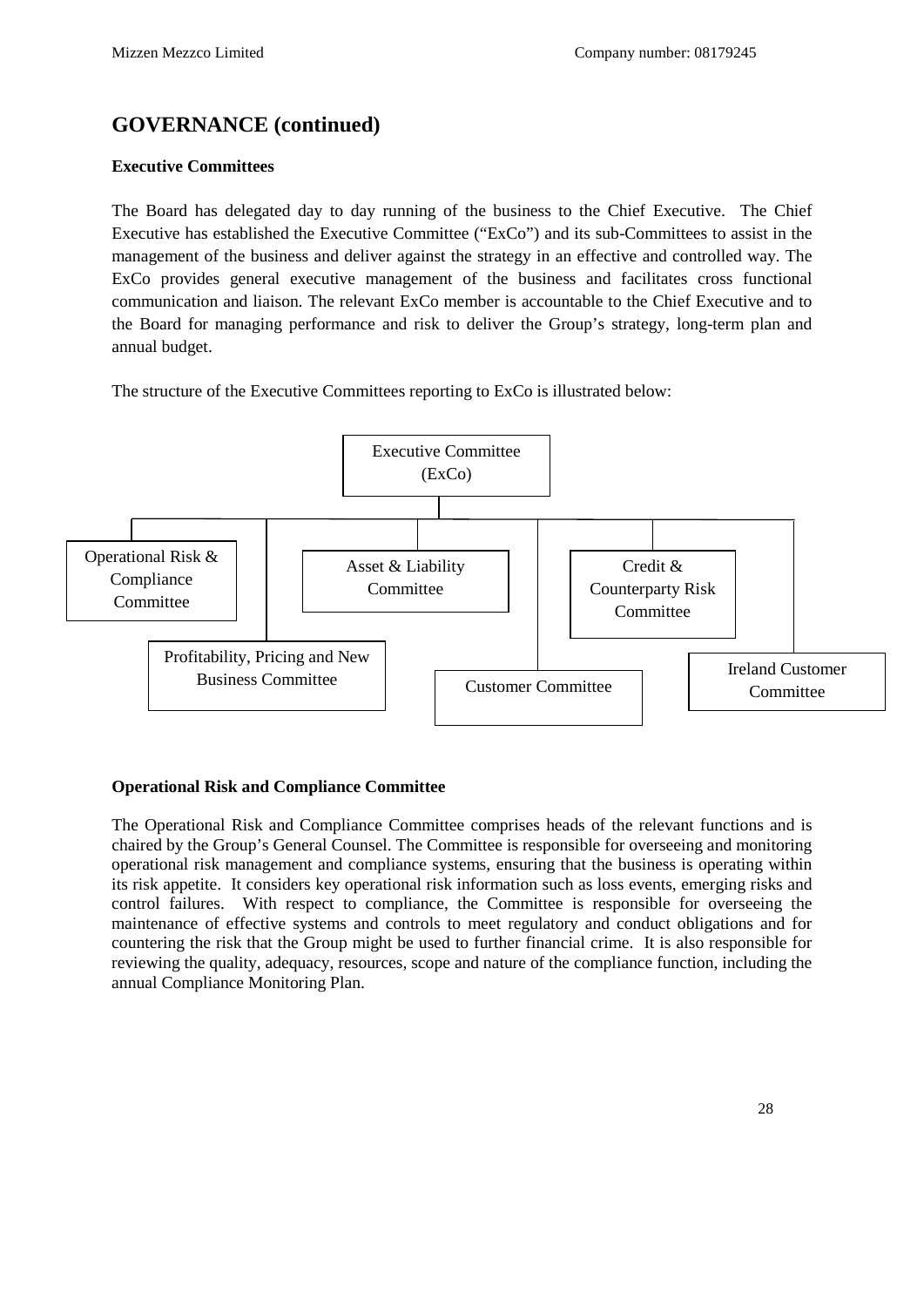#### **Asset and Liability Committee ("ALCO")**

ALCO is chaired by the Chief Financial Officer. The principal purpose of the ALCO is to monitor and review the financial risk management of the Group's balance sheet. It is responsible for overseeing all aspects of market risk, liquidity risk and capital management as well as the treasury control framework. ALCO will report key recommendations on actions required.

#### **Credit and Counterparty Risk Committee ("CCRM")**

The CCRM committee is chaired by the CEO. The CCRM committee approves credit risk policies and defines risk ratings and underwriting criteria. The Committee oversees the management of the credit portfolio, the post origination risk management processes and the management of overdue and impaired credit accounts. It also makes recommendations for credit risk appetite and monitors performance against guardrails on an on-going basis.

#### **Profitability, Pricing and New Business Committee**

The Profitability, Pricing and New Business Committee is chaired by the Head of New Markets. The Committee has responsibility for the monitoring of partner profitability, pricing and new business initiatives. The Committee is responsible for the approval of pricing strategy of existing and new business initiatives and defines acceptable financial returns.

#### **Customer Committee**

The Customer Committee is chaired by the Group Chief Financial Officer. The committee approves policy statements for (i) treating customers fairly (ii) arrears collections and debt recovery (iii) vulnerable customers and (iv) complaints. The Committee is also responsible for monitoring the FCA's principal 6 on customer outcomes and conduct risk and customer complaints.

#### **Ireland Customer Committee**

Ireland Customer Committee is chaired by the Chief Marketing Officer. The Committee has responsibility for the monitoring the sales, financial and operational performance of PCL Ireland. It also has responsibility for overseeing and monitoring operational risk management and compliance systems ensuring that the business operates within agreed policies.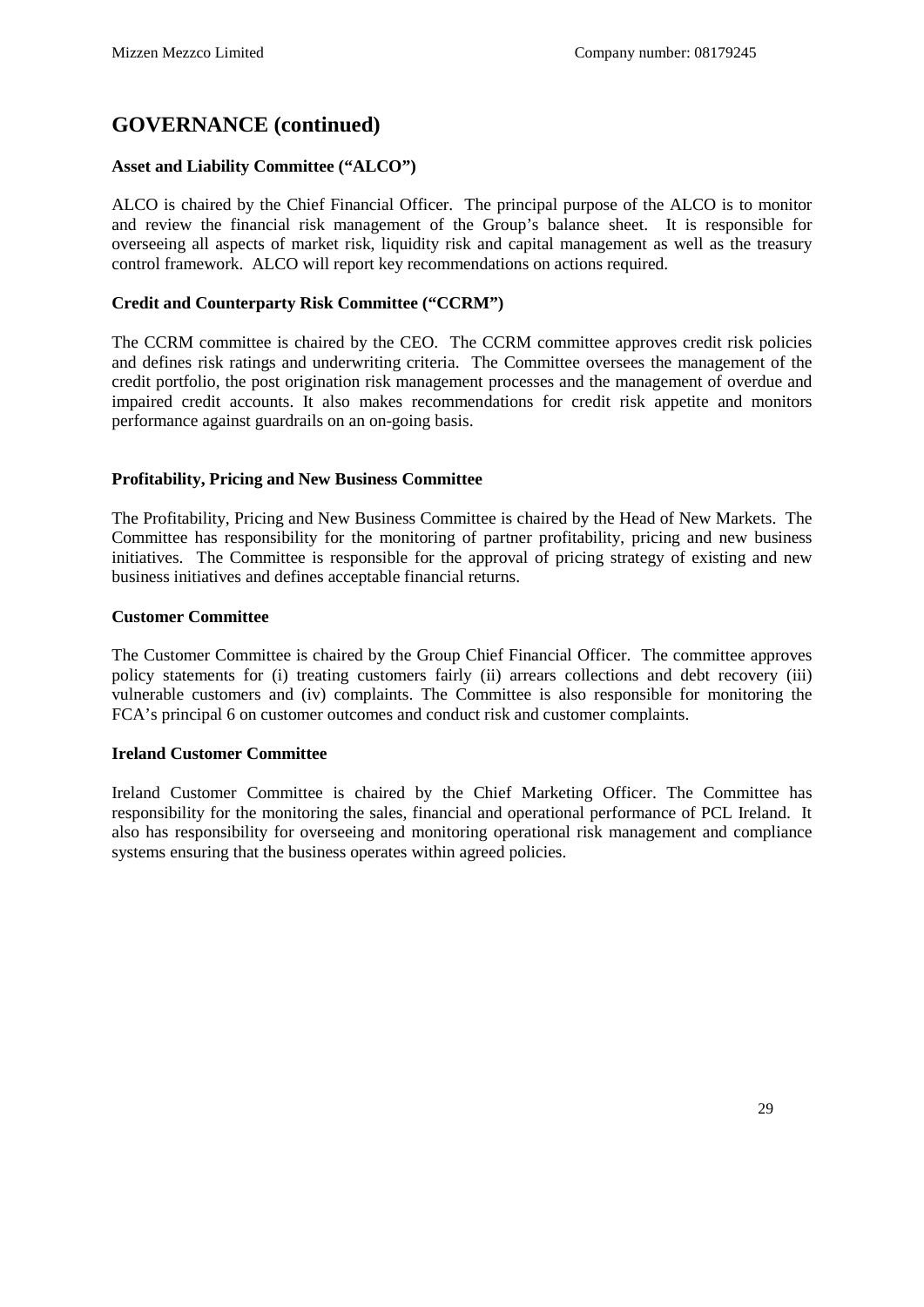#### **RISK MANAGEMENT**

The PCL Board operates with a schedule of reserved matters with a delegation of authority to the CEO and the Executive Committee. PCL has a comprehensive framework to effectively manage these risk classes to ensure that the business operates within regulations and risk appetite.

The Board has overall responsibility for determining the Group's strategy and related risk appetite. The Statement of Risk Appetite determines the type and extent of risks that are acceptable to the Group in achieving the successful delivery of its strategic business objectives. The Board is also responsible for overall corporate governance, which includes ensuring there is a robust and effective system of risk management and the level of capital and liquidity held is adequate and consistent with the risk profile of the business.

To support this, the Group has established a Risk Management Framework and a formal governance structure to identify, monitor and manage risks across its operations. The risk management framework is overseen by the Risk and Compliance Committee on behalf of the Board. The Committee is required to consider the nature and extent of the risks facing the Group, keep them under review, review the framework to mitigate such risks and notify the Board of changes in the status and control of risks.

The Chief Executive has established an Executive Committee (ExCo) and sub-committees and details of these committees may be found on page 28 to 29.

#### **Three lines of Defence Model**

The Committee structures outlined form the governance of risk in a management framework organised with the Three Lines of Defence model as follows:

- **The First line of defence**  line managers are responsible for establishing an effective control framework within their area of operations and identifying and controlling all risks so that they are operating within the organisational risk appetite and are fully compliant with Group policies and where appropriate defined thresholds and limits. They also devise and manage appropriate key risk indicators, management information and assurance processes to ensure their control framework is robust and effective.
- **The Second line of defence**  the Risk Management function is responsible for proposing to the Board appropriate objectives and measures to define the Group's risk appetite and for devising a suite of policies necessary to control the business including the overarching framework, independently monitoring the risk profile and providing additional assurance where required. Risk Management will leverage their expertise by providing frameworks, tools and techniques to assist management in meeting their responsibilities, as well as acting as a central coordinator to identify enterprise wide risks and make recommendations to address them.
- **The Third line of defence**  the Internal Audit function is responsible for independent assessment of the adequacy and effectiveness of internal controls and the system of risk management.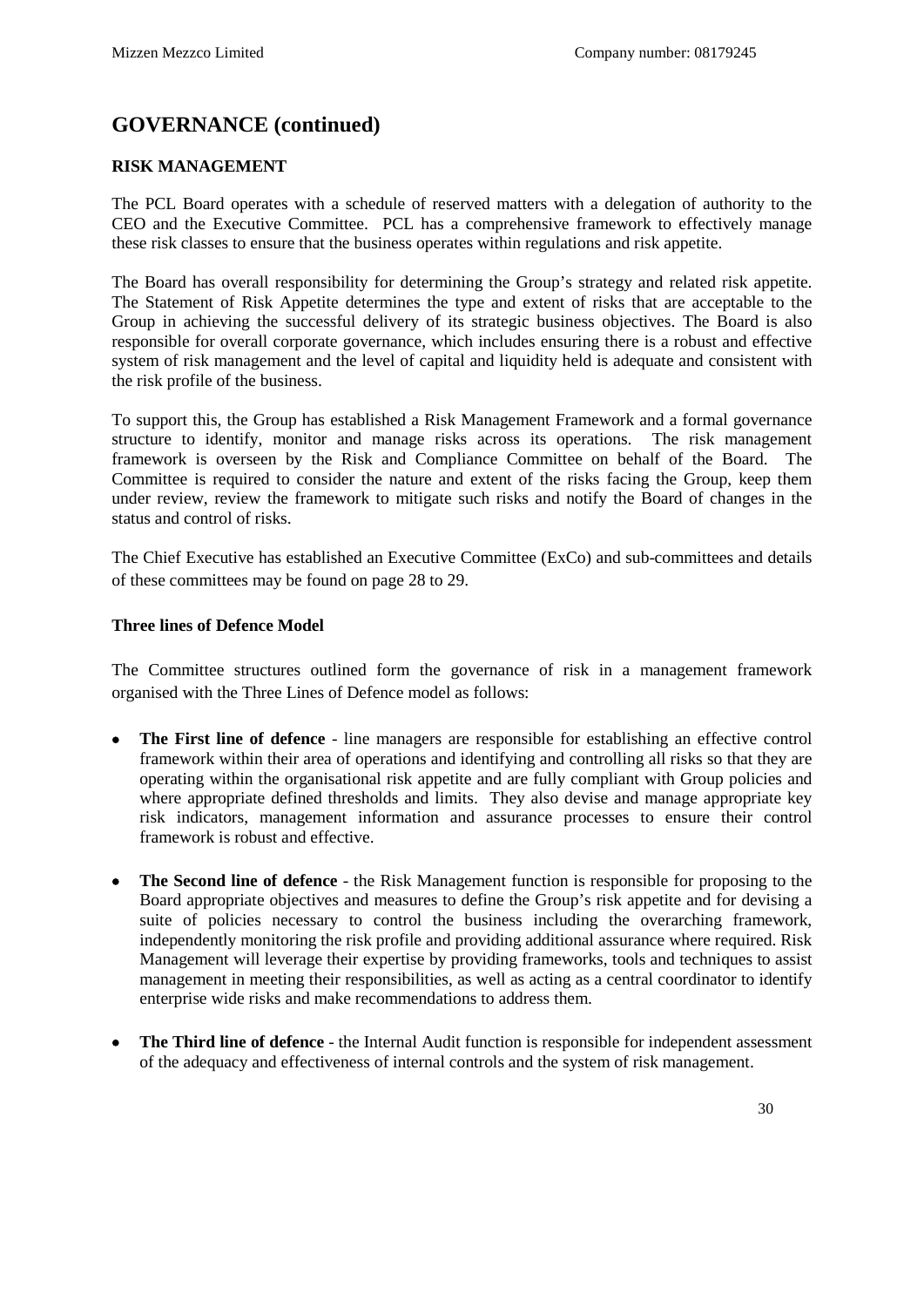#### **Risk management approach**

The Board has overall responsibility for determining the Group's strategy and related risk appetite. The Statement of Risk Appetite determines the type and extent of risks that are acceptable to the Group in achieving the successful delivery of its strategic business objectives. The Board is also responsible for overall corporate governance, which includes ensuring there is a robust and effective system of risk management and the level of capital and liquidity held is adequate and consistent with the risk profile of the business.

To support this, the Group has established a Risk Management Framework and a formal governance structure to identify, monitor and manage risks across its operations. The risk management framework is overseen by the Risk and Compliance Committee on behalf of the Board. The Committee is required to consider the nature and extent of the risks facing the Group, keep them under review, review the framework to mitigate such risks and notify the Board of changes in the status and control of risks. The Risk and Compliance Committee reviews the risk register quarterly and reports to the Board quarterly.

#### **PRINCIPAL RISKS AND MITIGATION**

The Group is exposed to a variety of risks through its day to day operations. The principal risks and how they are managed are detailed below:

| <b>Credit Risk</b>                                                                                                                                                                                                                                                                                                              |                                                                                                                                                                                                                                                                                                                                                                                                                                                                                                                                                                                                                                                                                                                                                                                                                                                                                                                                                                                                                                                                                                                           |  |
|---------------------------------------------------------------------------------------------------------------------------------------------------------------------------------------------------------------------------------------------------------------------------------------------------------------------------------|---------------------------------------------------------------------------------------------------------------------------------------------------------------------------------------------------------------------------------------------------------------------------------------------------------------------------------------------------------------------------------------------------------------------------------------------------------------------------------------------------------------------------------------------------------------------------------------------------------------------------------------------------------------------------------------------------------------------------------------------------------------------------------------------------------------------------------------------------------------------------------------------------------------------------------------------------------------------------------------------------------------------------------------------------------------------------------------------------------------------------|--|
| <b>Description</b>                                                                                                                                                                                                                                                                                                              | <b>Mitigation</b>                                                                                                                                                                                                                                                                                                                                                                                                                                                                                                                                                                                                                                                                                                                                                                                                                                                                                                                                                                                                                                                                                                         |  |
| PCL provides<br>finance<br>individuals,<br>to<br>partnerships and companies who wish to pay<br>annual payments monthly. There is a risk that<br>adverse changes in the economic environment<br>or in the credit quality of our borrowers results<br>in additional impairment losses that could<br>affect financial performance. | For our recourse products, Credit Risk is mitigated<br>through the commercial arrangements that we have<br>with our credit intermediaries. In circumstances<br>where borrowers default, outstanding balances are<br>received from our intermediary partners through a<br>deduction from commission payments.<br>For non-recourse products, Group has credit risk<br>policies in place that set out detailed criteria for<br>credit checks that must be satisfied before a loan<br>will be made prior to the extension of lending<br>facilities. In addition, a significant proportion of<br>lending is<br>undertaken<br>non-recourse<br>1n<br>circumstances where the borrower grants security<br>over the proceeds of their insurance policies and<br>any return of premium that may be made in<br>circumstances where the insurance is cancelled<br>early. The credit risk function provides regular<br>reports to the Credit Committee and to the Risk<br>Committee on the performance of the Group's<br>lending portfolios. In addition the Group has<br>rigorous and robust processes in place to manage<br>arrears. |  |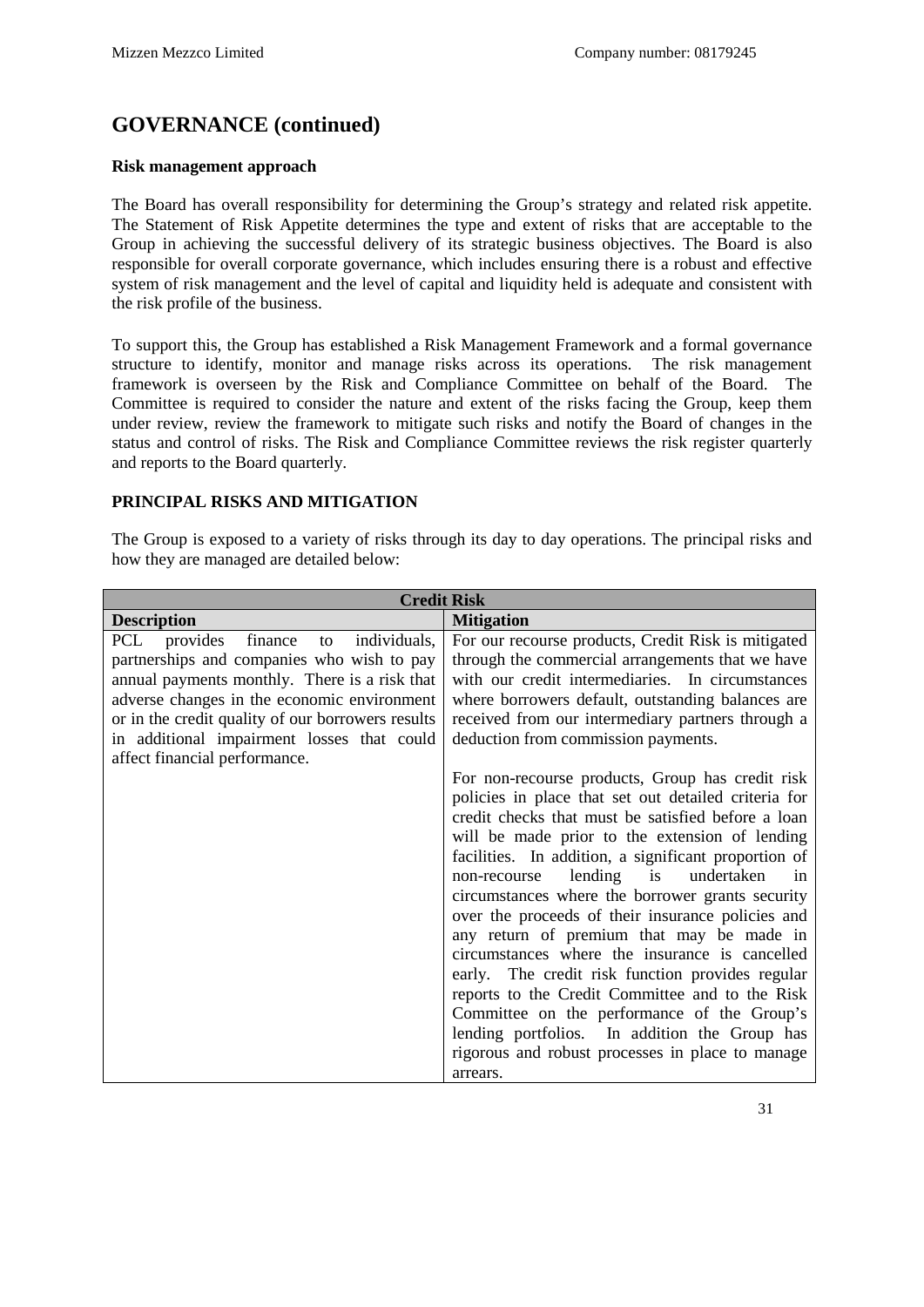| <b>Regulatory Risk</b>                                                                                                                                                                                                                                                                                                                                                                                                                                                                                                                                                                                                                                         |                                                                                                                                                                                                                                                                                                                                                                                                                                                                                                                                                                                 |  |
|----------------------------------------------------------------------------------------------------------------------------------------------------------------------------------------------------------------------------------------------------------------------------------------------------------------------------------------------------------------------------------------------------------------------------------------------------------------------------------------------------------------------------------------------------------------------------------------------------------------------------------------------------------------|---------------------------------------------------------------------------------------------------------------------------------------------------------------------------------------------------------------------------------------------------------------------------------------------------------------------------------------------------------------------------------------------------------------------------------------------------------------------------------------------------------------------------------------------------------------------------------|--|
| <b>Description</b>                                                                                                                                                                                                                                                                                                                                                                                                                                                                                                                                                                                                                                             | <b>Mitigation</b>                                                                                                                                                                                                                                                                                                                                                                                                                                                                                                                                                               |  |
| The risk of loss arising from a breach of<br>existing regulation or the imposition of adverse<br>future regulatory changes in the markets which<br>the Group operates within. Premium Credit<br>Limited currently has interim permission from<br>the FCA following the transfer of regulatory<br>oversight from the OFT and expects to receive<br>full authorisation from the FCA in 2016.                                                                                                                                                                                                                                                                     | The Group has Risk and Compliance and Legal<br>teams who review key regulatory developments<br>and who assess the impact on the Group. Expert<br>third party advice is also sought where necessary.<br>The compliance team has developed a formal<br>monitoring plan which is reviewed by the<br>Operational Risk and Compliance Committee. All<br>employees are required to undertake regulatory<br>training.                                                                                                                                                                  |  |
|                                                                                                                                                                                                                                                                                                                                                                                                                                                                                                                                                                                                                                                                | <b>Counterparty Risk</b>                                                                                                                                                                                                                                                                                                                                                                                                                                                                                                                                                        |  |
| <b>Description</b><br>As referenced in the credit risk section, the<br>Group has a large number of commercial<br>arrangements with credit intermediaries where<br>the first point of recourse is to the intermediary<br>in circumstances where recourse borrowers<br>default. In addition, for non-recourse lending,<br>we have commercial arrangements where<br>commission payments are paid in advance of<br>being collected from the borrower, or where<br>advance finance commission payments are<br>made. These payments can give rise to an<br>exposure whilst the loan repayments are<br>collected from the Borrower for the duration of<br>their loan. | <b>Mitigation</b><br>The Group operates an extensive process of due<br>diligence in relation to the credit intermediaries that<br>it enters into trading relationships with. Once a<br>relationship is in place, there is also an ongoing<br>monitoring programme that keeps the financial,<br>regulatory and trading performance of our partners<br>under regular review. Where upfront payments are<br>made, these are subject to a detailed modelling<br>exercise to determine the level of financial risk that<br>we are prepared to accept with any given<br>intermediary. |  |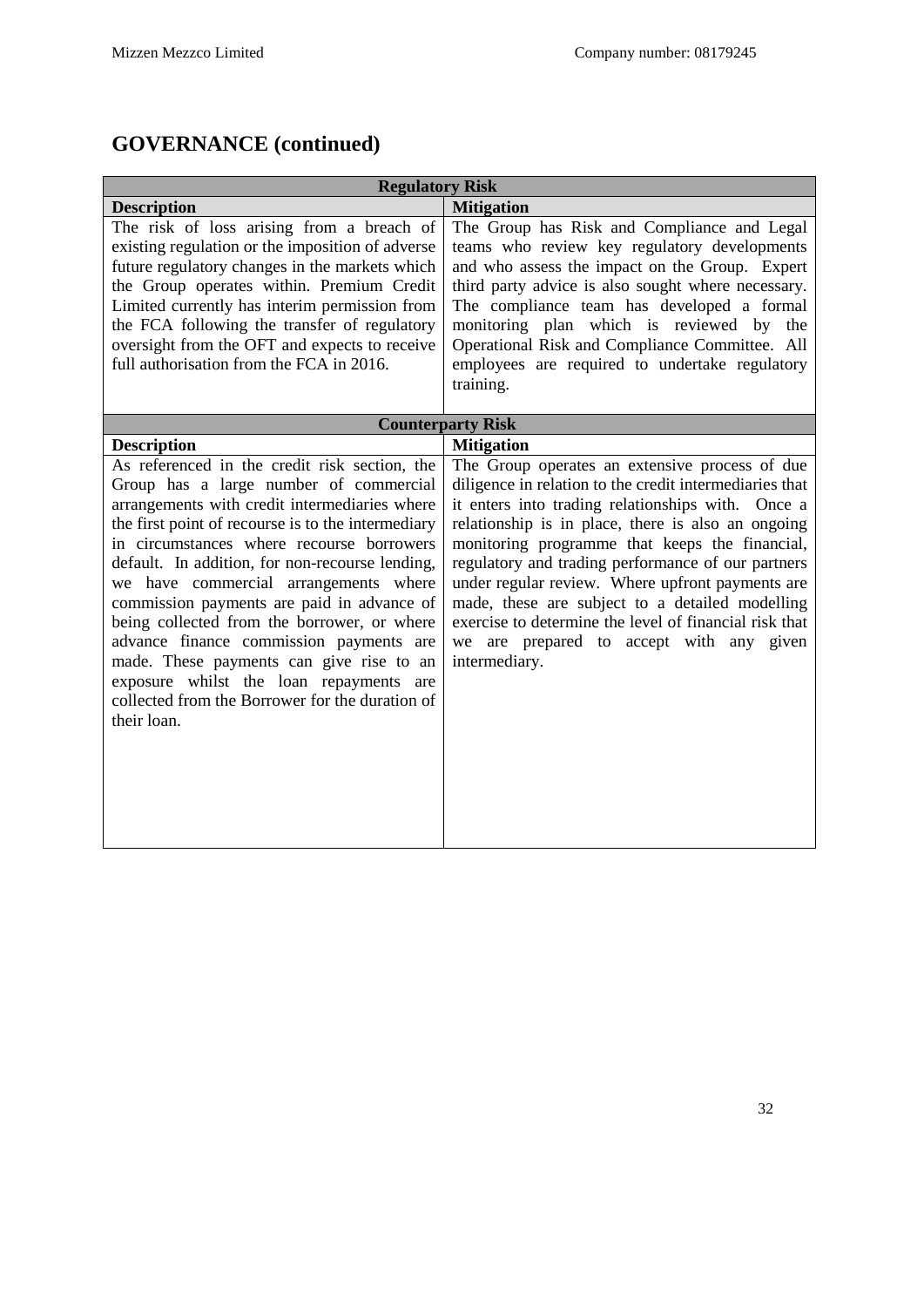| <b>Business Risk</b>                                                                                                                                                                                                                                                                                                                                                                                                                                                                                                                                                                                                                                                                                                                                                                                                                          |                                                                                                                                                                                                                                                                                                                                                                                                                                                                                                                                                                                                              |  |
|-----------------------------------------------------------------------------------------------------------------------------------------------------------------------------------------------------------------------------------------------------------------------------------------------------------------------------------------------------------------------------------------------------------------------------------------------------------------------------------------------------------------------------------------------------------------------------------------------------------------------------------------------------------------------------------------------------------------------------------------------------------------------------------------------------------------------------------------------|--------------------------------------------------------------------------------------------------------------------------------------------------------------------------------------------------------------------------------------------------------------------------------------------------------------------------------------------------------------------------------------------------------------------------------------------------------------------------------------------------------------------------------------------------------------------------------------------------------------|--|
| <b>Description</b>                                                                                                                                                                                                                                                                                                                                                                                                                                                                                                                                                                                                                                                                                                                                                                                                                            | <b>Mitigation</b>                                                                                                                                                                                                                                                                                                                                                                                                                                                                                                                                                                                            |  |
| The risk of loss arising from the failure of the<br>Group's strategy or management actions over the<br>The<br>horizon.<br>business<br>faces<br>planning<br>competition from other providers of insurance<br>premium and service fees financing in the UK<br>and Ireland as well as from providers of<br>alternative forms<br>of credit.<br>Deteriorating<br>economic conditions may adversely<br>affect<br>demand for our advances or the products for<br>which we provide advances, which may<br>materially and adversely affect our financial<br>condition and results of operations. We depend<br>on our network of intermediaries to sell<br>advances, and any changes to our relationships<br>with intermediaries could materially<br>and<br>affect our business,<br>results<br>- of<br>adversely<br>operations and financial condition. | The Group has a strong track record of operating<br>successfully in its chosen markets which is<br>evidenced in its over 25 year history by<br>continually improving its service proposition.<br>The Group maintains strong relationships with its<br>business intermediaries, customers and software<br>The Group is active in<br>house integrators.<br>industry-wide groups that enables markets trends<br>to be identified and addressed. The Group also<br>monitors competitor's products, pricing and<br>position to enable it to consider its proposition.                                             |  |
|                                                                                                                                                                                                                                                                                                                                                                                                                                                                                                                                                                                                                                                                                                                                                                                                                                               | <b>Operational Risk</b>                                                                                                                                                                                                                                                                                                                                                                                                                                                                                                                                                                                      |  |
| Description                                                                                                                                                                                                                                                                                                                                                                                                                                                                                                                                                                                                                                                                                                                                                                                                                                   | Mitigation                                                                                                                                                                                                                                                                                                                                                                                                                                                                                                                                                                                                   |  |
| Operational Risk is the risk of loss resulting from<br>inadequate or failed internal processes, people,<br>systems and from arrangements with third<br>parties.                                                                                                                                                                                                                                                                                                                                                                                                                                                                                                                                                                                                                                                                               | The management of Operational Risk is an area<br>of particular focus, with significant investment<br>made to migrate from legacy IT systems to a best<br>in class IT platform that will provide strong<br>foundations for the future evolution of the<br>To improve the overall control<br>business.<br>environment whilst this programme of work<br>continues, continuing investment is being made<br>in the development of risk management<br>frameworks, systems and processes.                                                                                                                           |  |
| <b>Reputational Risk</b>                                                                                                                                                                                                                                                                                                                                                                                                                                                                                                                                                                                                                                                                                                                                                                                                                      |                                                                                                                                                                                                                                                                                                                                                                                                                                                                                                                                                                                                              |  |
| Description<br>The risk that an event or circumstance could<br>adversely impact on the Group's reputation,<br>including adverse publicity from the activities of<br>legislators, pressure groups and the media. Our<br>reputation, customer relationships and results of<br>operations may be negatively impacted by the<br>actions of our intermediaries. If our external<br>service providers and vendors are unable to or do<br>not fulfil their obligations, our operations could<br>be disrupted and our operating results could be<br>harmed.                                                                                                                                                                                                                                                                                           | Mitigation<br>The Group has a strong corporate governance<br>framework.<br>There is a strong enterprise risk<br>framework<br>with<br>documented<br>management<br>policies and procedures throughout the Group.<br>The Group has an established crisis management<br>team in the event there is a major event that may<br>trigger a negative impact on the Group.<br>The<br>Group<br>complies<br>with<br>current<br>laws<br>and<br>regulations and monitors and enforces existing<br>policies and procedures. The Group instils a risk<br>management culture by creating awareness at all<br>levels of staff. |  |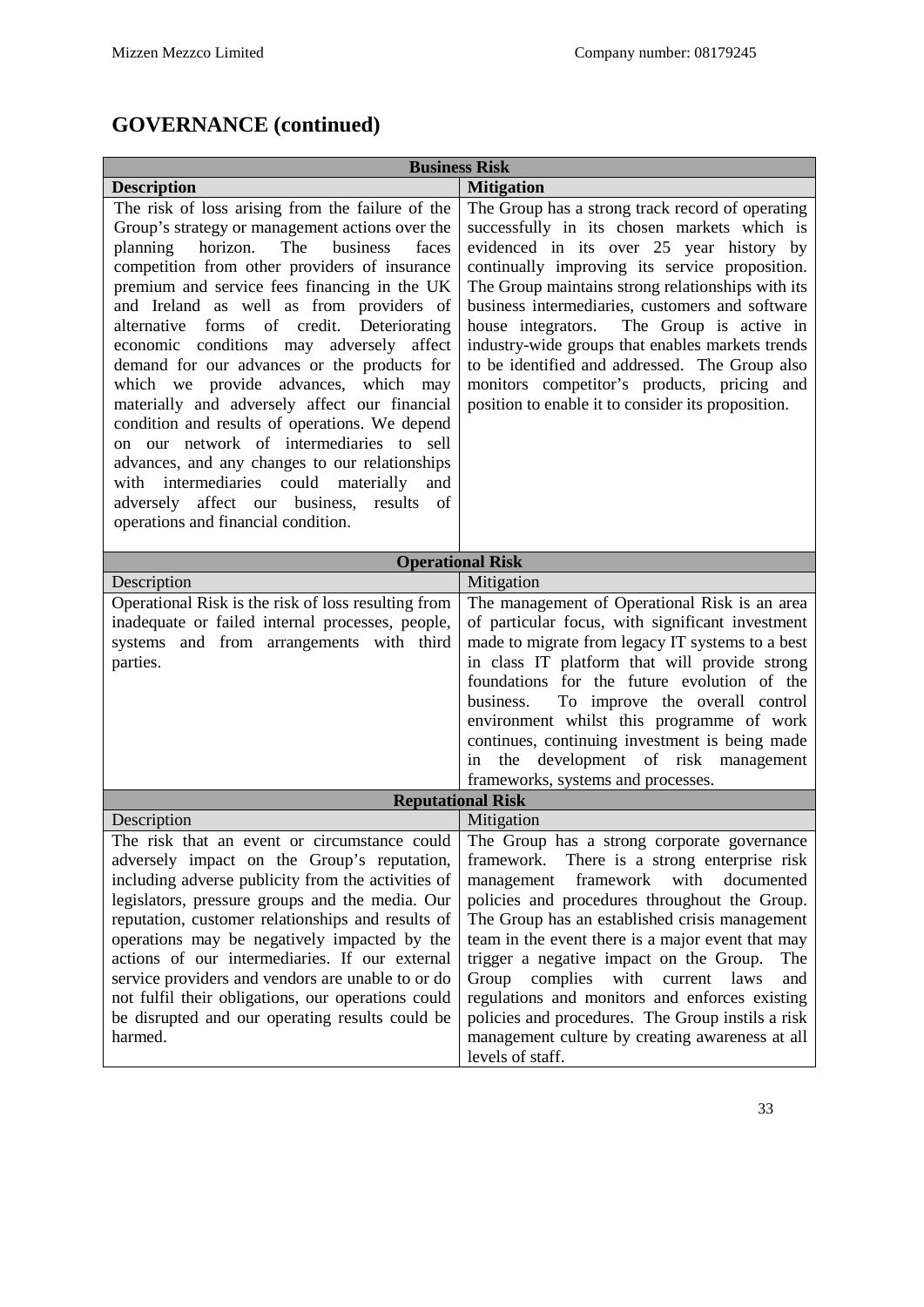| <b>Interest Rate Risk</b>                                                                                                                                                                                                                                                          |                                                                                                                                                                                                                                                                                                                                                                                                                                                                                                                                                                                                                                                                                   |  |
|------------------------------------------------------------------------------------------------------------------------------------------------------------------------------------------------------------------------------------------------------------------------------------|-----------------------------------------------------------------------------------------------------------------------------------------------------------------------------------------------------------------------------------------------------------------------------------------------------------------------------------------------------------------------------------------------------------------------------------------------------------------------------------------------------------------------------------------------------------------------------------------------------------------------------------------------------------------------------------|--|
| <b>Description</b>                                                                                                                                                                                                                                                                 | <b>Mitigation</b>                                                                                                                                                                                                                                                                                                                                                                                                                                                                                                                                                                                                                                                                 |  |
| The Group is exposed to the risk that changes in<br>may adversely<br>interest rates<br>affect<br>its<br>Specifically the Group's net<br>profitability.<br>income is determined by the difference between<br>the interest rates at which it lends and those at<br>which it borrows. | The Group has a treasury function that is<br>responsible for day to day management and<br>control of its exposure to interest rate risk. The<br>Asset and Liability Committee monitors interest<br>rate risk on a monthly basis and reports to the<br>Risk and Compliance Committee quarterly. The<br>Interest<br>Group<br>manages<br>Rate<br>Risk<br>by<br>maintaining an interest rate swap.<br>In addition,<br>the Group has the ability through contractual<br>rate ratchets to reprice future lending in the                                                                                                                                                                 |  |
|                                                                                                                                                                                                                                                                                    | event of interest rate rises.                                                                                                                                                                                                                                                                                                                                                                                                                                                                                                                                                                                                                                                     |  |
| Description                                                                                                                                                                                                                                                                        | <b>Liquidity Risk</b><br>Mitigation                                                                                                                                                                                                                                                                                                                                                                                                                                                                                                                                                                                                                                               |  |
| The risk that the Group will have insufficient<br>liquid resources available to fulfil its strategic<br>lending targets and/or meet its<br>financial<br>obligations as they fall due.                                                                                              | The Group funds its activities through a<br>securitisation facility which is due to expire on<br>25 September 2018. The Group has completed<br>an annual extension of this facility every year<br>since it was established to ensure that it has<br>committed funding for at least three years.                                                                                                                                                                                                                                                                                                                                                                                   |  |
|                                                                                                                                                                                                                                                                                    | <b>Conduct and Compliance Risk</b>                                                                                                                                                                                                                                                                                                                                                                                                                                                                                                                                                                                                                                                |  |
| Mitigation<br>Description                                                                                                                                                                                                                                                          |                                                                                                                                                                                                                                                                                                                                                                                                                                                                                                                                                                                                                                                                                   |  |
| Conduct Risk is the risk that our operating<br>model<br>delivers<br>unfair<br>for<br>outcomes<br>our<br>customers.                                                                                                                                                                 | The Group has a suite of policies that are<br>focused on the delivery of fair treatment of<br>customers. We have an Operational Risk and<br>Compliance Committee that receives details of<br>all operational risk incidents that impact<br>customers, together with actions to address any<br>unfair customer impact. In addition, our<br>Customer Committee is focused on monitoring<br>detailed<br>metrics<br>that measure<br>customer<br>outcomes.<br>Where any activities are identified that result in<br>unfair customer outcomes, we are focused on<br>ensuring that they are addressed as a matter of<br>priority and that any customer impact is<br>remediated promptly. |  |
| Compliance Risk is the risk of regulatory<br>sanction, financial loss or reputational damage<br>arising from a failure to meet applicable<br>regulatory requirements.                                                                                                              | The Group has a Legal and Compliance team<br>who review key regulatory developments to<br>ensure that the relevant areas of the business are<br>able to evaluate and prepare for the impact in a<br>timely manner. The Risk and Compliance<br>Committee agrees annual compliance and<br>internal audit plans for monitoring and assurance<br>of regulatory compliance.                                                                                                                                                                                                                                                                                                            |  |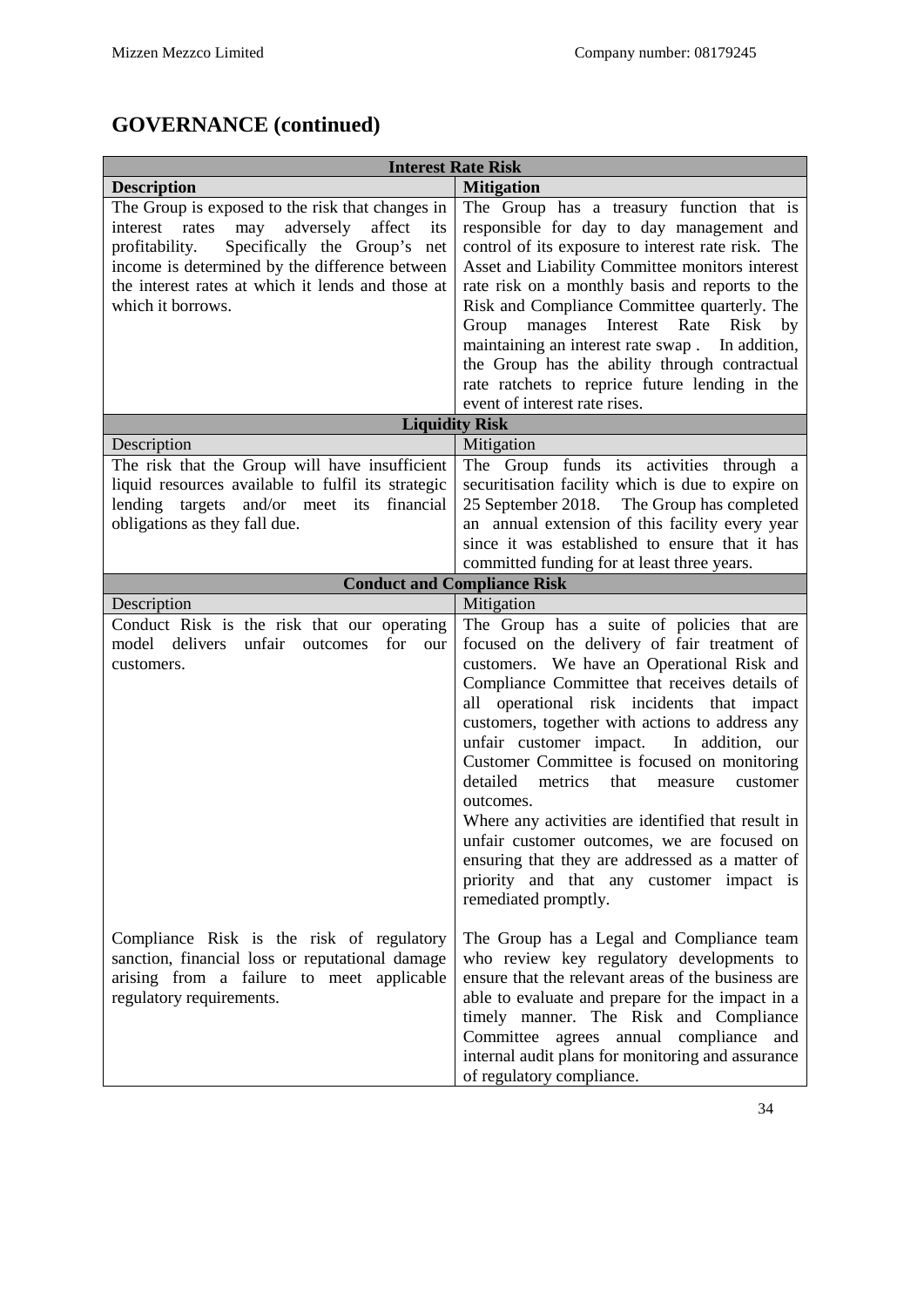### <span id="page-34-0"></span>**REPORT OF THE DIRECTORS**

The Directors present their report and the audited consolidated financial statements for the Group for the year ended 31 December 2015.

#### **Principal activities**

The principal activity of the Group is the financing and processing of insurance premiums and instalment services in the UK. The Group also operates through a branch in the Republic of Ireland.

#### **Directors and Directors' interests**

The Directors who served during the year and up to the date of signing the financial statements may be found on page 21.

Cinven is determined by the Board to be the ultimate controlling party. No Director has an interest in the company's shares.A register of Directors' business interests is held by the Company Secretary.

#### **Directors' indemnity and liability insurance**

As permitted by the Articles of Association, the Directors have the benefit of an indemnity, which is a qualifying third party indemnity provision as defined by Section 234 of the Companies Act 2006. The indemnity was in force throughout the last financial year and is currently in force. The Company also purchased and maintained throughout the financial year Directors' and Officers' liability insurance in respect of itself and its Directors.

#### **Business review and future developments**

The Annual Report and financial statements have been prepared to provide shareholders with a fair and balanced review of the Group's business and the outlook for the future development of the business, as well as the principal risks and uncertainties which could affect the Group's performance.

The table below identifies specific information on the Business review:

| <b>Content</b>                                                             | <b>Section</b>                                  | Page    |
|----------------------------------------------------------------------------|-------------------------------------------------|---------|
| A detailed review of the Group's<br>business and future developments       | Chief Executive's statement<br>Financial review | 6<br>14 |
| <b>Principal risks and uncertainties</b>                                   | Principal risks and uncertainties               | 17      |
| <b>Environmental matters, employee</b><br>information and community issues | Sustainability report                           | 18      |
| Corporate governance                                                       | Corporate governance report                     | 26      |

#### **Key Performance Indicators**

Key Performance Indicators are used to measure and control both financial and operational performance. Revenues, operating margins, costs and cash are trended to ensure plans are on track and corrective actions are taken where necessary. Operational service performance is also monitored. Key performance indicators are discussed within the Financial Review on pages 5 and 14.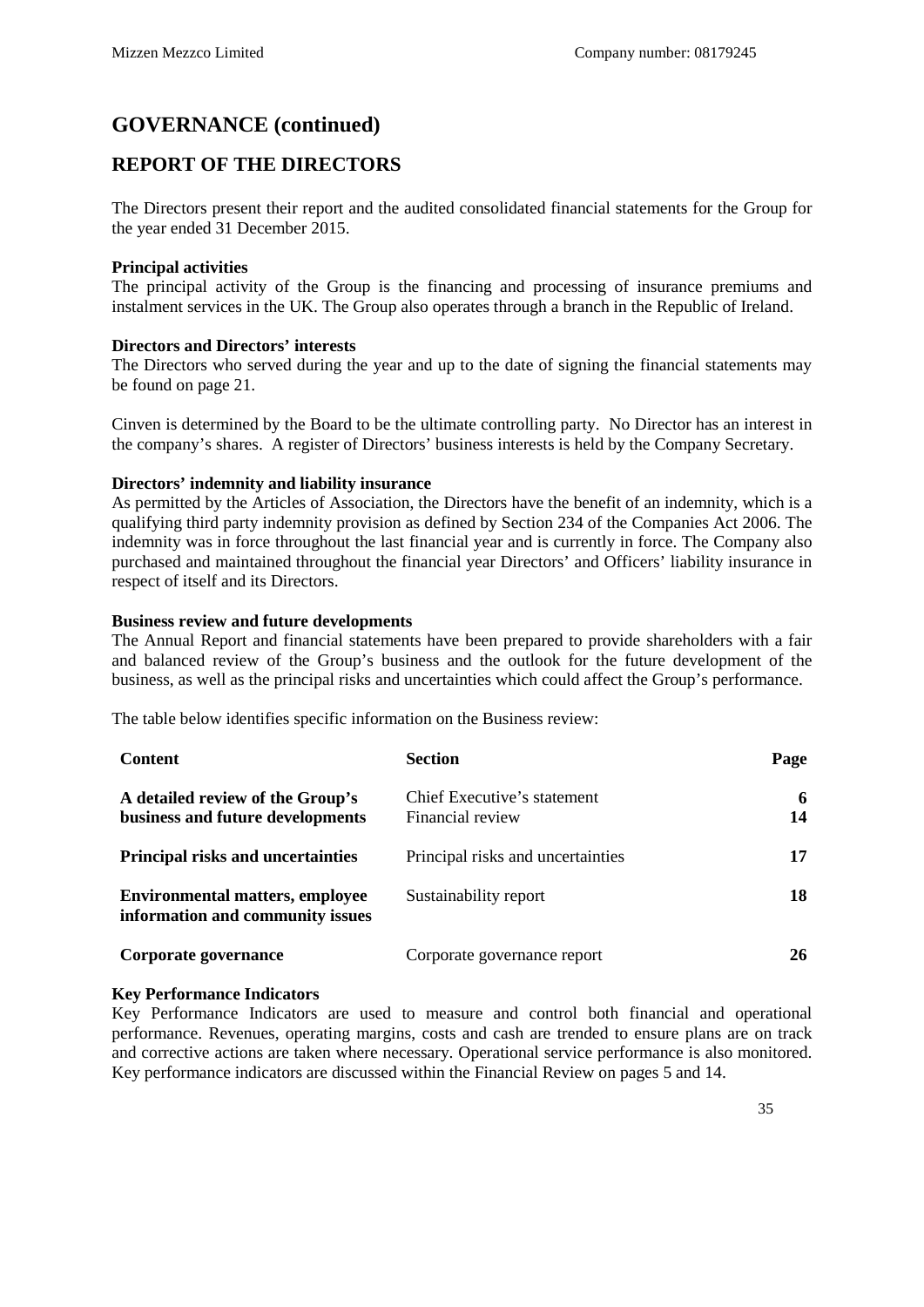#### **Treating Customers Fairly**

Treating Customers Fairly ("TCF") is central to the Financial Conduct Authority's principles for conduct of business and is a core strategic value embedded into our business model. These strategic values are designed to underpin the longevity of our business model by ensuring that customer outcomes match their understanding and expectations.

#### **Employees**

The Group is committed to attracting, developing and retaining the best talent in order to achieve its strategic objectives. Internal communications have been enhanced providing more detailed information and understanding for staff on the progress and development of the Group. Staff engagement has been increased through the establishment of staff social committees. The Group is committed to employment policies which follow best practice on equal opportunities for all employees, irrespective of sex, race, colour, disability or marital status. The company gives full and fair consideration to applications for employment from disabled persons, having regard to their particular aptitudes and abilities. Appropriate arrangements are made for the continued employment and training, career development and promotion of disabled persons employed by the company. If members of staff become disabled the company continues employment, either in the same or an alternative position, with appropriate retraining being given if necessary. Further information on employees may be found on pages 18 to 19.

#### **Supplier payment policy**

The Group agrees appropriate terms and conditions individually with its suppliers. It seeks to abide by these terms provided that the supplier has complied with them.

#### **Principal risks and uncertainties**

The Group through its operations is exposed to a number of risks. Further information is provided in the Risk Management Approach on page 17.

#### **Results and dividends**

The Group continues to be consistently profitable. The Group's dividend policy determines the payout which provides a reasonable return to shareholders whilst also providing funds for potential acquisitions and replenishing the cash balance. However, in the absence of acquisitions, the Group has a track record of returning the additional cash to shareholders.

The Directors paid an interim dividend of £11.6 million on 25 February 2015 (2014: £91.8 million). No final dividend is proposed.

Details of the results for the year are set out in the Consolidated Income Statement on page 42.

#### **Future developments**

The Group undertakes research and development on its IT systems to enhance its service offerings. Disclosure of the expenditure and capitalisation of development costs in the year may be found in notes 8 and 18 to the financial statements.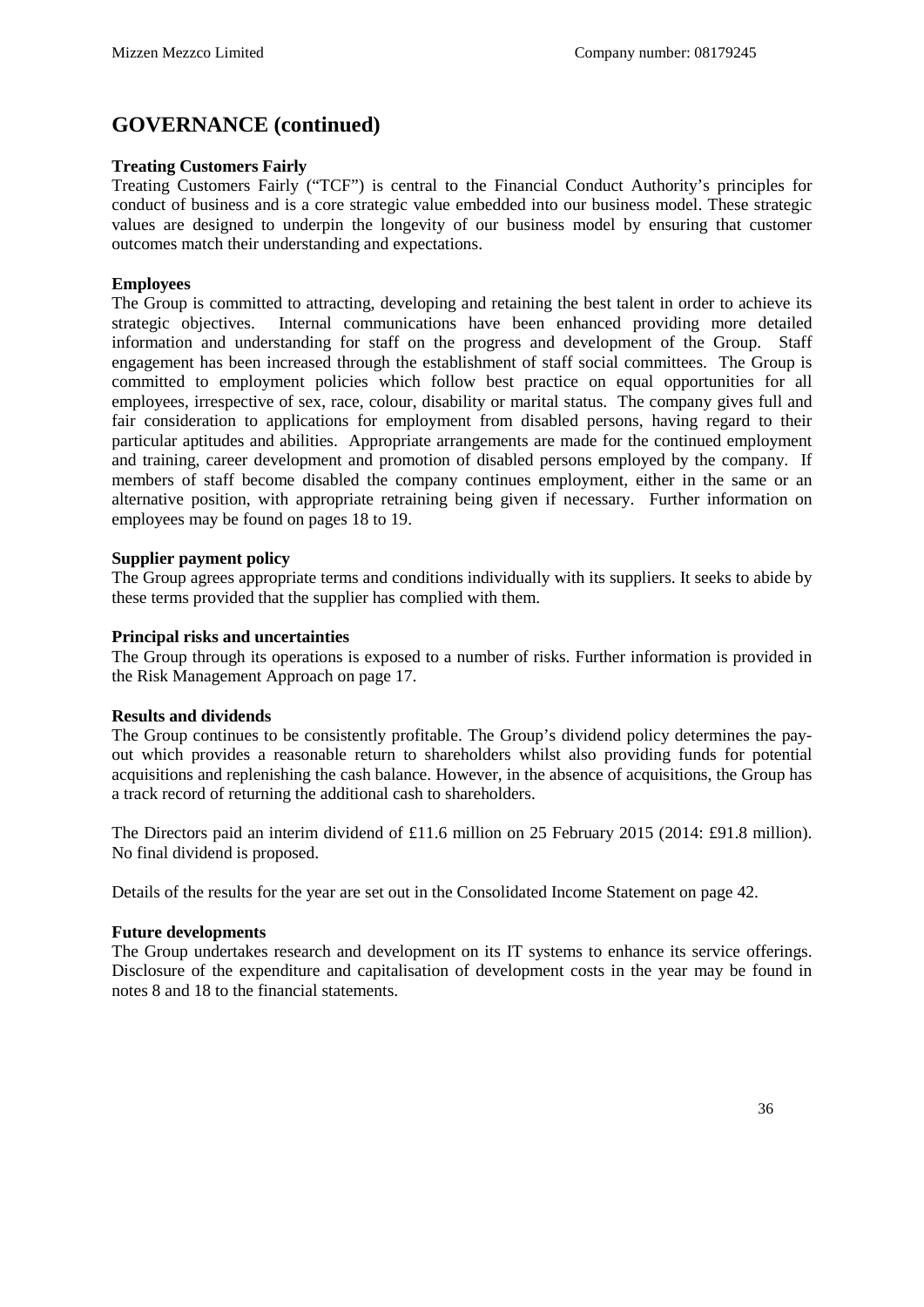### **GOVERNANCE (continued)**

#### **Going concern**

The Group has strengthened its funding position during the year and made substantial progress in diversifying its funding base. In 2014 the Group increased the maturity profile of its debt funding through the issue of a high yield bond to professional investors. This year the Group has extended the term of its securitisation facility from 2017 to 2018 and reduced cost of funding.

Accordingly the Directors have assessed the Group's cashflow forecasts and are satisfied that the Group has adequate resources to continue operations for the foreseeable future and thus the financial statements have been prepared on a going concern basis.

#### **Post balance sheet events**

There are no post balance sheet events to be disclosed at the date of approving the financial statements.

#### **Statement of Directors' Responsibilities**

The Directors are responsible for preparing the Annual Report and the financial statements in accordance with applicable law and regulations.

Company law requires the Directors to prepare financial statements for each financial year. Under that law the Directors have prepared the Group and parent company financial statements in accordance with International Financial Reporting Standards ('IFRSs') as adopted by the European Union. Under company law the Directors must not approve the financial statements unless they are satisfied that they give a true and fair view of the state of affairs of the Group and the Company and of the profit or loss of the Group for that period. In preparing these financial statements, the Directors are required to:

- select suitable accounting policies and then apply them consistently;
- make judgements and accounting estimates that are reasonable and prudent;
- state whether applicable IFRSs as adopted by the European Union have been followed, subject to any material departures disclosed and explained in the financial statements;
- prepare the financial statements on the going concern basis unless it is inappropriate to presume that the Company will continue in business.

The Directors are responsible for keeping adequate accounting records that are sufficient to show and explain the Company's transactions and disclose with reasonable accuracy at any time the financial position of the Company and the Group and enable them to ensure that the financial statements comply with the Companies Act 2006. They are also responsible for safeguarding the assets of the Company and the Group and hence for taking reasonable steps for the prevention and detection of fraud and other irregularities.

The Directors are responsible for the maintenance and integrity of the Company's website. Legislation in the United Kingdom governing the preparation and dissemination of financial statements may differ from legislation in other jurisdictions.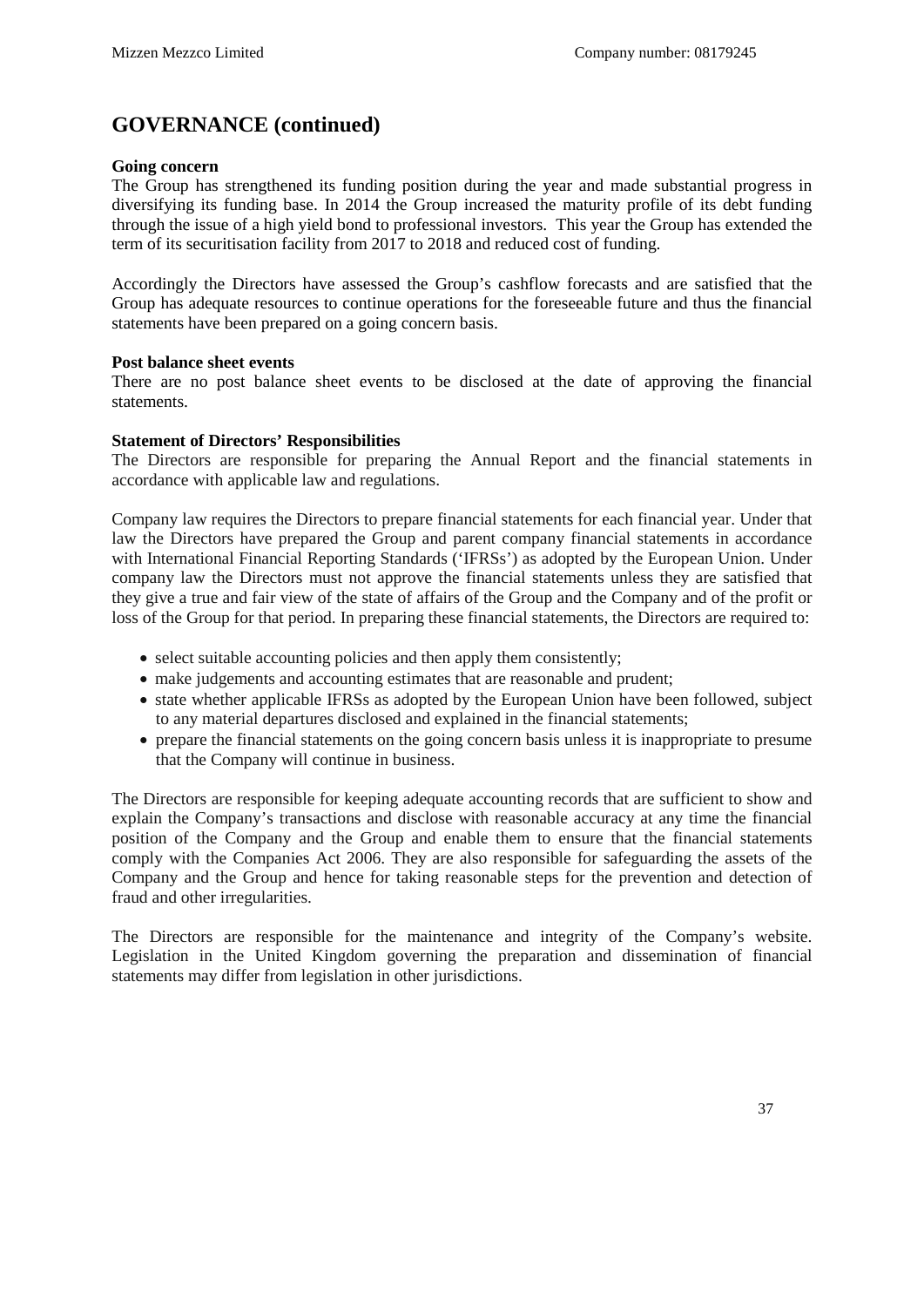### **GOVERNANCE (continued)**

#### **Disclosure of information to auditors**

The Directors who held office at the date of approval of this Directors' report confirm that:

(a) so far as the Directors are aware, there is no relevant audit information of which the Company's auditors are unaware; and

(b) each Director has taken all the steps that they ought to have taken as Directors in order to make themselves aware of any relevant audit information and to establish that the Company's auditors are aware of that information.

Approved by the Board on 25 April 2016 and signed on its behalf by:

**Thomas Woolgrove Director**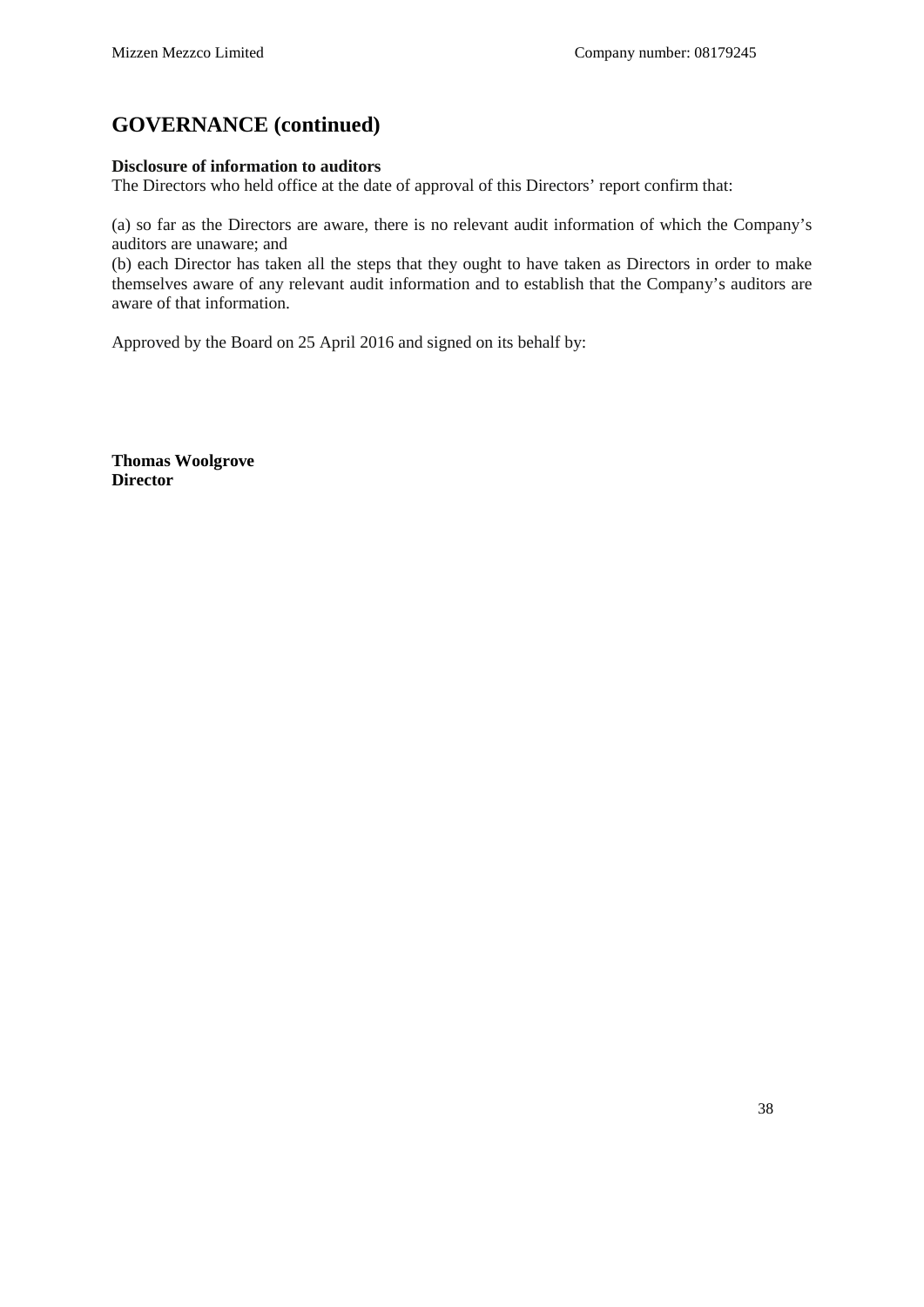## **Independent auditors' report to the members of Mizzen Mezzco Limited**

### **Report on the group financial statements**

#### **Our opinion**

In our opinion, Mizzen Mezzco Limited's group financial statements (the "financial statements"):

- give a true and fair view of the state of the group's affairs as at 31 December 2015 and of its profit and cash flows for the year then ended;
- have been properly prepared in accordance with International Financial Reporting Standards ("IFRSs") as adopted by the European Union; and
- have been prepared in accordance with the requirements of the Companies Act 2006.

#### **What we have audited**

The financial statements, included within the Annual Report and Consolidated Financial Statements (the "Annual Report"), comprise:

- the consolidated balance sheet as at 31 December 2015;
- the consolidated income statement and consolidated statement of comprehensive income for the year then ended;
- the consolidated cash flow statement for the year then ended;
- the consolidated statement of changes in equity for the year then ended; and
- the notes to the financial statements, which include a summary of significant accounting policies and other explanatory information.

The financial reporting framework that has been applied in the preparation of the financial statements is IFRSs as adopted by the European Union, and applicable law.

In applying the financial reporting framework, the directors have made a number of subjective judgements, for example in respect of significant accounting estimates. In making such estimates, they have made assumptions and considered future events.

#### **Opinion on other matter prescribed by the Companies Act 2006**

In our opinion, the information given in the Strategic Report and the Directors' report for the financial year for which the financial statements are prepared is consistent with the financial statements.

#### **Other matters on which we are required to report by exception**

#### **Adequacy of information and explanations received**

Under the Companies Act 2006 we are required to report to you if, in our opinion, we have not received all the information and explanations we require for our audit. We have no exceptions to report arising from this responsibility.

#### **Directors' remuneration**

Under the Companies Act 2006 we are required to report to you if, in our opinion, certain disclosures of directors' remuneration specified by law are not made. We have no exceptions to report arising from this responsibility.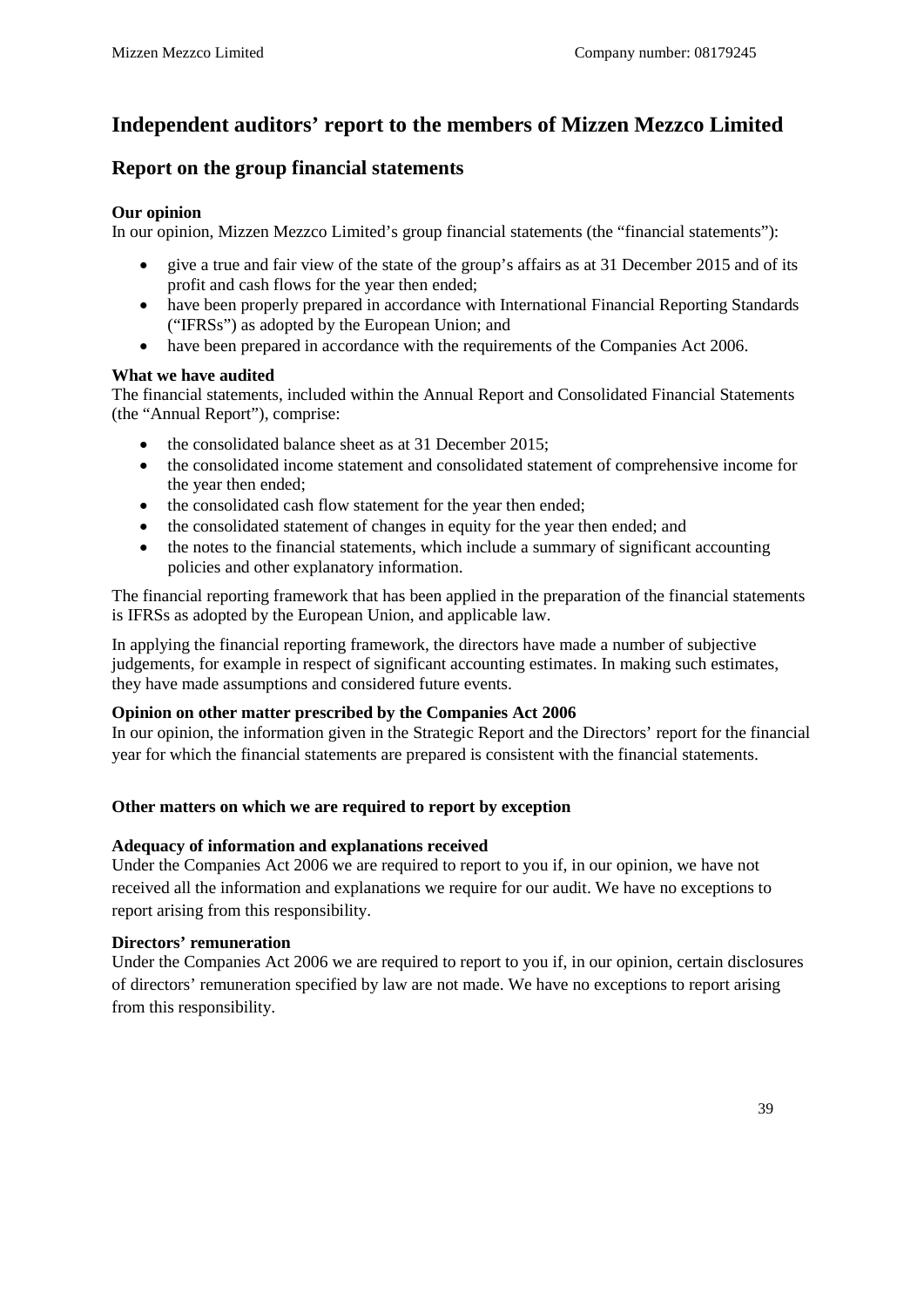#### **Responsibilities for the financial statements and the audit**

#### **Our responsibilities and those of the directors**

As explained more fully in the Statement of Directors' Responsibilities set out on page 37, the directors are responsible for the preparation of the financial statements and for being satisfied that they give a true and fair view.

Our responsibility is to audit and express an opinion on the financial statements in accordance with applicable law and International Standards on Auditing (UK and Ireland) ("ISAs (UK & Ireland)"). Those standards require us to comply with the Auditing Practices Board's Ethical Standards for Auditors.

This report, including the opinions, has been prepared for and only for the parent company's members as a body in accordance with Chapter 3 of Part 16 of the Companies Act 2006 and for no other purpose. We do not, in giving these opinions, accept or assume responsibility for any other purpose or to any other person to whom this report is shown or into whose hands it may come save where expressly agreed by our prior consent in writing.

#### **What an audit of financial statements involves**

We conducted our audit in accordance with ISAs (UK & Ireland). An audit involves obtaining evidence about the amounts and disclosures in the financial statements sufficient to give reasonable assurance that the financial statements are free from material misstatement, whether caused by fraud or error. This includes an assessment of:

- whether the accounting policies are appropriate to the group's circumstances and have been consistently applied and adequately disclosed;
- the reasonableness of significant accounting estimates made by the directors; and
- the overall presentation of the financial statements.

We primarily focus our work in these areas by assessing the directors' judgements against available evidence, forming our own judgements, and evaluating the disclosures in the financial statements.

We test and examine information, using sampling and other auditing techniques, to the extent we consider necessary to provide a reasonable basis for us to draw conclusions. We obtain audit evidence through testing the effectiveness of controls, substantive procedures or a combination of both.

In addition, we read all the financial and non-financial information in the Annual Report to identify material inconsistencies with the audited financial statements and to identify any information that is apparently materially incorrect based on, or materially inconsistent with, the knowledge acquired by us in the course of performing the audit. If we become aware of any apparent material misstatements or inconsistencies we consider the implications for our report.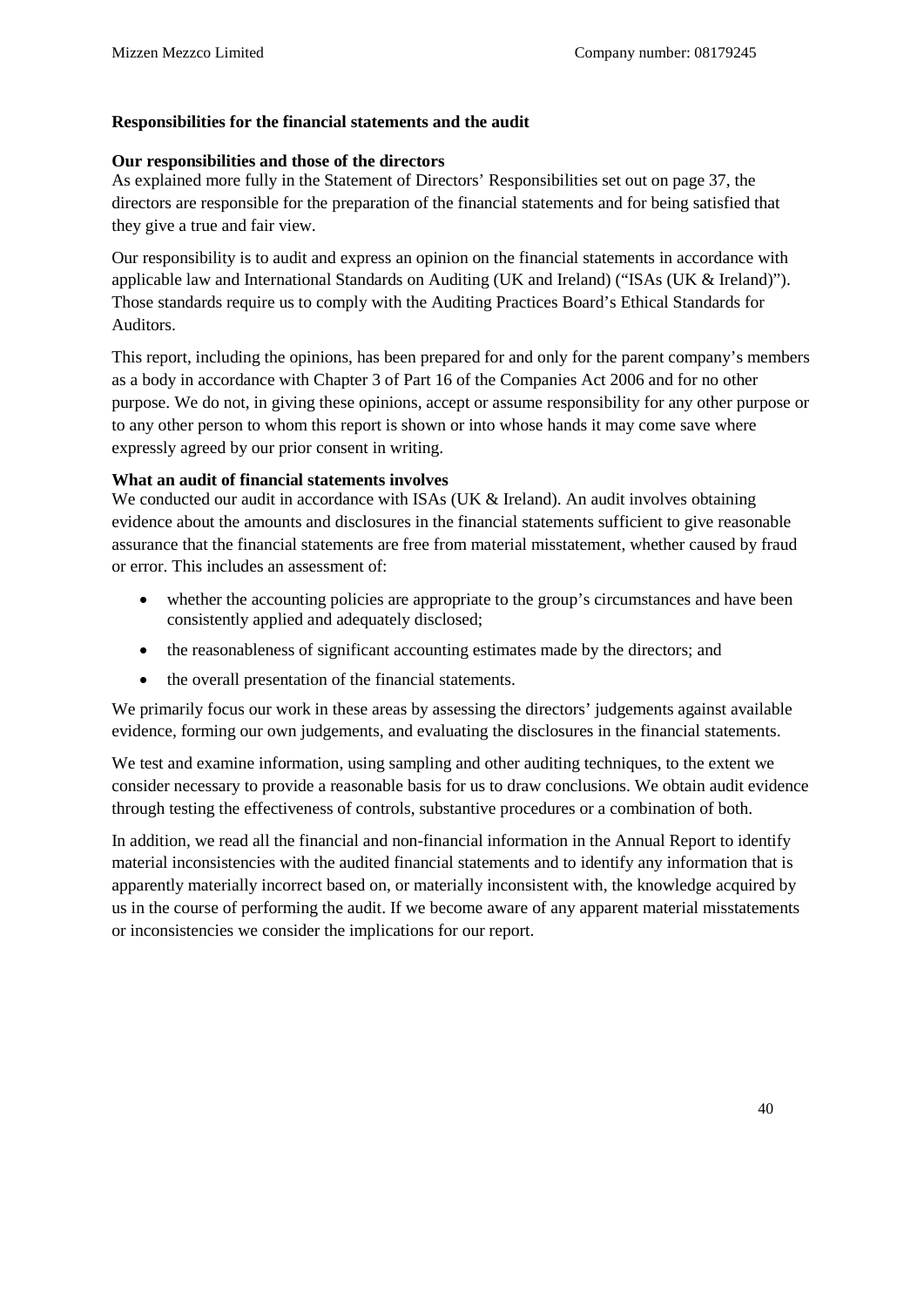#### **Other matter**

We have reported separately on the parent company financial statements of Mizzen Mezzco Limited for the year ended 31 December 2015.

Matthew Falconer (Senior Statutory Auditor) for and on behalf of PricewaterhouseCoopers LLP Chartered Accountants and Statutory Auditors London 29 April 2016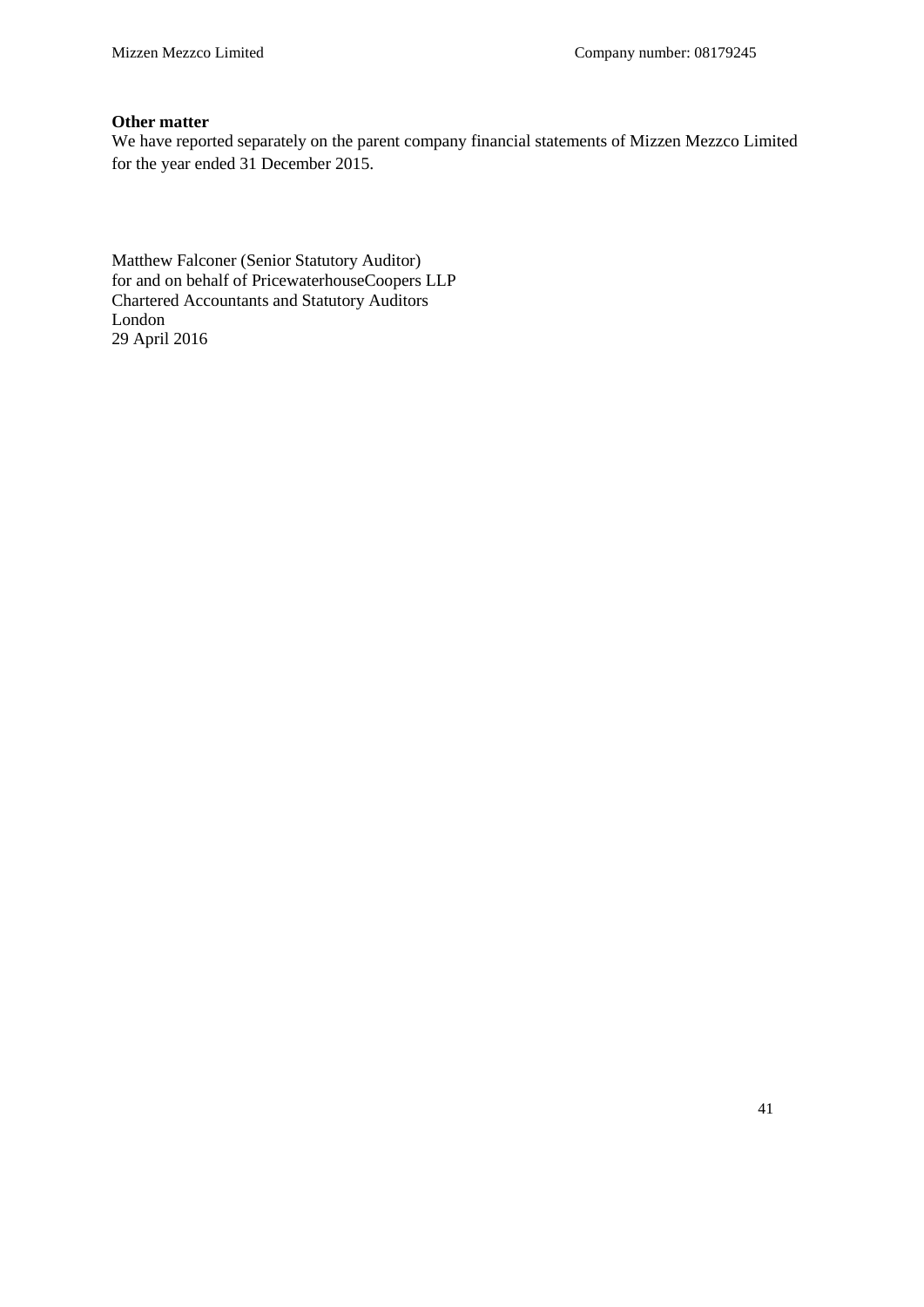## **CONSOLIDATED INCOME STATEMENT**

## **For the year ended 31 December 2015**

| <b>Note</b>    | 2015                                   | 2014                    |
|----------------|----------------------------------------|-------------------------|
|                |                                        | $\pounds$ '000          |
|                | 112,971                                | 108,500                 |
|                | 38,562                                 | 50,014                  |
| 5              | 74,409                                 | 58,486                  |
|                | 18,293                                 | 15,391                  |
|                | 5,033                                  | 5,617                   |
| 6              | 13,260                                 | 9,774                   |
| $\overline{7}$ | 536                                    | 10,683                  |
|                | 87,133                                 | 57,577                  |
| 8              | 81,308                                 | 57,815                  |
| 18,19          | 1,969                                  | 1,167                   |
|                | 83,277                                 | 58,982                  |
|                | 3,856                                  | (1, 405)                |
| 10             | 344                                    | 491                     |
|                |                                        | (1,896)                 |
|                | Operating profit / (loss) for the year | $\pounds$ '000<br>3,512 |

The notes on pages 47 to 100 are an integral part of these consolidated financial statements.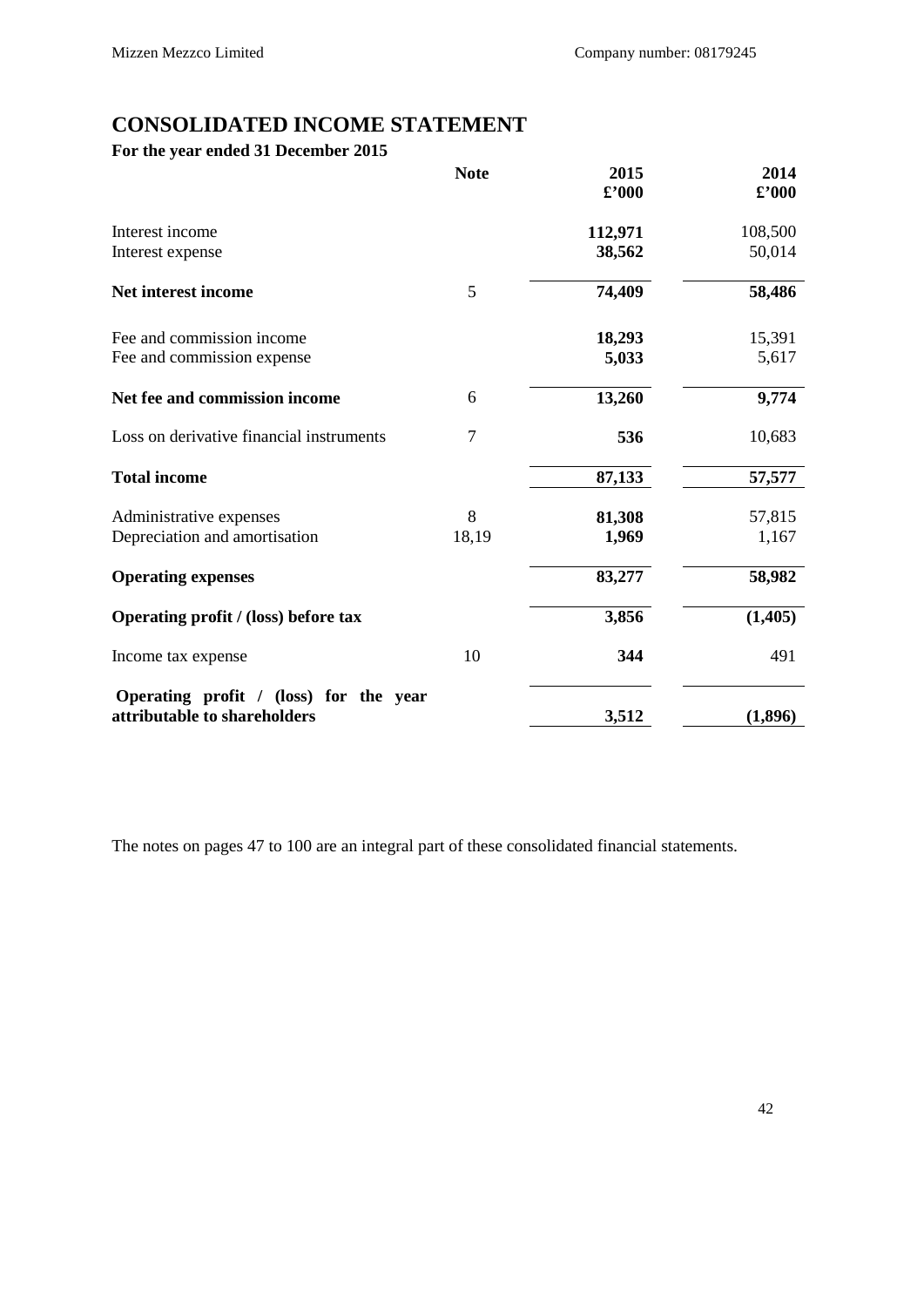# **CONSOLIDATED STATEMENT OF COMPREHENSIVE INCOME**

### **For the year ended 31 December 2015**

|                                                                                                     | <b>Note</b> | 2015<br>$\pounds$ '000 | 2014<br>$\pounds$ '000 |
|-----------------------------------------------------------------------------------------------------|-------------|------------------------|------------------------|
| Profit / (loss) after tax for the year                                                              |             | 3,512                  | (1,896)                |
| Other comprehensive income<br>Items that may subsequently be reclassified to the<br>profit or loss: |             |                        |                        |
| Foreign currency translation losses                                                                 |             | (500)                  | (166)                  |
| Total items that may subsequently be reclassified<br>to the income statement                        |             | (500)                  | (166)                  |
| Total comprehensive income/ (expense) for the<br>year                                               |             | 3,012                  | (2,062)                |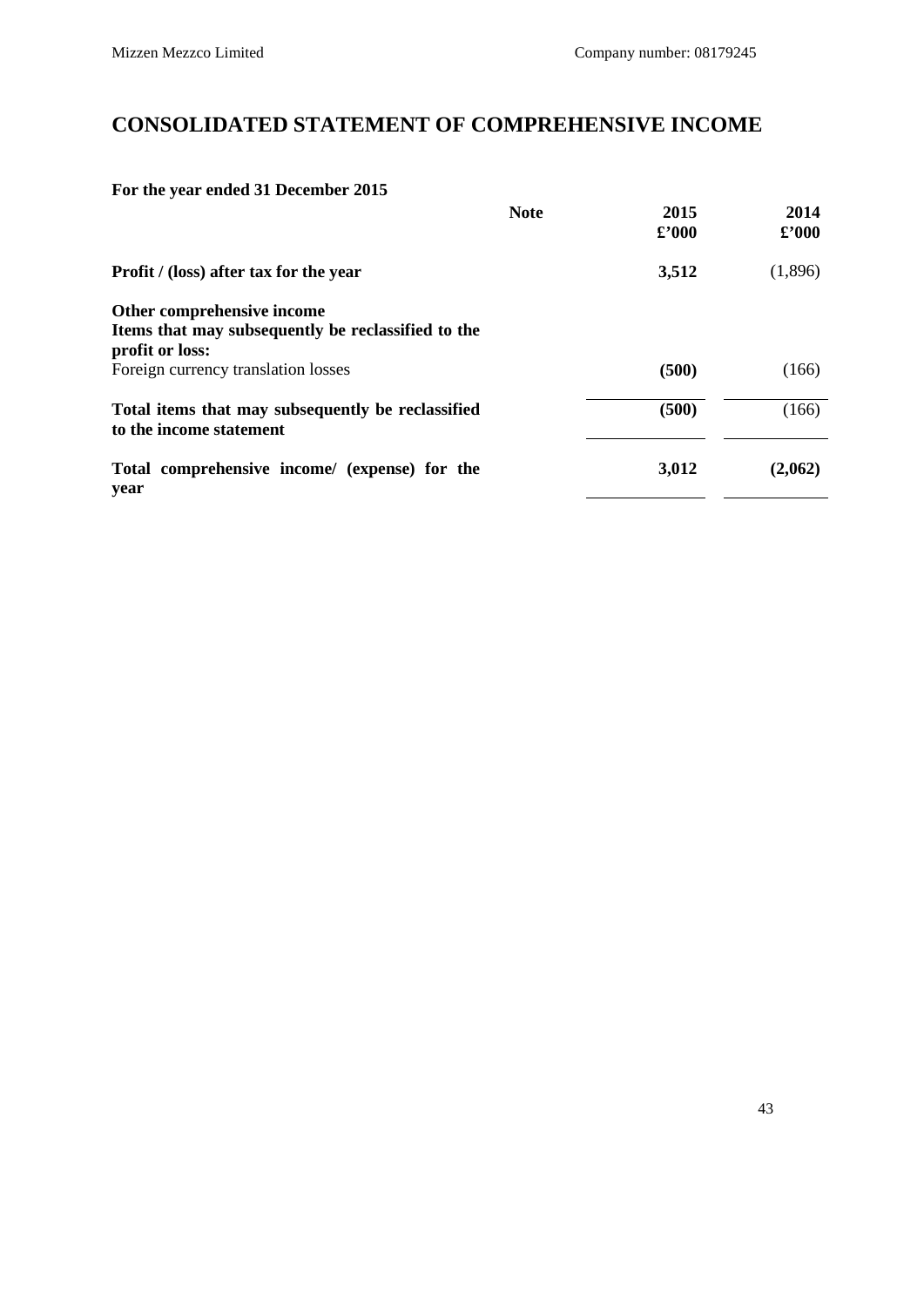## **CONSOLIDATED BALANCE SHEET**

#### **As at 31 December 2015**

|                                      |             | 31 Dec 2015   | 31 Dec 2014   | 1 Jan 2014     |
|--------------------------------------|-------------|---------------|---------------|----------------|
|                                      | <b>Note</b> | $\pounds 000$ | $\pounds 000$ | $\pounds$ '000 |
| <b>Assets</b>                        |             |               |               |                |
| <b>Non-current assets</b>            |             |               |               |                |
| Intangible assets                    | 18          | 5,071         | 15,171        | 13,158         |
| Property, plant and equipment        | 19          | 3,429         | 3,342         | 1,668          |
| Loans and advances to customers      | 13          | 191           | 227           | 187            |
| Deferred tax asset                   | 17          | 423           | 946           | 932            |
| <b>Total non-current assets</b>      |             | 9,114         | 19,686        | 15,945         |
| <b>Current assets</b>                |             |               |               |                |
| Loans and advances to customers      | 13          | 1,449,547     | 1,380,754     | 1,302,603      |
| Prepayments and other assets         |             | 7,598         | 6,570         | 9,001          |
| Derivative financial instruments     | 14          |               |               | 9,748          |
| Cash and cash equivalents            | 12          | 47,987        | 57,185        | 41,857         |
| <b>Total current assets</b>          |             | 1,505,132     | 1,444,509     | 1,363,209      |
| <b>Total assets</b>                  |             | 1,514,246     | 1,464,195     | 1,379,154      |
| <b>Liabilities</b>                   |             |               |               |                |
| <b>Non-current liabilities</b>       |             |               |               |                |
| Mezzanine finance loan               |             |               |               | 40,800         |
| Deferred tax liabilities             | 17          |               | 33            | 18             |
| Debt securities in issue             | 23          | 1,134,005     | 1,105,923     | 855,734        |
| <b>Total non-current liabilities</b> |             | 1,134,005     | 1,105,956     | 896,552        |
| <b>Current liabilities</b>           |             |               |               |                |
| Trade payables                       |             | 403,797       | 387,583       | 364,594        |
| Finance lease liabilities            | 22          |               | 211           | 529            |
| Derivative financial instruments     | 14          | 1,472         | 936           |                |
| Amounts owed to related parties      | 21          | 10,934        | 9,366         | 68,606         |
| Accruals and deferred income         | 20          | 18,459        | 17,576        | 12,402         |
| <b>Total current liabilities</b>     |             | 434,662       | 415,672       | 446,131        |
| <b>Total liabilities</b>             |             | 1,568,667     | 1,521,628     | 1,342,683      |
|                                      |             |               |               |                |
| <b>Equity</b>                        |             |               |               |                |
| Called up share capital              | 24          | 44,502        | 32,921        | 32,921         |
| Retained earnings                    | 25          | (98, 241)     | (90, 172)     | 3,566          |
| Other reserves                       |             | (682)         | (182)         | (16)           |
| <b>Total shareholders' equity</b>    |             | (54, 421)     | (57, 433)     | 36,471         |
| Total liabilities & equity           |             | 1,514,246     | 1,464,195     | 1,379,154      |

The financial statements on pages 42 to 100 were approved by the Board on 25 April 2016 and signed on its behalf by:

**Thomas Woolgrove, Director**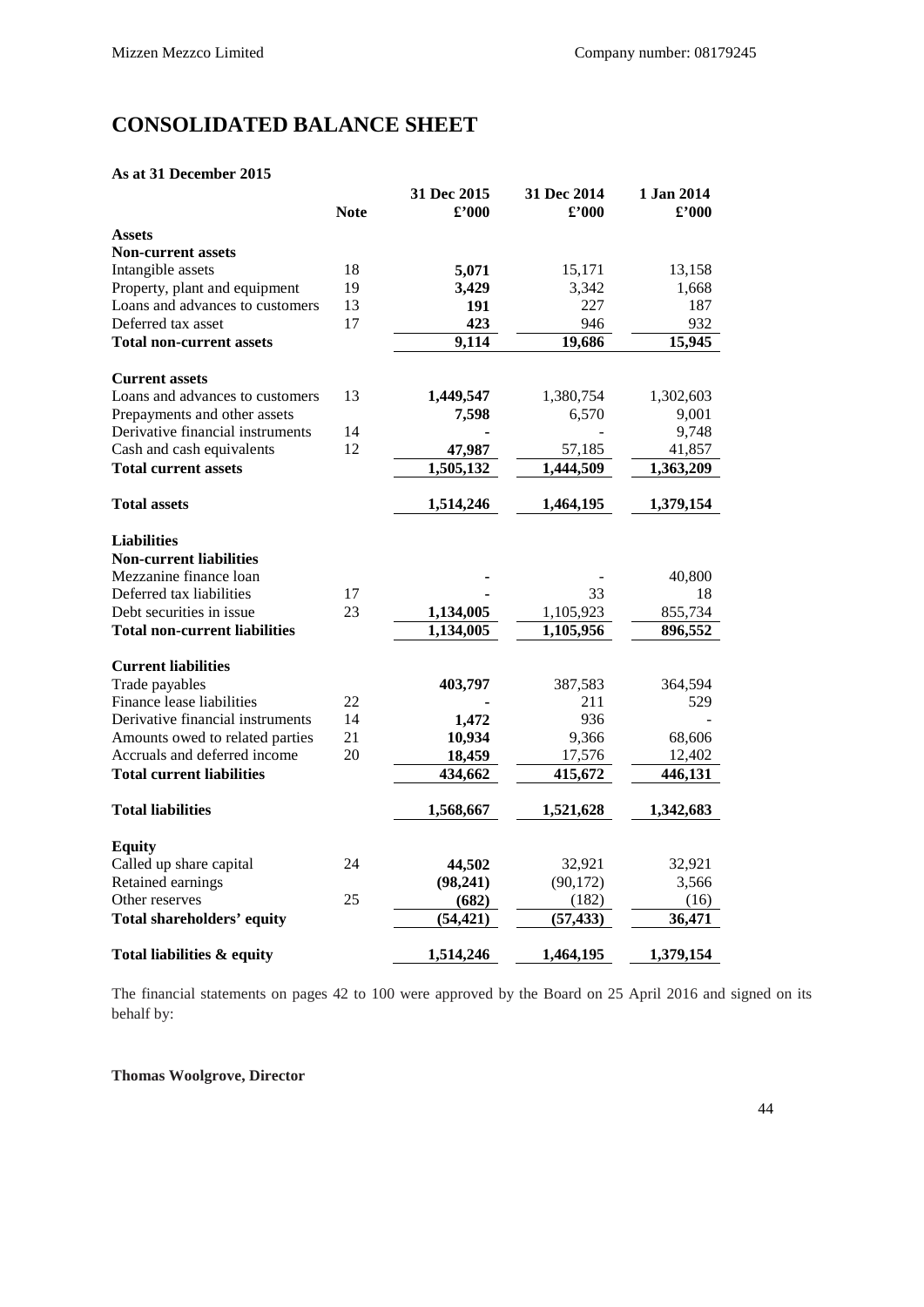# **CONSOLIDATED STATEMENT OF CHANGES IN EQUITY**

### **For the year ended 31 December 2015**

| $\pounds$ '000                                          | <b>Note</b> | <b>Share</b><br>capital | <b>Retained</b><br>earnings | <b>Other</b><br>reserves | <b>Total</b><br>equity |
|---------------------------------------------------------|-------------|-------------------------|-----------------------------|--------------------------|------------------------|
| At 31 December 2013 under                               |             | 32,921                  | (7,364)                     | (16)                     | 25,541                 |
| <b>UK GAAP</b>                                          |             |                         |                             |                          |                        |
| Effect of changes in<br>accounting policies             | 33          |                         | 10,930                      |                          | 10,930                 |
| At 1 January 2014 (restated<br>under IFRS)              |             | 32,921                  | 3,567                       | (16)                     | 36,471                 |
| Loss for the year<br>Foreign currency translation       |             |                         | (1,896)                     |                          | (1,896)                |
| loss                                                    |             |                         |                             | (166)                    | (166)                  |
| <b>Total comprehensive</b>                              |             |                         |                             |                          |                        |
| expense for the year                                    |             |                         | (1,896)                     | (166)                    | (2,062)                |
| <b>Transactions with owners</b>                         |             |                         |                             |                          |                        |
| Dividends paid                                          |             |                         | (91, 841)                   |                          | (91, 841)              |
| At 31 December 2014<br>(restated under IFRS)            |             | 32,921                  | (90, 172)                   | (182)                    | (57, 433)              |
| Profit for the year                                     |             |                         | 3,512                       |                          | 3,512                  |
| Foreign currency translation<br>losses                  |             |                         |                             | (500)                    | (500)                  |
| <b>Total comprehensive</b><br>income/ (expense) for the |             |                         |                             |                          |                        |
| year                                                    |             |                         | 3,512                       | (500)                    | 3,012                  |
| <b>Transactions with owners</b>                         |             |                         |                             |                          |                        |
| Shares issued                                           |             | 11,581                  |                             |                          | 11,581                 |
| Dividends paid                                          |             |                         | (11, 581)                   |                          | (11,581)               |
| At 31 December 2015                                     |             | 44,502                  | (98, 241)                   | (682)                    | (54, 421)              |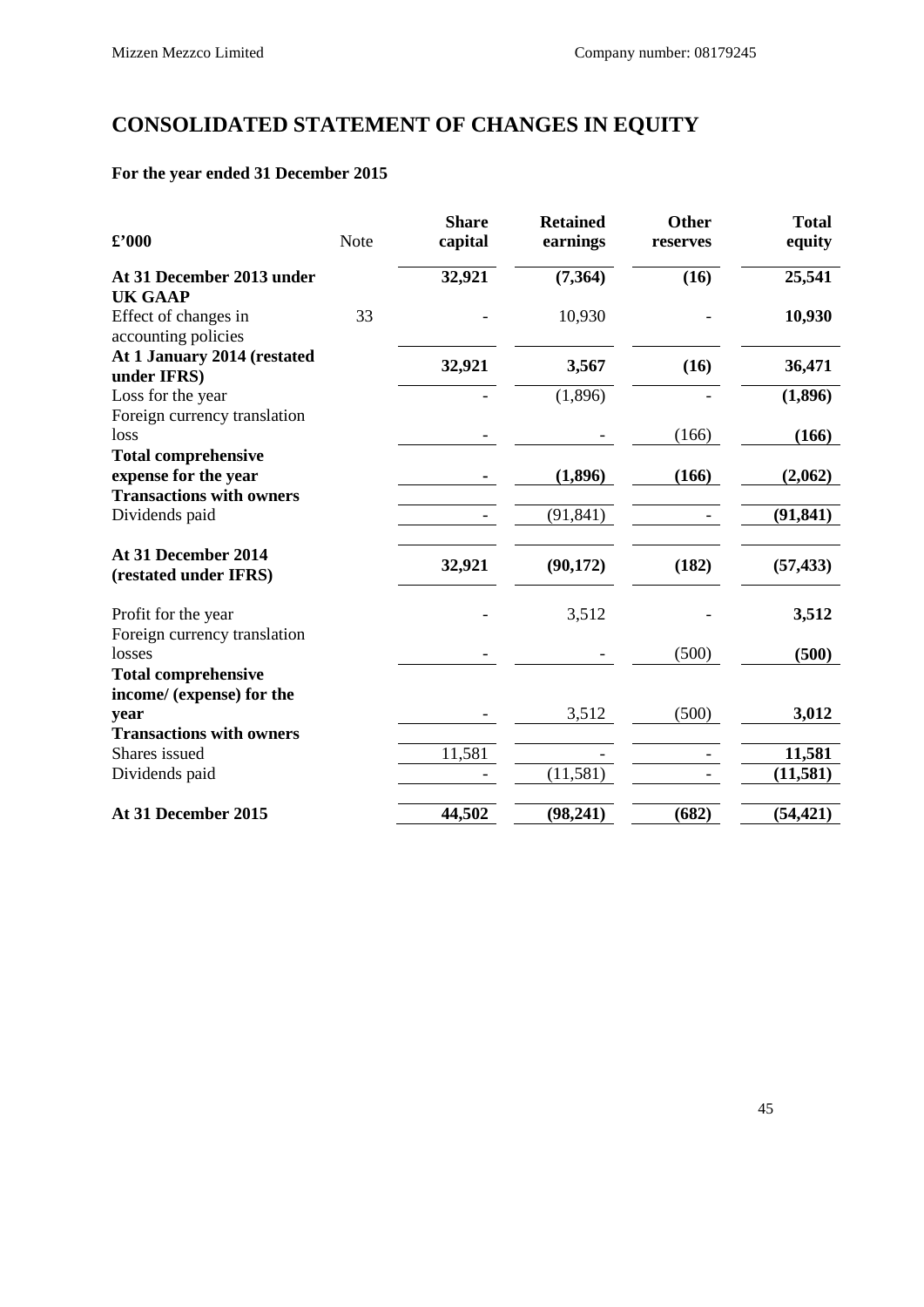## **CONSOLIDATED CASH FLOW STATEMENT**

### **For the year ended 31 December 2015**

| <b>Notes</b>                                            | 2015<br>$\pounds$ '000 | 2014<br>$\pounds$ '000 |
|---------------------------------------------------------|------------------------|------------------------|
| <b>Operating activities</b>                             |                        |                        |
| Cashflow from operating activities<br>29                | 5,680                  | 12,806                 |
| Interest paid                                           | (37, 442)              | (47, 845)              |
| Income taxes paid                                       | (1,000)                | (2,607)                |
| Cash flows used in operating activities                 | (32, 762)              | (37, 646)              |
| Net cashflows from investing activities                 |                        |                        |
| Purchase of non-current assets<br>18, 19                | (5,376)                | (4, 853)               |
| Cash flows used in investing activities                 | (5,376)                | (4, 853)               |
| Net cashflows from financing activities                 |                        |                        |
| Finance lease payments                                  | (210)                  | (313)                  |
| Increase in borrowings                                  | 29,650                 | 250,187                |
| Repayment of borrowings<br>21                           |                        | (100,040)              |
| Proceeds on issue of preference shares<br>24            | 11,581                 |                        |
| Dividends paid to shareholders<br>11                    | (11, 581)              | (91, 841)              |
| Net cashflows used in financing<br>activities           | 29,440                 | 57,993                 |
| Net (decrease)/increase in cash and<br>cash equivalents | (8,698)                | 15,494                 |
| Cash and cash equivalents at beginning<br>12            | 57,185                 | 41,857                 |
| of year<br>Foreign currency translation loss            | (500)                  | (166)                  |
| Cash and cash equivalents at end of<br>year             | 47,987                 | 57,185                 |

The notes on pages 47 to 100 are an integral part of the financial statements.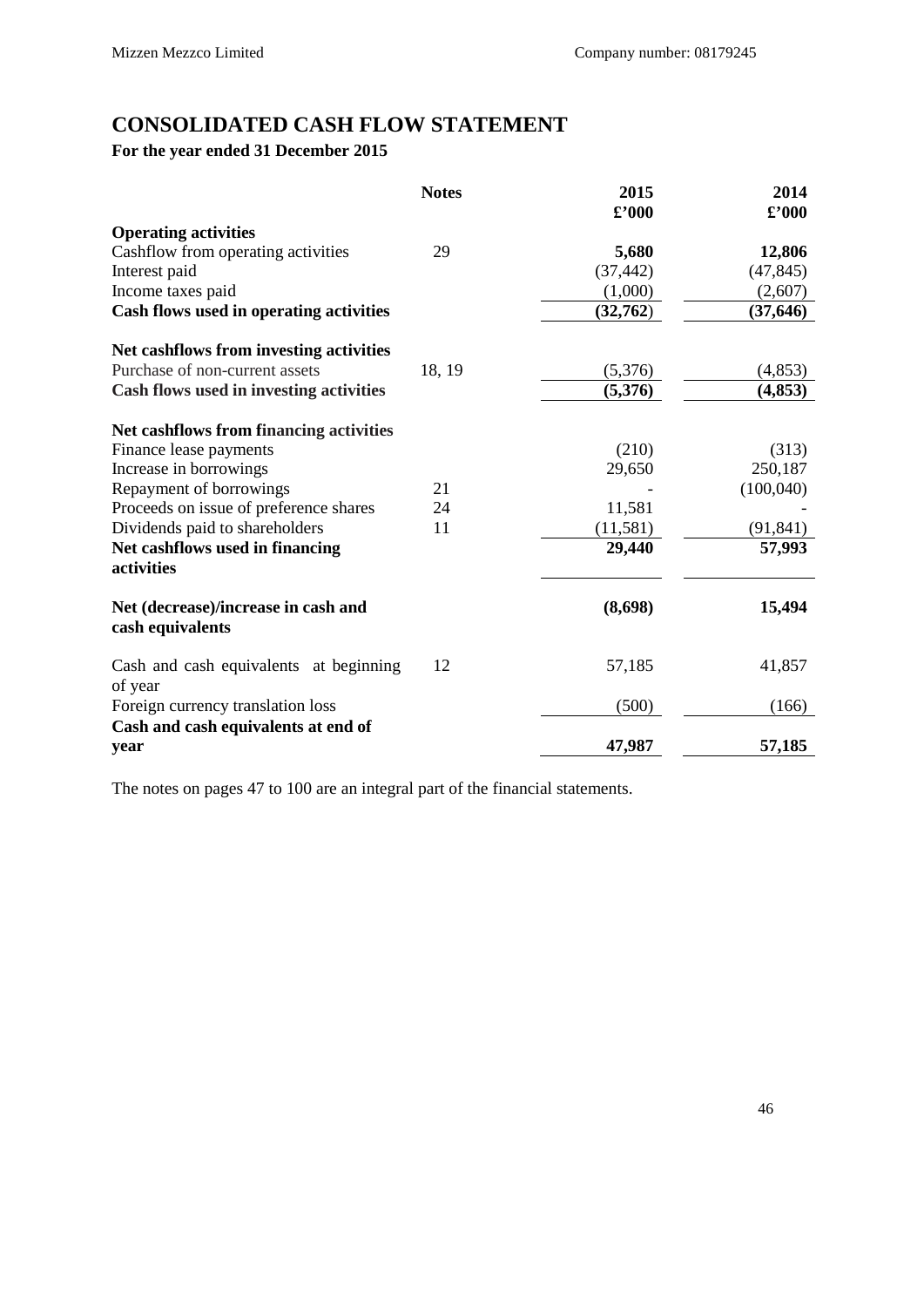### **NOTES TO THE FINANCIAL STATEMENTS**

#### **1. General information**

Mizzen Mezzco Limited ("the Company"), and its subsidiaries (together "the Group"), is a financial services group specialising in funding and payment processing solutions. The Company is incorporated and domiciled in the UK. The Group has a branch in Ireland.

Details of subsidiaries and group undertaking are provided in note 15. These consolidated financial statements comprise the financial statements of the Group.

#### **2. Accounting policies**

#### **Basis of preparation**

These consolidated financial statements have been prepared in accordance with International Financial Reporting Standards (IFRS) and interpretations issued by the International Financial Reporting Interpretations Committee (IFRIC) of the International Accounting Standards Board (IASB) as endorsed by the European Union (EU), and those parts of the Companies Act 2006 applicable to companies reporting under IFRS.

The consolidated financial statements are presented in sterling which is the functional currency of the Group. The figures shown in the financial statements are rounded to the nearest thousand unless otherwise stated.

These are the Group's first consolidated financial statements prepared under IFRS and IFRS1 has been applied. An explanation of how the transition to IFRS has affected the reported financial position, financial performance and cash flows of the Group are provided in note 33.

#### **Going concern**

The Group has strengthened its funding position during the year and has made substantial progress in diversifying its funding base through the issue in 2014 of a high yield corporate bond to professional investors. In addition, a subsidiary entity that is ultimately controlled by the Company has extended the term of its securitisation facility and reduced its cost of funding.

Accordingly, the Directors have assessed the Group's cashflow forecasts and are satisfied that the Group has adequate resources to continue operations for the foreseeable future and thus the financial statements have been prepared on a going concern basis.

#### **a) Accounting convention**

The consolidated financial statements have been prepared under the historical cost convention as modified by the revaluation of derivative financial instruments at fair value.

A summary of the Group's accounting policies is set out below. These policies have been consistently applied to all years presented, unless otherwise stated.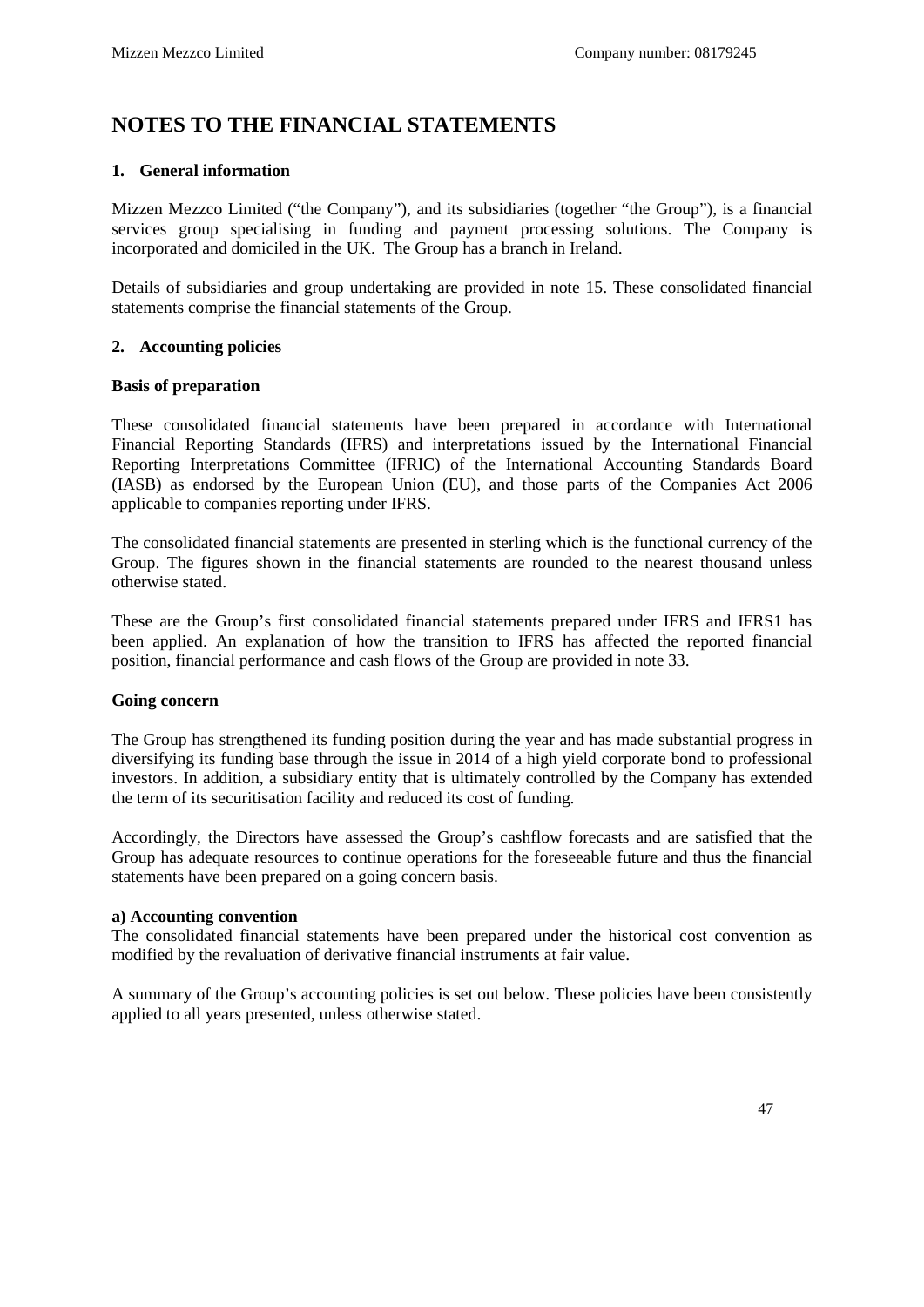#### **b) Basis of consolidation**

The consolidated financial statements of the Group comprise the financial statements of the Company and all consolidated subsidiaries, including a securitisation Special Purpose Vehicle (SPV) (see note 15).

#### **Investment in group undertakings**

A subsidiary is an entity in which the Group determines the financial and business policies and is able to exercise control over it in order to benefit from its activities.

The results of subsidiaries are fully consolidated from the date that control commences until the date that control ceases. Intragroup balances, and any unrealised gains and losses or income and expenses arising from intragroup transactions, are eliminated upon consolidation.

#### **Special purpose vehicles**

The Group enters into securitisation transactions in which it assigns receivables to an SPV that supports the issuance of securities backed by the cash flows from the securitised receivables. Although none of the equity of the SPV is owned by the Group, the nature of these entities, which are in substance controlled by the Group, mean that the Group retains substantially all the risks and rewards of ownership of the receivables. As such the SPV is consolidated on a line-by-line basis in the Group consolidated financial statements.

As at 31 December 2015, there were £952.2m notes in issue relating to securitisation transactions (2014: £914.9m, 2013: £855.7m).

#### **c) Net interest income recognition**

Interest income and expense for all financial instruments measured at amortised cost are recognised using the effective interest rate method.

The effective interest rate method is a method of calculating the amortised cost of a financial asset or financial liability (or group of financial assets or liabilities) and of recognising the interest income or interest expense over the expected life of the asset or liability. The effective interest rate is the rate that exactly discounts estimated future cash flows to the instrument's initial carrying amount. Calculation of the effective interest rate takes into account fees receivable that are an integral part of the instrument's yield, early redemption fees and transaction costs. All contractual and behavioral terms of a financial instrument are considered when estimating future cash flows.

#### **d) Net fee and commission income recognition**

Fees in respect of services are recognised on an accrual basis when the service to the customer has been provided. The arrangements are generally contractual and the cost of providing the service is incurred as the service is rendered. The price is fixed and always determinable. The Group generates fees from the financing of insurance policies and other installment services underwritten or delivered by third party insurers or suppliers. This is based on fee rates that are independent of the profitability of the underlying insurance policies or fee plan.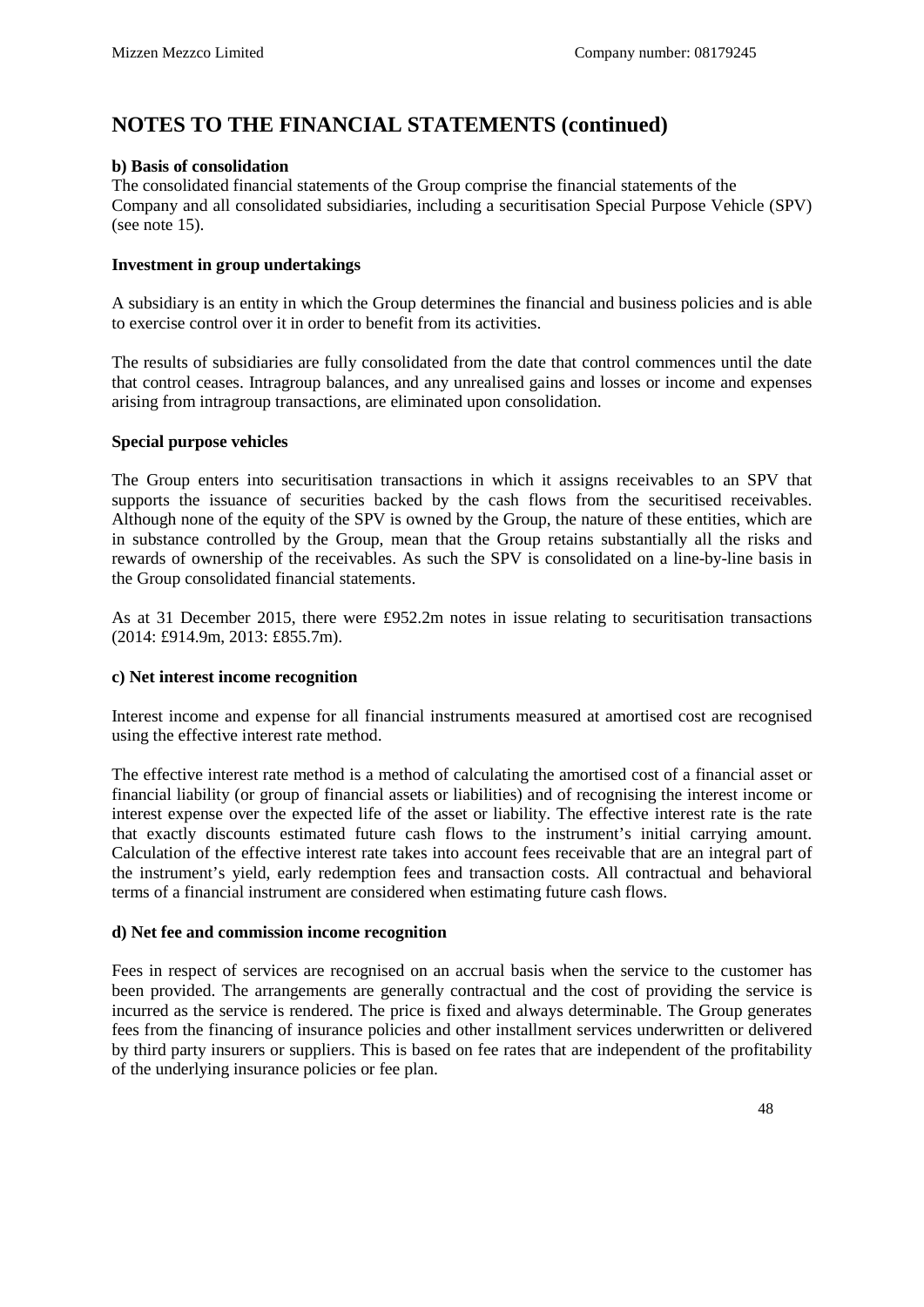#### **e) Taxation**

The tax expense included in the consolidated income statement consists of current and deferred tax. Tax is recognised in the consolidated income statement except to the extent that it relates to items recognised in other comprehensive income or directly in equity, in which case it is recognised in other comprehensive income or equity, respectively. Current tax is the expected tax payable on the taxable income for the year, using tax rates enacted or substantively enacted by the reporting date. Deferred tax is provided using the liability method on temporary differences arising between the tax bases of assets and liabilities and their carrying amounts in the consolidated financial statements.

Deferred tax is calculated at the tax rates that have been enacted or substantively enacted by the reporting date.

Deferred tax assets are recognised to the extent that it is probable that future taxable profits will be available against which deductible temporary differences can be utilised. The carrying amount of deferred tax assets is reviewed at each reporting date and reduced to the extent that it is no longer probable that sufficient taxable profits will be available to allow all or part of the asset to be realised.

Deferred tax assets and liabilities are offset against each other when there is a legally enforceable right to set-off current tax assets against current tax liabilities and it is the intention to settle these on a net basis.

#### **f) Foreign currency translation**

Foreign currency transactions are translated into the functional currency using the exchange rates prevailing at the dates of the transactions.

Monetary items denominated in foreign currency are translated at the closing rate as at the reporting date. Non-monetary items measured at historical cost denominated in a foreign currency are translated at the exchange rate as at the date of initial recognition; non-monetary items in a foreign currency that are measured at fair value are translated using the exchange rates at the date of valuation.

Foreign exchange gains and losses resulting from the settlement of foreign currency transactions and from the translation at year-end exchange rates of monetary assets and liabilities denominated in foreign currencies are recognised in the consolidated income statement.

All foreign exchange gains and losses recognised in the consolidated income statement are presented net in the consolidated income statement within the corresponding item. Foreign exchange gains and losses on other comprehensive income items are presented in other comprehensive income within the corresponding item.

#### **g) Cash and cash equivalents**

Cash and cash equivalents comprise deposits with banks.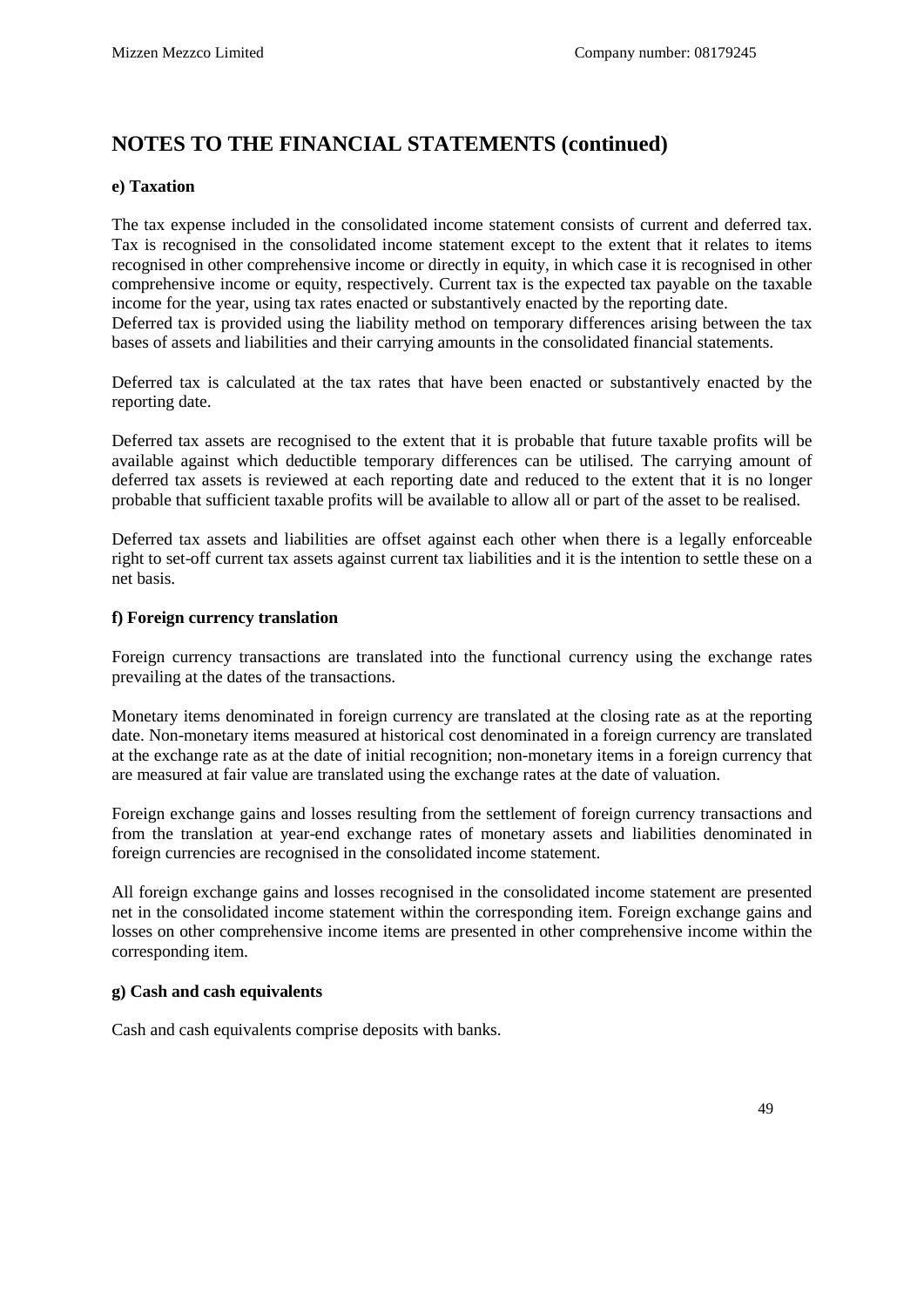#### **h) Financial instruments**

The Group classifies a financial instrument that it issues as a financial asset, financial liability or an equity instrument in accordance with the substance of the contractual arrangement. An instrument is classified as a liability if it is a contractual obligation to deliver cash or another financial asset, or to exchange financial assets or financial liabilities on potentially unfavorable terms. An instrument is classified as equity if it evidences a residual interest in the assets of the Group after the deduction of liabilities.

#### **Financial liabilities**

Interest bearing borrowings are recognised initially at fair value less attributable transaction costs. Subsequent to initial recognition, interest bearing borrowings are stated at amortised costs with any difference between cost and redemption value being recognised in the income statement over the period of the borrowings on an effective interest basis. The Group does not hold any financial liabilities classified as held for trading.

#### **Financial assets**

The Group classifies its financial assets in the following categories: at fair value through profit or loss (FVTPL), loans and receivables and available-for-sale (AFS). Management determines the classification of its financial instruments at initial recognition. Purchases and sales of financial assets are recognised on the trade date – the date on which the Group commits to purchase or sell the asset. Financial assets at FVTPL include financial assets held for trading and those designated at fair value through profit or loss at inception. Financial assets held at FVTPL are recognised at fair value with any gains or losses included in the consolidated income statement in the period in which they arise. Transaction costs are expensed at the time of initial recognition. Derivative financial assets are classified as held for trading unless they are accounted for as an effective hedging instrument but are not separately categorised in the statement of financial position.

Loans and receivables are non-derivative financial assets with fixed or determinable payments that are not quoted in an active market. Subsequent to initial recognition at fair value plus transaction costs, these assets are carried at amortised cost using the effective interest method, less any impairment.

#### **i) Derecognition of financial assets and liabilities**

Financial assets are derecognised when the contractual rights to receive cash flows have expired or where substantially all of the risks and rewards of ownership have been transferred and the transfer qualifies for derecognition. Financial liabilities are derecognised when they have been redeemed or otherwise extinguished.

Collateral furnished by the Group under securitisation is not derecognised because the Group retains substantially all the risks and rewards on the basis of the predetermined repurchase price, therefore the criteria for derecognition are not met.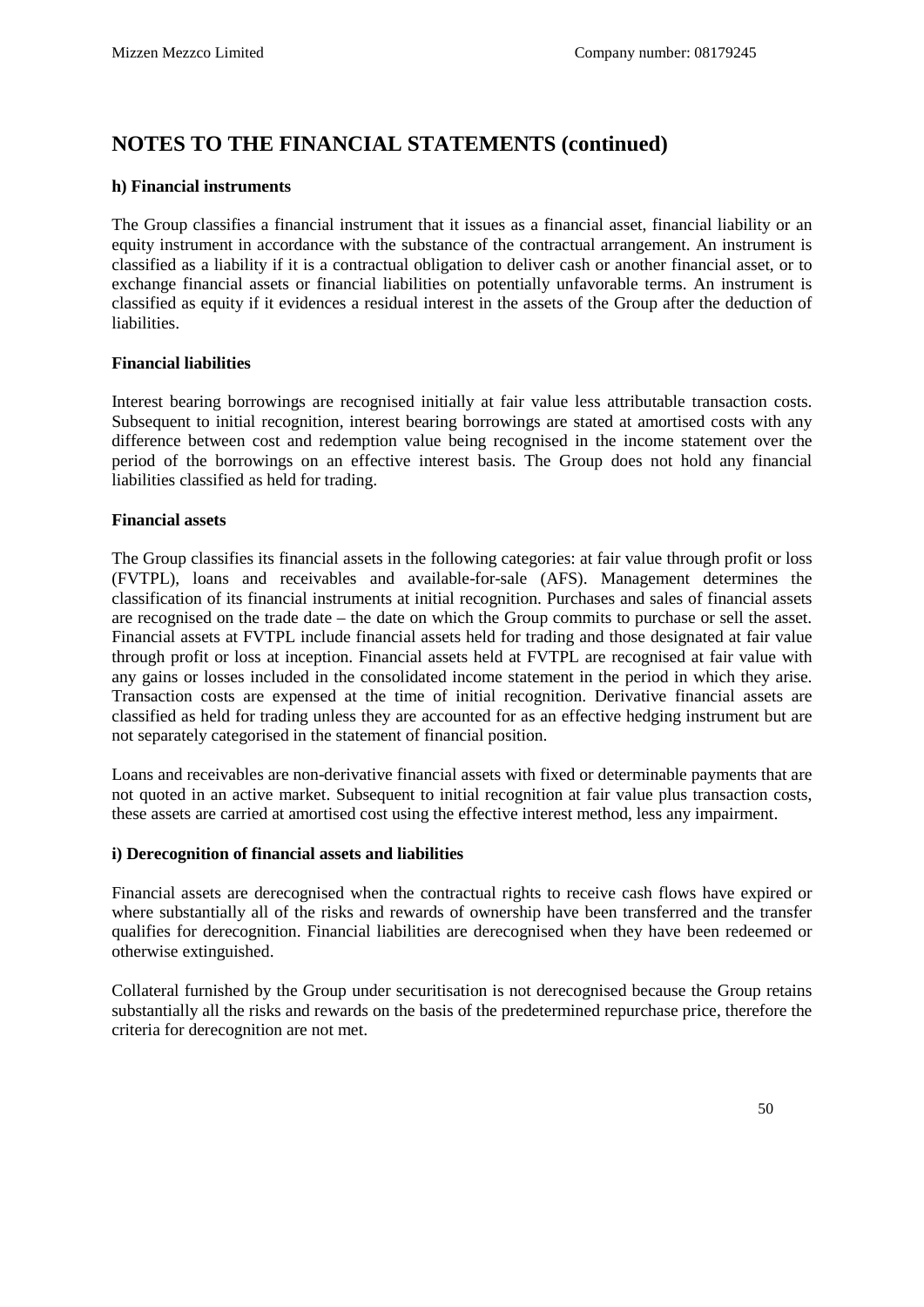#### **j) Offsetting of financial instruments**

Financial assets and liabilities are offset and the net amount reported in the consolidated statement of financial position when there is a legally enforceable right to offset the recognised amounts and there is an intention to settle on a net basis, or to realise an asset and settle a liability simultaneously.

#### **k) Impairment of financial assets**

The Group assesses at each reporting date whether there is any objective evidence that a financial asset or group of financial assets is impaired. A financial asset or portfolio of financial assets is impaired and an impairment loss incurred if there is objective evidence that an event or events since initial recognition of the asset have adversely affected the amount or timing of future cash flows from the asset.

#### **Financial assets carried at amortised cost**

If there is objective evidence that an impairment loss on a financial asset or group of financial assets classified as loans and receivables has been incurred, the Group measures the amount of the loss as the difference between the carrying amount of the asset or group of assets and the present value of estimated future cash flows from the asset or group of assets discounted at the effective interest rate of the instrument(s) at initial recognition. Impairment losses are assessed individually for financial assets that are individually significant and collectively for assets that are not individually significant. In making the collective assessment of impairment, financial assets are grouped into portfolios on the basis of similar risk characteristics. Future cash flows from these portfolios are estimated on the basis of the contractual cash flows and historical loss experience for assets with similar credit risk characteristics. Historical loss experience is adjusted, on the basis of currently observable data, to reflect the effects of current conditions that did not affect the historical period.

Impairment losses are recognised in the consolidated income statement and the carrying amount of the financial asset or group of financial assets is reduced by establishing an allowance for impairment losses. If in a subsequent year the amount of the impairment loss reduces and the reduction can be related objectively to an event after the impairment was recognised, the previously recognised loss is reversed by adjusting the allowance. Once an impairment loss has been recognised on a financial asset or group of financial assets, interest income is recognised on the carrying amount using the rate of interest at which estimated future cash flows were discounted in measuring impairment.

When a loan is deemed uncollectible it is written off against the related provision for loan impairment after all of the necessary procedures have been completed and the amount of the loss has been determined. Subsequent recoveries of amounts previously written off received from customers or other third parties are recognised directly in the consolidated income statement as a reduction in the loan impairment charge for the period.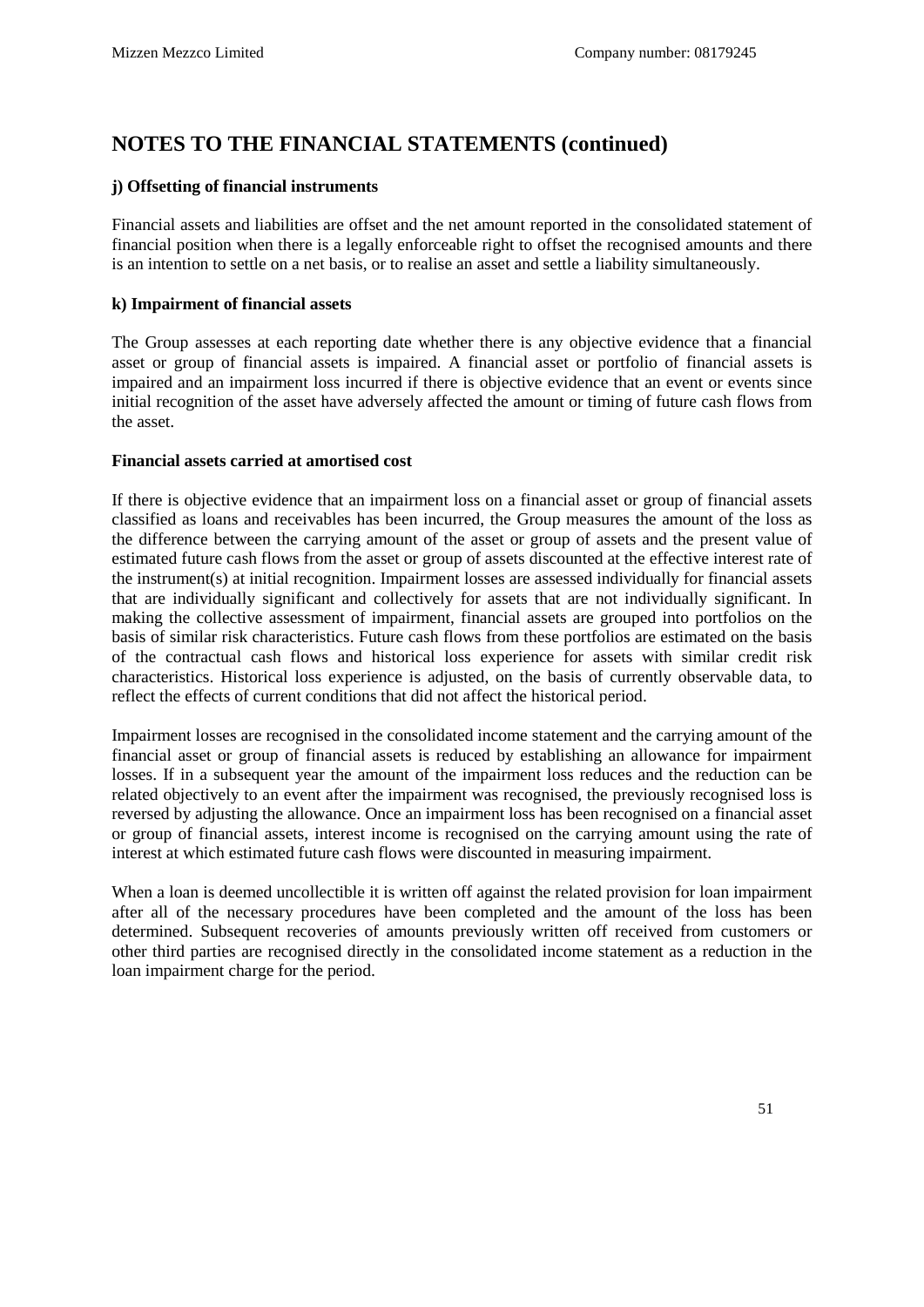#### **Financial assets classified as available for sale**

In the case of investment securities classified as available for sale, a significant or prolonged decline in the fair value of the security below its cost is objective evidence of impairment resulting in the recognition of an impairment loss. If any such evidence exists for available for sale financial assets, the cumulative loss – measured as the difference between the acquisition cost and the current fair value, less any impairment loss on that financial asset previously recognised in profit or loss – is removed from equity and recognised in the consolidated income statement. Impairment losses recognised in the income statement on investment securities are not reversed through the consolidated income statement.

#### **l) Derivative financial instruments and hedge accounting**

The Group uses derivative financial instruments to hedge its exposure to interest rate risks arising from financing activities. The Group does not hold or issue derivative financial instruments for trading purposes. However, derivatives that do not qualify for hedge accounting are accounted for as trading instruments. Derivatives are initially recognised at fair value on the contract date and are remeasured at their fair value at subsequent reporting dates.

The fair value of interest rate swaps is the estimated amount that the Group would receive or pay to terminate the swap at the balance sheet date, taking into account current interest rates and the current creditworthiness of the swap counterparties.

#### **Derivatives not in hedge accounting relationships**

Changes in the fair value of derivative financial instruments that do not qualify for hedge accounting are recognised in the consolidated income statement as they arise.

#### **m) Impairment of non-financial assets**

Non-financial assets are reviewed for impairment when there are indications that the carrying value may not be recoverable. In the event that an asset's carrying amount is determined to be greater than its recoverable amount it is written down immediately. The recoverable amount is the higher of the asset's fair value less costs to sell and its value in use. For the purposes of assessing impairment, assets are grouped at the lowest levels for which there are separately identifiable cash flows (cash generating units). Non-financial assets that have suffered an impairment are reviewed for possible reversal of the impairment at each reporting date with the exception of goodwill.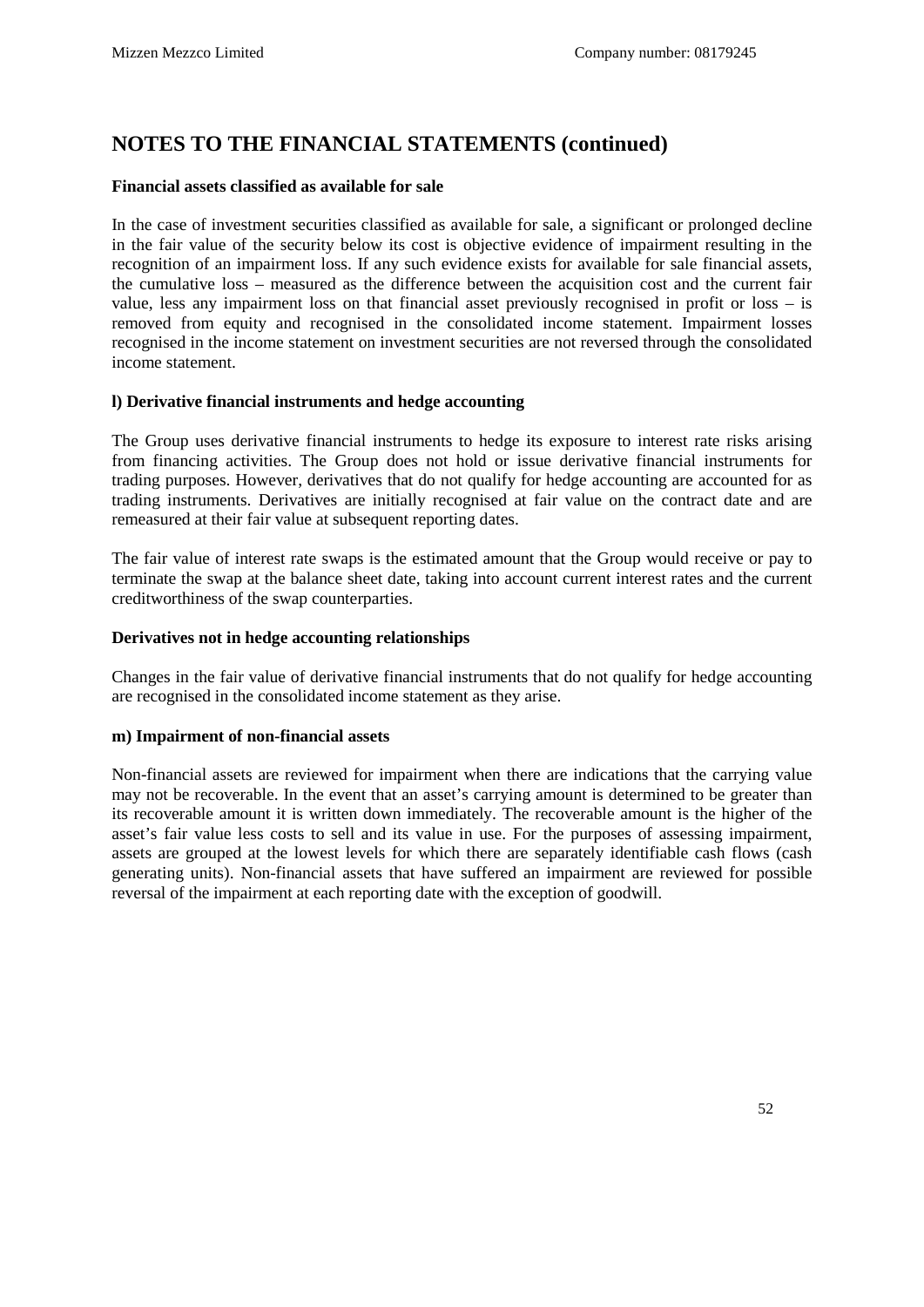#### **n) Property, plant and equipment**

#### **Owned assets**

Items of property, plant and equipment are stated at historical cost less accumulated depreciation and any impairment losses. Historical cost includes expenditure that is directly attributable to the acquisition of the items. Subsequent expenditure is included in the asset's carrying amount or recognised as a separate asset, as appropriate, only when it is probable that future economic benefits associated with the item will flow to the Group. All other repairs and maintenance costs are charged to the consolidated income statement in the period in which they are incurred.

Depreciation is charged to the consolidated income statement on a straight-line basis so as to allocate the costs less residual value over their estimated useful lives. Depreciation commences on the date that the asset is brought into use. Work in Progress assets are not depreciated until they are brought into use and transferred to the appropriate category of property, plant and equipment. Estimated useful lives for property, plant and equipment are:

| - Vehicles and equipment | 3 to 10 years  |
|--------------------------|----------------|
| - Leasehold improvements | 15 to 20 years |
| - Leasehold buildings    | 15 to 20 years |

The assets' residual values and useful lives are reviewed, and adjusted if appropriate, at each reporting date.

Gains and losses on disposals are determined by comparing proceeds with carrying amount. These are included in administrative expenses in the consolidated income statement.

#### **Leased assets**

Leases in terms of which the Group assumes substantially all the risks and rewards of ownership are classified as finance leases. Property acquired by way of finance lease is stated at an amount equal to the lower of its fair value and present value of the minimum lease payments at inception of the lease, less accumulated depreciation and impairment losses.

#### **o) Intangible assets**

#### **Acquired intangible assets**

Intangible assets that are acquired by the Group are stated at historical cost less accumulated amortisation and any impairment losses. Amortisation is charged to the consolidated statement of profit or loss on a straight-line basis over their estimated useful lives. The estimated useful lives are as follows:

- IT development and software 3 to 5 years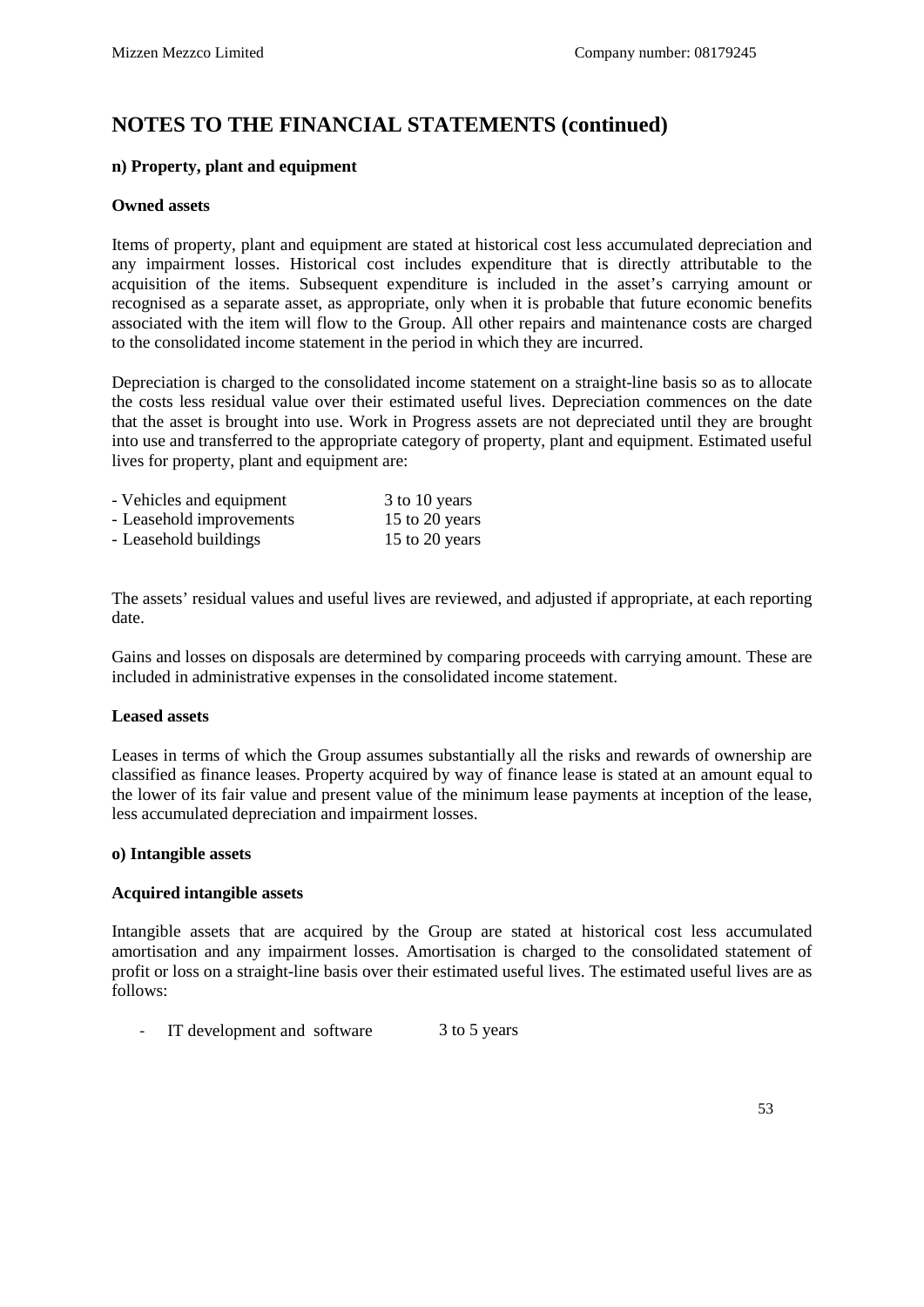#### **Internally generated intangible assets**

Research costs are expensed as incurred. Expenditure incurred on the development of software is capitalised only if the following criteria are met:

- Technical feasibility has been demonstrated;
- The intention to complete development project (e.g. allocated budgets and resources, BOD approval);
- The ability to use or sell the results of the project;
- It is probable that the asset created will generate future economic benefits (e.g. existence of the market for the results of the project); and
- The development cost of the asset can be measured reliably.

Only the costs that are directly attributable to generating the intangible assets are capitalised.

The following costs are not capitalised: Operations, General and Administration overheads, annual software licences, training, legal and professional fees related to disputes with suppliers.

Following the initial recognition of development expenditure, the cost is amortised over the estimated useful lives of the assets created. Amortisation commences on the date that the asset is brought into use. As assets categorised as Assets under construction/Work in progress are brought into use the assets are transferred to the appropriate classification within intangible assets. The estimated useful lives are as follows:

- Capitalised development costs 3 - 5 years

#### **Goodwill**

Goodwill arising on the acquisition of an entity represents the excess of the cost of acquisition over the Group's interest in the net fair value of the identifiable assets, liabilities and contingent liabilities of the entity recognised at the date of acquisition.

Goodwill is initially recognised as an asset at cost and is subsequently measured at cost less any accumulated impairment losses.

Goodwill is not subject to amortisation but is tested at least annually for impairment.

#### **p) Employee benefits**

Obligations for contributions to defined contribution pension plans are recognised as an expense in the income statement as incurred.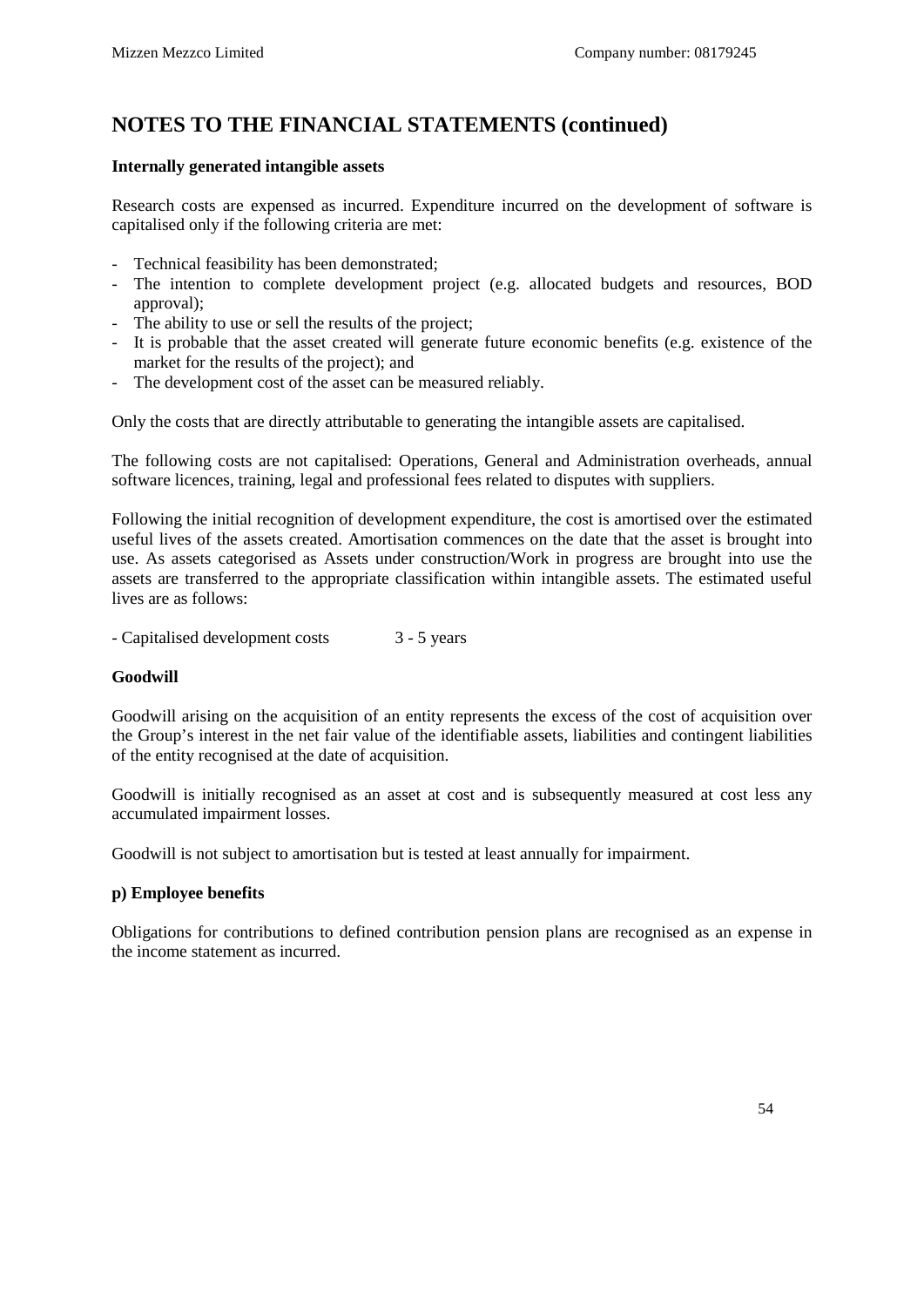#### **q) Business combinations involving entities under common control**

A business combination involving entities under common control is a business combination in which all of the combining entities are ultimately controlled by the same party both before and after the business combination, and that control is not transitory.

#### **r) Provisions for liabilities and charges and contingent liabilities**

A provision is recognised where there is a present legal or constructive obligation as a result of a past event, it is more likely than not that an outflow of resources will be required to settle the obligation, and the amount can be reliably estimated.

Provisions are measured at the present value of the expected expenditure required to settle the obligation. A contingent liability is a possible obligation that is dependent on the outcome of uncertain future events not wholly within the control of the Group, or a present obligation where an outflow of resources is not likely or the amount cannot be reliably measured.

Contingent liabilities are not recognised in the consolidated financial statements but are disclosed unless the possibility of an outflow of resources is remote.

#### **s) Share capital**

Ordinary shares and preference shares are classified as equity.

#### **Dividends**

Dividends paid are reported in equity in the period they are approved by the Group's Board.

#### **t) Segmental reporting**

Operating segments are reported in a manner consistent with the internal reporting provided to the chief operating decision-maker. The chief operating decision-maker is the person or group that allocates resources to and assesses the performance of the operating segments of an entity. The Group considers the Board of Directors to be its chief operating decision-maker.

In accordance with IFRS 8 'Operating Segments', the Group has a single operating segment being the financing of insurance premiums and installment services.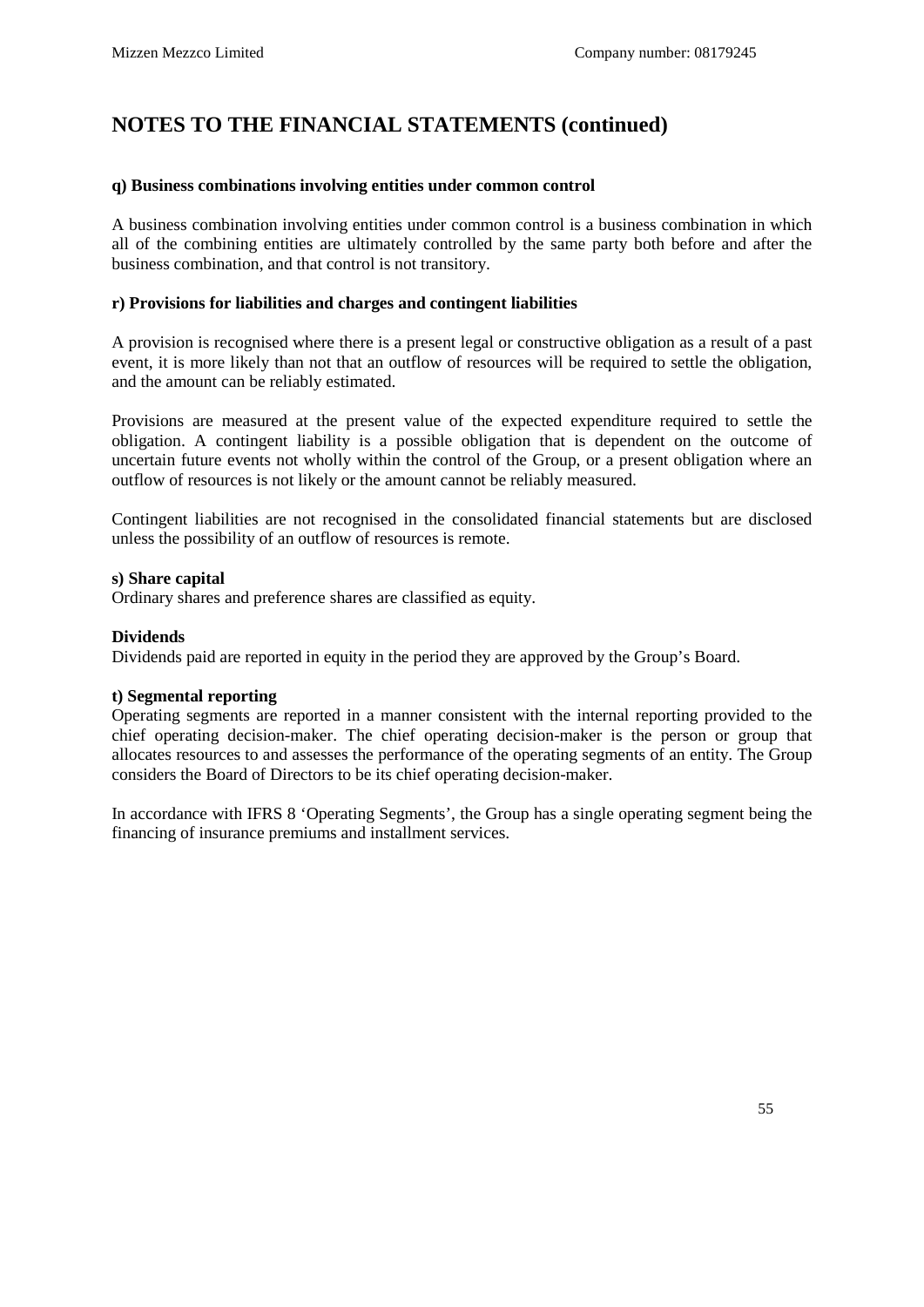#### **u) Standards, amendments and interpretations , which became effective in the current year and are relevant to the group**

During the year ended 31 December 2015 the following accounting standards and amendments to standards have become effective for application by EU and have been applied for the first time for the annual reporting period commencing 1 January 2015:

- Annual Improvements to IFRSs 2010-2012 Cycle and 2011 2013 Cycle
- Defined Benefit Plans: Employee Contributions Amendments to IAS 19

#### - *Annual Improvements 2010-2012 and Annual Improvements 2011-2013*

The Annual Improvements process covers minor amendments to IFRS that the IASB consider nonurgent but necessary. The Annual Improvements 2010-2012 and 2011-2013 process resulted in twelve minor changes to standards which are effective for application by EU for annual periods beginning on or after 1 January 2015. The impact of these amendments on the Group is still being assessed.

The adoption of the improvements made in the 2010-2012 Cycle has required additional disclosures in segment note. The adoption of these amendments did not have any impact on the current period or any prior period and is not likely to affect future periods.

#### *- Amendment to IAS 19 'Employee benefits: Employee contributions'*

This amendment is effective for application by EU for annual periods beginning on or after 1 February 2015. It provides additional guidance on the accounting for contributions from employees or third parties set out in the formal terms of a defined benefit plan. There will be no impact on the Group as it does not operate the defined benefit plan.

These amendments merely clarify the existing requirements, they do not affect the group's accounting policies or any of the disclosures.

#### *Significant recent relevant standards, amendments and interpretations, which became effective in the prior year/s and are relevant to the group*

#### *- IFRS 13 'Fair value measurement'*

IFRS 13 became effective for application by EU from 1 January 2013 and sets out a single IFRS framework for defining and measuring fair value. It defines fair value as the price that would be received to sell an asset or paid to transfer a liability in an orderly transaction between market participants at the measurement date. The application of IFRS 13 has not significantly impacted the fair value measurement of any financial assets or liabilities held by the Group. IFRS 13 has been applied retrospectively.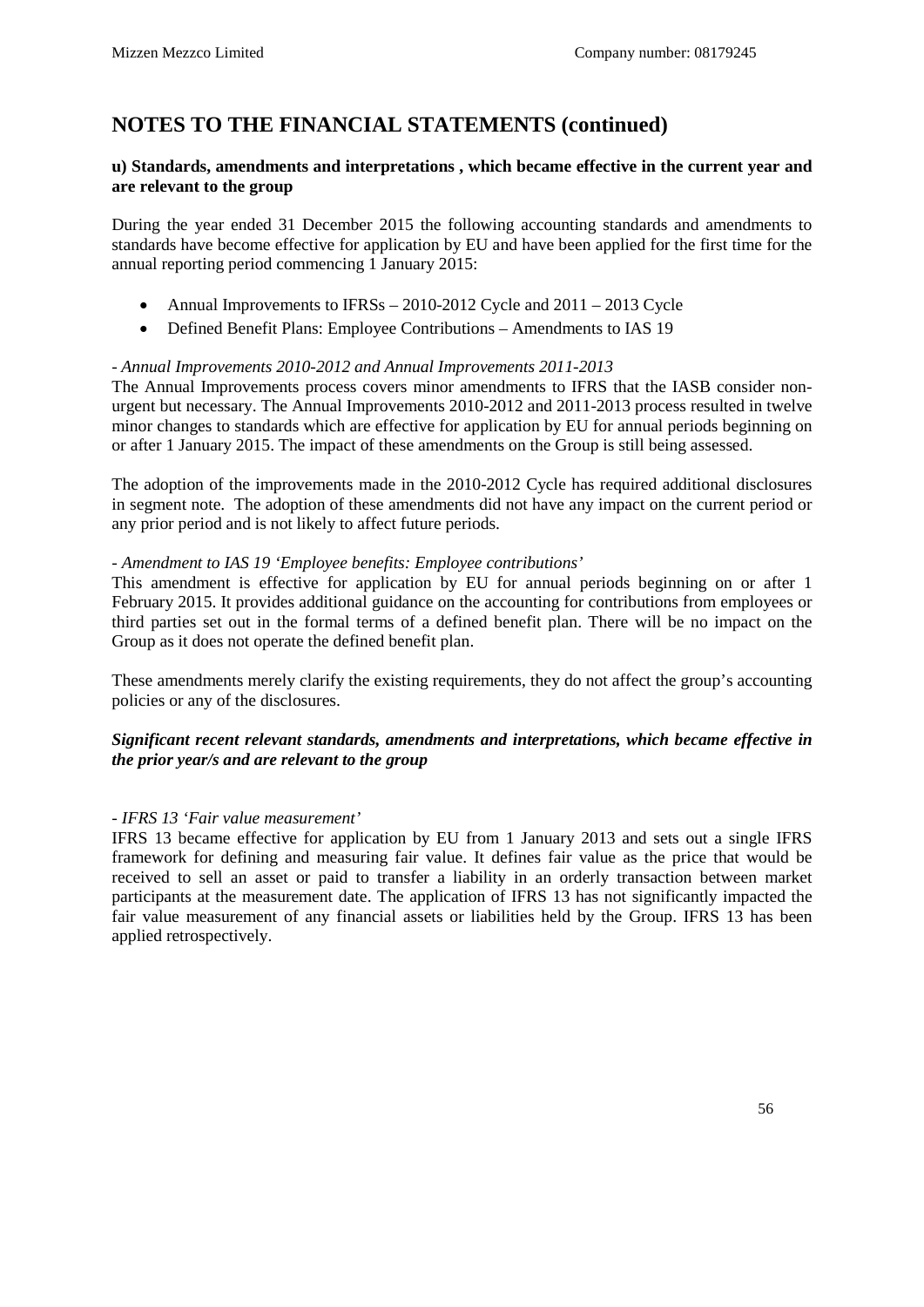#### - *Amendments to IAS 1 'Presentation of Financial Statements – Presentation of Items of Other Comprehensive Income'*

The amendments to IAS 1 became effective for application by EU from 1 January 2012 and require items of other comprehensive income to be grouped into those that will be subsequently reclassified to profit or loss and those that will not. The statement of other comprehensive income in these consolidated financial statements has been revised to reflect the new requirements. The amendment to IAS 1 has been applied to disclosures in these consolidated financial statements retrospectively.

#### - *Amendments to IFRS 7 'Financial Instruments: Disclosures – Offsetting Financial Assets and Financial Liabilities'*

The amendments to IFRS 7 became effective for application by EU from 1 January 2013 and require entities to disclose information to enable users of the financial statements to evaluate the effect or potential effect of netting arrangements on the statement of financial position. These additional disclosures are given in note 27. The amendment to IFRS 7 has been applied to disclosures in these consolidated financial statements retrospectively.

#### *- IAS 19 'Employee benefits (Revised 2011)'*

The revised IAS 19 became effective for application by EU from 1 January 2013 and amends the accounting for employment benefits. There is no impact of these changes on these consolidated financial statements as the Group accounts for pension costs on a contributions basis.

The revised IAS 19 has been applied to disclosures in these consolidated financial statements retrospectively.

#### *- Annual Improvements 2009-2011*

These amendments became effective for application by EU from 1 January 2013. The Annual Improvements process covers minor amendments to IFRS that the IASB consider non-urgent but necessary. None of the 2009-2011 Annual Improvements have had a material impact on these consolidated financial statements.

#### *- IAS 27 (revised 2011), 'Separate financial statements'*

The revised IAS 27 is effective for annual periods beginning on or after 1 January 2013, however is endorsed for application by the EU from 1 January 2014. This revised standard contains guidance on the preparation of separate financial statements after the control and consolidation provisions in the previous IAS 27 have been replaced with IFRS 10. This revised standard is not expected to impact the Group.

#### *- IFRS 10, 'Consolidated financial statements'*

IFRS 10 is effective for annual periods beginning on or after 1 January 2013, however is endorsed for application by the EU from 1 January 2014. This new standard redefines the concept of control in relation to the requirement to prepare consolidated financial statements. This new standard is not expected to impact the Group.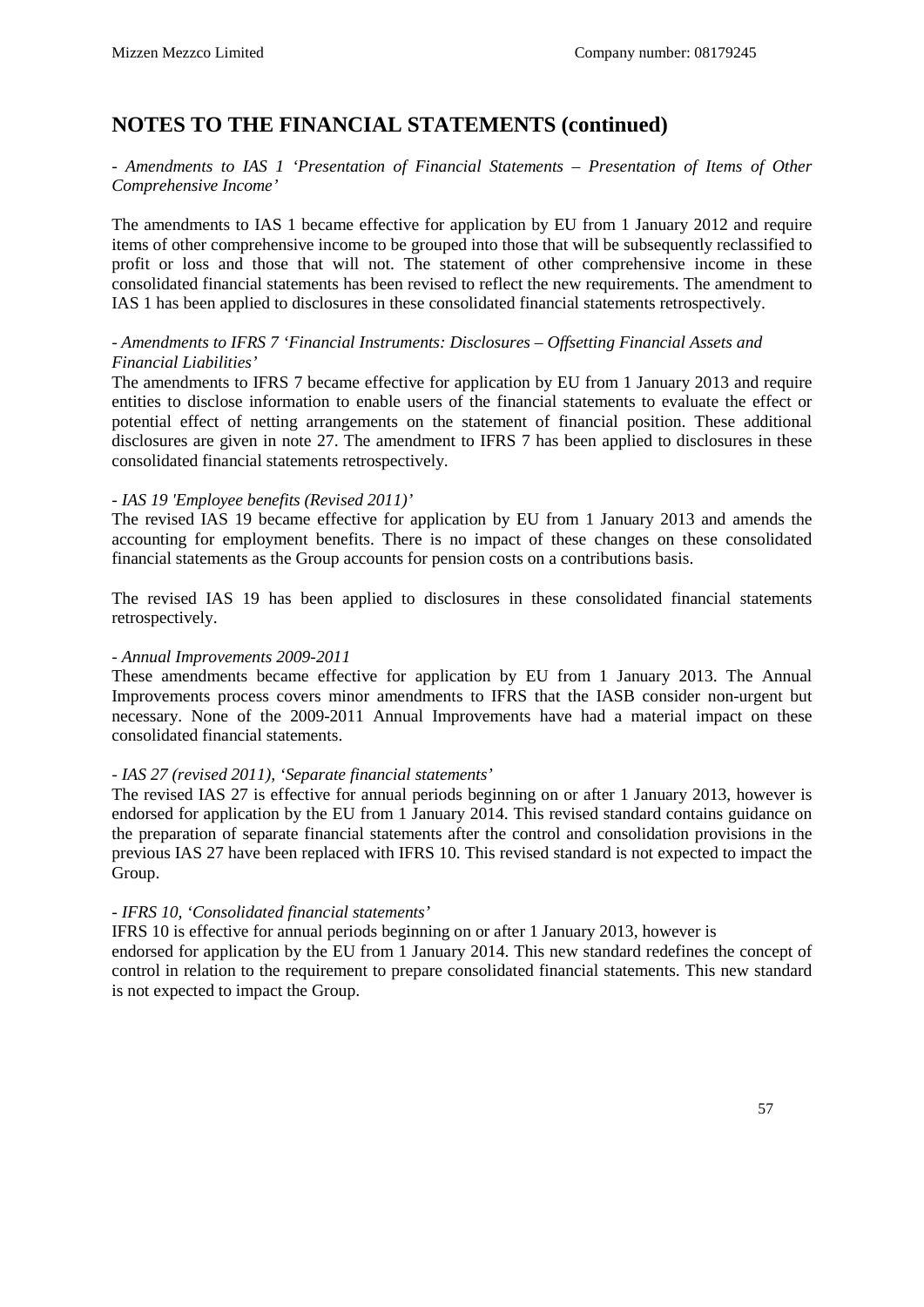#### *- IFRS 12, 'Disclosures of interests in other entities'*

IFRS 12 is effective for annual periods beginning on or after 1 January 2013, however is endorsed for application by the EU from 1 January 2014. This new standard contains amended disclosure requirements for all forms of interest in other entities. This new standard is expected to result in amended disclosures on investments in group undertakings and investments in associates for the Group for the year ended 31 December 2015 onwards.

#### *- Amendments to IFRS 10, 11 and 12 on transition guidance*

This amendment is effective for annual periods beginning on or after 1 January 2013, however is endorsed for application by the EU from 1 January 2014. It clarifies the transition guidance contained in IFRS 10, IFRS 11 and IFRS 12 and provides additional transition relief. This amendment will impact the comparative disclosures on investments in group undertakings and investments in associates for the Group provided on adoption of IFRS 12.

#### *- Amendments to IFRS 10, 12 and IAS 27 on consolidation for investment entities*

This amendment is effective for application by EU for annual periods beginning on or after 1 January 2014. It introduces an exception to consolidation for investment entities and introduces new required disclosures in respect of these entities. This amendment is not expected to impact the Group.

#### - *Amendment to IAS 32, 'Financial instruments: Presentation on offsetting financial assets and financial liabilities'*

This amendment is effective for application by EU for annual periods beginning on or after 1 January 2013. It clarifies some of the requirements for offsetting financial assets and financial liabilities on the balance sheet. This amendment is not expected to impact the Group.

#### *- Amendment to IAS 36, 'Impairment of assets: Recoverable amount disclosures for non-financial assets'*

This amendment is effective for application by EU for annual periods beginning on or after 1 January 2014. It clarifies the disclosure requirements on the recoverable amount of impaired assets if that amount is based on fair value less costs to sell. The impact of this amendment on the Group is dependent on any future impairment of assets.

#### *- Amendment to IAS 39 'Financial instruments: Novation of derivatives and continuation of hedge*  accounting'

This amendment is effective for application by EU for annual periods beginning on or after 1 January 2014. It provides an exception to the requirement to discontinue hedge accounting in situations where over the counter derivatives designated in hedging relationships are directly or indirectly novated to a central counterparty as a consequence of laws or regulations. The impact of this amendment on the Group is dependent on any future novation of derivatives.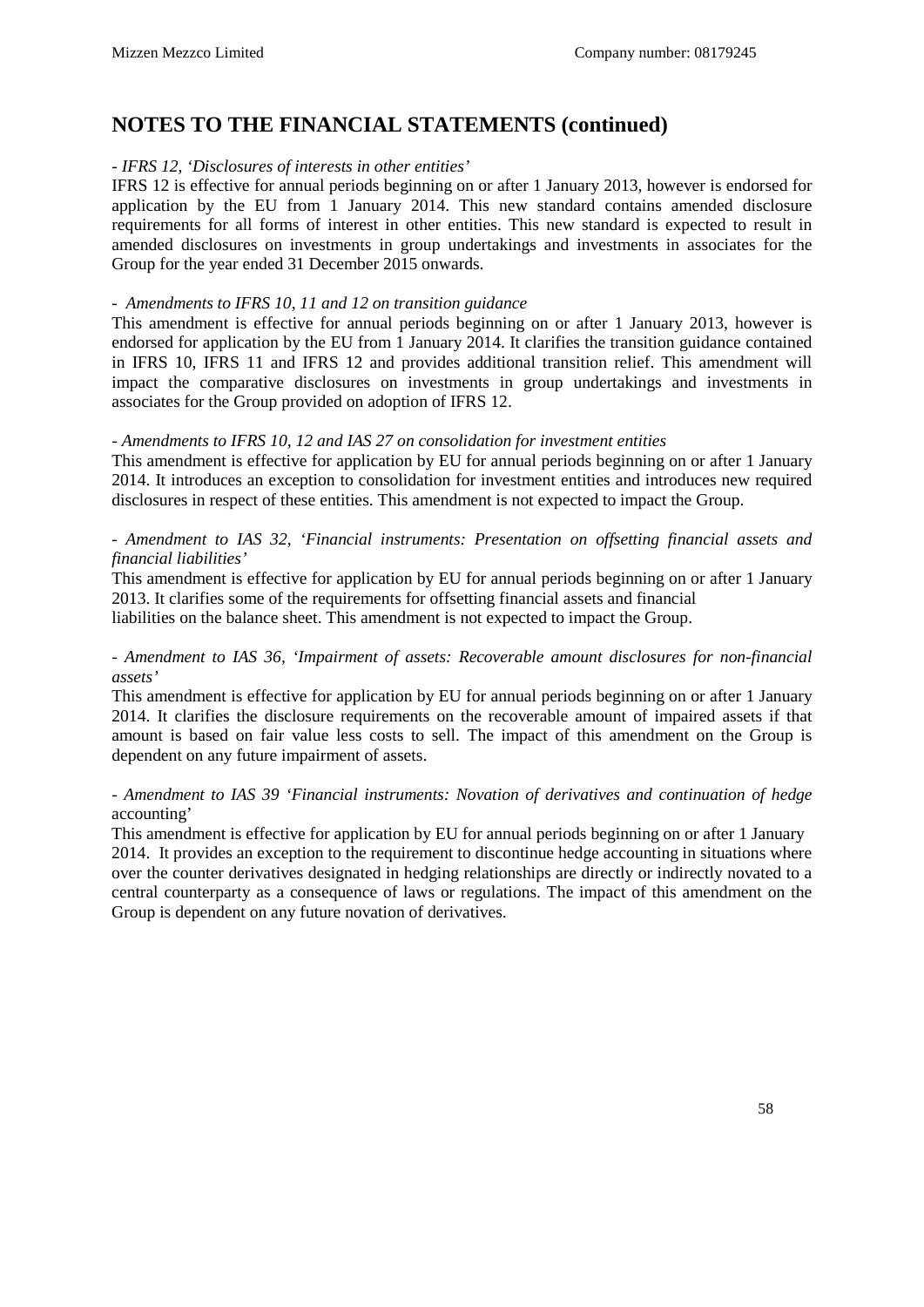#### *- IFRIC 21 'Levies'*

This IFRIC is effective for application by EU for annual periods beginning on or after 1 January 2015. It clarifies the timing of recognition of a liability to pay a levy recognised in accordance with IAS 37 'Provisions, Contingent Liabilities and Contingent Assets'. The adoption of this interpretation is expected to affect the timing of the Group's recognition of the Financial Services Compensation Scheme (FSCS) Levy in future periods but the impact will not be significant to the financial statements of the Group.

#### **v) Standards and interpretations issued but not yet effective**

Certain new accounting standards and interpretations have been published that are not mandatory for 31 December 2015 reporting periods and have not been early adopted by the group. The group's assessment of the impact of these new standards and interpretations is set out below:

#### - *IFRS 9, 'Financial instruments' and Amendment to IFRS 9 'Mandatory effective date and transition disclosures'*

In July 2014, the IASB made further changes to the classification and measurement rules and also introduced a new impairment model. These latest amendments now complete the new financial instruments standard.

IFRS 9 is effective for annual periods beginning on or after 1 January 2018. Before adopting IFRS9 it must be endorsed by EU. Based on the transitional provisions, early adoption in phases was only permitted for annual reporting periods beginning before 1 February 2015. After that date the new rules must be adopted in their entirety.

*Impact for the group must still be assessed, particularly in relation to loan loss provisioning, impairment and hedging.*

IFRS 9 is intended as a replacement for IAS 39 'Financial Instruments' and has been split into three separate phases. Phase 1 contains new requirements for the classification and measurement of financial assets and liabilities. Phase 2 relates to the impairment of financial assets and is likely to require the calculation of impairment on an expected loss basis rather than the current incurred loss basis required by IAS 39. Phase 3 relates to requirements for hedge accounting. The adoption of IFRS 9 is likely to have a significant impact on the Group in future periods, specifically in relation to the impairment charge recognised on financial asset balances. The full impact of this and the other phases of IFRS 9 on the Group is still being assessed.

#### *IFRS 15 – Revenue from contracts with customers*

The IASB has issued a new standard for the recognition of revenue. This will replace IAS 18 which covers contracts for goods and services and IAS 11 which covers construction contracts.

The new standard is based on the principle that revenue is recognised when control of a good or service transfers to a customer – so the notion of control replaces the existing notion of risks and rewards.

The new IFRS 15 will be mandatory for financial years commencing on or after 1 January 2018. Management will need to assess the impact of the new standard. Expected date of adoption by the group is 1 January 2018.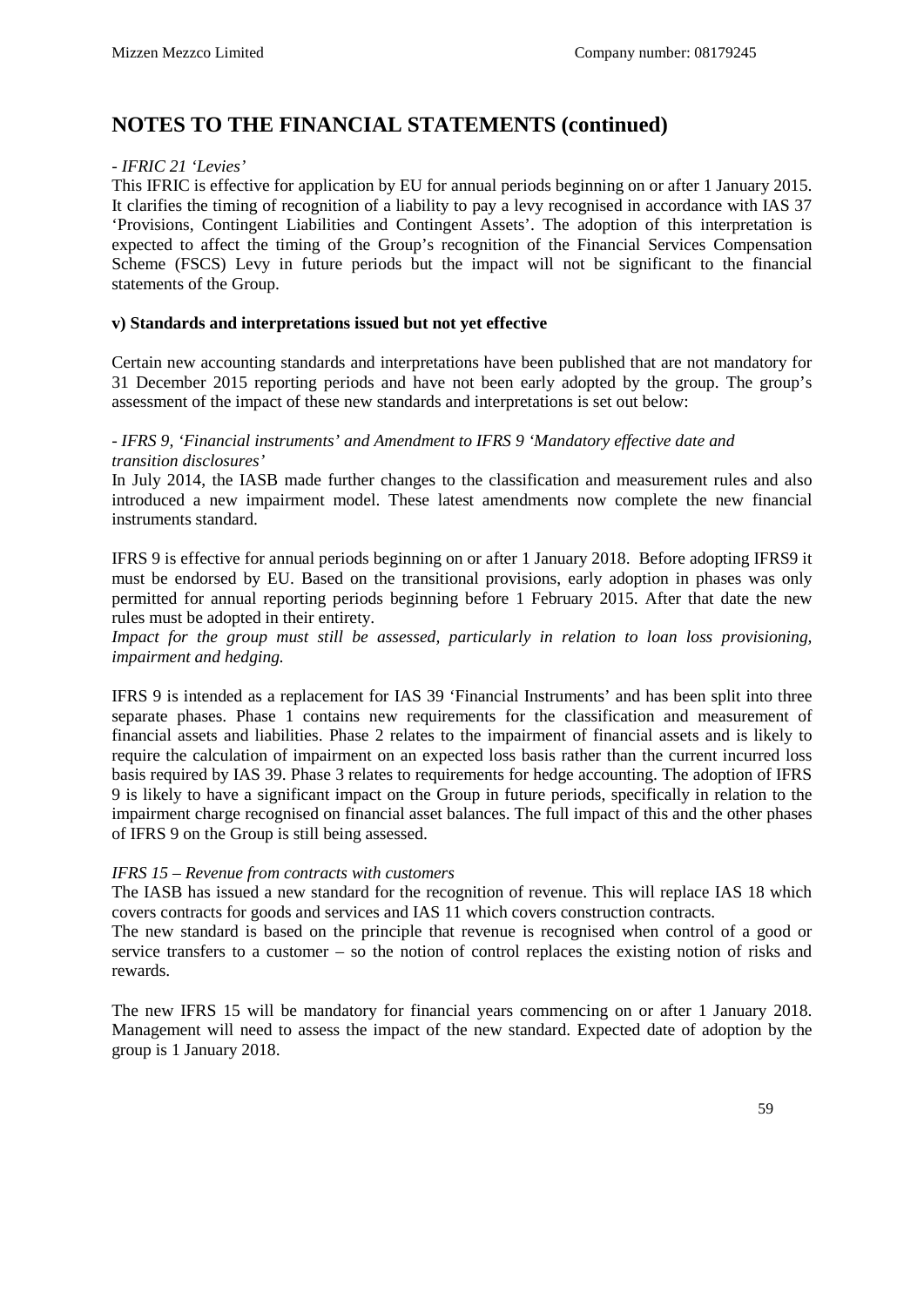*Amendments to IAS 16 and IAS 38: Clarification of Acceptable Methods of depreciation and amortization (issued on 12 May 2014 but still have to be endorsed by EU)*

*Amendments to IFRS 11: Accounting for acquisitions of interests in joint operations (issued on 6 May 2014, but still have to be endorsed by EU)*

#### **w) Early adoption of new standards**

The Group did not early adopt any new or amended standards in the year ended 31 December 2015.

#### **3. Critical accounting estimates and judgments in applying accounting policies**

The reported results of the Group are sensitive to the accounting policies, assumptions and estimates that underlie the preparation of its financial statements. The Group's principal accounting policies are set out above. United Kingdom company law and IFRS require the Directors, in preparing the Group's financial statements, to select suitable accounting policies, apply them consistently and make judgments and estimates that are reasonable and prudent. Where accounting standards are not specific and management have to choose a policy, IAS 8 'Accounting Policies, Changes in Accounting Estimates and Errors' requires them to adopt policies that will result in relevant and reliable information in the light of the requirements and guidance in IFRS dealing with similar and related issues and the IASB Framework for the Preparation and Presentation of Financial Statements. The judgments and assumptions involved in the Group's accounting policies that are considered to be the most important to the portrayal of its financial condition are discussed below. The use of estimates, assumptions or models that differ from those adopted by the Group would affect its reported results.

#### **a) Loan impairment provisions**

The Group's loan impairment provisions are established to recognise incurred impairment losses in its portfolio of customer loans classified as loans and receivables and carried at amortised cost. A loan is impaired when there is objective evidence that events since the loan was granted have affected expected cash flows from the loan. The impairment loss is the difference between the carrying value of the loan and the present value of estimated future cash flows at the loan's original effective interest rate.

At 31 December 2015, gross loans and receivables totaled £1,454m (2014: £1,384m) and loan impairment provisions amounted to £3.8m (2014: £2.7m). The Group's loan impairment provisions are established on a portfolio basis taking into account the level of arrears, past loss experience and defaults based on portfolio trends. The most significant factors in establishing these provisions are the expected loss rates. These portfolios include receivables and other personal advances. The future credit quality of these portfolios is subject to uncertainties that could cause actual credit losses to differ materially from reported loan impairment provisions. These uncertainties include the economic environment, notably interest rates and their effect on customer spending, unemployment levels, payment behaviour and bankruptcy trends.

#### **b) Effective interest rate**

In calculating the effective interest rate of a financial instrument the Group takes into account all amounts that are integral to the yield. In the case of loans and advances to customers judgement is applied in estimating future cash flows. Judgement is also required in estimating the expected average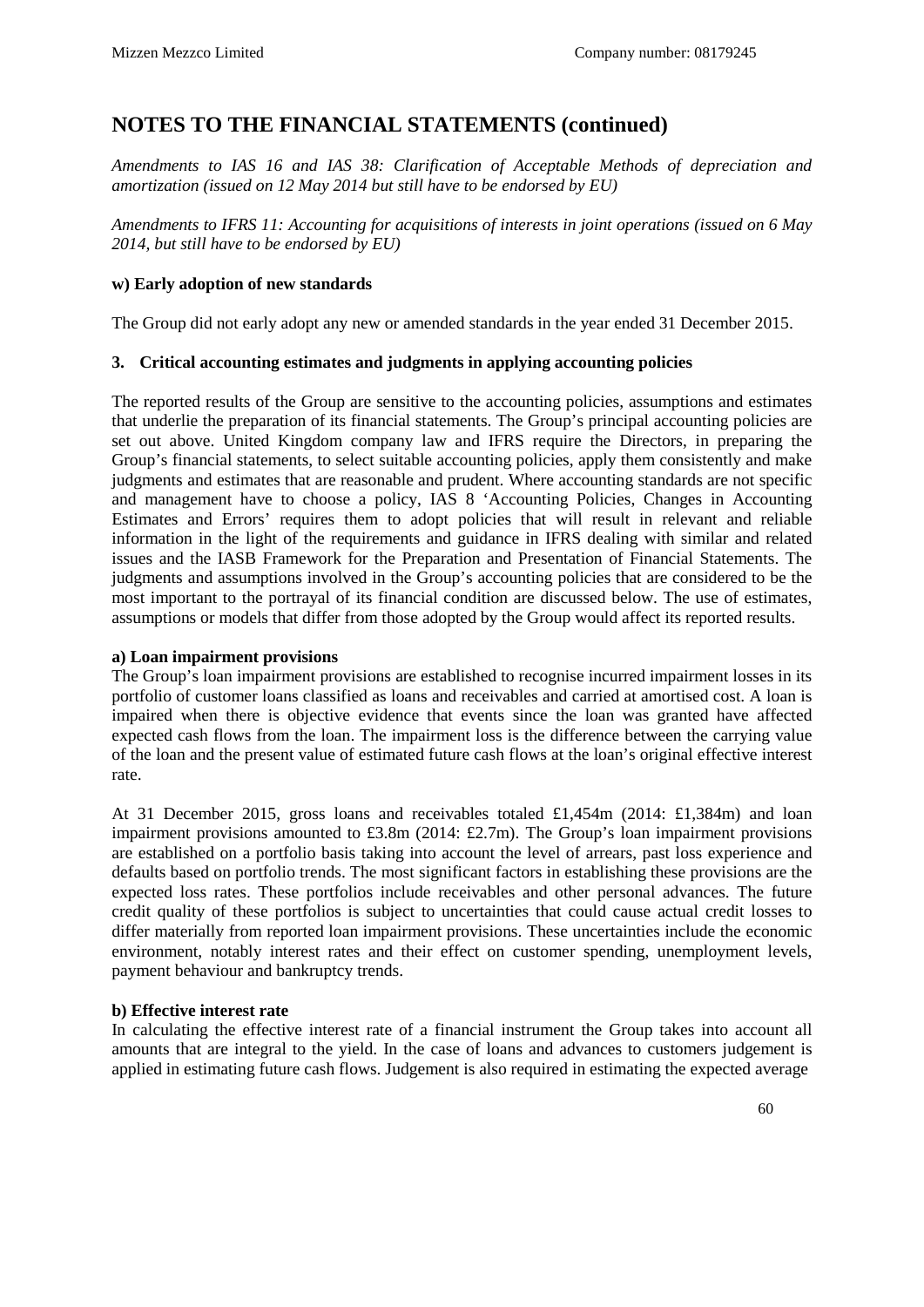life of customer debt balances. A change in the estimate of any of the key variables in this calculation could have the potential to significantly impact income recognised in the consolidated income statement.

#### **c) Development costs**

The Group has capitalised internally generated intangible assets as required in accordance with IAS 38. Management has assessed expected contribution to be generated from these assets and deemed that no adjustment is required to the carrying value of the assets. Management consider it probable that software development activities in the course of construction will result in a deployable system. The recoverable amount of the assets has been determined based on value in use calculations which require the use of estimates and judgements. Management reviews the assets for impairment on a regular basis and deem that no impairment is required.

#### **d) Impairment of assets**

IFRS requires management to undertake an annual test for impairment of assets with indefinite lives, including goodwill and, for assets with finite lives, to test for impairment if events or changes in circumstances indicate that the carrying amount of an asset may not be recoverable.

Impairment testing is an area involving management judgement, requiring assessment as to whether the carrying value of assets can be supported by the fair value less costs to sell or net present value of future cash flows derived from such assets using cash flow projections which have been discounted at an appropriate rate. In calculating the net present value of the future cash flows, certain assumptions have been made in respect of highly uncertain matters including management's expectations of growth and discount rates. Changing the assumptions selected by management could significantly affect the Group's impairment evaluation and hence results. The Group's review includes the key assumptions related to sensitivity in the cash flow projections.

#### **e) Fair values estimation for financial instruments**

Fair value is the amount for which an asset could be exchanged, or a liability settled, between knowledgeable, willing parties in an arm's length transaction.

The Group carries derivative financial instruments at fair value with changes in fair value reported within the consolidated income statement. An analysis of financial instruments carried at fair value by valuation hierarchy and particulars of valuation techniques utilised is included in note 14 and the accounting policy set out in note 2 (I).

Valuation techniques are used to establish the fair values of financial instruments for which no active market exists. These include the use of recent arm's length transactions, discounted cash flow analysis and other valuation techniques commonly used by market participants.

Short term receivables and payables, deemed to be one year or less, are measured at original invoice amount.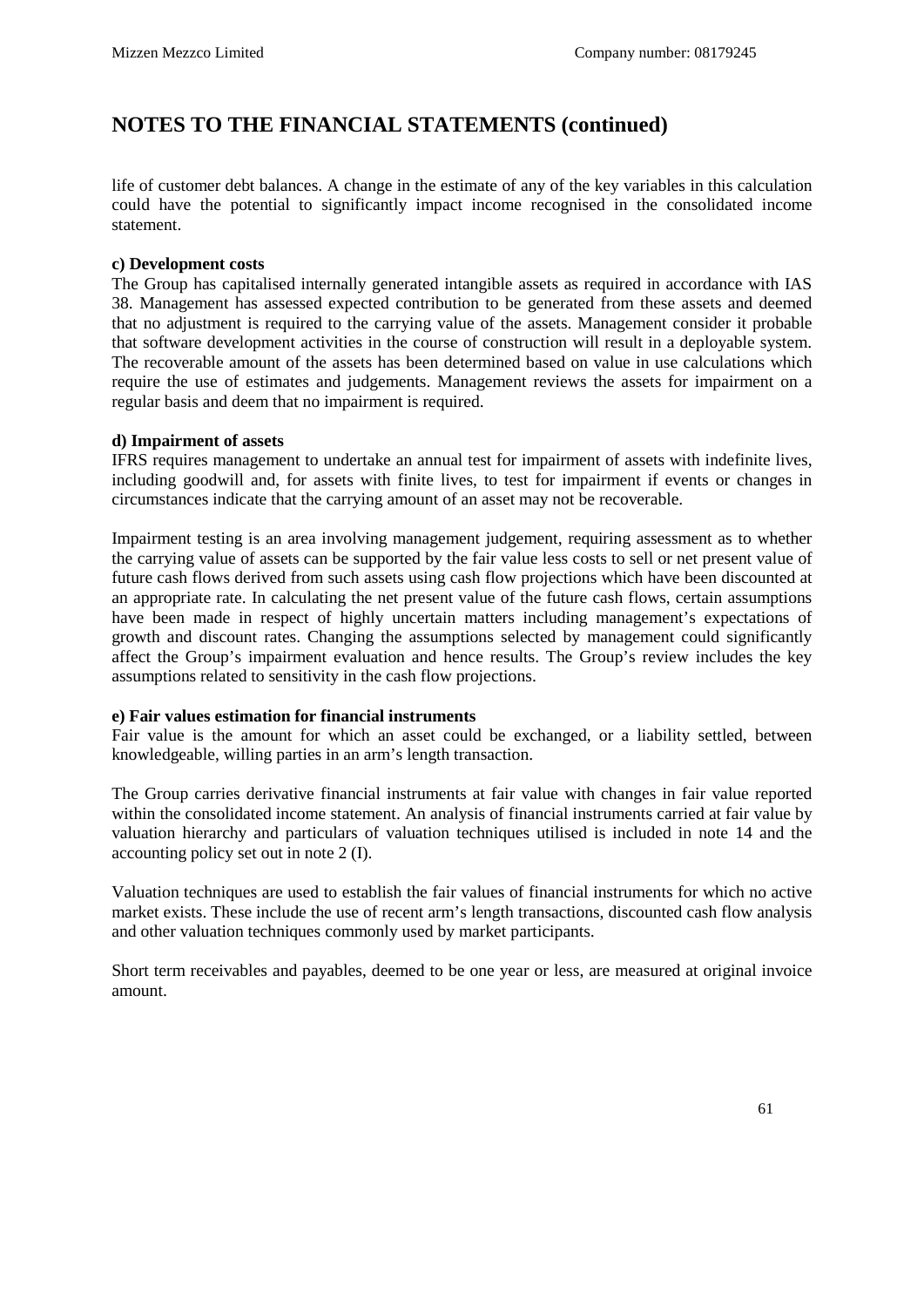#### **4. Segmental reporting**

Following the management approach of IFRS 8, operating segments are reported in accordance with the internal reporting provided to the Board of Directors, who are responsible for allocating resources to the reporting segments and assessing their performance. The operating segment used by the Group meets the definition of a reportable segment under IFRS 8.

The Group has a single operating segment being the financing of insurance premiums and instalment services.

#### **5. Net interest income**

|                                                           | 2015<br>$\pounds$ '000            | 2014<br>£'000          |
|-----------------------------------------------------------|-----------------------------------|------------------------|
| Interest income on loans and advances to customers        | 112,971                           | 108,500                |
| Interest payable on:                                      |                                   |                        |
| Securitisation notes (note 23)                            | 20,647                            | 27,655                 |
| Amounts owed to related party (note 21)                   |                                   | 1,672                  |
| Senior loan notes (note 23)                               | 15,511                            | 9,061                  |
| Derivative financial instruments                          | 2,404                             | 2,406                  |
| Mezzanine finance loan                                    |                                   | 9,215                  |
| Finance lease liabilities (note 22)                       |                                   | 5                      |
| <b>Interest expense</b>                                   | 38,562                            | 50,014                 |
| Net interest income                                       | 74,409                            | 58,486                 |
| Net fee and commission income<br>6.                       |                                   |                        |
| Net fee and commission income consists of:                | 2015<br>$\pounds$ '000            | 2014<br>$\pounds$ '000 |
| Fee and commission income                                 |                                   |                        |
| Servicing and administration fees                         | 18,293                            | 15,391                 |
| Fee and commission expense                                |                                   |                        |
| Advanced finance commission                               | 5,033                             | 5,617                  |
|                                                           |                                   |                        |
| 7. Loss on derivative financial instruments               |                                   |                        |
|                                                           | 2015                              | 2014                   |
|                                                           | $\pmb{\pounds}^{\pmb{\cdot}} 000$ | $\pounds$ '000         |
| Net loss arising on derivatives not designated as hedging |                                   |                        |
| instruments under IAS39                                   | 536                               | 10,683                 |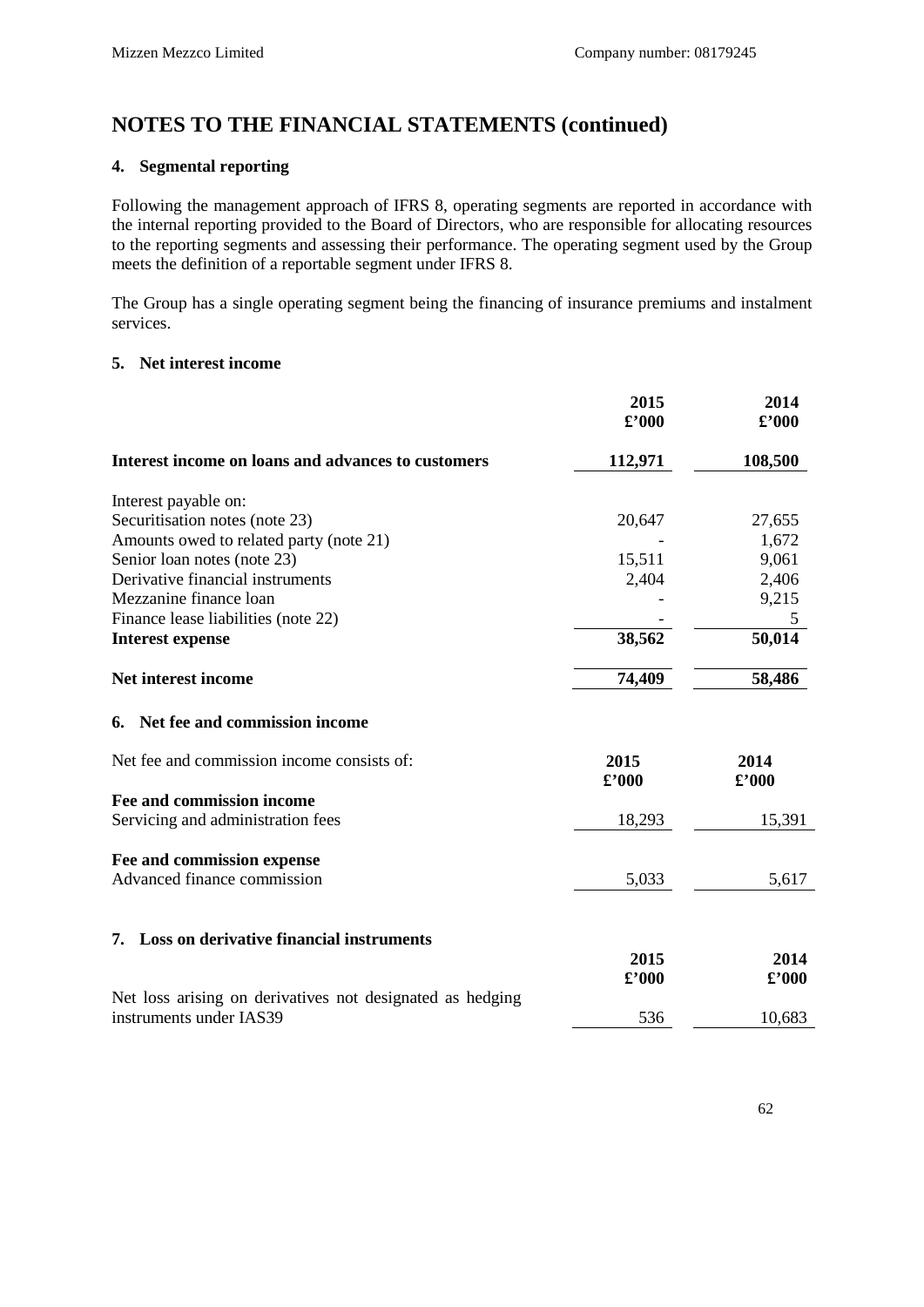#### **8. Administrative expenses**

|                                               | 2015           | 2014           |
|-----------------------------------------------|----------------|----------------|
|                                               | $\pounds$ '000 | $\pounds$ '000 |
| <b>Staff costs:</b>                           |                |                |
| Wages and salaries                            | 23,944         | 17,538         |
| Social security costs                         | 2,973          | 2,113          |
| Other pension costs                           | 1,099          | 987            |
|                                               | 28,016         | 20,638         |
| Non staff costs:                              |                |                |
| Other administration costs                    | 34,552         | 31,919         |
| Write-off of goodwill                         | 13,158         |                |
| Impairment of loans and advances to customers | 5,582          | 5,258          |
|                                               | 53,292         | 37,177         |
| <b>Total administrative expenses</b>          | 81,308         | 57,815         |

#### **Goodwill**

Goodwill on the acquisition in 2012 of the Vendcrown Group, which includes the cash-generating unit Premium Credit Limited, was written off following the acquisition of the Group in 2015 by Cinven.

#### **Impairments of loans and advances to customers:**

|                                                      | 2015           | 2014           |
|------------------------------------------------------|----------------|----------------|
|                                                      | $\pounds$ '000 | $\pounds$ '000 |
| Increase in impairment allowance, net of recoveries  | 790            | 1.183          |
| Amounts written off during the year as uncollectible | 4.792          | 4.075          |
|                                                      | 5,582          | 5,258          |

The Group has a single Cash Generating Unit ("CGU") at 31 December 2015, being Premium Credit Limited. In order to determine whether impairments are required the Group estimates the recoverable amount of the CGU. The calculation is based on a discount factor being applied to projected future cashflows to obtain a 'value in use' which is the recoverable amount.

During the year the Group obtained the following services from the Group's auditor, PricewaterhouseCoopers LLP:

| <b>Audit services</b>             | 2015           | 2014          |
|-----------------------------------|----------------|---------------|
|                                   | $\pounds$ '000 | $\pounds 000$ |
| Audit of the Group                | 272            | 1.230         |
| Advisory services                 | 43             |               |
| <b>Total auditor remuneration</b> | 315            | 1,230         |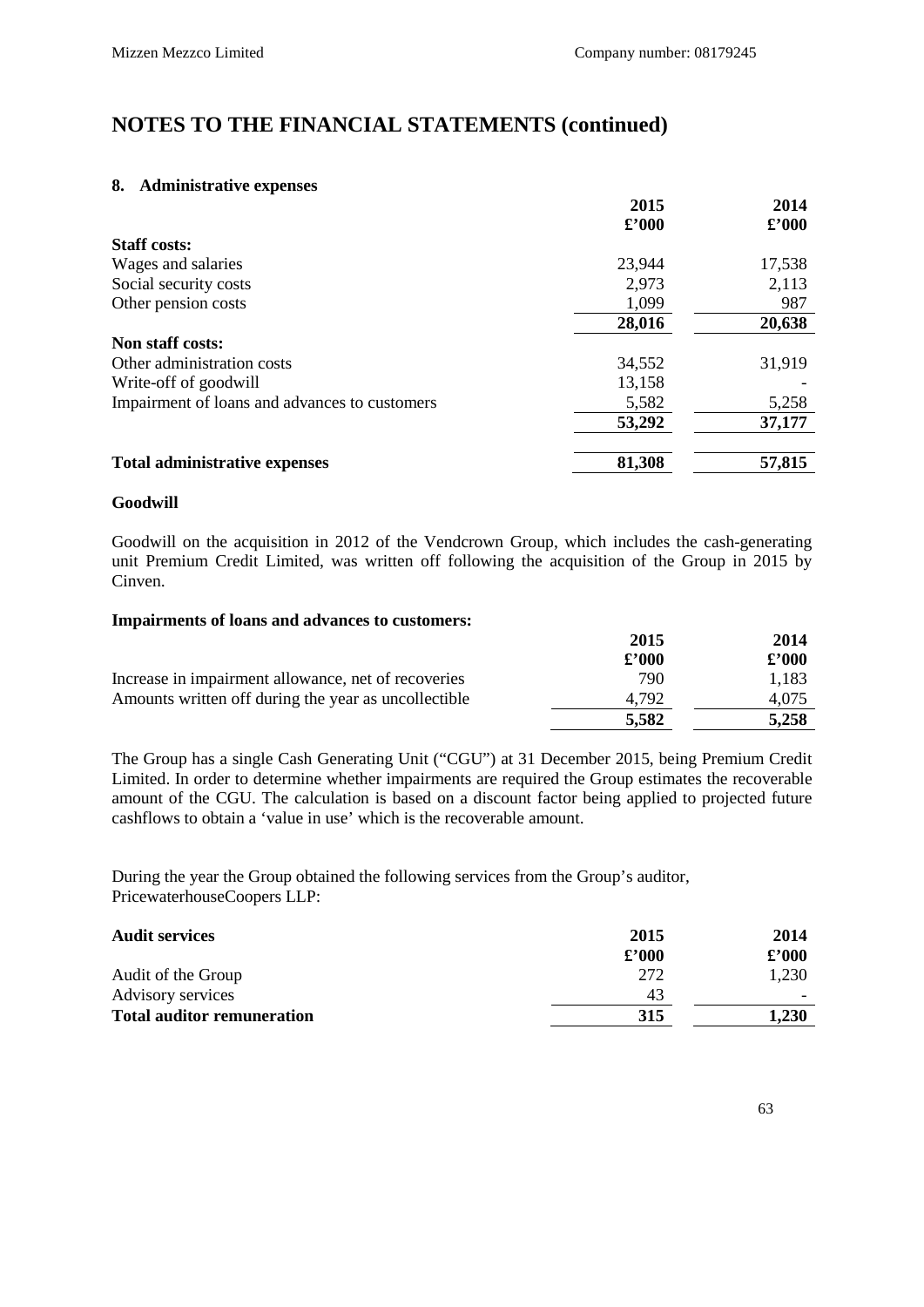#### **Employees**

The average monthly number of persons (including executive Directors) employed by the Group split by function during the year was:

|                            | 2015          | 2014          |
|----------------------------|---------------|---------------|
|                            | <b>Number</b> | <b>Number</b> |
| <b>Operations</b>          | 176           | 175           |
| General and administration | 146           | 119           |
| Sales and marketing        | 63            | 63            |
|                            | 385           | 357           |

All employees have contracts of employment with Premium Credit Limited, a Group subsidiary.

#### **9. Directors' emoluments**

The remuneration of the Directors paid by the Group during the year was as follows:

|                            | 2015           | 2014           |
|----------------------------|----------------|----------------|
|                            | $\pounds$ '000 | $\pounds$ '000 |
| Aggregate emoluments       | 1,061          | 774            |
| Payments in lieu of notice | 621            |                |
| <b>Total emoluments</b>    | 1,682          | 774            |
|                            |                |                |

The total emoluments of the highest paid Director were £1.5m (2014: £0.7m) which includes £0.6m of payment in lieu of notice (2014: nil).

One Executive Director left the company during the year to 31 December 2015.

#### **10. Income tax expense**

#### **a) Income tax expense**

|                                            | 2015           | 2014           |
|--------------------------------------------|----------------|----------------|
|                                            | $\pounds$ '000 | $\pounds$ '000 |
| Current tax (credit)/ expense current year | (145)          | 2,560          |
| Current tax credit prior year              |                | (2,070)        |
| <b>Total current tax</b>                   | (145)          | 490            |
| Deferred tax expense/(credit) current year | 505            |                |
| Deferred tax (credit)/ expense prior year  | (16)           |                |
| <b>Total deferred tax</b>                  | 489            |                |
| <b>Total tax expense</b>                   | 344            | 491            |

The standard rate of Corporation Tax in the UK was changed from 21% to 20% on 1 April 2015 and through the enactment of the Finance (No.2) Act 2015 on 18 November 2015, will reduce further to 19% from 1 April 2017 and 18% from 1 April 2020. The recent budget 16 March 2016 proposed a change in the corporation tax rate to 17% which will have effect from 1 April 2020, however this proposed rate was not substantively enacted or enacted at balance sheet date. The company's profits for this accounting period are taxed at a hybrid tax rate of 20.25% (2014: 21.5%).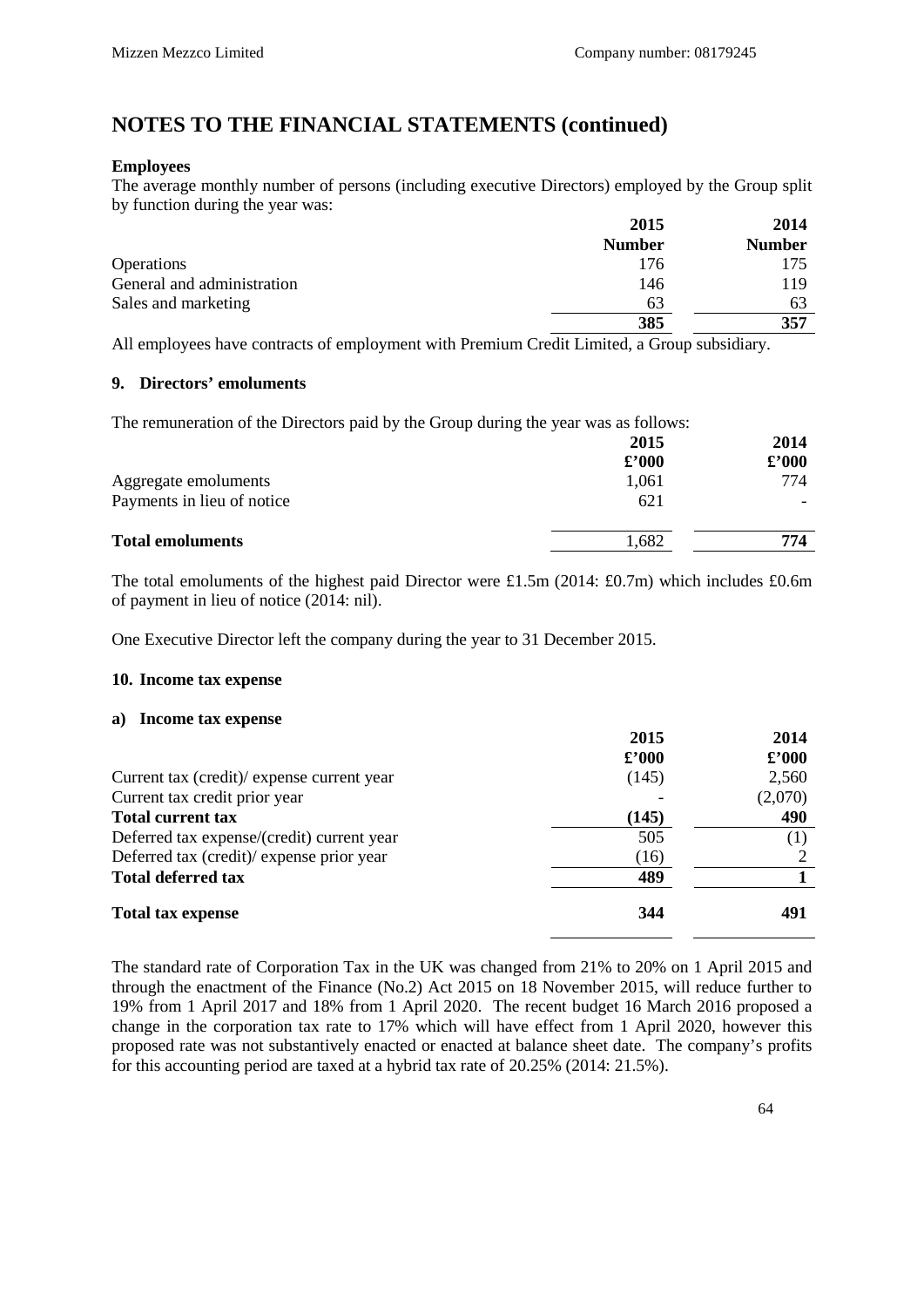The tax assessed for the year is lower (2014: higher) than the rate of UK Corporation Tax in the UK of 20.25% (2014: 21.5%). The difference is explained below:

|                                                                                              | 2015                    | 2014                      |
|----------------------------------------------------------------------------------------------|-------------------------|---------------------------|
| Profit before taxation                                                                       | $\pounds$ '000<br>3,856 | $\pounds$ '000<br>(1,405) |
| Profit on ordinary activities multiplied by hybrid rate in the<br>UK of 20.25% (2014: 21.5%) | 780                     | (313)                     |
| Factors affecting expense for the year:                                                      |                         |                           |
| Expenses not deductible for tax purposes                                                     | 4,124                   | 42,506                    |
| Tax exempt income                                                                            |                         | (39,630)                  |
| Adjustment to prior years – current tax                                                      | (488)                   | (2,068)                   |
| Adjustment to prior years – deferred tax                                                     | 48                      |                           |
| Effects of group relief from Pomegranate group                                               | (4,101)                 |                           |
| Other tax adjustments                                                                        | (19)                    | (4)                       |
| <b>Total tax expense</b>                                                                     | 344                     | 491                       |

#### **b) Total tax relating to components of other comprehensive income**

|                          | 2015<br>$\pounds$ '000 | 2014<br>$\pounds$ '000 |
|--------------------------|------------------------|------------------------|
| Current tax              | (145)                  | 490                    |
| Deferred tax             | 489                    |                        |
| <b>Total tax expense</b> | 344                    | 491                    |

Current tax on items presented in equity is a credit of £145,000 for the year (2014: expense of £490,000) and deferred tax for the year is £489,000 (2014: £1,000).

| 11. Dividends                                 |                |                |
|-----------------------------------------------|----------------|----------------|
|                                               | 2015           | 2014           |
| <b>On Ordinary shares</b>                     | $\pounds$ '000 | $\pounds$ '000 |
| Interim dividend paid: $35.178p$ per £1 share | 11.581         |                |
| Final dividend paid: $279p$ per £1 share      |                | 91.841         |
| Dividends paid                                | 11,581         | 91,841         |

On 25 February 2015 an interim dividend of 35.178p per share was paid. No final dividend is proposed.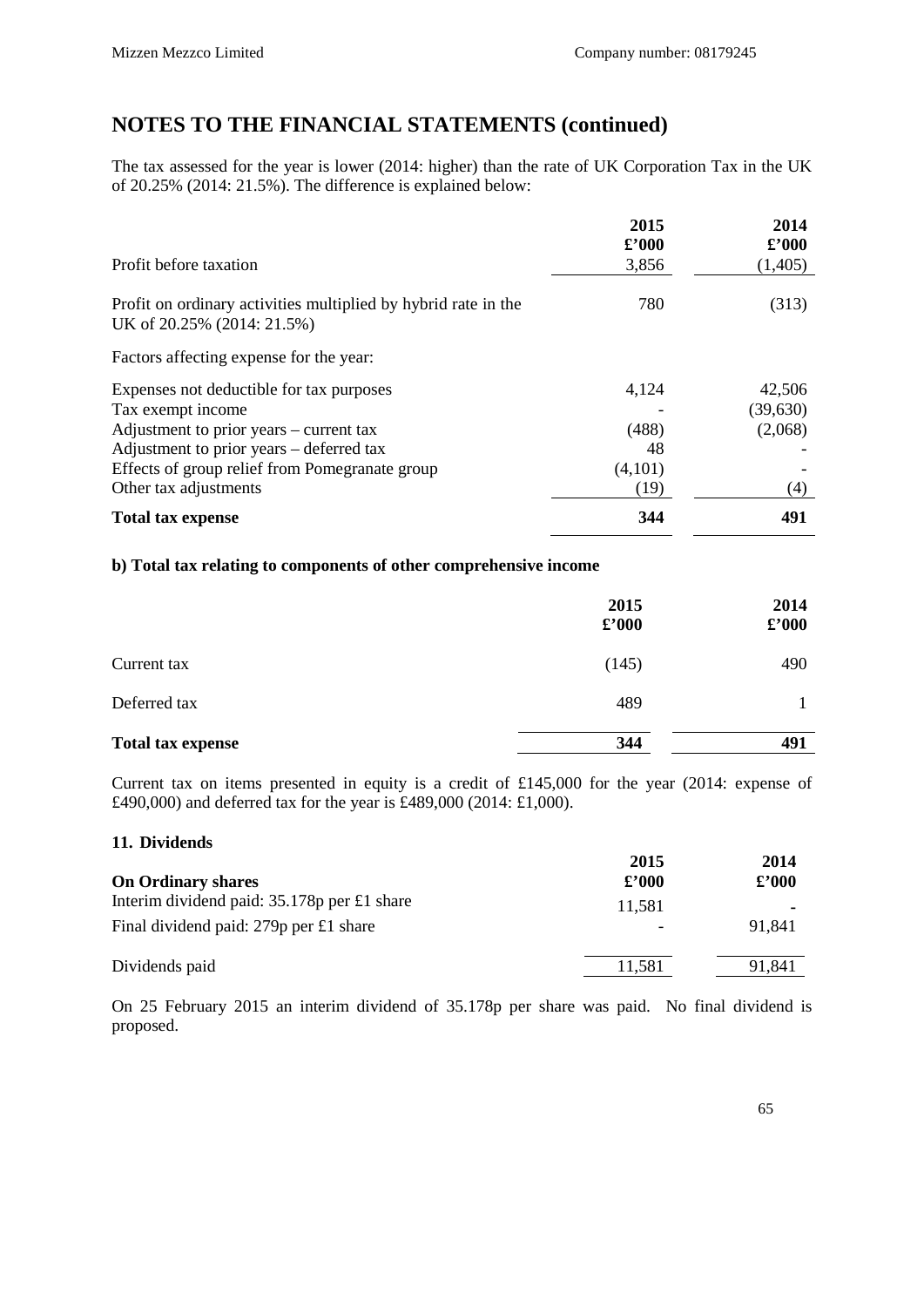#### **12. Cash and cash equivalents**

| <b>Bank balances</b>                                             | 31 Dec<br>2015<br>$\pounds$ '000<br>47,987 | 31 Dec<br>2014<br>$\pounds$ '000<br>57,185 | 1 Jan<br>2014<br>$\pounds$ '000<br>41,857 |
|------------------------------------------------------------------|--------------------------------------------|--------------------------------------------|-------------------------------------------|
| The currency profile of cash and cash equivalents is as follows: |                                            |                                            |                                           |
|                                                                  | <b>31 Dec</b>                              | <b>31 Dec</b>                              | 1 Jan                                     |
|                                                                  | 2015                                       | 2014                                       | 2014                                      |
|                                                                  | $\pounds 000$                              | $\pounds$ '000                             | $\pounds$ '000                            |
| <b>GBP</b>                                                       | 44,347                                     | 52,157                                     | 33,241                                    |
| <b>USD</b>                                                       | 618                                        | 473                                        | 2,579                                     |
| <b>EUR</b>                                                       | 3,022                                      | 4,555                                      | 6,037                                     |
| <b>Total cash and cash equivalents</b>                           | 47,987                                     | 57,185                                     | 41,857                                    |

Cash and cash equivalents include encumbered cash balances held by PCL Funding 1 Limited (see note 26).

The external credit rating of our banking counter parties are:

|                                        | 31 Dec         | 31 Dec         | 1 Jan          |
|----------------------------------------|----------------|----------------|----------------|
|                                        | 2015           | 2014           | 2014           |
|                                        | $\pounds$ '000 | $\pounds$ '000 | $\pounds$ '000 |
| AA                                     | 45,205         | 54,861         | 39,935         |
| BBB-                                   | 2,782          | 2,324          | 1.922          |
| <b>Total cash and cash equivalents</b> | 47,987         | 57,185         | 41,857         |

#### **13. Loans and advances to customers**

|                                       | 31 Dec         | 31 Dec    | 1 Jan          |  |
|---------------------------------------|----------------|-----------|----------------|--|
|                                       | 2015           | 2014      | 2014           |  |
|                                       | $\pounds$ '000 | £'000     | $\pounds$ '000 |  |
| Gross loans and advances to customers | 1,453,578      | 1,384,040 | 1,306,301      |  |
| Less: allowance for impairment        | (3,840)        | (3,059)   | (3,511)        |  |
| Net loans and advances to customers   | 1,449,738      | 1,380,981 | 1,302,790      |  |
| Split as:                             |                |           |                |  |
| Current                               | 1,449,547      | 1,380,754 | 1,302,603      |  |
| Non-current                           | 191            | 227       | 187            |  |

At 31 December 2015, £1,084 million (2014: £1,027 million) of the loan and advances to customers had its beneficial interest assigned to a special purpose vehicle, PCL Funding 1 Limited, as collateral for securitisation transactions.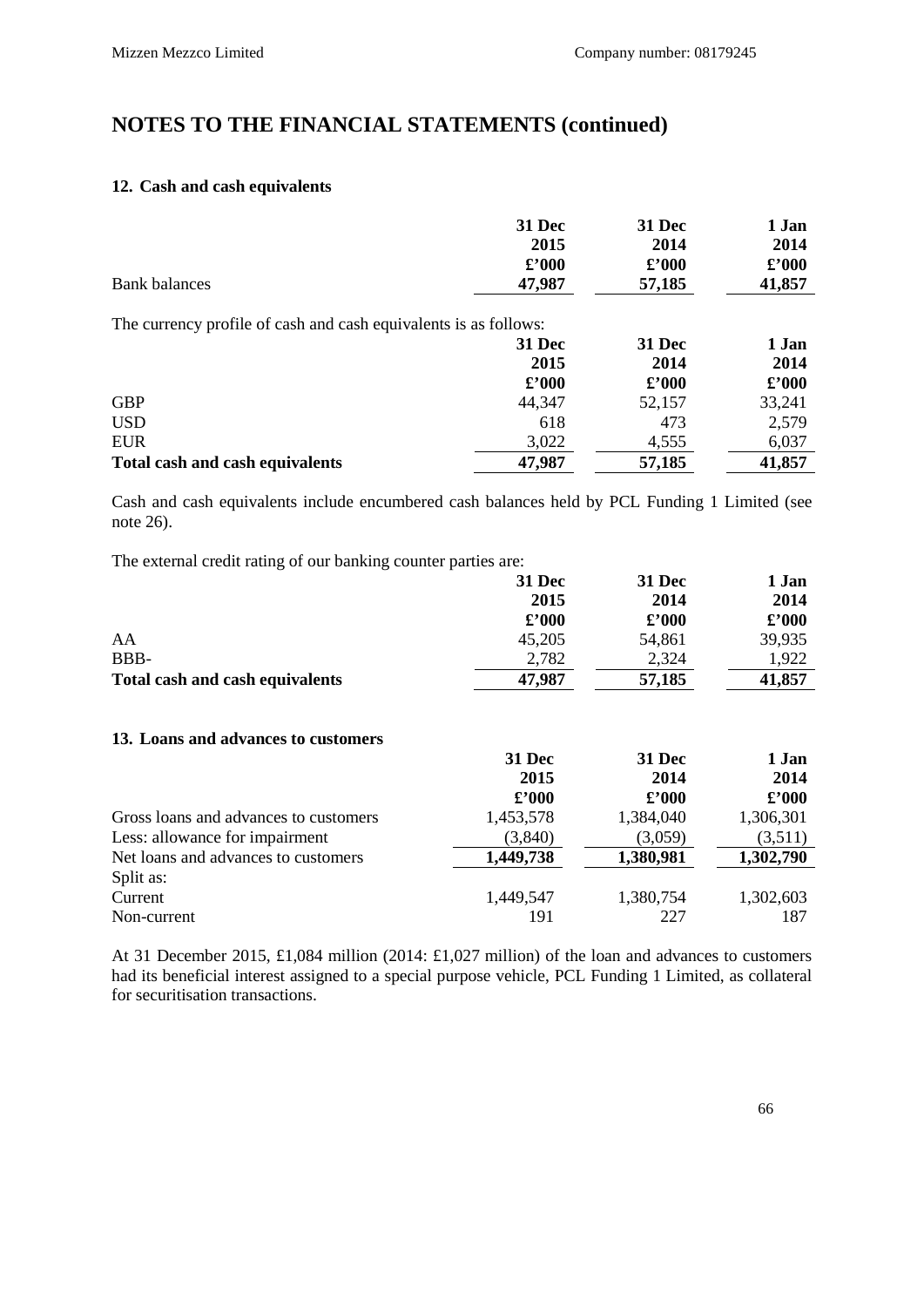The following table shows impairment provisions for loans and advances:

|                                                             | 2015           | 2014          |
|-------------------------------------------------------------|----------------|---------------|
|                                                             | $\pounds$ '000 | $\pounds 000$ |
| At 1 January                                                | 3,059          | 3,511         |
| Amounts written back/ (off)                                 | (9)            | (1,635)       |
| Increase in allowance, net of recoveries, charged to income |                |               |
| statement (see note 8)                                      | 790            | 1.183         |
| At 31 December                                              | 3,840          | 3,059         |

#### **14. Derivative financial instruments**

#### **Strategy in using derivative financial instruments**

The objective in executing derivative financial instruments is to ensure that the risk to reward profile of a transaction is optimised allowing the Group to manage its exposure to interest rate risk. The intention is to only use derivatives to create economically effective hedges. There are specific requirements stipulated under IAS 39 which are necessary for a derivative to qualify for hedge accounting. As a result not all derivatives can be designated as being in an accounting hedge relationship, either because natural accounting offsets are expected or because obtaining hedge accounting would be especially onerous.

For those derivatives held for economic hedging purposes, which cannot be designated as being in an accounting hedge relationship, the gains and losses are recognised in the consolidated income statement.

#### **Interest rate swaps**

The Group held two interest rate swaps (2014: two). The group holds these swaps to mitigate the variability in cash flows associated with debt securities in issue and the pipeline of expected loans and advances.

The total fair value of derivatives not in hedge relationships as at 31 December 2015 was a net liability of £1.5m (2014: net liability of £0.9m).

All derivative financial instruments are held for economic hedging purposes; no derivatives are designated as hedging instruments under the terms of IAS39. Accordingly interest rate swaps are treated as held for trading derivatives under IAS39.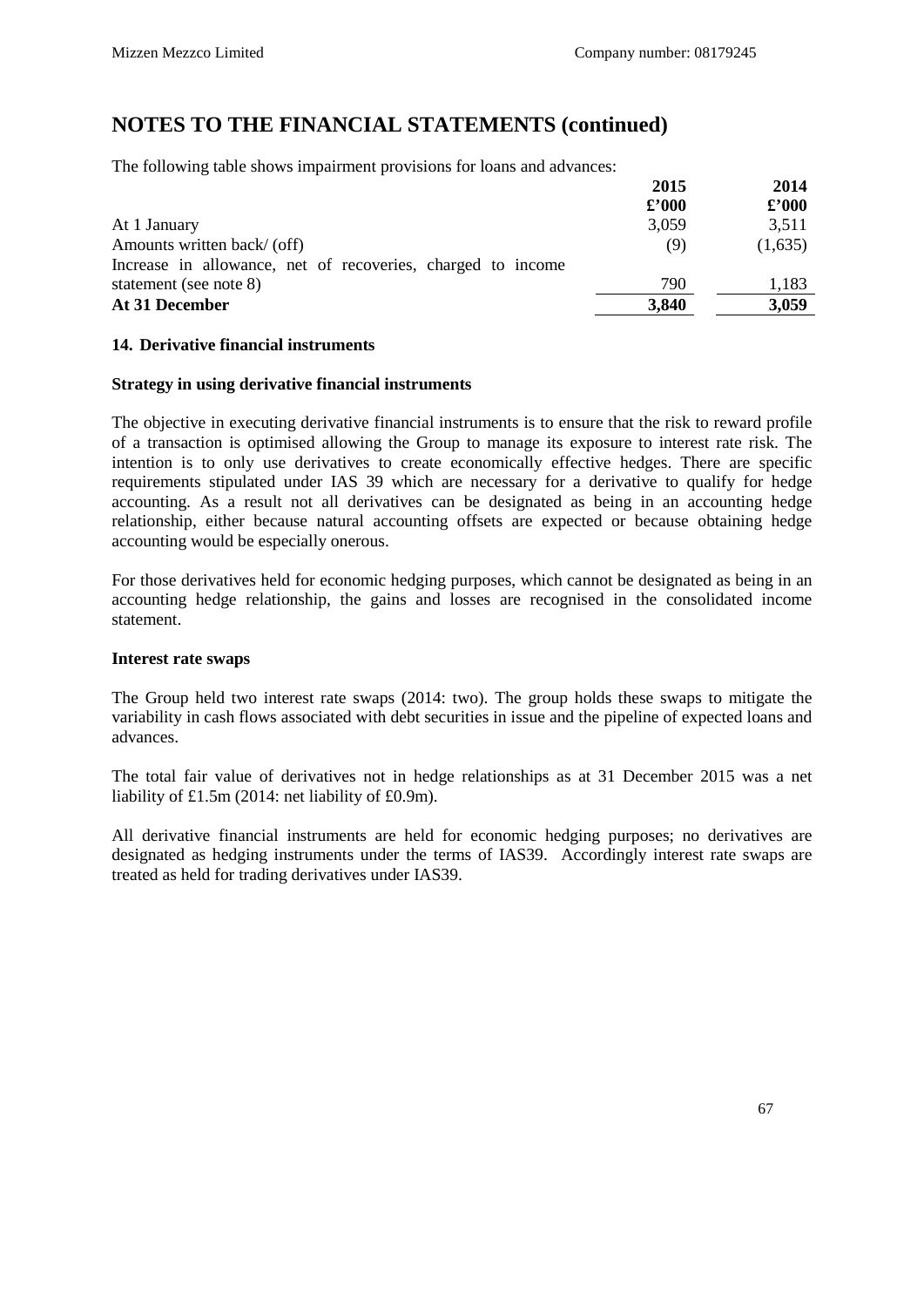The table below details derivatives which are not accounted for as hedges:

| Derivatives not in hedge accounting relationships | 31 Dec<br>2015<br>$\pounds 000$ | 31 Dec<br>2014<br>$\pounds$ 000 | 1 Jan<br>2014<br>$\pounds$ '000 |
|---------------------------------------------------|---------------------------------|---------------------------------|---------------------------------|
| Interest rate swaps                               |                                 |                                 |                                 |
| <b>Notional</b>                                   | 828,710                         | 804.573                         | 781,139                         |
| Financial asset at fair value                     |                                 |                                 | 9,748                           |
| Financial liability at fair value                 | 1.472                           | 936                             |                                 |

PCL Funding 1 Limited, the Group's securitisation vehicle, is the contractual party to the derivative financial instruments. All derivatives are regarded as current with maturities in October 2016.

#### **15. Investment in group undertakings**

| <b>Name</b>                   | <b>Country of</b><br>incorporation | <b>Nature of business</b>  | Percentage of<br>shares held |
|-------------------------------|------------------------------------|----------------------------|------------------------------|
| Mizzen Midco Limited          | <b>UK</b>                          | Holding company            | 100                          |
| Mizzen Bondco Limited         | Cayman Islands                     | Bond issuance              | 100                          |
| Mizzen Mezzco 2 Limited       | UK                                 | <b>Mezzanine Financing</b> | 100                          |
| Mizzen Bidco Limited          | UK                                 | Investment company         | 100                          |
| Vendcrown Limited             | UK.                                | Holding company            | 100                          |
| Premium Credit Limited        | UK.                                | Finance services           | 100                          |
| Direct<br>Debit<br>Management | UK.                                | Dormant                    | 100                          |
| <b>Services Limited</b>       |                                    |                            |                              |

PCL Funding 1 Limited is treated as a subsidiary of the Group. It is a Special Purpose Vehicle (SPV) established for the securitisation of the Group's consumer and commercial receivables. Although none of the equity of the SPV is owned by the Company, the nature of this entity means that the Group has the rights to all benefits from its activities and as such it is effectively controlled by the Group. PCL Funding 1 Limited is incorporated in England and Wales.

The assets of Mizzen Midco Limited and Mizzen Bondco Limited are subject to fixed charges associated with the debt securities issued by Mizzen Bondco Limited. There were no other charges on assets of Group subsidiaries.

#### **16. Interests in structured entities**

The Group holds less than 50% of voting rights in a fully consolidated subsidiary PCL Funding 1 Limited. The Group has the power and exposure to variable returns of this subsidiary through contractual arrangements with PCL Funding 1 Limited. This entity was consolidated as it was specifically set up for the purposes of the Group, and the Group has exposure to substantially all risks and rewards through outstanding guarantees of the entity's obligations.

The Board has determined that the entity is controlled by the Group as a result of the entity being the sole acquirer of debt obligations originated by the Group.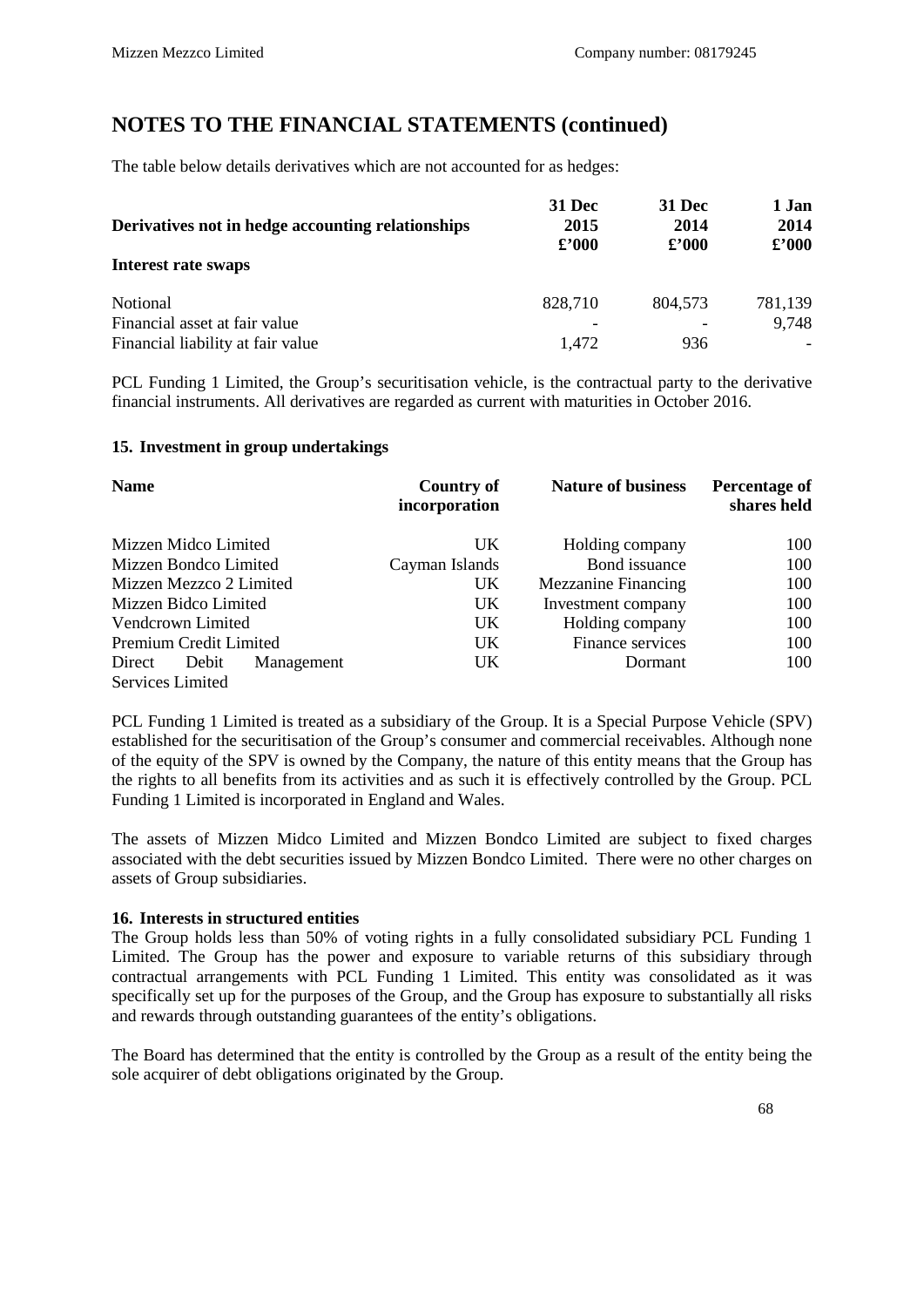#### **17. Deferred tax assets and liabilities**

Deferred tax assets and liabilities are attributable to the following:

|                                                            | <b>Assets</b>  | <b>Liabilities</b> | <b>Net</b>                        |
|------------------------------------------------------------|----------------|--------------------|-----------------------------------|
|                                                            | 2015           | 2015               | 2015                              |
|                                                            | $\pounds$ '000 | £'000              | $\pounds$ '000                    |
| Deferred tax asset as at 1 January 2015                    | 946            | (33)               | 913                               |
| Deferred tax charge/(credit) for the year attributable to: |                |                    |                                   |
| Deferred tax credit on accelerated capital allowances      | 71             |                    | 71                                |
| Property, plant and equipment                              |                | 33                 | 33                                |
| Loans and receivables                                      | (332)          |                    | (332)                             |
| Loyalty loans and AOR                                      | (225)          |                    | (225)                             |
| Other accruals                                             | (37)           |                    | (37)                              |
| Deferred tax asset as at 31 December 2015                  | 423            |                    | 423                               |
|                                                            | <b>Assets</b>  | <b>Liabilities</b> | <b>Net</b>                        |
|                                                            | 2014           | 2014               | 2014                              |
|                                                            | $\pounds$ '000 | £'000              | $\pounds$ '000                    |
| Deferred tax asset as at 1 January 2014                    | 932            | (18)               | 914                               |
| Deferred tax charge/(credit) for the year attributable to: |                |                    |                                   |
| Deferred tax credit on accelerated capital allowances      | (82)           |                    | (82)                              |
| Property, plant and equipment                              |                | (15)               | (15)                              |
| Loans and receivables                                      | 108            |                    | 108                               |
| Loyalty loans and AOR                                      | (20)           |                    | (20)                              |
| Other accruals                                             | 8              |                    | 8                                 |
| Deferred tax asset as at 31 December 2014                  | 946            | (33)               | 913                               |
|                                                            | <b>Assets</b>  | <b>Liabilities</b> | <b>Net</b>                        |
|                                                            | 2013           | 2013               | 2013                              |
|                                                            | $\pounds$ '000 | $\pounds$ '000     | $\pmb{\pounds}^{\pmb{\cdot}} 000$ |
| Deferred tax asset as at 1 January 2014                    | 435            |                    | 435                               |
| Deferred tax charge/(credit) for the year attributable to  |                |                    |                                   |
| opening IFRS transition adjustments:                       |                |                    |                                   |
| Property, plant and equipment                              |                | (18)               | (18)                              |
| Loans and receivables                                      | 224            |                    | 224                               |
| Loyalty loans and AOR                                      | 245            |                    | 245                               |
| Other accruals                                             | 28             |                    | 28                                |
| Deferred tax asset as at 1 January 2014                    | 932            | (18)               | 914                               |

Deferred tax assets/ liabilities arise from accelerated capital allowances and also on the transition to IFRS.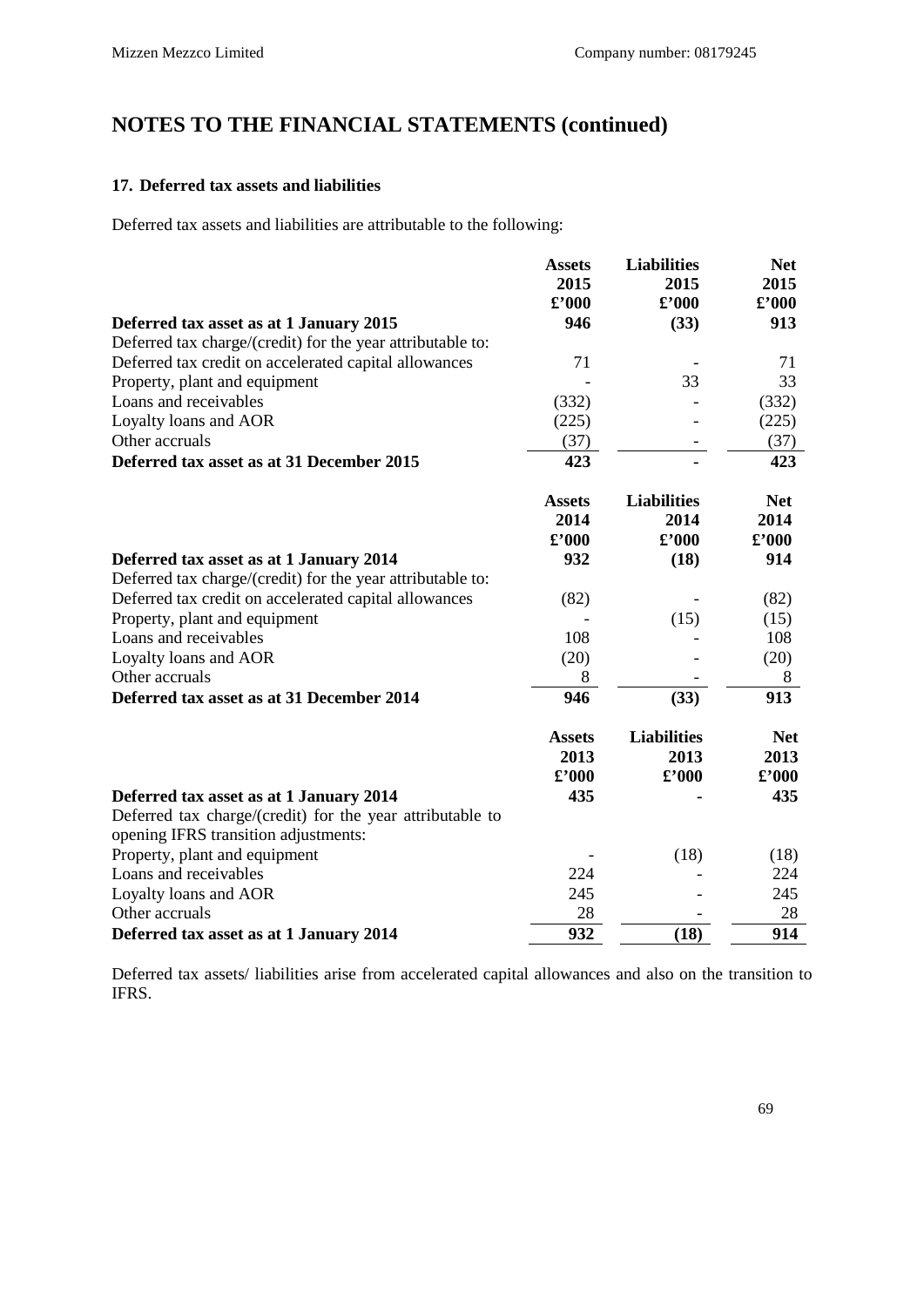#### **18. Intangible assets**

|                                 | Goodwill<br>$\pounds$ '000 | <b>Assets under</b><br>construction<br>$\pounds$ '000 | <b>Software</b><br>$\pounds$ '000 | <b>Total</b><br>$\pounds$ '000 |
|---------------------------------|----------------------------|-------------------------------------------------------|-----------------------------------|--------------------------------|
| Cost                            |                            |                                                       |                                   |                                |
| At 1 January 2014               | 13,158                     |                                                       | 1,164                             | 14,322                         |
| <b>Additions</b>                |                            | 2,025                                                 |                                   | 2,025                          |
| At 31 December 2014             | 13,158                     | 2,025                                                 | 1,164                             | 16,347                         |
| <b>Accumulated amortisation</b> |                            |                                                       |                                   |                                |
| At 1 January 2014               |                            |                                                       | 1,164                             | 1,164                          |
| Charge for the year             |                            | 12                                                    |                                   | 12                             |
| At 31 December 2014             |                            | 12                                                    | 1,164                             | 1,176                          |
| Net book value                  |                            |                                                       |                                   |                                |
| at 1 January 2014               | 13,158                     |                                                       |                                   | 13,158                         |
| Net book value                  |                            |                                                       |                                   |                                |
| at 31 December 2014             | 13,158                     | 2,013                                                 |                                   | 15,171                         |
| Cost                            |                            |                                                       |                                   |                                |
| At 1 January 2015               | 13,158                     | 2,025                                                 | 1,164                             | 16,347                         |
| <b>Additions</b>                |                            | 3,544                                                 |                                   | 3,544                          |
| <b>Transfers</b>                |                            | (1,739)                                               | 1,739                             |                                |
| Disposal                        |                            |                                                       | (374)                             | (374)                          |
| Impairment                      | (13, 158)                  |                                                       |                                   | (13, 158)                      |
| At 31 December 2015             |                            | 3,830                                                 | 2,529                             | 6,359                          |
| <b>Accumulated amortisation</b> |                            |                                                       |                                   |                                |
| At 1 January 2015               |                            | 12                                                    | 1,164                             | 1,176                          |
| Charge for the year             |                            |                                                       | 226                               | 226                            |
| <b>Transfers</b>                |                            | (12)                                                  | 12                                |                                |
| Disposal                        |                            |                                                       | (114)                             | (114)                          |
| At 31 December 2015             |                            |                                                       | 1,288                             | 1,288                          |
| Net book value                  |                            |                                                       |                                   |                                |
| at 31 December 2015             |                            | 3,830                                                 | 1,241                             | 5,071                          |

Goodwill on the acquisition in 2012 of the Vendcrown Group, which includes the cash-generating unit Premium Credit Limited, was written off following the acquisition of the Group in 2015 by Cinven.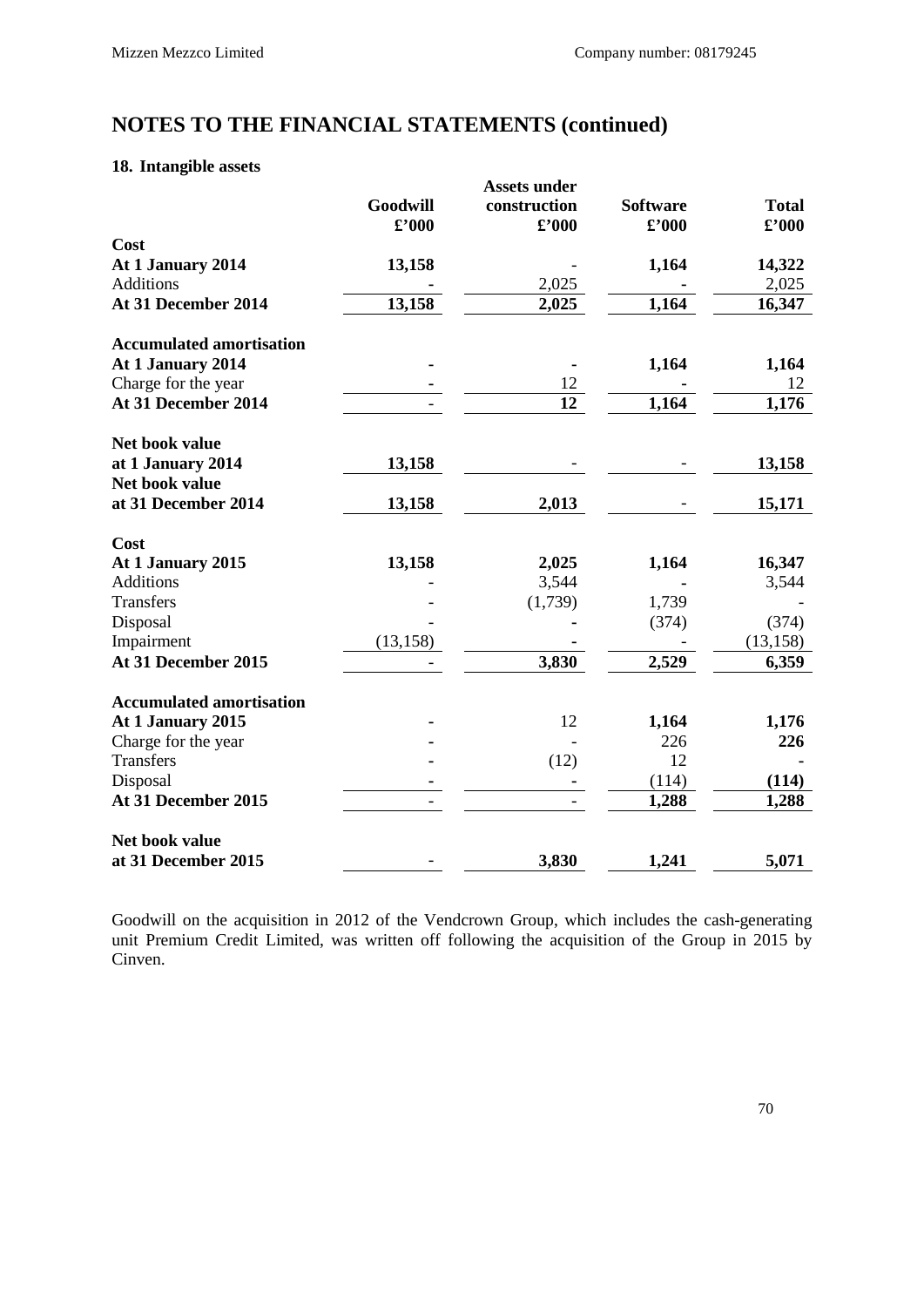### **19. Property, plant and equipment**

|                                          | <b>Leasehold</b><br>improvements | Leasehold<br>offices        | <b>Vehicles and</b><br>equipment | <b>Total</b><br>$\pounds$ '000 |
|------------------------------------------|----------------------------------|-----------------------------|----------------------------------|--------------------------------|
|                                          | $\pmb{\pounds}$ '000             | $\pmb{\pounds}^{\prime}000$ | $\pounds$ '000                   |                                |
| Cost                                     |                                  |                             |                                  |                                |
| At 31 December 2013 (UK                  | 1,830                            |                             | 6,714                            | 8,544                          |
| GAAP)                                    |                                  |                             |                                  |                                |
| Change in accounting policy              |                                  | 4,100                       |                                  | 4,100                          |
| At 1 January 2014 (IFRS)                 | 1,830                            | 4,100                       | 6,714                            | 12,644                         |
| <b>Additions</b>                         |                                  |                             | 2,828                            | 2,828                          |
| Disposals                                |                                  |                             | (128)                            | (128)                          |
| Other                                    |                                  |                             | (2)                              | (2)                            |
| At 31 December 2014                      | 1,830                            | 4,100                       | 9,412                            | 15,342                         |
| <b>Accumulated depreciation</b>          | 1,644                            |                             | 5,848                            | 7,492                          |
| Effect of change in accounting<br>policy |                                  | 3,484                       |                                  | 3,484                          |
| At 1 January 2014                        | 1,644                            | 3,484                       | 5,848                            | 10,976                         |
| Charge for the year                      | 93                               |                             | 820                              | 913                            |
| Disposals                                |                                  |                             | (128)                            | (128)                          |
| Effect of change in accounting           |                                  | 242                         |                                  | 242                            |
| policy                                   |                                  |                             |                                  |                                |
| Other                                    |                                  | (1)                         | (2)                              | (3)                            |
| At 31 December 2014                      | 1,737                            | 3,725                       | 6,538                            | 12,000                         |
| Net carrying value                       |                                  |                             |                                  |                                |
| at 1 January 2014                        | 186                              | 616                         | 866                              | 1,668                          |
| Net carrying value                       |                                  |                             |                                  |                                |
| at 31 December 2014                      | 93                               | 375                         | 2,874                            | 3,342                          |
| Cost                                     |                                  |                             |                                  |                                |
| At 1 January 2015                        | 1,830                            | 4,100                       | 9,412                            | 15,342                         |
| Additions                                |                                  |                             | 1,832                            | 1,832                          |
| Other                                    |                                  |                             | (2)                              | (2)                            |
| At 31 December 2015                      | 1,830                            | 4,100                       | 11,242                           | 17,172                         |
| <b>Accumulated depreciation</b>          |                                  |                             |                                  |                                |
| At 1 January 2015                        | 1,737                            | 3,725                       | 6,538                            | 12,000                         |
| Charge for the year                      | 93                               | 241                         | 1,409                            | 1,743                          |
| At 31 December 2015                      | 1,830                            | 3,966                       | 7,947                            | 13,743                         |
| Net carrying value                       |                                  |                             |                                  |                                |
| at 31 December 2015                      | $\overline{\phantom{0}}$         | 134                         | 3,295                            | 3,429                          |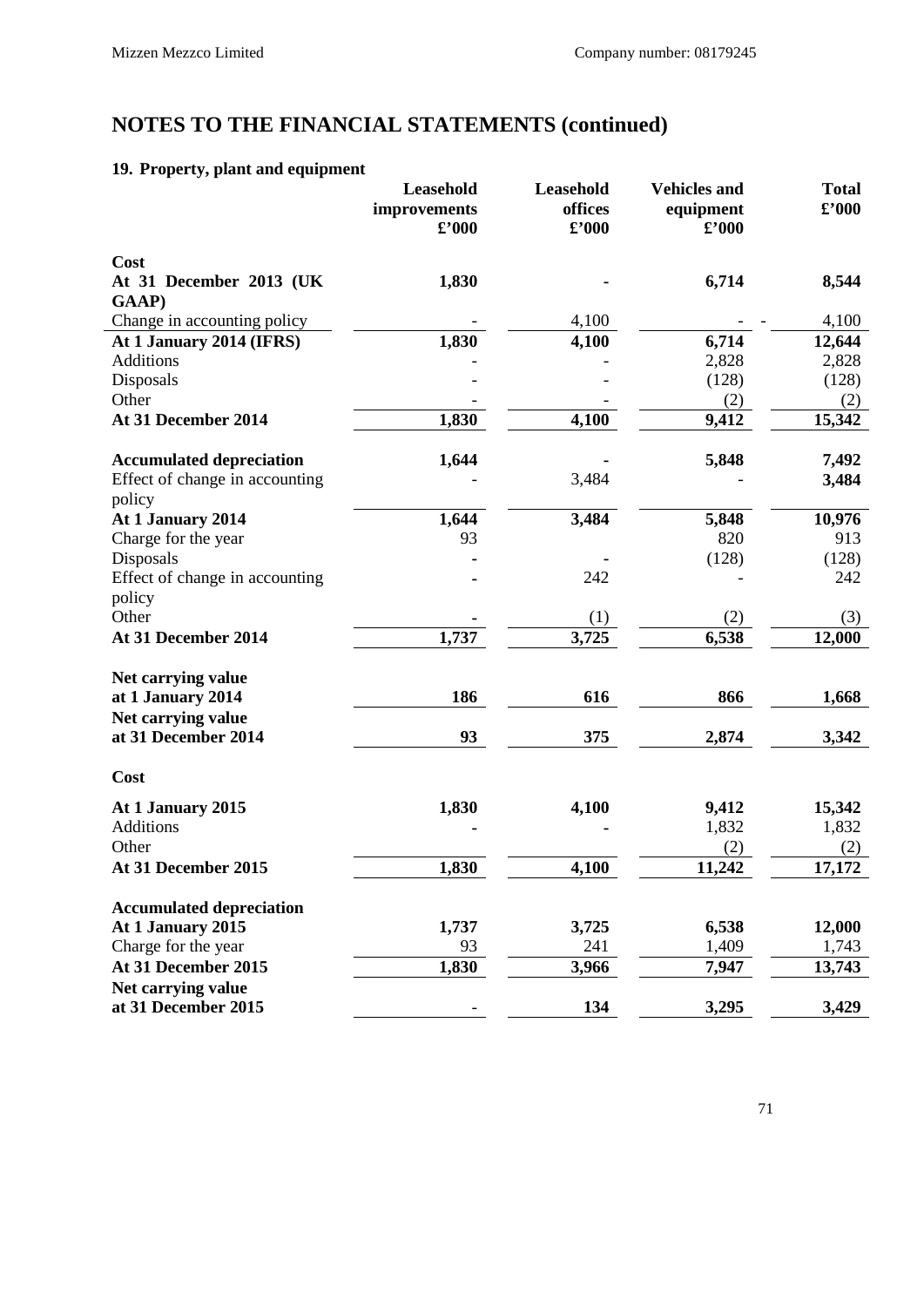Property, plant and equipment balances are non-current. Assets in course of construction relates to the internal development of software assets.

The net book value of leasehold offices includes amounts held under finance leases as follows:

|                                     | 2015           | 2014                              | 2013                              |
|-------------------------------------|----------------|-----------------------------------|-----------------------------------|
|                                     | $\pounds$ '000 | $\pounds$ '000                    | $\pounds$ '000                    |
| Cost                                | 4,100          | 4,100                             | 4,100                             |
| Accumulated depreciation            | (3,966)        | (3,725)                           | (3,483)                           |
| Net book value                      | 134            | 375                               | 617                               |
| 20. Accruals and deferred income    |                |                                   |                                   |
|                                     | 2015           | 2014                              | 2013                              |
|                                     | $\pounds$ '000 | $\pmb{\pounds}^{\pmb{\cdot}} 000$ | $\pounds$ '000                    |
| Accrued expenses                    | 17,570         | 16,295                            | 9,032                             |
| Social security and other taxes     | 889            | 644                               | 522                               |
| Income tax                          |                | 93                                | 2,210                             |
| Other creditors                     |                | 544                               | 638                               |
|                                     | 18,459         | 17,576                            | 12,402                            |
| 21. Amounts owed to related parties |                |                                   |                                   |
|                                     | 2015           | 2014                              | 2013                              |
|                                     | $\pounds$ '000 | $\pmb{\pounds}^{\pmb{\cdot}} 000$ | $\pmb{\pounds}^{\pmb{\cdot}} 000$ |
| <b>Current</b>                      |                |                                   |                                   |
| Loans from related parties          | 10,934         | 9,366                             | 68,606                            |

The Group has a loan from its immediate parent undertaking, Pomegranate Acquisitions Limited, amounting to £9,559,000 (2014: £Nil) which is interest free and repayable 30 October 2022, with the remainder of £1,375,000 (2014: £Nil) attributable to expenses recharged from Pomegranate Acquisitions Limited. In 2014 the Group had a loan from its immediate parent, Mizzen Topco S.C.A. (2014: £9,366,000).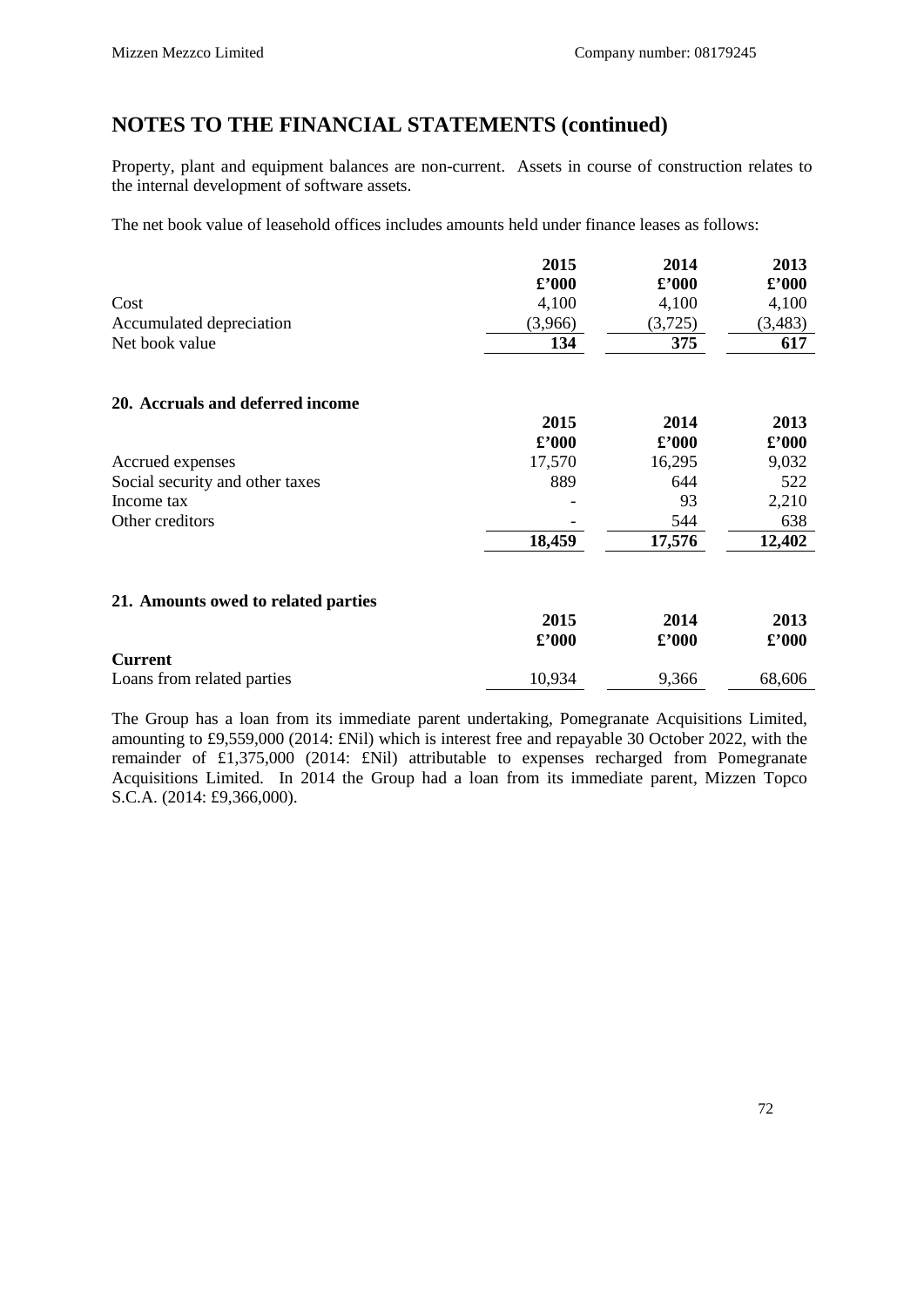## **22. Finance lease liabilities**

Finance lease liabilities are payable as follows:

| <b>At 31 December 2015</b> |  |
|----------------------------|--|
|----------------------------|--|

| At 31 December 2015        |                      |                 | <b>Present value of</b> |
|----------------------------|----------------------|-----------------|-------------------------|
|                            | <b>Minimum lease</b> |                 | minimum lease           |
| $\pounds$ '000             | payments             | <b>Interest</b> | payments                |
| Less than one year         |                      |                 |                         |
| Between one and five years |                      |                 |                         |
| More than five years       |                      |                 |                         |
|                            |                      |                 |                         |
| At 31 December 2014        |                      |                 | <b>Present value of</b> |
|                            | <b>Minimum lease</b> |                 | minimum lease           |
| $\pounds$ '000             | payments             | <b>Interest</b> | payments                |
| Less than one year         | 211                  | 3               | 139                     |
| Between one and five years |                      |                 |                         |
| More than five years       |                      |                 |                         |
|                            | 211                  | 3               | 139                     |
| At 31 December 2013        |                      |                 | <b>Present value of</b> |
|                            | <b>Minimum lease</b> |                 | minimum lease           |
| $\pounds$ '000             | payments             | <b>Interest</b> | payments                |
| Less than one year         | 318                  |                 | 218                     |
| Between one and five years | 211                  | 3               | 139                     |
| More than five years       |                      |                 |                         |
|                            | 529                  | 8               | 357                     |

Finance leases relate to the premises of the Group's head office. Under the terms of the lease agreements no contingent rents are payable.

### **23. Debt securities in issue**

|                           | 2015           | 2014           | 2013          |
|---------------------------|----------------|----------------|---------------|
|                           | $\pounds$ '000 | $\pounds$ '000 | $\pounds 000$ |
| Non-current               |                |                |               |
| Securitisation notes      | 952,165        | 914.879        | 855.734       |
| Senior secured loan notes | 181.840        | 191.044        |               |
|                           | 1,134,005      | 1,105,923      | 855,734       |

#### **Securitisation notes**

Securitisation notes are issued by PCL Funding 1 Limited, an SPV, under a revolving sterling facility maturing on  $25<sup>th</sup>$  September 2018.

| <b>Senior secured loan notes</b>              | <b>Maturity</b> | 2015            | 2014  | 2013   |
|-----------------------------------------------|-----------------|-----------------|-------|--------|
|                                               | date            | £'000           | £'000 | £'000  |
| Fixed rate corporate bond - issued 5 May 2014 | 2021            | 181.840 191.044 |       | $\sim$ |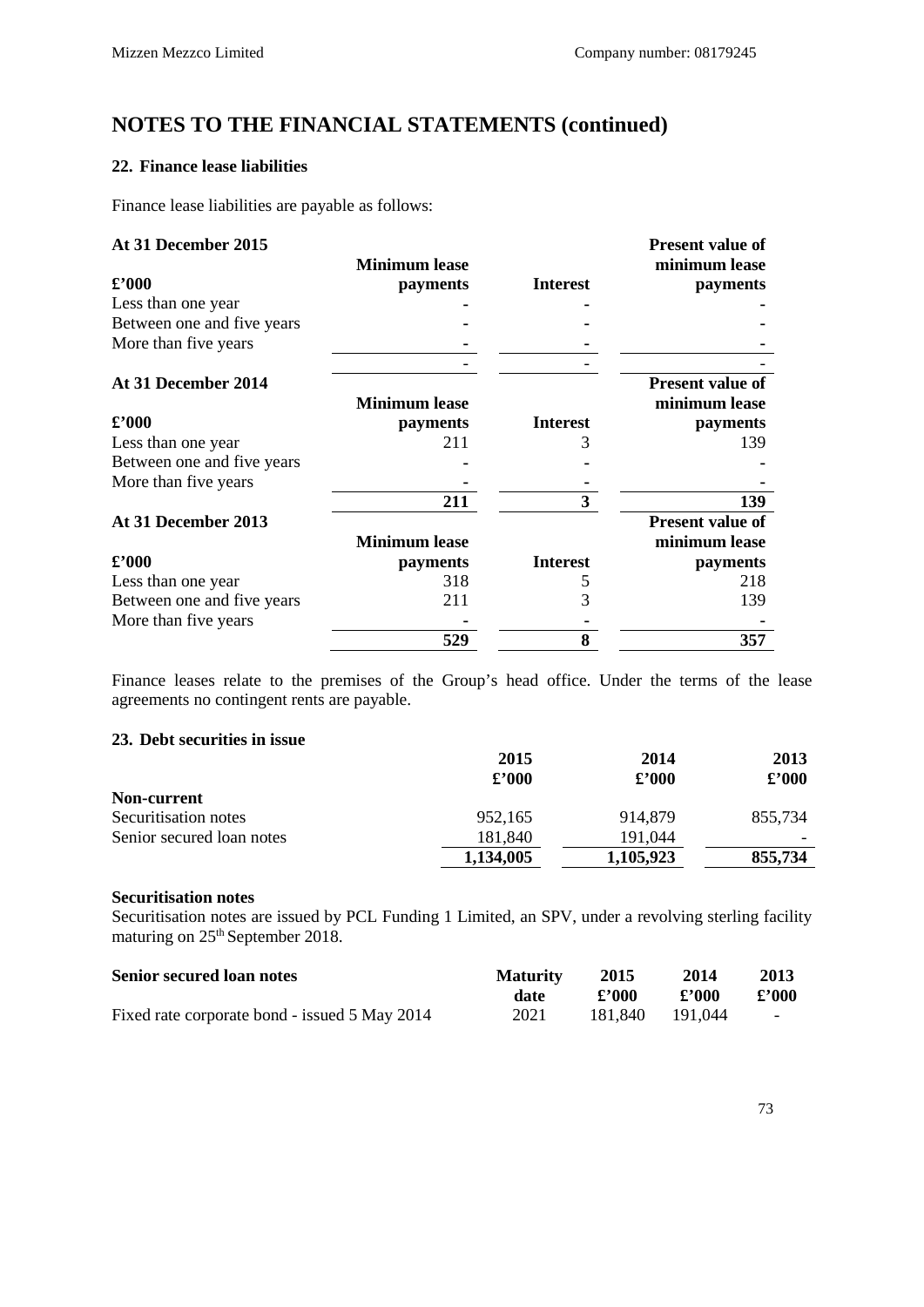Interest is payable on the bond at a fixed rate of 7% per annum until maturity. The bond, issued by Mizzen Bondco Limited, is listed on the Irish Stock Exchange and secured by a fixed charge over certain Group assets. Debt securities are classified as non-current at the year-end.

#### **24. Called up share capital**

|                                    | 2015          | 2015           |  |
|------------------------------------|---------------|----------------|--|
|                                    | <b>Number</b> | $\pounds$ '000 |  |
| <b>Authorised</b>                  |               |                |  |
| Ordinary shares of £1              | Unlimited     | Unlimited      |  |
| Preference shares of £1            | 11,581        | 11,581         |  |
| Allotted and fully paid            |               |                |  |
| 32,921,166 Ordinary shares of £1   | 32,921        | 32,921         |  |
| 11,581,089 Preference shares of £1 | 11,581        | 11,581         |  |
|                                    | 44,502        | 44,502         |  |

The following table shows the aggregate movement in share capital in the year:

| <b>Share capital</b> | <b>Share capital</b>     | <b>Share capital</b> |
|----------------------|--------------------------|----------------------|
| 2015                 | 2014                     | 1 Jan 2014           |
| $\pounds$ '000       | $\pounds$ '000           | $\pounds$ '000       |
| 32,921               | 32,921                   | 32,921               |
| 11,581               | $\overline{\phantom{a}}$ |                      |
| 44,502               | 32,921                   | 32,921               |
|                      |                          |                      |

Approved by the shareholders' resolution, dated 25 February 2015, there was an allotment of 11,581,089 Preference shares at par in the capital of Mizzen Mezzco Limited to the sole member, Mizzen Topco S.C.A. Subsequently Mizzen Topco S.C.A. was liquidated as at 31 December 2015 and the shares were transferred to Pomegranate Acquisitions Limited.

#### **25. Other reserves**

|                                             | <b>31 Dec</b>  | <b>31 Dec</b> | 1 Jan          |
|---------------------------------------------|----------------|---------------|----------------|
|                                             | 2015           | 2014          | 2014           |
|                                             | $\pounds$ '000 | $\pounds 000$ | $\pounds$ '000 |
| <b>Foreign currency translation reserve</b> | (682)          | (182)         | 16)            |

Other reserves comprise losses on the translation of financial statements of foreign operations.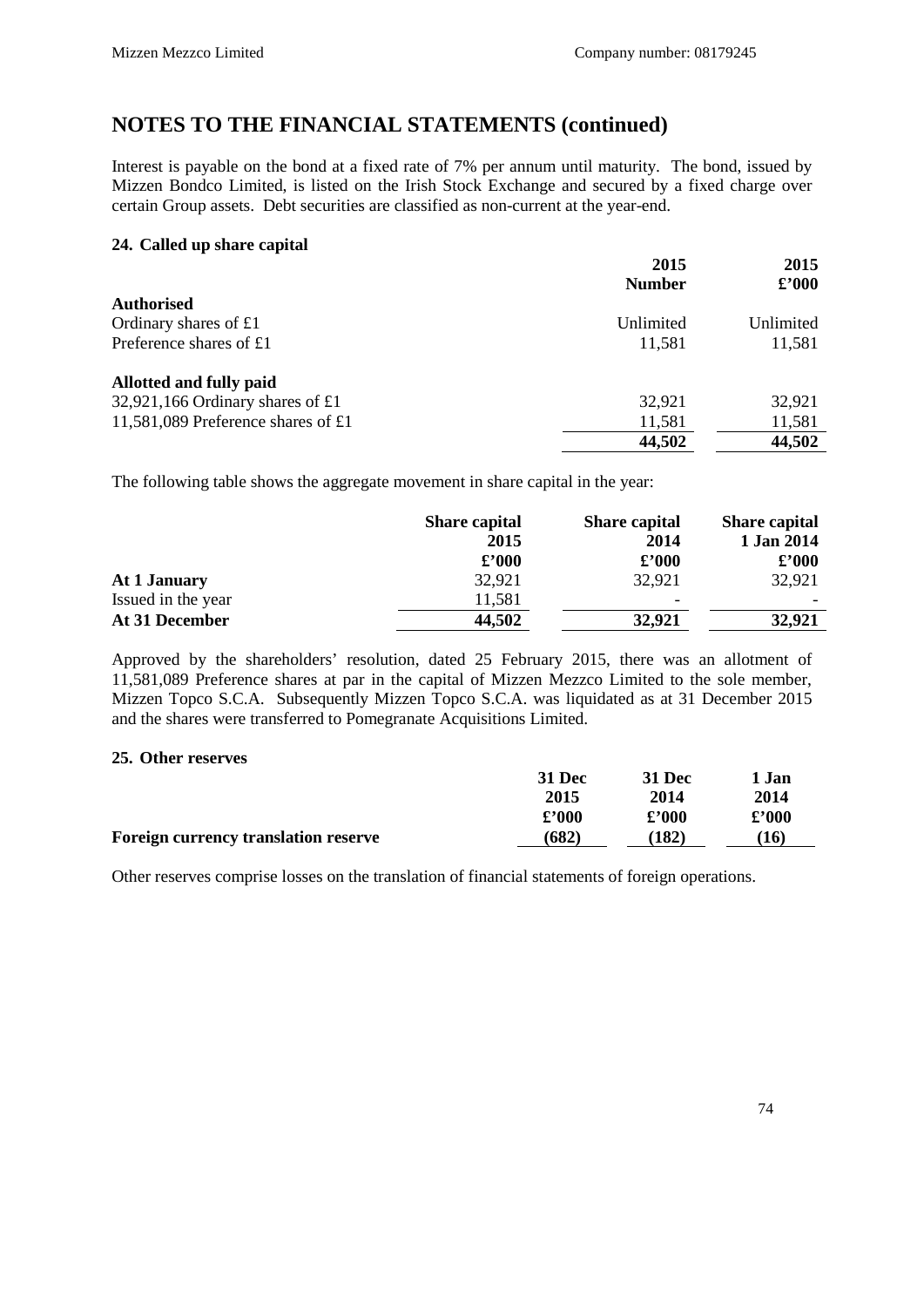### **26. Financial risk management**

This note explains the Group's exposure to financial risks and how these risks could affect the Group's future financial performance. Through its normal operations, the Group is exposed to a number of risks, the most significant of which are credit risk, liquidity risk, and market risk. Current year profit and loss information has been included where relevant to add further context.

| <b>Risk</b>                 | Exposure arising on      | Measurement          | Management                |
|-----------------------------|--------------------------|----------------------|---------------------------|
| Credit risk                 | Loans and advances to    | Aged analysis        | Credit checks             |
|                             | customers, Cash and cash | Credit ratings       | Credit limits             |
|                             | equivalents              |                      | Loan loss reviews         |
| Market risk – interest rate | Long-term borrowing at   | Sensitivity analysis | Interest rate swaps       |
|                             | variable rates           |                      |                           |
| Liquidity risk              | Debt securities in issue | Rolling cashflow     | Availability of revolving |
|                             |                          | forecasts            | sterling facilities       |
| Market risk $-$ FX rate     | Financial assets and     | Cashflow forecast    | Concentration limits on   |
|                             | liabilities not          | Sensitivity analysis | loans and advances in     |
|                             | denominated in pounds    |                      | Euro and US Dollars       |
|                             | sterling                 |                      |                           |

### **a) Credit risk**

Credit risk arises from loan facilities in the UK and to a lesser extent in the Republic of Ireland. These facilities enable individuals to spread the cost of installment services, primarily insurance premiums. Loan exposure is to individuals, corporates and corporate intermediaries. The majority of lending activity is arranged by corporates and corporate intermediaries in the insurance sector but the Group is also active in financing other installment services such as school and leisure fees.

Credit risk is the risk that a borrower fails to pay the interest or to repay the capital on a loan. All lending is underwritten by the Group and the performance of all loans is monitored closely and regular management reports are submitted to the Board, Executive Committee and the appropriate sub-Committees.

### **Management and monitoring of credit risk**

Credit risk is monitored by the Credit & Counterparty Committee, a sub-Committee of the Executive Committee. Credit checks are conducted at inception and on renewal of loan facilities. Individual risk limits are set based on borrower affordability and in accordance with limits and parameters set by the Board.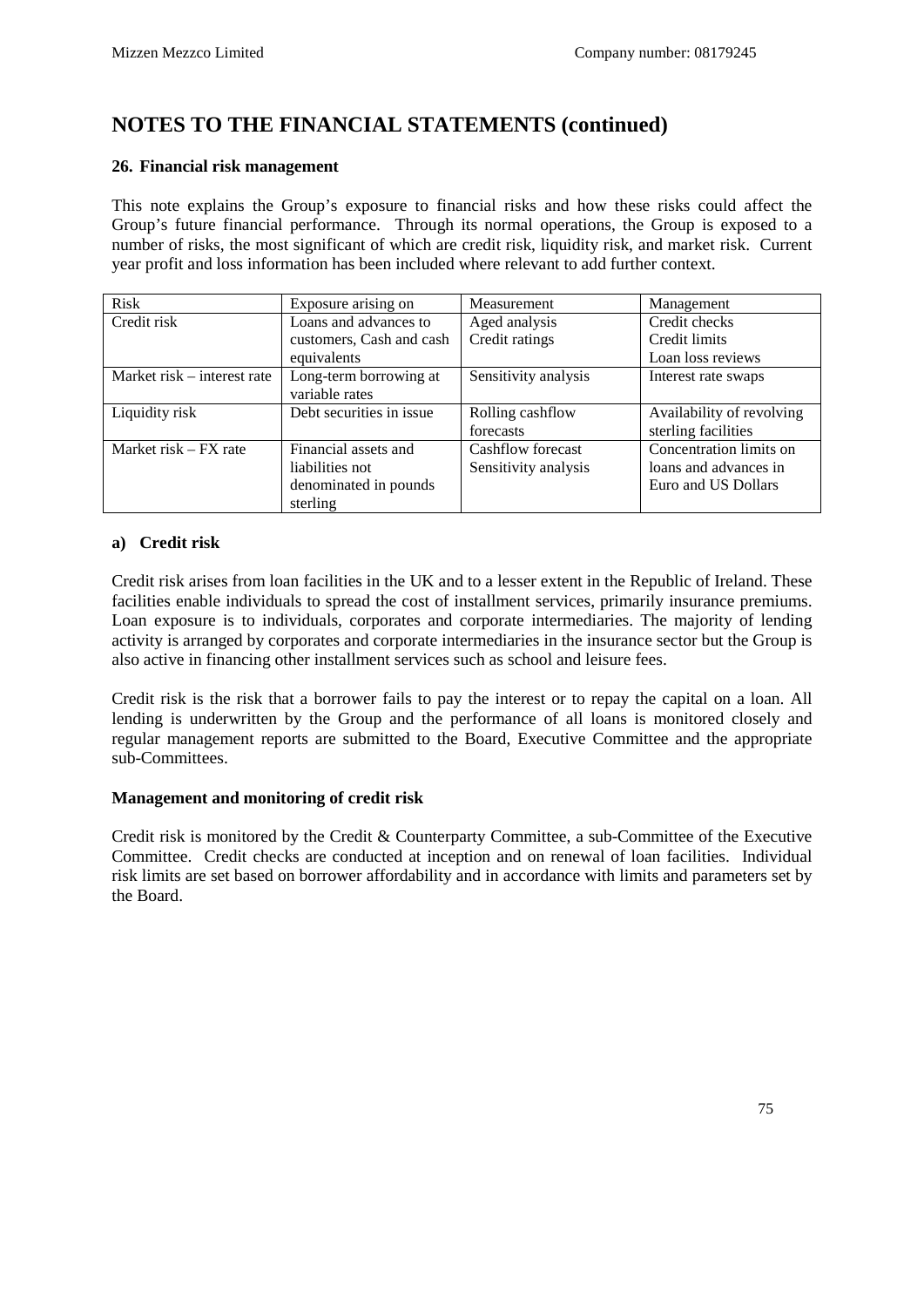### **Credit quality**

Loans and advances to customers represent 95.7% (31 Dec 2014: 94.3%, 1 Jan 2014: 94.4%) of Total Assets at 31 December 2015.

The following table shows the ageing of loans and advances to customers which are neither past due nor impaired:

|                                   | 31 December    | 31 December    |
|-----------------------------------|----------------|----------------|
|                                   | 2015           | 2014           |
|                                   | $\pounds$ '000 | $\pounds$ '000 |
| Within one month                  | 262,064        | 261,954        |
| Between one to three months       | 481,176        | 441,551        |
| Between three months and one year | 697,499        | 669,024        |
| Over one year                     | 191            | 227            |
|                                   | 1,440,930      | 1,372,756      |

As at 31 December 2015 £8,808,000 of loans and advances were past due (31 December 2014: £8,225,000). The data for 1 January 2014 is not available.

### **b) Market risk – interest rate**

Exposure to interest rate risk arises from the Group funding its activities via a securitisation facility on which the rate of interest paid is variable. Interest rate swaps are executed to mitigate interest rate exposures where interest payments are variable and hence vulnerable to interest rate movements.

The Group's exposure interest rates risk is managed by the Asset and Liability Committee and governed by the Group's treasury policies. The Group seeks to limit the net exposure to changes in interest rates. Exposure has been mitigated by issuing fixed rate debt and by the use of derivative financial instruments such as interest rate swaps. Further information on these financial instruments may be found in note 14.

A 1% adverse movement in the interest rate on borrowing would have reduced Group's profit before taxation by £6.0 million (2014: £6.0 million).

## **c) Liquidity risk**

Prudent liquidity risk management implies maintaining sufficient cash and cash equivalents and the availability of funding through adequate amounts of committed credit facilities to enable the Group to meet obligations when due. At the end of the reporting period the Group held deposits at call of £47.987m (2014: £57.185m). Due to the nature of the business, the cash position is monitored daily by Group Treasury which maintains flexibility in funding through availability of committed credit lines.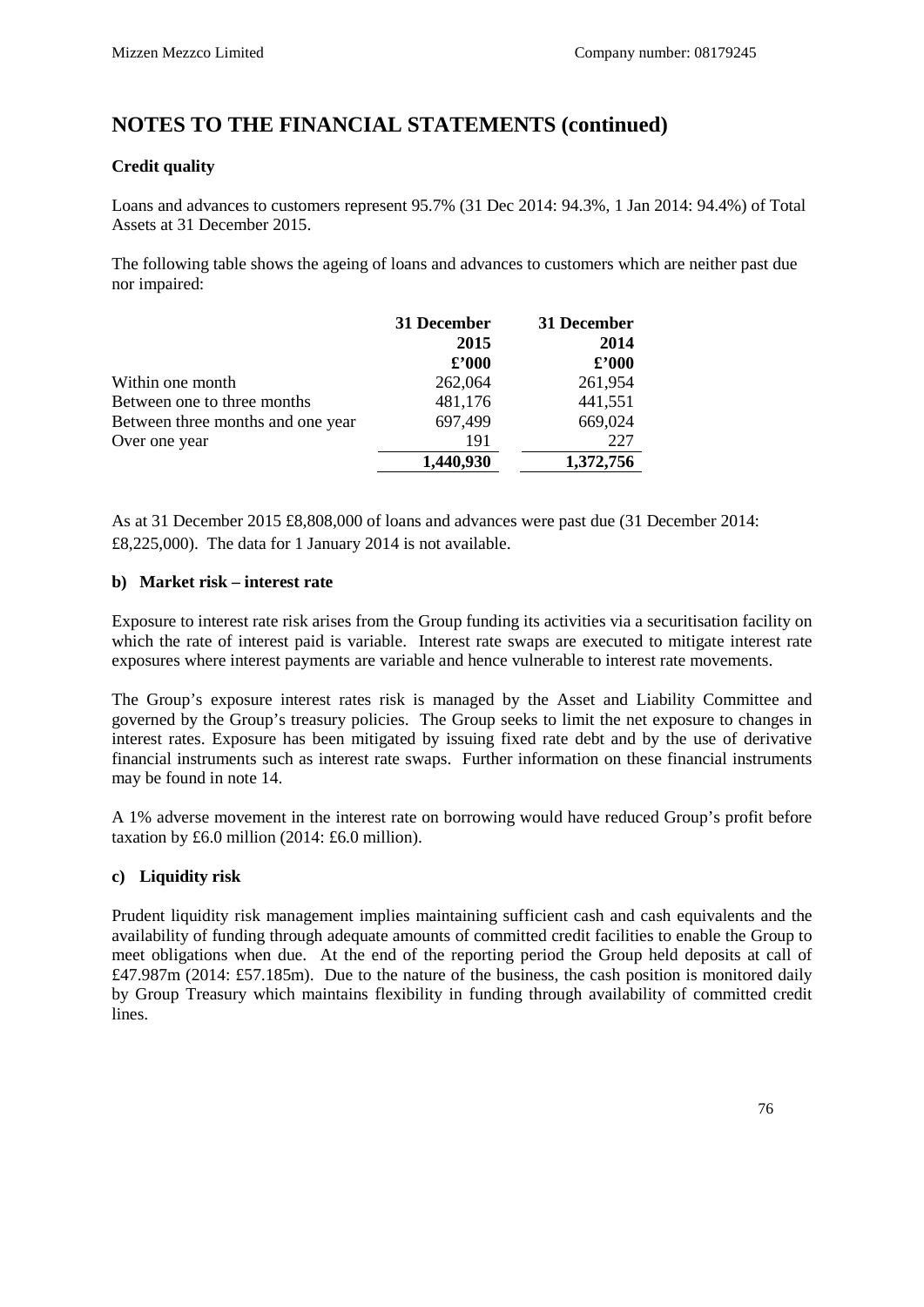The table below summarises the total assets that are capable of supporting future funding and collateral needs and shows the extent to which these assets are currently pledged for this purpose.

| At 31 December 2015             | <b>Encumbered</b> | <b>Unencumbered</b> | <b>Total</b>   |
|---------------------------------|-------------------|---------------------|----------------|
| <b>Encumbered asset summary</b> | $\pounds$ '000    | $\pounds$ '000      | $\pounds$ '000 |
| Cash and cash equivalents       | 16,805            | 31,182              | 47,987         |
| At 31 December 2014             | <b>Encumbered</b> | <b>Unencumbered</b> |                |
| <b>Encumbered asset summary</b> | $\pounds$ '000    | $\pounds$ '000      |                |
| Cash and cash equivalents       | 29,481            | 27,704              |                |
| At 1 January 2014               | <b>Encumbered</b> | <b>Unencumbered</b> | <b>Total</b>   |
| <b>Encumbered asset summary</b> | $\pounds$ '000    | $\pounds$ '000      | $\pounds$ '000 |
| Cash and cash equivalents       | 33,135            | 8,722               | 41,857         |

An asset is defined as encumbered if it has been pledged as collateral against an existing on or off balance sheet liability, and as a result is no longer available to the Group to secure funding, satisfy collateral needs or be sold to reduce the funding requirement. An asset is therefore categorised as unencumbered if it has not been pledged against an existing liability.

Encumbered assets represents cash held by PCL Funding 1 Limited, the SPV.

Management monitors rolling forecasts of the Group's cash position and liquidity buffer on the basis of expected cashflows. This is carried out at entity level in the principal operating companies of the Group. The level of liquid assets necessary is monitored with balance sheet liquidity ratios and debt financing plans to ensure debt covenants are not breached. The composition of the Group's funding base is monitored against defined thresholds to further avoid funding source and maturity concentration risks. The Group prepares both short term and long term forecasts to assess liquidity requirements covering a rolling twelve month period and takes into account factors such as payment cycles and cyclical trade patterns. These reports support daily liquidity management and are reviewed monthly by the Asset and Liability sub-Committee ('ALCO') of the Executive Committee.

### **Financing arrangements**

The Group had access to the following undrawn borrowing facilities at the end of the reporting period:

|                                                    | <b>31 Dec</b>  | <b>31 Dec</b>  | 1 Jan         |  |
|----------------------------------------------------|----------------|----------------|---------------|--|
|                                                    | 2015           | 2014           | 2014          |  |
|                                                    | $\pounds$ '000 | $\pounds$ '000 | $\pounds 000$ |  |
| Variable rate                                      |                |                |               |  |
| Expiring within one year (bank overdraft)          | 15,000         |                |               |  |
| Expiring after more than one year (securitisation) | 94,800         | 228,900        | 285,600       |  |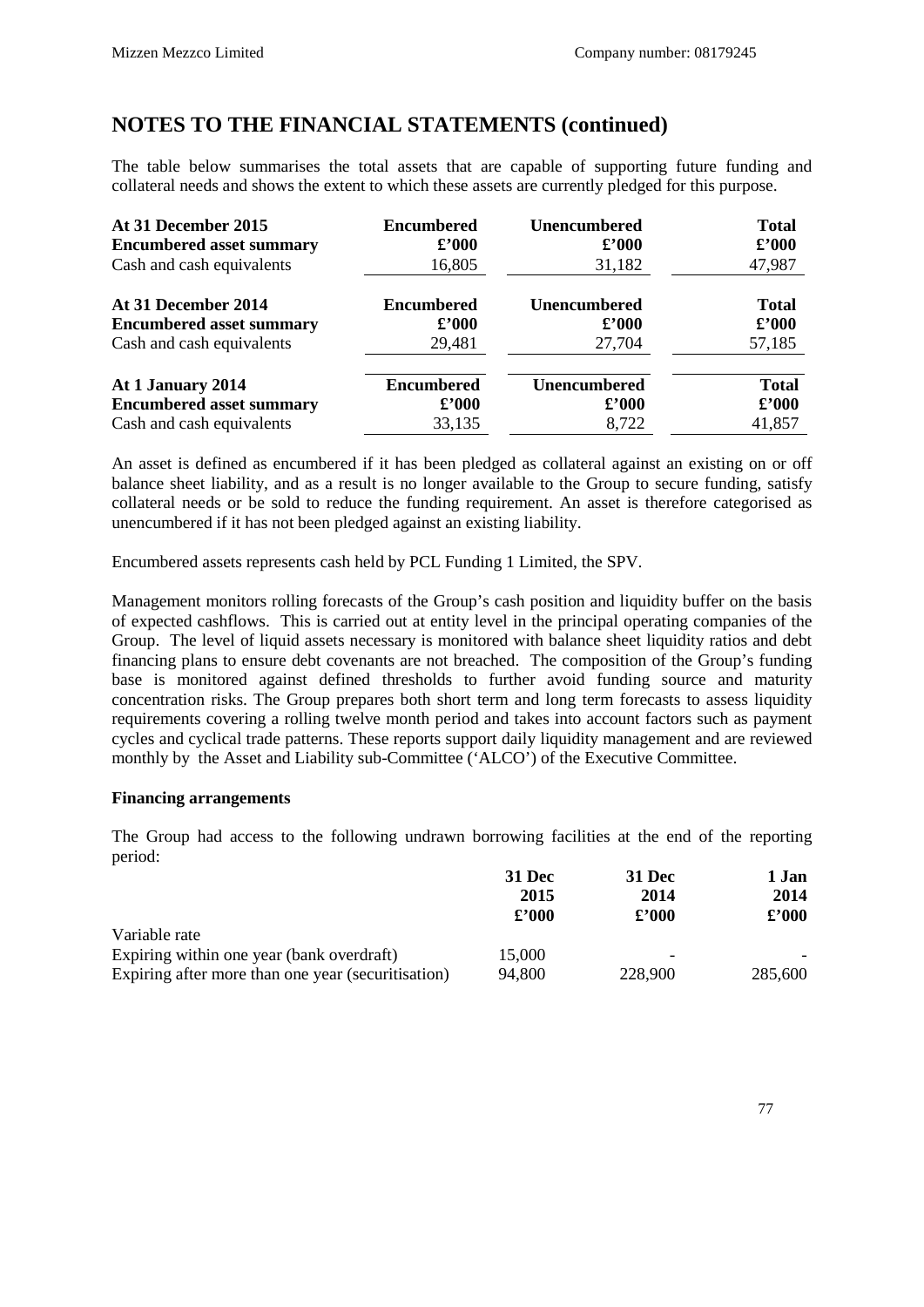The bank overdraft facilities may be drawndown on demand and may be terminated by the bank without notice. The securitisation facility may be drawndown on demand and is subject to the continuance of satisfactory credit ratings of the securitisation vehicle.

To enhance overall funding stability and diversity, the Group places emphasis on maximising and preserving its securitisation funding sources. The Group monitors funding costs and levels and significant trends and changes are reported to its management team via the Asset and Liability Committee.

### **Maturity profile**

A maturity analysis of the undiscounted contractual cash flows of the Group's bank and other borrowings, including derivatives is shown below. These differ from the statement of financial position values due to the effects of discounting on certain statement of financial position items and due to the inclusion of contractual future interest flows.

| At 31 December 2015<br>$\pounds 000$             | Repayable<br>on demand | <1year    | 1-2 years | 2-5 years  | Over 5<br>years          | <b>Total</b> |
|--------------------------------------------------|------------------------|-----------|-----------|------------|--------------------------|--------------|
| <b>Financial liabilities</b>                     |                        |           |           |            |                          |              |
| Related party loan                               | 10,934                 |           |           |            |                          | 10,934       |
| Debt securities in issue.                        |                        |           |           | 952,165    | 181,840                  | 1,134,005    |
| Derivative financial                             |                        |           |           |            |                          |              |
| instruments                                      |                        | 3,861     |           |            |                          | 3,861        |
| <b>Total financial liabilities</b>               | 10,934                 | 3,861     | ۰         | 952,165    | 181,840                  | 1,148,800    |
| <b>Financial assets</b><br>Loans and advances to |                        |           |           |            |                          |              |
| customers                                        | -                      | 1,449,547 | 191       |            | $\blacksquare$           | 1,449,738    |
| Cash and cash<br>equivalents                     | 31,182                 | 16,805    |           |            | $\blacksquare$           | 47,987       |
| <b>Total financial assets</b>                    | 31,182                 | 1,466,352 | 191       |            | $\overline{\phantom{0}}$ | 1,497,725    |
| <b>Maturity</b> gap                              | 20,248                 | 1,462,491 | 191       | (952, 165) | (181, 840)               | 348,925      |
|                                                  |                        |           |           |            |                          |              |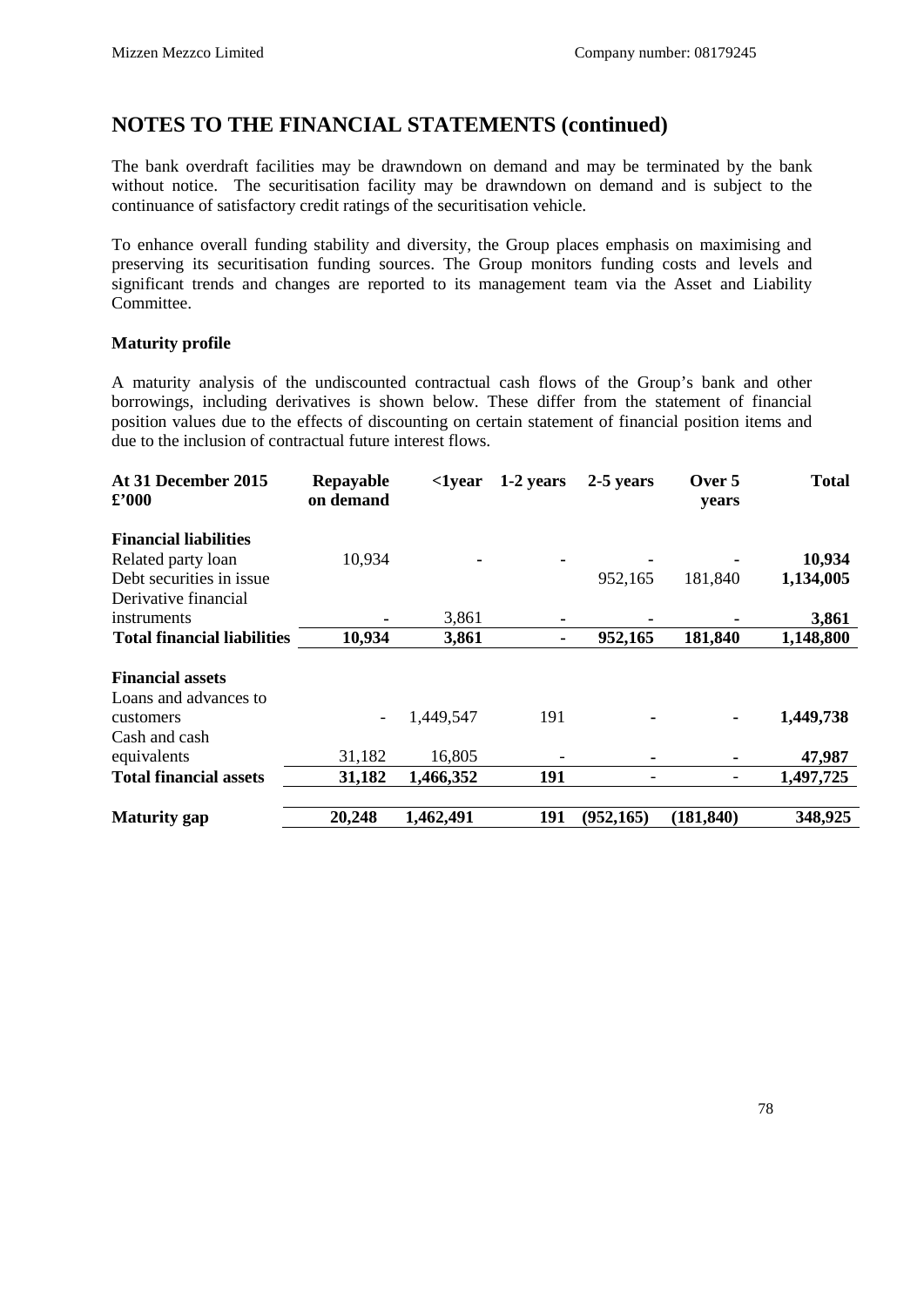| At 31 December 2014<br>$\pounds$ '000                       | Repayable<br>on demand | $1year$      | 1-2 years | 2-5 years  | Over 5<br>years          | <b>Total</b> |
|-------------------------------------------------------------|------------------------|--------------|-----------|------------|--------------------------|--------------|
| <b>Financial liabilities</b>                                |                        |              |           |            |                          |              |
| Related party loan                                          | 9,366                  |              |           |            |                          | 9,366        |
| Debt securities in issue                                    |                        |              |           | 914,879    | 191,044                  | 1,105,923    |
| Derivative financial                                        |                        |              |           |            |                          |              |
| instruments                                                 |                        | 2,391        | 3,861     |            |                          | 6,252        |
| <b>Finance leases</b><br><b>Total financial liabilities</b> | 9,366                  | 211<br>2,602 | 3,861     | 914,879    | 191,044                  | 211          |
|                                                             |                        |              |           |            |                          | 1,121,752    |
| <b>Financial assets</b>                                     |                        |              |           |            |                          |              |
| Loans and advances to                                       |                        |              |           |            |                          |              |
| customers                                                   |                        | 1,380,754    | 227       |            |                          | 1,380,981    |
| Cash and cash                                               |                        |              |           |            |                          |              |
| equivalents                                                 | 27,704                 | 29,481       |           |            |                          | 57,185       |
| <b>Total financial assets</b>                               | 27,704                 | 1,410,235    | 227       |            |                          | 1,438,166    |
| <b>Maturity</b> gap                                         | 18,338                 | 1,407,633    | (3,634)   | (914, 879) | (191, 044)               | 1,316,414    |
| At 31 December 2013                                         | Repayable              | $1year$      | 1-2 years | $2 - 5$    | Over 5                   | <b>Total</b> |
| $\pounds$ '000                                              | on demand              |              |           | years      | years                    |              |
| <b>Financial liabilities</b>                                |                        |              |           |            |                          |              |
| Related party loan                                          | 68,606                 |              |           |            |                          | 68,606       |
| Debt securities in issue                                    |                        |              |           | 855,734    |                          | 855,734      |
| Mezzanine loan                                              |                        |              | 40,800    |            |                          | 40,800       |
| <b>Finance leases</b>                                       |                        | 318          | 211       |            | $\overline{\phantom{a}}$ | 529          |
| <b>Total financial liabilities</b>                          | 68,606                 | 318          | 41,011    | 855,734    |                          | 965,669      |
| <b>Financial assets</b>                                     |                        |              |           |            |                          |              |
| Loans and advances to                                       |                        |              |           |            |                          |              |
| customers                                                   |                        | 1,302,603    | 187       |            |                          | 1,302,790    |
| Cash and cash                                               |                        |              |           |            |                          |              |
| equivalents                                                 | 33,135                 | 8,722        |           |            |                          | 41,857       |
| <b>Total financial assets</b>                               | 33,135                 | 1,311,325    | 187       |            |                          | 1,344,647    |
|                                                             |                        |              |           |            |                          |              |
| <b>Maturity</b> gap                                         | (35, 471)              | 1,311,007    | (40, 824) | (855, 734) | -                        | 378,978      |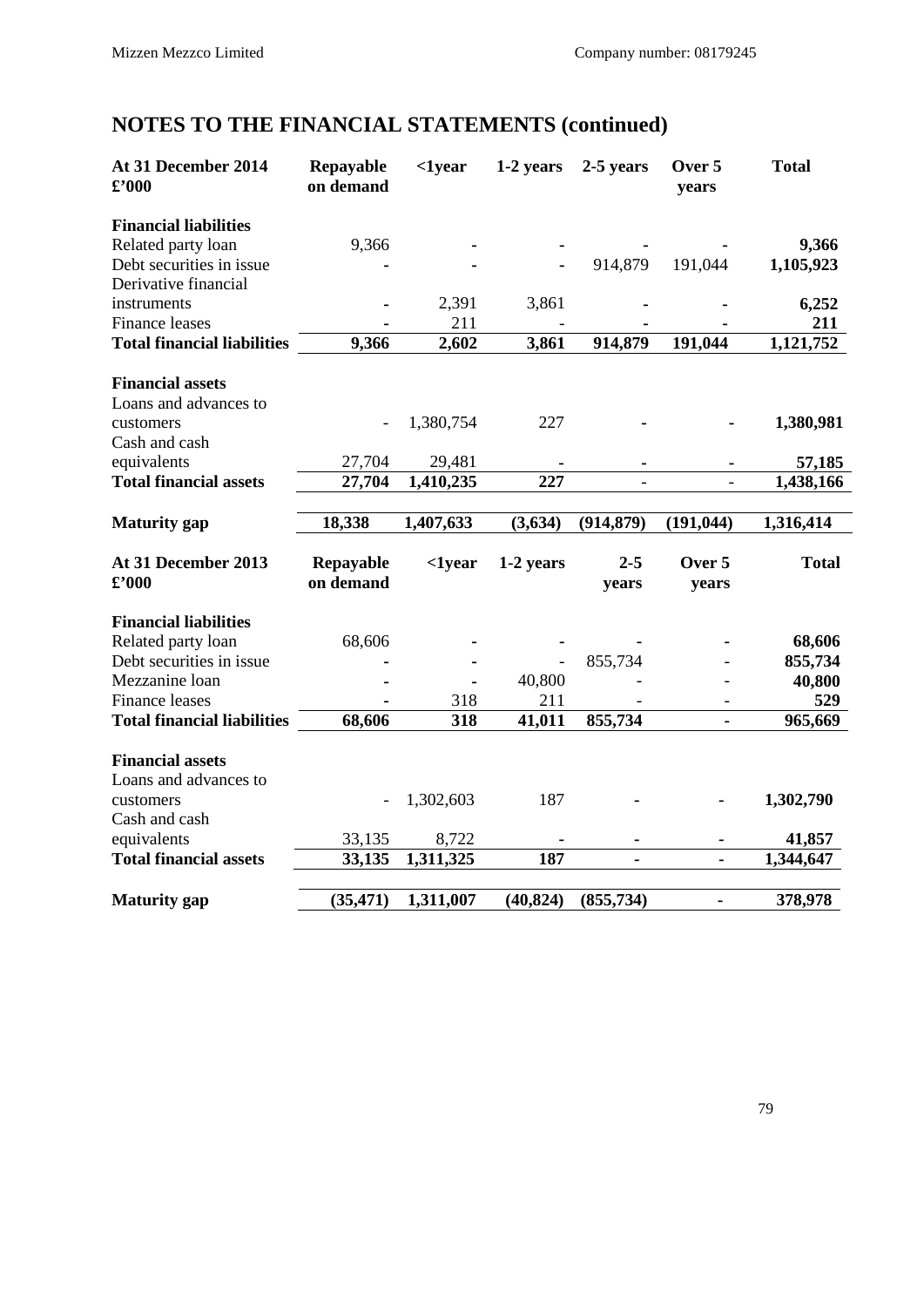### **Market risk – FX rate**

The Group's exposure to foreign exchange rate risk arises from Premium Credit Limited's operations in the Republic of Ireland and trade receivables and payables in foreign currencies.

The Group's exposure to movements in foreign exchange rates is monitored monthly by the Asset Liability Committee and is governed by board approved foreign exchange rate risk management policy which forms part of the Group's treasury policies. Exposures are managed by concentration limits on trade receivables and payables denominated in foreign currencies.

As at 31 December 2015, a 2% movement in the US dollar/ GBP and EUR/ GBP exchange rates would not have had a material impact on profits.

#### **27. Financial instruments**

The following tables analyse the financial assets and financial liabilities in accordance with the categories of financial instruments in IAS39.

#### **a) Classification of financial instruments by IAS39 category**

| At 31 December 2015<br>$\pounds$ '000 | Designated at<br>fair value<br>through<br>profit and<br>loss | <b>Loans</b> and<br>receivables | <b>Other</b><br>financial<br>instruments<br>at amortised<br>cost | <b>Total</b> |
|---------------------------------------|--------------------------------------------------------------|---------------------------------|------------------------------------------------------------------|--------------|
| <b>Assets</b>                         |                                                              |                                 |                                                                  |              |
| Cash and cash equivalents             |                                                              | 47,987                          |                                                                  | 47,987       |
| Loans and advances to                 |                                                              |                                 |                                                                  |              |
| customers                             |                                                              | 1,449,738                       |                                                                  | 1,449,738    |
| <b>Total financial assets</b>         |                                                              | 1,497,725                       |                                                                  | 1,497,725    |
| <b>Liabilities</b>                    |                                                              |                                 |                                                                  |              |
| Debt securities in issues             | ۰                                                            | $\blacksquare$                  | 1,134,005                                                        | 1,134,005    |
| Related party loan                    |                                                              | $\blacksquare$                  | 10,934                                                           | 10,934       |
| Derivative financial                  |                                                              |                                 |                                                                  |              |
| instruments                           | 1,472                                                        |                                 |                                                                  | 1,472        |
| <b>Total financial liabilities</b>    | 1,472                                                        |                                 | 1,144,939                                                        | 1,146,411    |

All derivative financial instruments are held for economic hedging purposes. No derivatives are designated as hedging instruments under the terms of IAS39.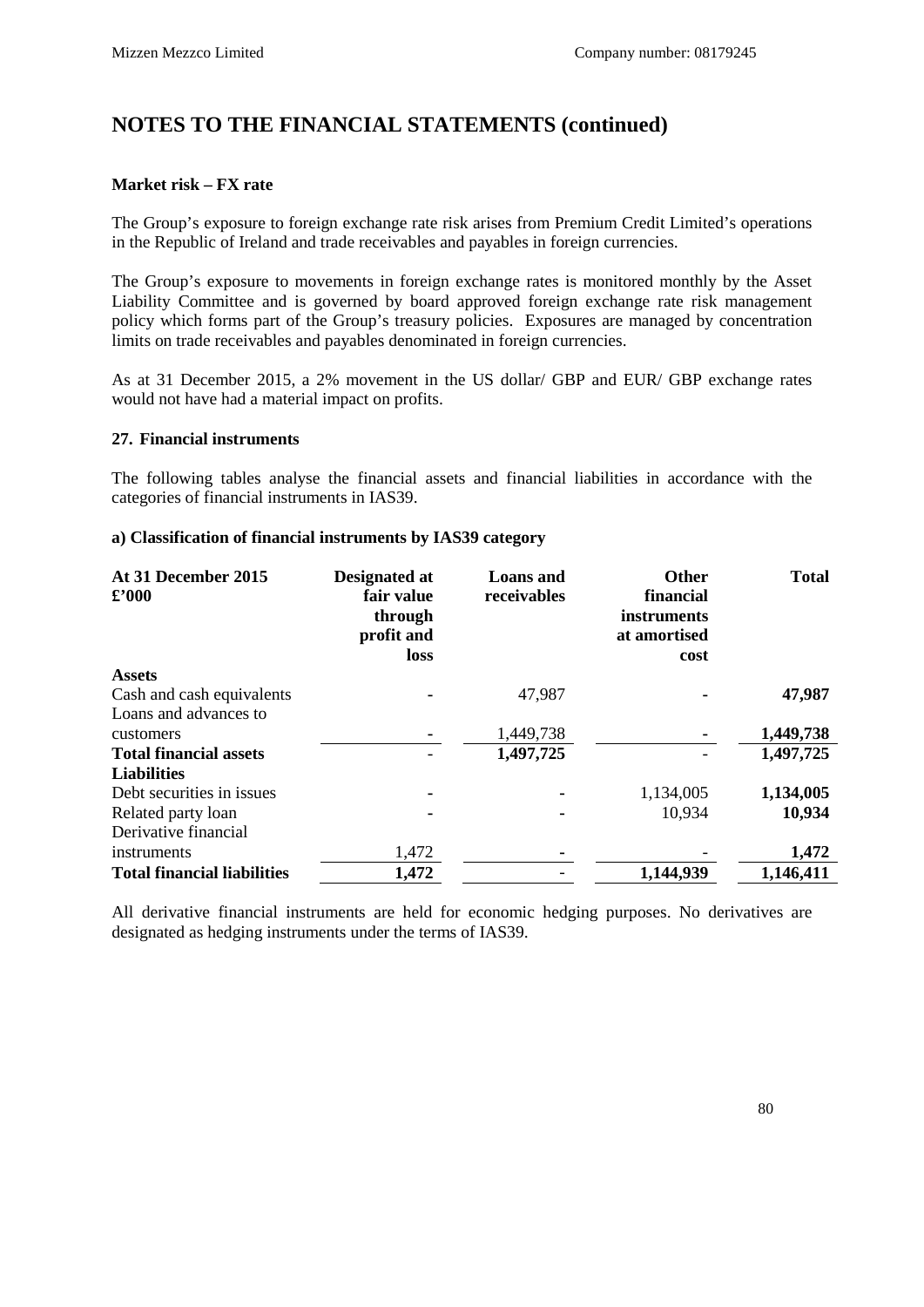| At 31 December 2014                | <b>Designated</b><br>at fair value<br>through<br>profit and | <b>Loans</b> and<br>receivables | <b>Other</b><br>financial<br><i>instruments</i><br>at amortised | <b>Total</b> |
|------------------------------------|-------------------------------------------------------------|---------------------------------|-----------------------------------------------------------------|--------------|
| $\pounds$ '000                     | <b>loss</b>                                                 |                                 | cost                                                            |              |
| Assets:                            |                                                             |                                 |                                                                 |              |
| Cash and cash equivalents          |                                                             | 57,185                          |                                                                 | 57,185       |
| Loans and advances to              |                                                             |                                 |                                                                 |              |
| customers                          |                                                             | 1,380,981                       |                                                                 | 1,380,981    |
| <b>Total financial assets</b>      |                                                             | 1,438,166                       |                                                                 | 1,438,166    |
| <b>Liabilities:</b>                |                                                             |                                 |                                                                 |              |
| Debt securities in issues          |                                                             |                                 | 1,105,923                                                       | 1,105,923    |
| Related party loan                 |                                                             |                                 | 9,366                                                           | 9,366        |
| Finance leases                     |                                                             |                                 | 211                                                             | 211          |
| Derivative financial               |                                                             |                                 |                                                                 |              |
| instruments                        | 936                                                         |                                 |                                                                 | 936          |
| <b>Total financial liabilities</b> | 936                                                         |                                 | 1,115,500                                                       | 1,116,436    |

| At 1 January 2014                  | <b>Designated</b><br>at fair value<br>through | <b>Loans</b> and<br>receivables | <b>Other</b><br>financial<br>instruments | <b>Total</b> |
|------------------------------------|-----------------------------------------------|---------------------------------|------------------------------------------|--------------|
| $\pmb{\pounds}^{\pmb{\cdot}} 000$  | profit and                                    |                                 | at amortised                             |              |
|                                    | loss                                          |                                 | cost                                     |              |
| Assets:                            |                                               |                                 |                                          |              |
| Cash and cash equivalents          |                                               | 41,857                          |                                          | 41,857       |
| Loans and advances to              |                                               |                                 |                                          |              |
| customers                          |                                               | 1,302,790                       |                                          | 1,302,790    |
| Derivative financial               |                                               |                                 |                                          |              |
| instruments                        | 9,748                                         |                                 |                                          | 9,748        |
| <b>Total financial assets</b>      | 9,748                                         | 1,344,647                       |                                          | 1,354,395    |
| <b>Liabilities:</b>                |                                               |                                 |                                          |              |
| Debt securities in issues          |                                               |                                 | 855,734                                  | 855,734      |
| Related party loan                 |                                               |                                 | 68,606                                   | 68,606       |
| Mezzanine loan                     |                                               | ۰                               | 40,800                                   | 40,800       |
| Finance leases                     |                                               |                                 | 529                                      | 529          |
| <b>Total financial liabilities</b> |                                               |                                 | 965,669                                  | 965,669      |
|                                    |                                               |                                 |                                          |              |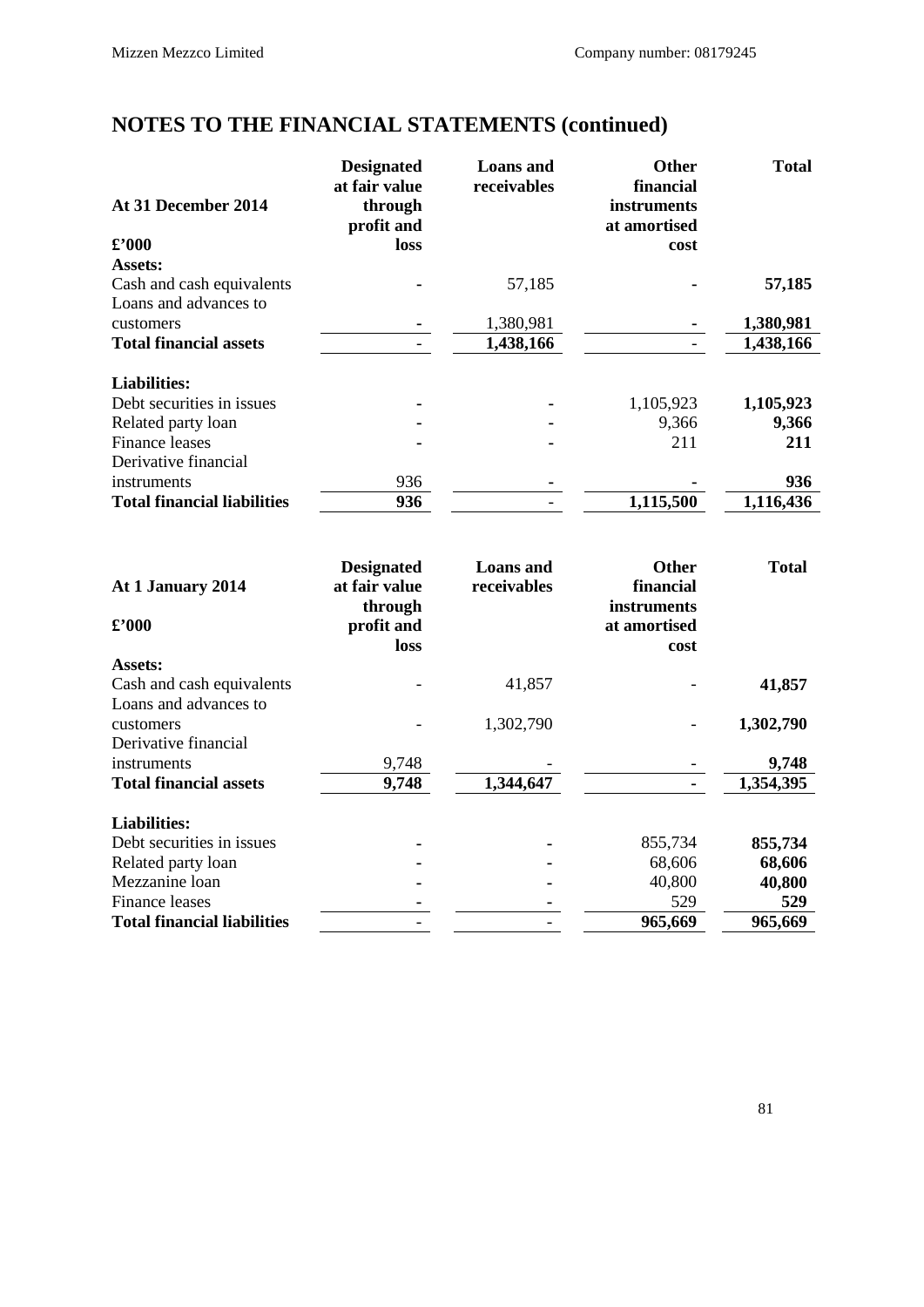## **b) Fair values**

Except as detailed in the following table, the Directors consider that the carrying value amounts of financial assets and financial liabilities recorded on the Statement of Financial Position are approximately equal to their fair values.

| At 31 December 2015               | Level 1<br>£'000          | <b>Level 2</b><br>$\pmb{\pounds}$ '000        | Level 3<br>$\pmb{\pounds}^{\pmb{\cdot}} 000$ | <b>Total</b><br>$\pounds$ '000       |
|-----------------------------------|---------------------------|-----------------------------------------------|----------------------------------------------|--------------------------------------|
| $\pmb{\pounds}^{\pmb{\cdot}} 000$ |                           |                                               |                                              |                                      |
| Assets:                           |                           |                                               |                                              |                                      |
| Loans and advances to customers   |                           | 1,449,738                                     |                                              | 1,449,738                            |
| <b>Total</b>                      |                           | 1,449,738                                     |                                              | 1,449,738                            |
| <b>Liabilities:</b>               |                           |                                               |                                              |                                      |
| Debt securities in issue          |                           | 1,134,005                                     |                                              | 1,134,005                            |
| Related party loan                |                           | 10,934                                        |                                              | 10,934                               |
| Derivative financial instruments  |                           | 1,472                                         |                                              | 1,472                                |
| <b>Total</b>                      |                           | 1,146,411                                     |                                              | 1,146,411                            |
| At 31 December 2014               | Level 1<br>$\pounds$ '000 | <b>Level 2</b><br>$\pmb{\pounds}^{\prime}000$ | Level 3<br>$\pmb{\pounds}^{\pmb{\cdot}} 000$ | <b>Total</b><br>$\pmb{\pounds}$ '000 |
| $\pounds$ '000                    |                           |                                               |                                              |                                      |
| Assets:                           |                           |                                               |                                              |                                      |
| Loans and advances to customers   |                           | 1,380,981                                     |                                              | 1,380,981                            |
| <b>Total</b>                      |                           | 1,380,981                                     |                                              | 1,380,981                            |
| <b>Liabilities:</b>               |                           |                                               |                                              |                                      |
| Debt securities in issue.         |                           | 1,105,923                                     |                                              | 1,105,923                            |
| Related party loan                |                           | 9,366                                         |                                              | 9,366                                |
| Finance leases                    |                           | 211                                           |                                              | 211                                  |
| Derivative financial instruments  |                           | 936                                           |                                              | 936                                  |
| <b>Total</b>                      |                           | 1,116,436                                     |                                              | 1,116,436                            |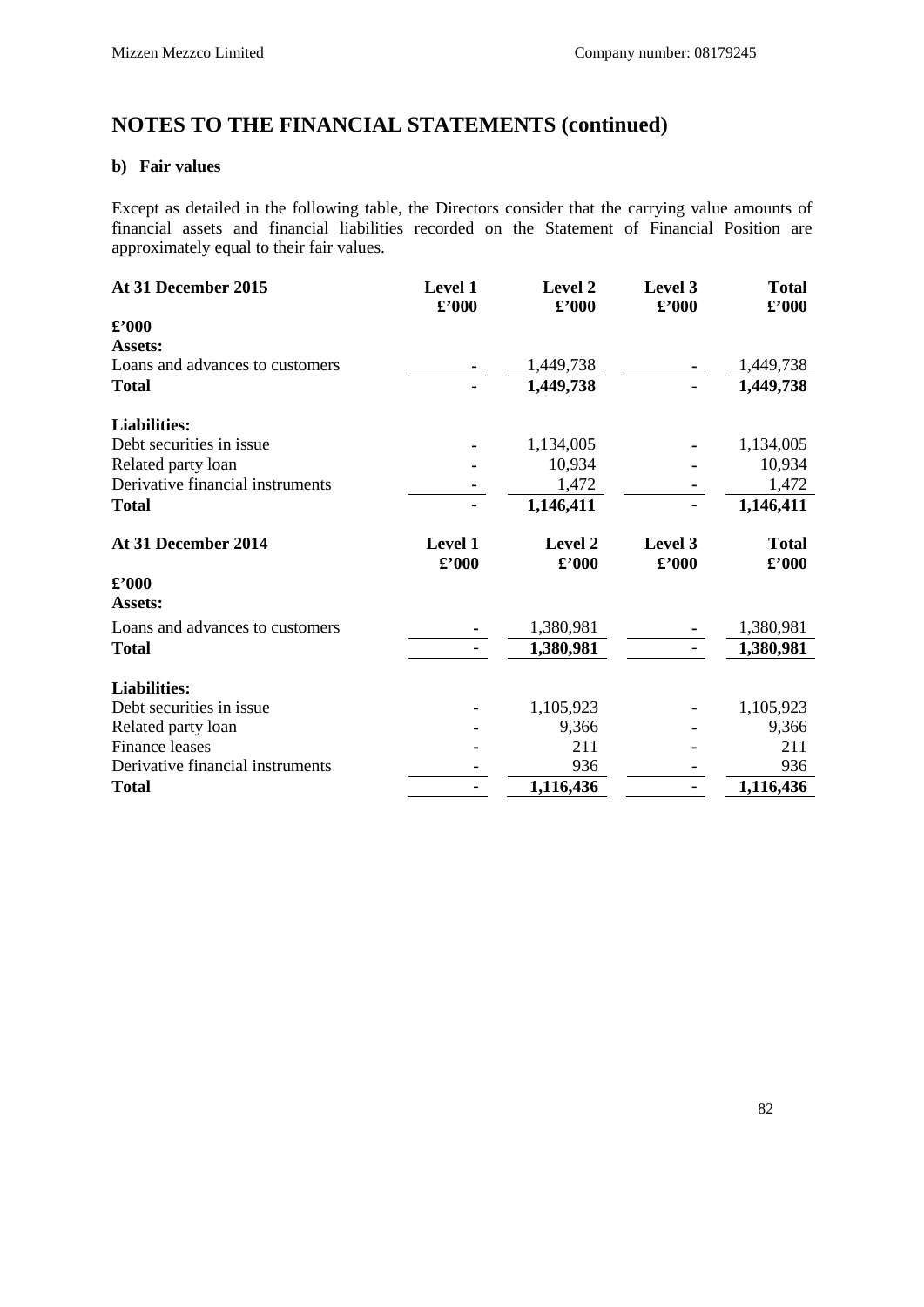| At 1 January 2014                | <b>Level 1</b><br>$\pounds$ '000 | <b>Level 2</b><br>$\pounds$ '000 | <b>Level</b> 3<br>$\pounds$ '000 | <b>Total</b><br>$\pounds$ '000 |
|----------------------------------|----------------------------------|----------------------------------|----------------------------------|--------------------------------|
| $\pounds$ '000                   |                                  |                                  |                                  |                                |
| Assets:                          |                                  |                                  |                                  |                                |
| Loans and advances to customers  |                                  | 1,302,790                        |                                  | 1,302,790                      |
| Derivative financial instruments |                                  | 9,748                            |                                  | 9,748                          |
| <b>Total</b>                     |                                  | 1,312,538                        |                                  | 1,312,538                      |
| <b>Liabilities:</b>              |                                  |                                  |                                  |                                |
| Debt securities in issue         |                                  | 855,734                          |                                  | 855,734                        |
| Related party loan               |                                  | 68,606                           |                                  | 68,606                         |
| Mezzanine loan                   |                                  | 40,800                           |                                  | 40,800                         |
| Finance leases                   |                                  | 529                              |                                  | 529                            |
| <b>Total</b>                     |                                  | 965,669                          |                                  | 965,669                        |

The only financial assets and liabilities which are carried at fair value in the Balance Sheet are derivative financial assets and liabilities. The valuation techniques and inputs used to derive fair values at the year-end are described below.

Fair value is the price that would be received to sell an asset or paid to transfer a liability in an orderly transaction between market participants at the measurement date. Where an active market is considered to exist, fair values are based on quoted prices. For instruments which do not have active markets, fair value is calculated using present value models, which take individual cash flows together with assumptions based on market conditions and credit spreads, and are consistent with accepted economic methodologies for pricing financial instruments.

In each case the fair value is calculated by discounting future cash flows using benchmark observable market interest rates based on LIBOR rather than Overnight Index Swaps (OIS) as using OIS would have no significant impact. This is kept under review.

There are three levels to the hierarchy as follows:

**Level 1** – Quoted prices (unadjusted) in active markets for identical assets or liabilities.

**Level 2** – Inputs other than quoted prices included within Level 1 that are observable for the asset or liability, either directly (i.e. as prices) or indirectly (i.e. derived from prices).

Level 3 – Inputs for the asset or liability that are not based on observable market data (unobservable inputs).

Derivative financial instruments which are categorised as Level 2 are those which have future cash flows which are on known dates and for which the cash flow amounts are known or calculable by reference to observable interest and foreign currency exchange rates. The fair value is calculated by discounting future cash flows using benchmark, observable market interest rates.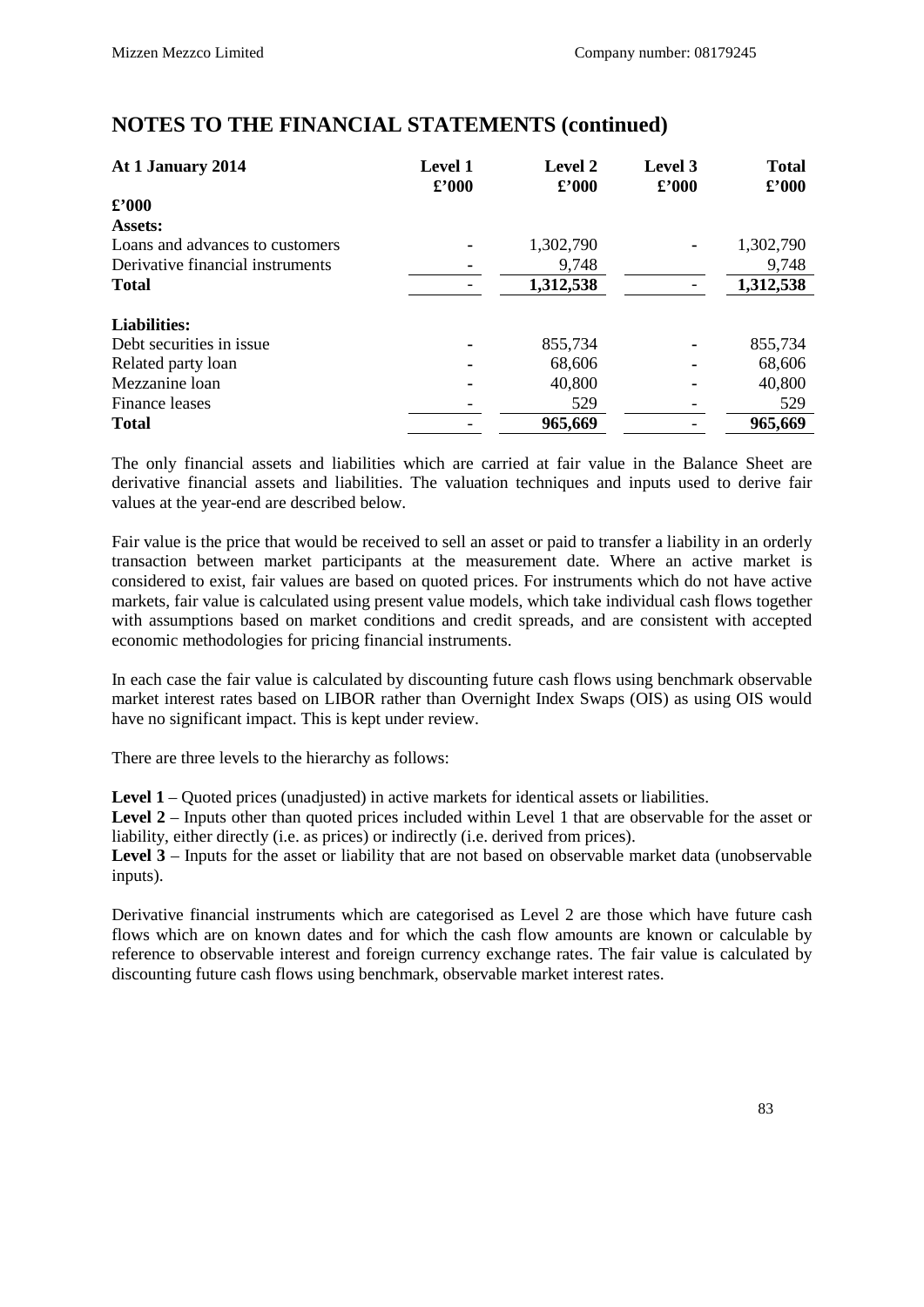### **28. Capital resources**

It is the Group's policy to maintain a strong capital base, to expand it as appropriate and to utilise it efficiently throughout its activities to optimise the return to shareholders while maintaining a prudent relationship between the capital base and the underlying risks of the business.

The Group's objectives in managing capital are:

• To ensure that the Group has sufficient capital to meet its operational requirements and long-term strategic objectives;

• To safeguard the Group's ability to continue as a going concern, so that it can continue to provide returns to shareholders and benefits for its stakeholders; and

• To provide an adequate return to shareholders by pricing products and services commensurately with the level of risk.

The Group sets the amount of capital based on the Board's view of perceived credit risk, the availability and cost of external financing. The Group manages the capital structure and makes adjustments to it in the light of changes in economic conditions and the risk characteristics of the underlying assets, having particular regard to the relative costs and availability of debt and equity finance at any given time. In order to maintain or adjust the capital structure the Group may adjust the amount of dividends paid to shareholders, return capital to shareholders, issue new shares, issue or redeem other capital instruments, such as corporate bonds, or allow loans and receivables to mature without subsequent advancement. The Group is not subject to any externally imposed capital requirements.

| $\pounds$ '000<br>Profit/ (loss) after tax for the year | 2015<br>3,512 | 2014<br>(1,896) |
|---------------------------------------------------------|---------------|-----------------|
| Divided by:                                             |               |                 |
| Opening equity                                          | (57, 433)     | 36,471          |
| Closing equity                                          | (54, 421)     | (57, 433)       |
| <b>Average equity</b>                                   | (55, 927)     | (10, 481)       |

Return on equity is defined by the Group as profit after tax divided by the average of the opening and closing equity positions.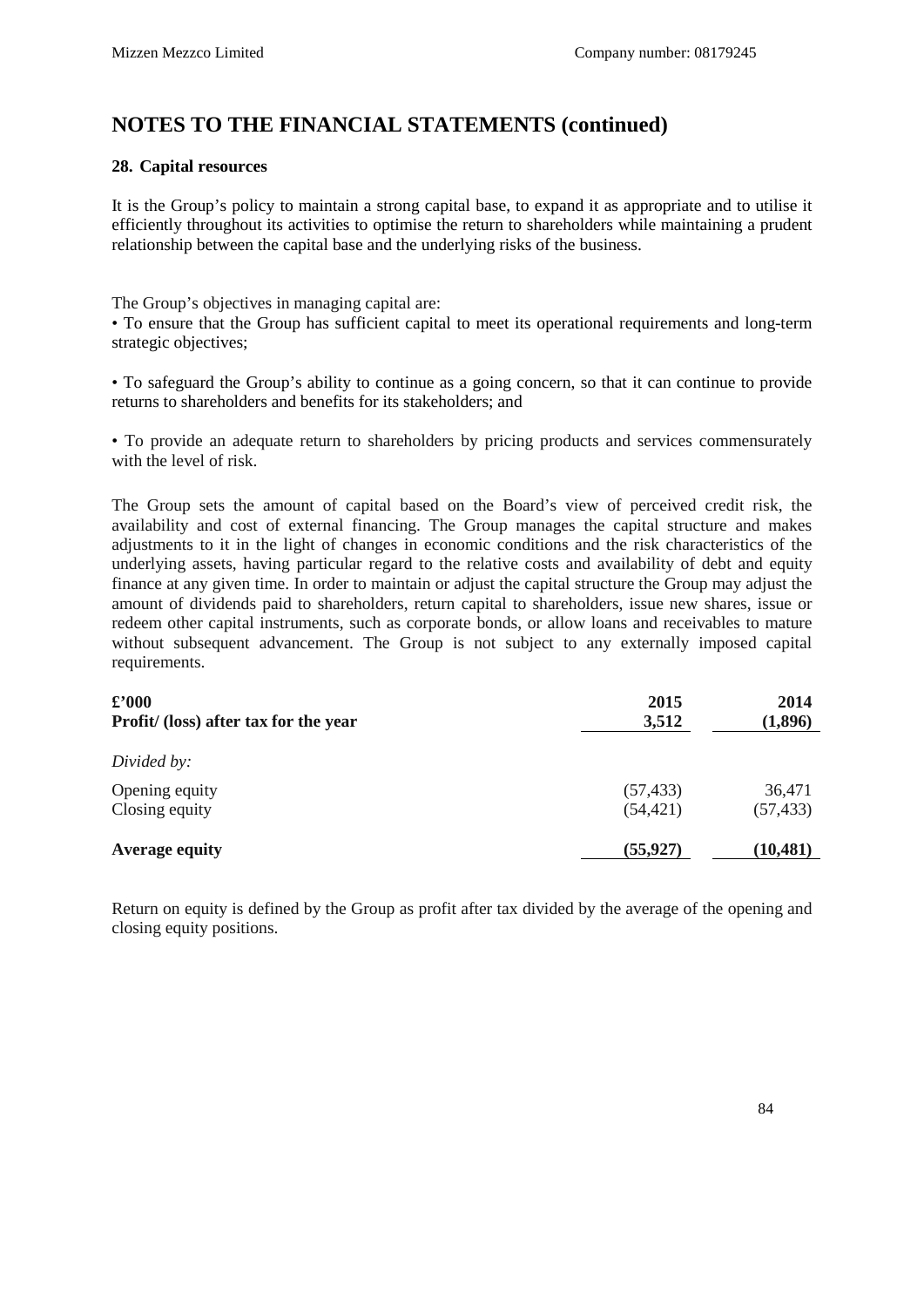The debt and equity amounts for the Group at 31 December 2015 and 31 December 2014 were as follows:

| $\pounds$ '000                                                  | <b>Note</b> | 2015           | 2014           |
|-----------------------------------------------------------------|-------------|----------------|----------------|
| <b>Debt</b>                                                     |             |                |                |
| Securitisation notes                                            | 23          | 952,165        | 914,879        |
| Senior loan notes                                               | 23          | 181,840        | 191,044        |
| Loans from related parties                                      | 21          | 10,934         | 9,366          |
| Less: unencumbered cash                                         | 26          | (31, 182)      | (27, 344)      |
| Net debt                                                        |             | 1,113,757      | 1,087,945      |
| <b>Equity</b>                                                   |             |                |                |
| Total equity                                                    |             | 44,502         | 32,921         |
| <b>Total debt plus equity</b>                                   |             | 1,158,259      | 1,120,866      |
| 29. Cash inflow from operating activities                       |             |                |                |
|                                                                 |             | 2015           | 2014           |
|                                                                 |             | $\pounds$ '000 | $\pounds$ '000 |
| Profit/ (loss) before tax                                       |             | 3,856          | (1,405)        |
| Non cash items included in operating profit before taxation     |             |                |                |
| Loan impairment charges                                         |             | 5,582          | 5,528          |
| Depreciation and amortisation                                   |             | 1,969          | 1,167          |
| Loss on disposal of fixed assets                                |             | 260            |                |
| Goodwill written off                                            |             | 13,158         |                |
| Finance costs - net                                             |             | 38,562         | 50,014         |
| Fair value movements - swap                                     |             | 536            | 10,683         |
| Non cash items included in operating profit before taxation     |             | 60,067         | 67,122         |
| <b>Changes in operating assets and liabilities</b>              |             |                |                |
| Net movement in loans and advances to customers                 |             | (74, 339)      | (81,076)       |
| Net movement in trade creditors                                 |             | 16,215         | 22,990         |
| Net movement in prepayments, accrued income and other<br>assets |             | (1,028)        | 57             |
| Net movement in accruals and deferred income                    |             | 909            | 5,118          |
| <b>Changes in operating assets and liabilities</b>              |             | (58, 243)      | (52, 911)      |
| <b>Cashflows from operating activities</b>                      |             | 5,680          | 12,806         |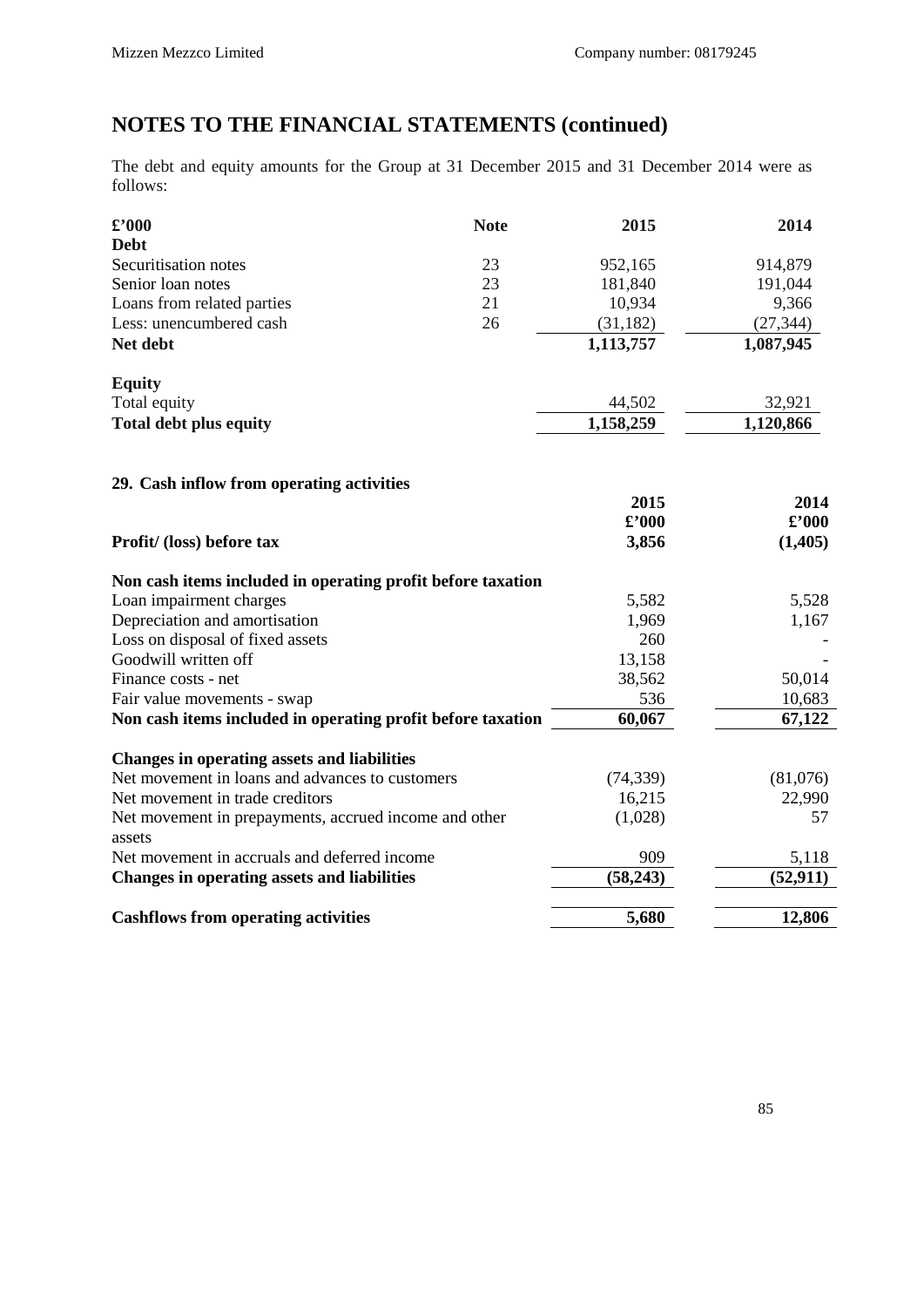## **30. Related party transactions**

During the year the Group had the following transactions with related parties:

#### **a) Transactions involving Directors and other key connected persons**

For the purposes of IAS 24 "Related Party Disclosures", key management personnel are those persons having authority and responsibility for planning, directing, and controlling the activities of an entity; the key management of the Group are the members of the Group's Board and Operations Committee. There were no loans or advances to key connected persons in the Group's primary financial statements (31 December 2014: £nil, 1 January 2014: £nil).

#### **b) Remuneration of key management personnel**

The amount of remuneration incurred by the Group in relation to key management is set out below in aggregate. The remuneration of the directors' is set out in note 9. With the exception of the Chief Executive, the directors' and key management are not the same body of persons. Further information in respect of key management personnel is included in the Governance report.

|                              | 2015           | 2014          |
|------------------------------|----------------|---------------|
|                              | $\pounds$ '000 | $\pounds 000$ |
| Short-term employee benefits | 6.167          | 2,582         |
| <b>Termination benefits</b>  | 621            |               |
| <b>Total emoluments</b>      | 6,788          | 2,582         |

Short term employee benefits comprise salary, bonus, pension contributions and benefits, earned in the year.

#### **c) Trading transactions**

During the year, the Group entered into the following transactions with related parties:

|                                  | Interest paid            |                        | <b>Service fees</b>    |                        |
|----------------------------------|--------------------------|------------------------|------------------------|------------------------|
|                                  | 2015<br>$\pounds$ '000   | 2014<br>$\pounds$ '000 | 2015<br>$\pounds$ '000 | 2014<br>$\pounds$ '000 |
| Pomegranate Acquisitions Limited |                          |                        |                        |                        |
| Cinven                           | $\overline{\phantom{a}}$ |                        | 303                    |                        |
| <b>GTCR LLC</b>                  | -                        |                        | 80                     | 600                    |
| Mizzen Topco S.C.A.              | $\overline{\phantom{a}}$ | .672                   |                        |                        |

In addition to the above, GTCR LLC was re-imbursed travel expenses of £261,804 (2014: £205,164). Cinven was re-imbursed travel expenses of £25,195 (2014: £nil).

Balances owing to/ from related parties are identified in note 21.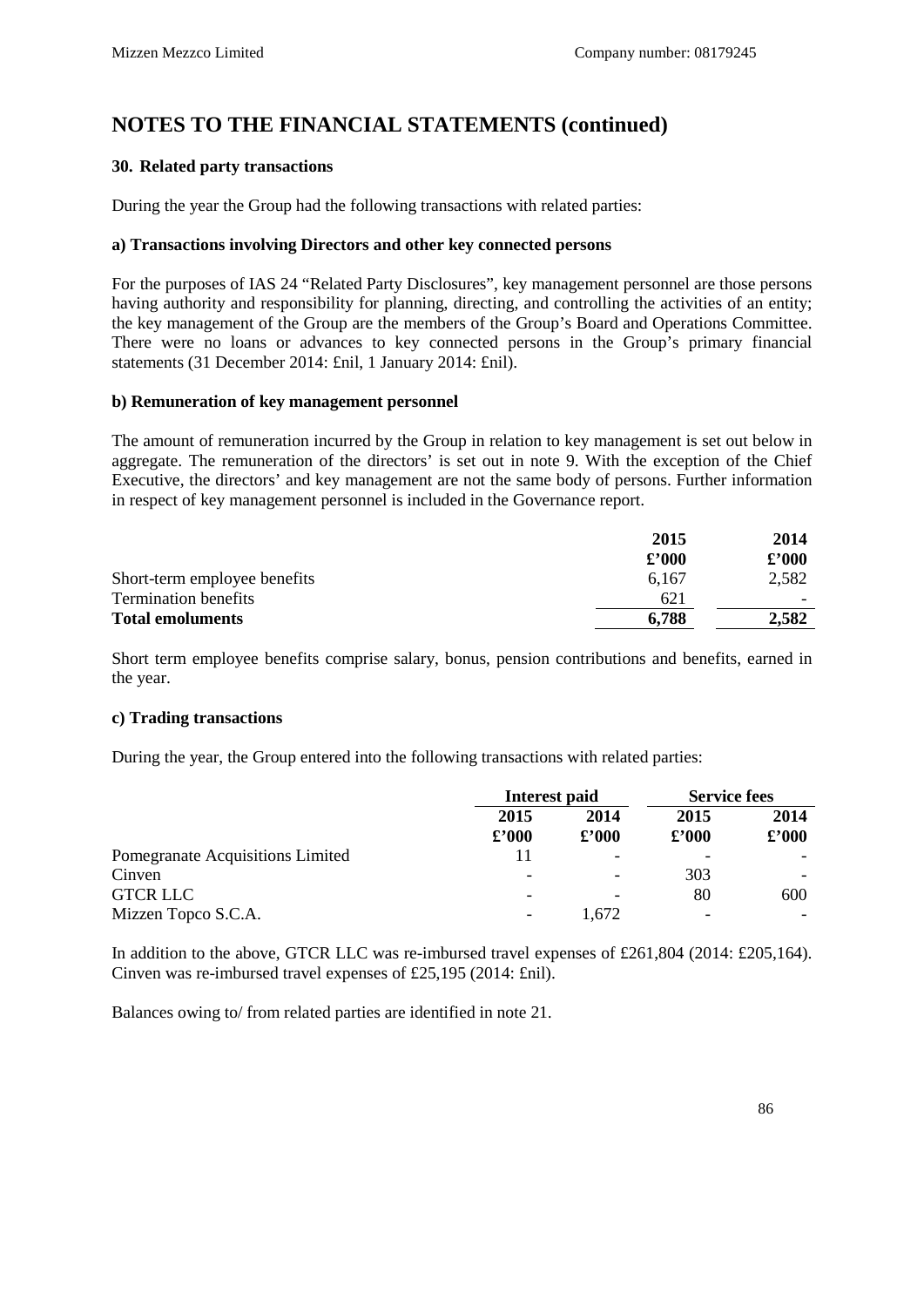### **d) Ultimate parent undertaking and controlling party**

At 31 December 2015, the Group's ultimate parent undertaking was Pomegranate Topco Limited which is incorporated in Jersey and the Board considers the ultimate controlling party to be Cinven Partners LLP.

#### **e) Immediate parent undertaking**

The Company's immediate parent company is Pomegranate Acquisitions Limited which is incorporated in England and Wales. Financial statements for Pomegranate Acquisitions Limited can be obtained from its registered office at Premium Credit House, 60 East Street, Epsom, Surrey, KT17 1HB.

#### **31. Contingent liabilities and commitments**

#### **a) Capital commitments**

At 31 December 2015 the Group had capital commitments related to intangible assets of £nil (31 December 2014: £1.7m, 1 January 2014: £1.0m). This is in respect of IT software development and IT hardware.

#### **b) Operating lease commitments**

The Group has outstanding commitments for future minimum lease payments under non-cancellable operating leases. The leases have varying terms, escalation clauses and renewal rights, and fall due as follows:

|                                                     | 2015           | 2014           | 2013           |
|-----------------------------------------------------|----------------|----------------|----------------|
|                                                     | $\pounds$ '000 | $\pounds$ '000 | $\pounds$ '000 |
|                                                     | Vehicles       | Vehicles       | Vehicles       |
| No later than one year                              | 225            | 81             | 170            |
| Later than one year and no later than five<br>years | 129            | 189            | 48             |
|                                                     | 354            | 270            | 218            |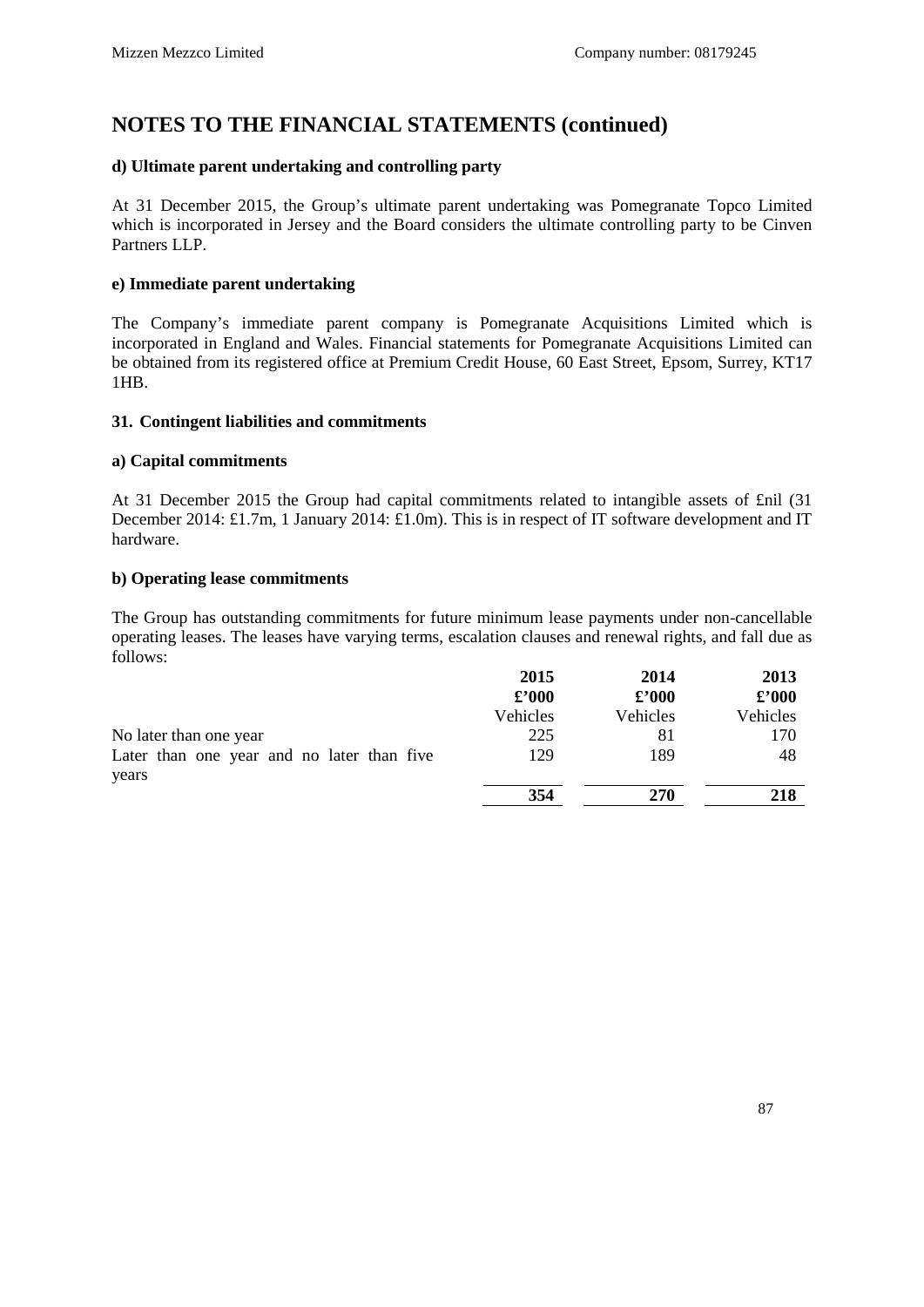Under the terms of the lease agreements, no contingent rents are receivable. The leases have varying terms including purchase options and renewal rights. None of these terms represent unusual arrangements or create material onerous or beneficial rights or obligations.

### **32. Post balance sheet events**

There are no post balance sheet events to be disclosed.

### **33. Explanation of transition to IFRS**

As stated in note 2 these are the Group's first consolidated financial statements prepared in accordance with IFRS.

The accounting policies set out in note 2 have been applied in preparing the financial statements for the year ended 31 December 2015, the comparative information presented in these financial statements for the year ended 31 December 2014 and the preparation of an opening IFRS balance sheet at 1 January 2014 (the Group's date of transition to IFRS).

In preparing its opening IFRS balance sheet, the Group has adjusted amounts prepared in accordance with its old basis of accounting (UK GAAP) but which were not previously published at 31 December 2013. An explanation of how the transition from UK GAAP to IFRS has affected the Group's financial position, financial performance, and cash flows is set out in the following tables and the notes that accompany the tables.

The balance sheet presented under UK GAAP is the consolidated balance sheet of the Mizzen Mezzco Group Limited, the highest UK entity in the Group preparing consolidated financial statements.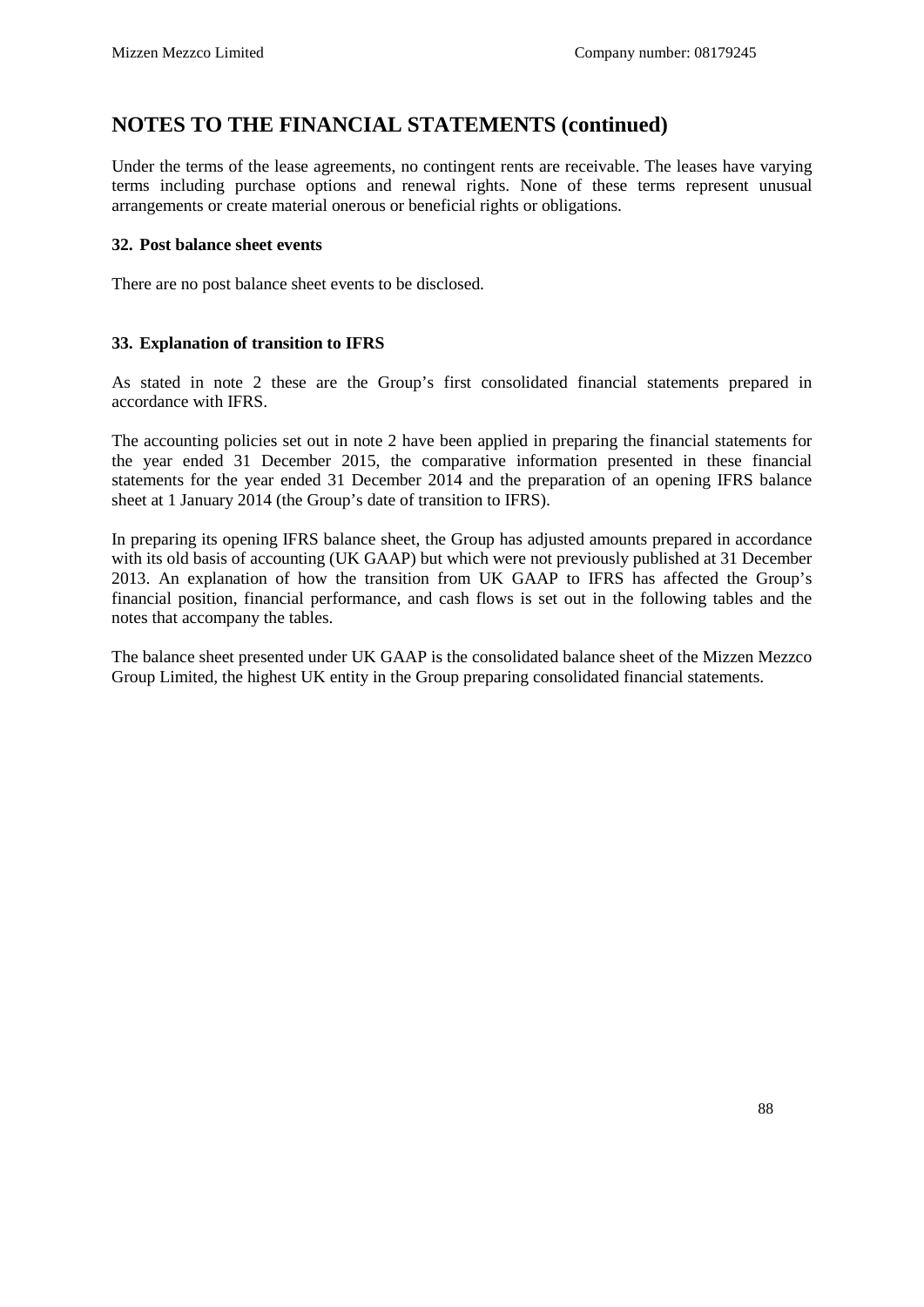# **Reconciliation of equity – changes to presentation**

| 1 January 2014                                      |                        |                         |            |                         |               |                                       |
|-----------------------------------------------------|------------------------|-------------------------|------------|-------------------------|---------------|---------------------------------------|
| $\pounds'000$                                       |                        |                         |            |                         | $\pounds'000$ |                                       |
| <b>UK GAAP</b>                                      |                        |                         |            |                         |               | <b>Presentation under IFRS format</b> |
|                                                     |                        |                         |            |                         |               |                                       |
| <b>Published balance sheet of Mizzen Mezzco Ltd</b> |                        | <b>Reclassification</b> |            | <b>Reclassification</b> |               | <b>Assets</b>                         |
| <b>Fixed Assets</b>                                 |                        |                         |            |                         |               | <b>Non-current assets</b>             |
| Intangible assets                                   | 10,088<br>$\mathbf{Z}$ |                         |            | z                       | 10,088        | Intangible assets                     |
| Tangible assets                                     | 1,052<br>$\rm{a}$      |                         |            | aa                      | 1,052         | Property, plant and equipment         |
|                                                     | $\rm{a}$               |                         |            |                         |               |                                       |
|                                                     | 11,140                 |                         | 187        | ab                      | 187           | Loans and advances to customers       |
| <b>Current assets</b>                               |                        |                         | 435        | ab                      | 435           | Deferred tax assets                   |
| Debtors                                             | 1,314,540<br>$\rm{a}$  | (1,314,540)             |            |                         | 11,762        | <b>Total non-current assets</b>       |
|                                                     | b                      |                         |            |                         |               |                                       |
| Cash at bank and in hand                            | 41,857<br>a            | (41, 857)               |            |                         |               |                                       |
|                                                     | $\mathbf c$            |                         |            |                         |               |                                       |
|                                                     | 1,356,397              |                         |            |                         |               | <b>Current Assets</b>                 |
|                                                     |                        |                         | 1,303,924  | ab                      | 1,303,924     | Loans and advances to                 |
|                                                     |                        |                         |            |                         |               | customers                             |
| <b>Creditors: amounts</b>                           | (901, 196)<br>$\rm{a}$ | 455,734                 | 9,994      | ab                      | 9,994         | Prepayments, accrued income           |
| falling due within one                              | d                      |                         |            |                         |               | and other assets                      |
| year                                                |                        |                         |            |                         |               |                                       |
|                                                     |                        |                         |            |                         |               | Derivative financial instruments      |
|                                                     |                        |                         | 41,857     | ac                      | 41,857        | Cash and cash equivalents             |
| <b>Net current assets</b>                           | 455,201                |                         |            |                         | 1,355,775     | <b>Current assets</b>                 |
| Total assets less current                           | 466,341                |                         |            |                         |               |                                       |
| liabilities                                         |                        |                         |            |                         | 1,367,537     | <b>Total Assets</b>                   |
|                                                     |                        |                         |            |                         |               |                                       |
| Creditors: amounts falling                          | (440, 800)<br>a        |                         |            |                         |               | <b>Liabilities</b>                    |
| due within one year                                 | e                      |                         |            |                         |               |                                       |
|                                                     |                        |                         |            |                         |               | <b>Current liabilities</b>            |
| <b>NET ASSETS</b>                                   | 25,541                 |                         |            | ad                      | (376, 860)    | Trade and other payables              |
|                                                     |                        |                         |            | ad                      | (68, 602)     | <b>Financial liabilities</b>          |
| <b>Capital and reserves</b>                         |                        |                         |            |                         |               |                                       |
| Called up share capital                             | 32,921<br>$\mathbf{a}$ |                         |            |                         | (445, 462)    | <b>Total Current Liabilities</b>      |
|                                                     | f                      |                         |            |                         |               |                                       |
| Profit and loss account                             | (7,380)<br>$\rm{a}$    | 7,380                   |            |                         |               |                                       |
|                                                     | g                      |                         |            |                         |               |                                       |
| <b>Total Shareholders'</b>                          | 25,541                 |                         |            |                         |               | <b>Non-current liabilities</b>        |
| funds                                               |                        |                         |            |                         |               |                                       |
|                                                     |                        |                         |            | ae                      | (40, 800)     | <b>Financial liabilities</b>          |
|                                                     |                        |                         | (455, 734) | ad, ae                  | (855, 734)    | Debt securities in issue              |
|                                                     |                        |                         |            |                         | (896, 534)    | <b>Total Non-current liabilities</b>  |
|                                                     |                        |                         |            |                         | 1,341,996     | <b>Total Liabilities</b>              |
|                                                     |                        |                         |            |                         | 25,541        | <b>NET ASSETS</b>                     |
|                                                     |                        |                         |            |                         |               |                                       |
|                                                     |                        |                         |            |                         |               |                                       |
|                                                     |                        |                         |            |                         |               | <b>Equity</b>                         |
|                                                     |                        |                         |            | af                      | (32, 921)     | Called up share capital               |
|                                                     |                        |                         | 7,364      | ag                      | 7,364         | Retained earnings                     |
|                                                     |                        |                         | 16         | ag                      | 16            | Other reserves                        |

**(893,283) 893,283 (25,541) Total shareholders' equity**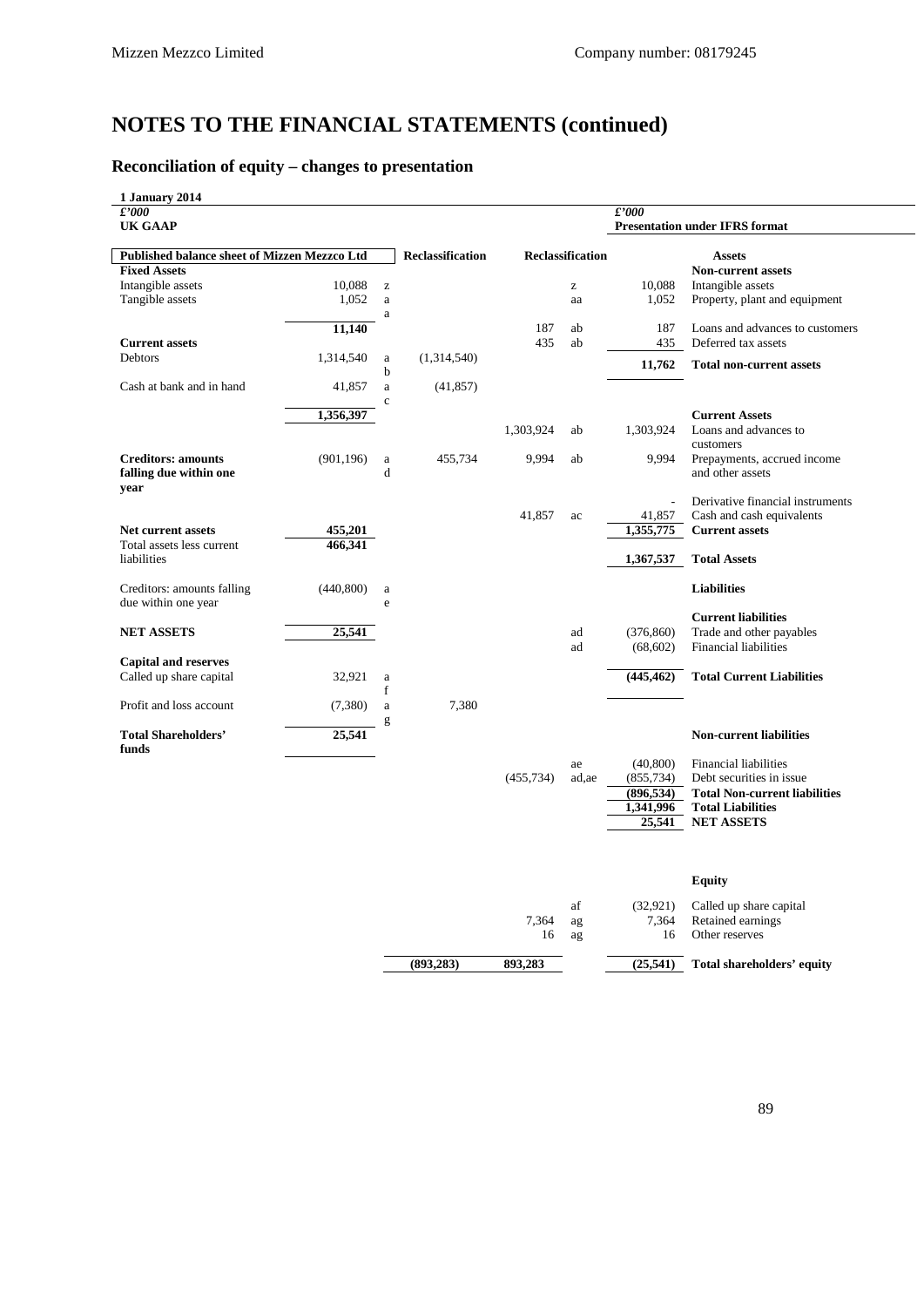#### **Explanation of changes**

z) Balances classified as intangibles under UK GAAP remain as Intangibles assets under IFRS. Tangible assets under UK GAAP reclassified as Property, plant and equipment under IFRS.

aa) Balances classified as Tangible assets under UK GAAP are reclassified as Property, plant and equipment under IFRS.

#### **Reconciliation of equity – changes to presentation**

ab) 'Debtors' under UK GAAP reclassified into 'Loans and advances to customers due after more than one year', 'Loans and advances to customers due within one year', 'Prepayments, accrued income and other assets', 'Deferred tax', and 'Trade and other payables'. IFRS does not permit netting and non-off settable balances have been grossed up.

ac) 'Cash at bank' under UK GAAP reclassified as 'Cash and cash equivalents' under IFRS.

ad) 'Creditors: amounts falling due within one year' under UK GAAP reclassified as 'Trade and other payables', 'Financial liabilities' and 'Debt securities in issue' under IFRS. Balances reported in current liabilities under UK GAAP relating to the SPV have been reclassified under IFRS to non-current liabilities on the basis the Group has the discretion to roll the facility at the balance sheet date.

ae) 'Creditors: amounts falling due after more than one year' under UK GAAP reclassified as 'Financial liabilities' and 'Debt securities in issue' under IFRS.

af) 'Called up share capital' is consistently named under UK GAAP and IFRS.

ag) The currency translation reserve arising has been separated from 'Retained earnings' under UK GAAP and separately classified as 'Other reserves' under IFRS.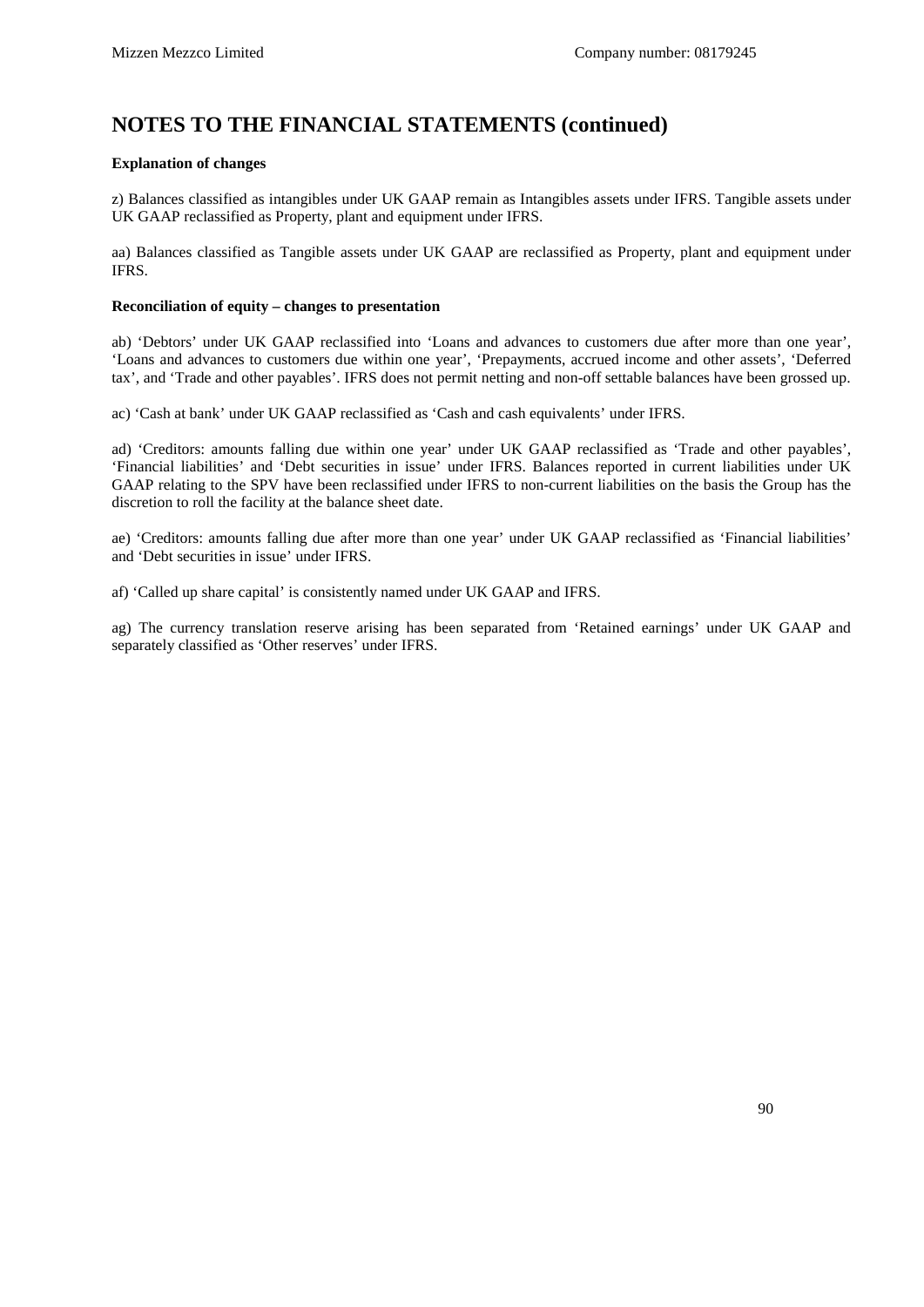# **Reconciliation of equity – changes to measurement**

| 01 January 2014                                                                                             |             |                          |       |                        |                                                       |                                      |
|-------------------------------------------------------------------------------------------------------------|-------------|--------------------------|-------|------------------------|-------------------------------------------------------|--------------------------------------|
| £'000                                                                                                       |             | <b>Changes</b> to        | Ref   | £'000                  |                                                       |                                      |
| <b>UK GAAP</b> in IFRS format                                                                               |             | measurement              |       |                        | Restated balance sheet in IFRS format                 |                                      |
| <b>Assets</b>                                                                                               |             |                          |       |                        | <b>Assets</b>                                         |                                      |
| <b>Non-current assets</b>                                                                                   |             |                          |       |                        | <b>Non-current assets</b>                             |                                      |
| Intangible assets                                                                                           | 10,088      | 3,070                    | ah    | 13,158                 | Intangible assets                                     |                                      |
| Property, plant and equipment                                                                               | 1,052       | 616                      | ai    | 1,668                  |                                                       | Property, plant and equipment        |
| and<br>advances<br>Loans<br>to                                                                              | 187         | $\overline{\phantom{a}}$ |       | 187                    | Loans and advances to                                 |                                      |
| customers                                                                                                   |             |                          |       |                        | customers                                             |                                      |
| Deferred tax assets                                                                                         | 435         | 497                      | aii   | 932                    | Deferred tax assets                                   |                                      |
| <b>Total non-current assets</b>                                                                             | 11,762      |                          |       | 15,945                 |                                                       | <b>Total non-current assets</b>      |
| <b>Current Assets</b>                                                                                       |             |                          |       |                        | <b>Current Assets</b>                                 |                                      |
| Loans<br>and<br>advances<br>to                                                                              | 1,303,924   | (1,321)                  | aj    | 1,302,603              | Loans and advances to                                 |                                      |
| customers                                                                                                   |             |                          |       |                        | customers                                             |                                      |
| Prepayments, accrued income                                                                                 | 9,994       | (993)                    |       | 9,001                  | and other assets                                      | Prepayments, accrued income          |
| and other assets                                                                                            |             |                          |       |                        | Derivative financial                                  |                                      |
|                                                                                                             |             | 9,748                    | ak    | 9,748                  |                                                       |                                      |
|                                                                                                             | 41,857      |                          |       | 41,857                 | instruments                                           | Cash and cash equivalents            |
| Cash and cash equivalents<br><b>Current assets</b>                                                          |             |                          |       |                        | <b>Current assets</b>                                 |                                      |
|                                                                                                             | 1,355,775   |                          |       | 1,363,209              | <b>Total Assets</b>                                   |                                      |
| <b>Total Assets</b>                                                                                         | 1,367,537   |                          |       | 1,379,154              |                                                       |                                      |
|                                                                                                             |             |                          |       |                        | <b>Liabilities</b>                                    |                                      |
| <b>Liabilities</b><br><b>Current liabilities</b>                                                            |             |                          |       |                        | <b>Current liabilities</b>                            |                                      |
| Trade and other payables                                                                                    | (376, 860)  |                          |       | (376, 860)             | Trade and other payables                              |                                      |
| <b>Financial liabilities</b>                                                                                | (68, 602)   |                          |       |                        | <b>Financial liabilities</b>                          |                                      |
| <b>Total Current Liabilities</b>                                                                            |             | (669)                    | ai,al | (69,271)<br>(446, 131) |                                                       | <b>Total Current Liabilities</b>     |
|                                                                                                             | (445, 462)  |                          |       |                        |                                                       |                                      |
| <b>Non-current liabilities</b>                                                                              |             |                          |       |                        | <b>Non-current liabilities</b>                        |                                      |
| <b>Financial liabilities</b>                                                                                | (40, 800)   |                          |       | (40, 800)              | <b>Financial liabilities</b>                          |                                      |
| Deferred tax liability                                                                                      |             | (18)                     |       | (18)                   | Deferred tax liability                                |                                      |
| Debt securities in issue                                                                                    | (855, 734)  |                          |       | (855, 734)             | Debt securities in issue                              |                                      |
| <b>Total Non-current liabilities</b>                                                                        | (896, 534)  |                          |       | (896, 552)             |                                                       | <b>Total Non-current liabilities</b> |
| <b>Total Liabilities</b>                                                                                    | (1,341,996) |                          |       | 1,342,683              | <b>Total Liabilities</b>                              |                                      |
| <b>NET ASSETS</b>                                                                                           | 25,541      |                          |       | 36,471                 |                                                       |                                      |
|                                                                                                             |             |                          |       |                        | <b>NET ASSETS</b>                                     |                                      |
| Equity                                                                                                      |             |                          |       |                        | <b>Equity</b>                                         |                                      |
| Called up share capital                                                                                     | (32, 921)   |                          |       | (32, 921)              | Called up share capital                               |                                      |
| Retained earnings                                                                                           | 7,364       | (10,930)                 | an    | (3,566)                | Retained earnings                                     |                                      |
| Other reserves                                                                                              | 16          |                          | ao    | 16                     | Other reserves                                        |                                      |
|                                                                                                             |             |                          |       |                        |                                                       |                                      |
| Total shareholders' equity                                                                                  | (25,541)    | $\mathbb{L}$             |       | (36, 471)              |                                                       | Total shareholders' equity           |
|                                                                                                             |             |                          |       |                        |                                                       |                                      |
|                                                                                                             |             |                          |       |                        |                                                       |                                      |
| <b>Reconciliation of Equity</b>                                                                             |             |                          |       |                        |                                                       |                                      |
|                                                                                                             |             |                          |       |                        | <b>Ref</b>                                            | $\pounds 000$                        |
| <b>Shareholders' equity under UK GAAP</b><br>Differences in GAAP increasing (decreasing) retained earnings: |             |                          |       |                        |                                                       | 7,364                                |
| IAS 17 - Lease accounting                                                                                   |             |                          |       |                        |                                                       |                                      |
| IAS 16 - Property, plant and equipment                                                                      |             |                          |       |                        |                                                       | (3,571)                              |
|                                                                                                             |             |                          |       |                        |                                                       | 3,484                                |
| IAS39 - Financial instrument: recognition and measurement<br><b>IFRS 3 – Business combinations</b>          |             |                          |       |                        | ad                                                    | (9,748)                              |
|                                                                                                             |             |                          |       |                        | $\mathbf{Z}% ^{T}=\mathbf{Z}^{T}\times\mathbf{Z}^{T}$ | (3,070)                              |
| IAS 19 – Employee benefits                                                                                  |             |                          |       |                        |                                                       | 140                                  |
| IAS 12 - Income Taxes                                                                                       |             |                          |       |                        |                                                       | (479)                                |
| IAS39 - Financial instrument: recognition and measurement                                                   |             |                          |       |                        |                                                       | 2,314                                |
| <b>Change in retained reserves</b>                                                                          |             |                          |       |                        |                                                       | (10,930)                             |
| IAS39 - Financial instrument: recognition and measurement                                                   |             |                          |       |                        | ad                                                    | 16                                   |
| <b>Retained reserves under IFRS</b>                                                                         |             |                          |       |                        |                                                       | (3,550)                              |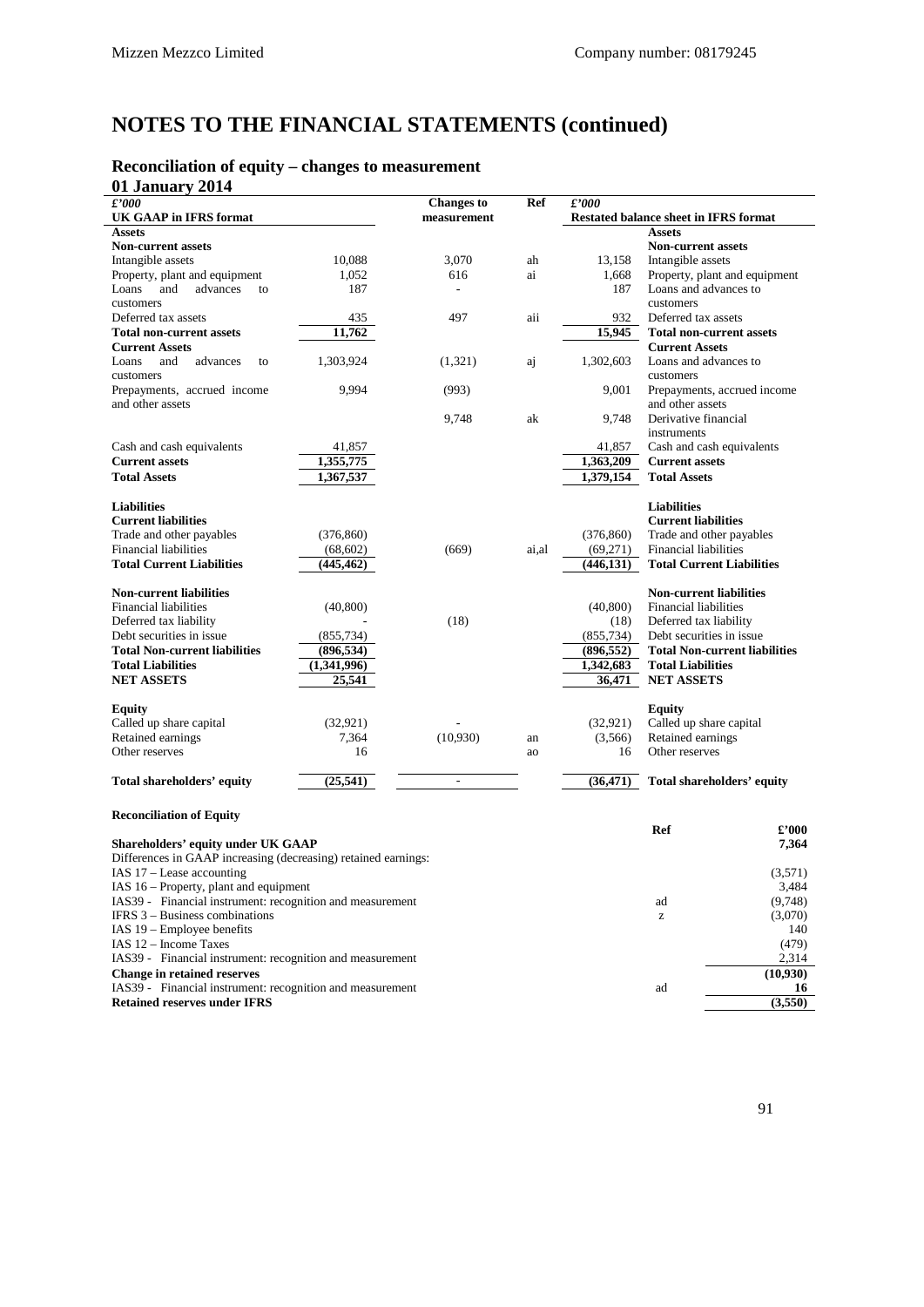#### **Reconciliation of equity – changes to measurement**

#### **Explanation of changes**

- ah) Under UK GAAP, goodwill is amortised over its useful life. IFRS3 'Business combinations' requires that goodwill is not amortised but tested for impairment annually. Under IFRS1 'First time adoption of IFRS' the Group has elected to restate the goodwill arising on the acquisition of the Vendcrown group by Mizzen Bidco Limited and reverse £3,070,000 of amortisation charged to the income statement prior to the transition date together with acquisition costs.
- ai) Under UK GAAP, leases of land and buildings were treated as operating leases. IAS17 'Leases' requires that a lease be classified as a finance lease where the lease transfers all the risks and rewards incidental to ownership of an asset. Management has determined that the lease on head office premises meets the criteria for recognition as a finance lease.

The effect is to increase Property, Plant and Equipment by a net £616,000. This represents fair value of the land and buildings at the inception of the lease of £4,100,000 less the accumulated depreciation of £3,484,000 which has been charged against Retained earnings. Financial Liabilities increase by £528,993 at 1 January 2014 due to recognition of interest on the finance lease.

- aii) Under IFRS IAS 12 'Income taxes'– the deferred tax will be recognized on IFRS adjustments. The impact as at the opening Balance sheet is an increase in Deferred tax assets by £497,298 and an increase of Deferred tax liability by £17,718 with an impact of £479,296 increase in Retained earnings.
- aj) Under UK GAAP, the Group applied the sum of digit methodology to calculate the amount of income recognized on the financial assets. IAS 39 'Financial instrument: recognition and measurement' requires that the effective interest rate methodology be utilised.

The effect is to reduce Loans and Receivables by £2,314,271.

ak) Under UK GAAP, derivative financial instruments were treated as being off-balance sheet. IAS 39 'Financial instrument: recognition and measurement' requires that derivative financial instruments are measured at fair value on the balance sheet and the credit risk of the respective counterparties is a component of the valuation.

The effect is to increase Current assets, Derivative Financial Instruments by £9,747,917 at 31 December 2014 with an increase in retained earnings of £9,747,917.

al) Under previous UK GAAP, the Group did not account for the liability to employees arising from accrued holiday pay. IAS 19 'Employee benefits' requires the accrual of holiday pay where material.

The effect is to increase Trade and Other Payables by £139,000 with a consequent reduction in Retained earnings.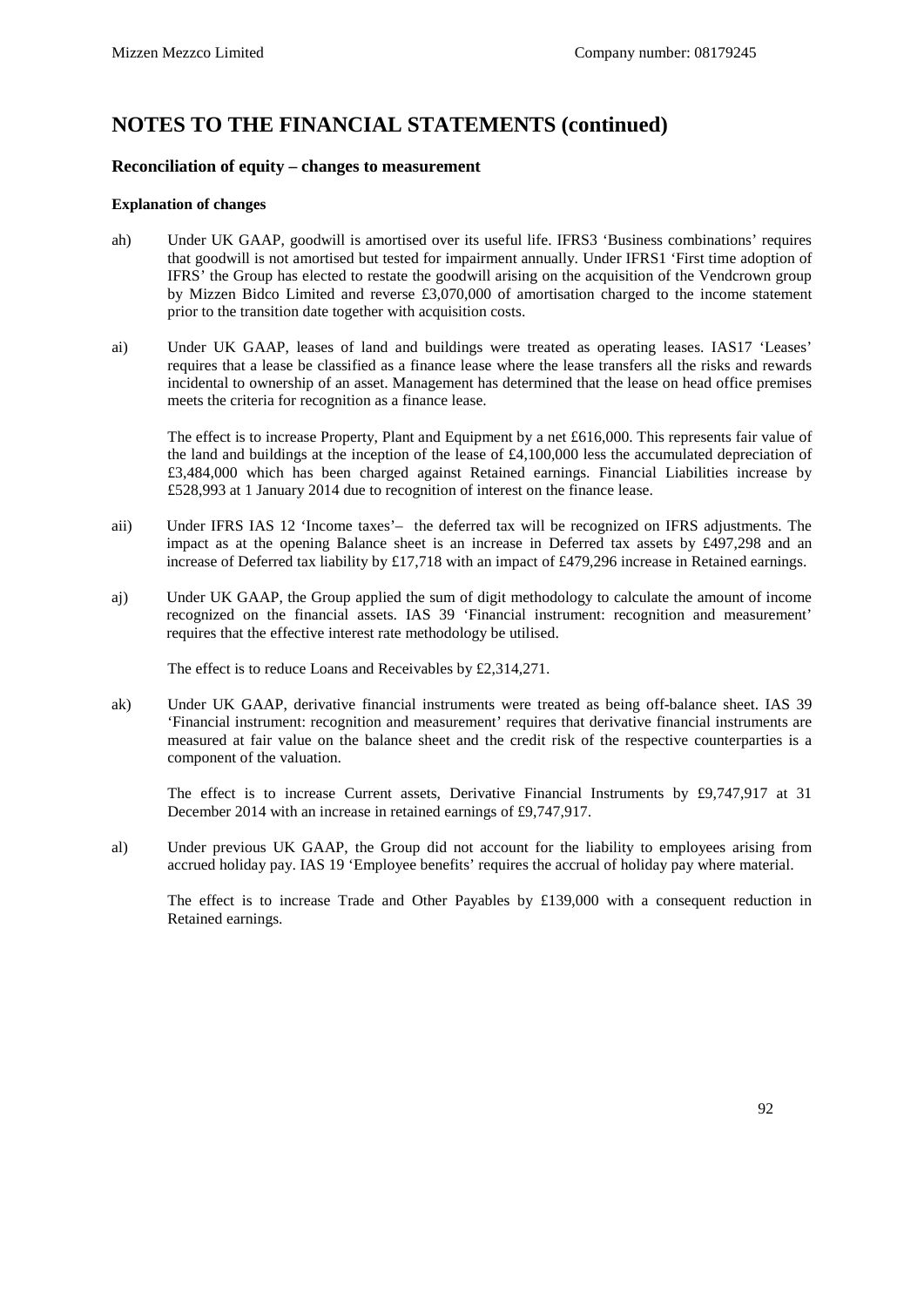#### **Reconciliation of total comprehensive income**

#### **Reconciliation of total comprehensive income (continued)**

The table below sets out total comprehensive income reported under UK GAAP for the 12 month to 31 December 2014 for the Mizzen Mezzco Group and the representation of the income statement in IFRS format.

| months to<br>31<br>12<br>December 2014 from<br>previous table | <b>UK GAAP result</b><br>adjusted for<br>shortened<br>accounting period |              | <b>Reclassification</b> |              | <b>Reclassification</b> | UK<br><b>GAAP</b><br>balances<br>in IFRS<br>format |                                                                   |
|---------------------------------------------------------------|-------------------------------------------------------------------------|--------------|-------------------------|--------------|-------------------------|----------------------------------------------------|-------------------------------------------------------------------|
| Group turnover                                                | 118,376                                                                 | $\mathbf q$  | (118, 376)              | q,s          | 108,602                 | 108,602                                            | Interest income                                                   |
| Administration                                                |                                                                         |              | 61,318                  | t            |                         |                                                    | Interest expense                                                  |
| expenses                                                      | (61,318)                                                                | $\mathbf{r}$ |                         |              | (50,009)                | (50,009)                                           |                                                                   |
|                                                               |                                                                         |              |                         |              |                         | 58,593                                             | Net interest income                                               |
| <b>Group operating</b><br>profit                              | 57,058                                                                  |              |                         |              |                         |                                                    |                                                                   |
|                                                               |                                                                         |              |                         | q            | 15,391                  | 15,391                                             | Fee and commission<br>income                                      |
| Interest receivable and<br>similar income                     |                                                                         | s            |                         | q,r          | (5,617)                 | (5,617)                                            | Fee and commission<br>expense                                     |
|                                                               |                                                                         |              |                         |              |                         | 9,774                                              | Net fee and commission<br>income                                  |
| Interest payable and<br>similar charges                       | (50,009)                                                                | t            | 50,009                  |              |                         |                                                    | Gains on financial<br>instruments and<br>movements on derivatives |
|                                                               |                                                                         |              |                         |              |                         | 68,367                                             | <b>Total Income</b>                                               |
| <b>Profit on ordinary</b><br>activities before<br>taxation    | 7,049                                                                   |              |                         |              |                         |                                                    |                                                                   |
|                                                               |                                                                         |              |                         | $\mathbf r$  | (52, 848)               | (52, 843)                                          | Administration expenses                                           |
| Tax on profit on<br>ordinary activities                       | (572)                                                                   |              | 572                     | $\mathbf{r}$ | (3,557)                 | (3,557)                                            | Depreciation and<br>amortisation                                  |
|                                                               |                                                                         |              |                         | $\bf r$      | (4,918)                 | (4,918)                                            | Impairment losses on loans<br>and advances                        |
|                                                               |                                                                         |              |                         |              |                         | 7,049                                              | Profit before tax                                                 |
|                                                               |                                                                         |              |                         |              |                         | (572)                                              | Income tax expense                                                |
| Profit for the period                                         | 6,477                                                                   |              | 20,674                  |              | 6,416                   | 6,477                                              | Profit for the year<br>attributable to the parent                 |

#### **Explanation of changes**

q) Group turnover under UK GAAP has been analysed into its respective components comprising interest income from the advancement of loans and fee and commission income derived from the servicing of loans and fee and commission expense.

r) Administration expenses under UK GAAP has been further analysed into material headings including Depreciation and amortization, Impairment losses on loans and advances.

s) Interest receivable and similar income has been reclassified as interest income under IFRS.

t) Interest payable and similar charges under UK GAAP has been reclassified as interest expense.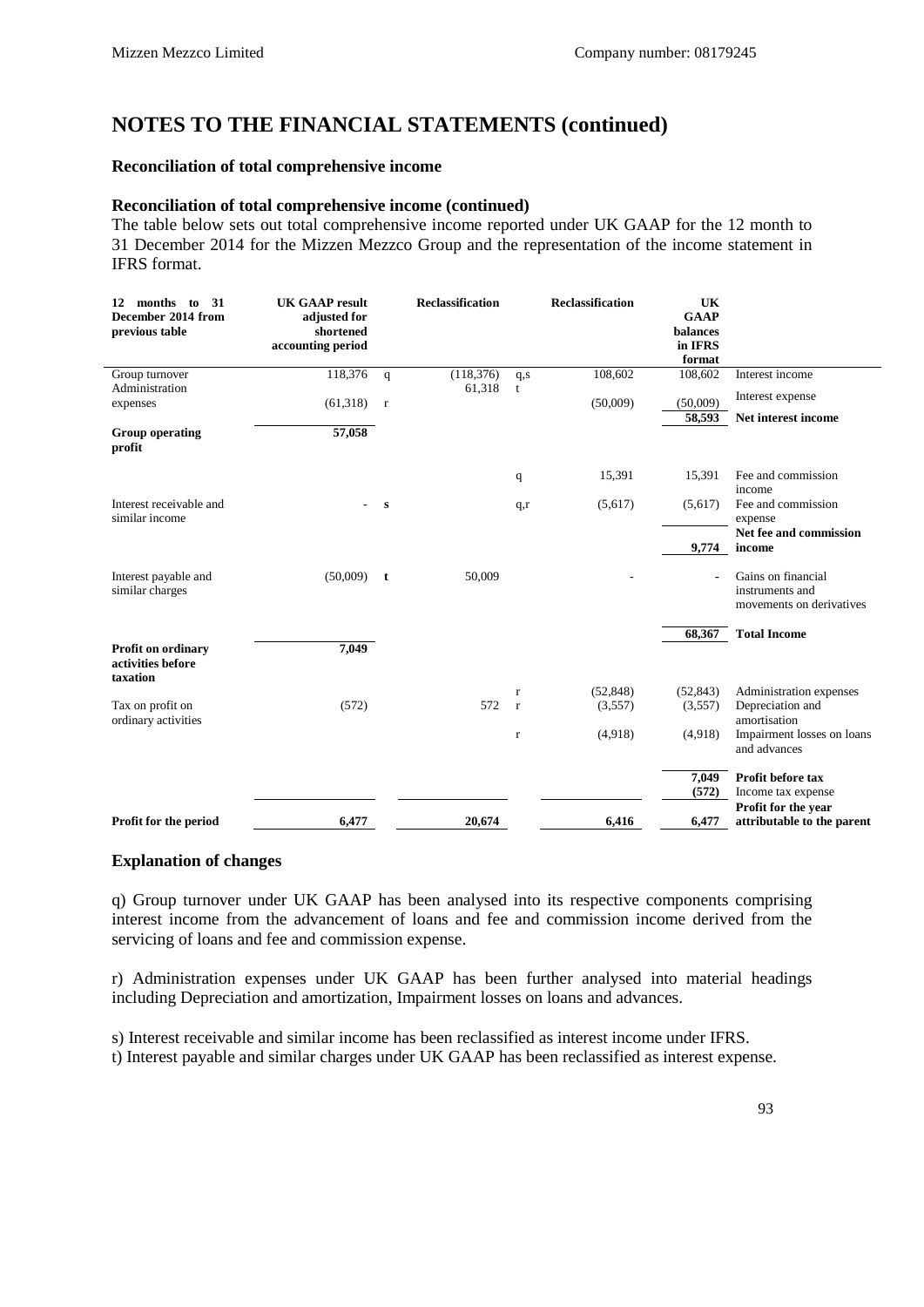The table below sets out total comprehensive income reported under IFRS for the 12 month to 31 December 2014 for the Mizzen Mezzco Group and the changes to measurement arising on transition to IFRS.

| 12 months to 31 December 2014<br>from previous table | <b>UK GAAP</b><br>result in IFRS<br>format | <b>Measurement</b><br>changes on transition | <b>UK GAAP</b><br>balances in IFRS<br>format |                            |
|------------------------------------------------------|--------------------------------------------|---------------------------------------------|----------------------------------------------|----------------------------|
| Interest income                                      | 108,602                                    | (98) u                                      | 108,500                                      | Interest income            |
| Interest expense                                     | (50,009)                                   | $(5)$ v                                     | (50, 014)                                    | Interest expense           |
| Net interest income                                  | 58,593                                     |                                             | 58,486                                       | Net interest income        |
|                                                      |                                            |                                             |                                              |                            |
| Fee and commission income                            | 15,391                                     |                                             | 15,391                                       | Fee and commission         |
|                                                      |                                            |                                             |                                              | income                     |
| Fee and commission expense                           | (5,617)                                    |                                             | (5,617)                                      | Fee and commission         |
|                                                      |                                            |                                             |                                              | expense                    |
| Net fee and commission income                        |                                            |                                             |                                              | Net fee and commission     |
|                                                      | 9,774                                      |                                             | 9,774                                        | income                     |
| Gains/(Losses) on financial                          |                                            | $(10,683)$ w                                | (10,683)                                     | Gains on financial         |
| instruments and movements on                         |                                            |                                             |                                              | instruments and            |
| derivatives                                          |                                            |                                             |                                              | movements on derivatives   |
| <b>Total Income</b>                                  | 68,367                                     |                                             | 57,577                                       | <b>Total Income</b>        |
| Administration expenses                              | (52, 843)                                  | 286 x                                       | (52, 557)                                    | Administration expenses    |
| Depreciation and amortization                        | (3,557)                                    | 2,390 y                                     | (1,167)                                      | Depreciation and           |
|                                                      |                                            |                                             |                                              | amortisation               |
| Impairment losses on loans and                       | (4,918)                                    | $(340)$ z                                   | (5,258)                                      | Impairment losses on loans |
| advances                                             |                                            |                                             |                                              | and advances               |
| (Loss)/Profit before tax                             | 7,049                                      |                                             | (1,405)                                      | (Loss)/Profit before tax   |
| Income tax expense                                   | (572)                                      | 81 zz                                       | (491)                                        | Income tax expense         |
| (Loss)/Profit for the year                           |                                            |                                             |                                              | (Loss)/Profit for the year |
| attributable to the parent                           | 6,477                                      | (8.369)                                     | (1,896)                                      | attributable to the parent |

### **Explanation of changes**

u) Interest income has been adjusted by £97,597 decrease in interest income in accordance with IAS 39 'Financial instrument: Recognition and Measurement' to adopt the effective interest rate methodology. Previously the sum of digits approach was utilised to defer unearned interest income.

v) Interest expense has been increased by £5,448 in accordance with IAS 17 'Leases' as a consequence of the lease of the head office being classified as a finance lease under IFRS. It had been treated as an operating lease under UK GAAP.

w) Interest rate swaps were not previously recognised under UK GAAP. Interest rate swaps have been fair valued in accordance with IAS 39 'Financial instrument: Recognition and Measurement' resulting in a decrease in profit before tax of 10,683,435.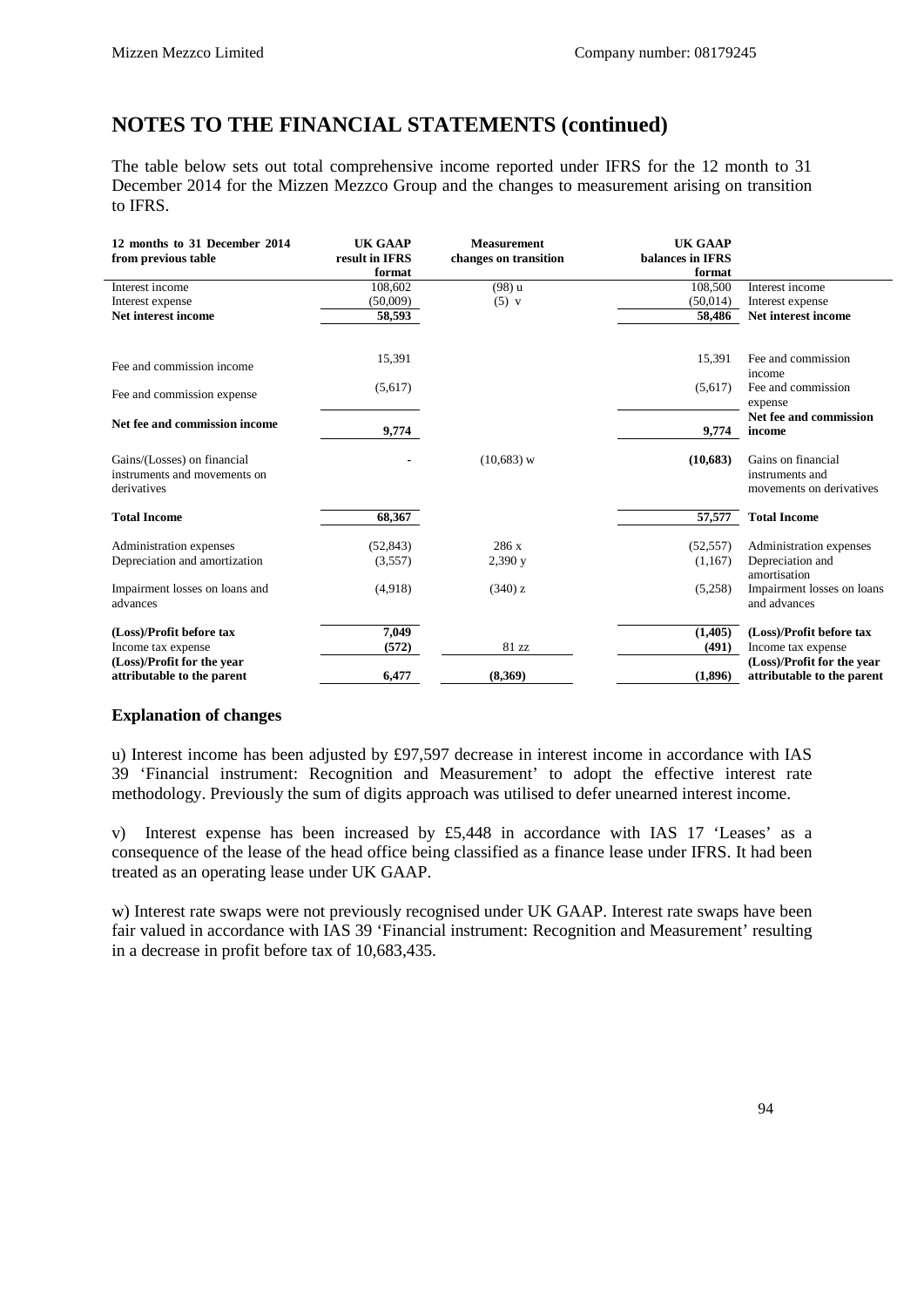x) Administration expenses have decreased by a net £286,205 due to the reversal of operating lease payments under IAS 17 'Leases' and the additional accrual of holiday pay of £37,296 under IAS19 'Employee benefits'.

y) Depreciation and amortisation has reduced by a net £2,390,595. £2,631,772 of amortisation of goodwill has been reversed under IFRS3 'Business Combinations'. The goodwill arose on the acquisition of Premium Credit Limited by Mizzen Bidco Limited in October 2012. Depreciation of £241,176 on the Group's head office has been charged following its recognition as a finance lease under IAS17 'Leases'.

z) Additional loan loss provision of £340,024 was accrued in line with the IAS 39 'Financial instruments: Recognition and Measurement' methodology of evaluating loan losses on the financial assets recognized by the Group.

zz) The Deferred tax income of appeared in relation to the calculation of £80,603 additional deferred taxes on IFRS adjustments as per IAS 12 – 'Income taxes'.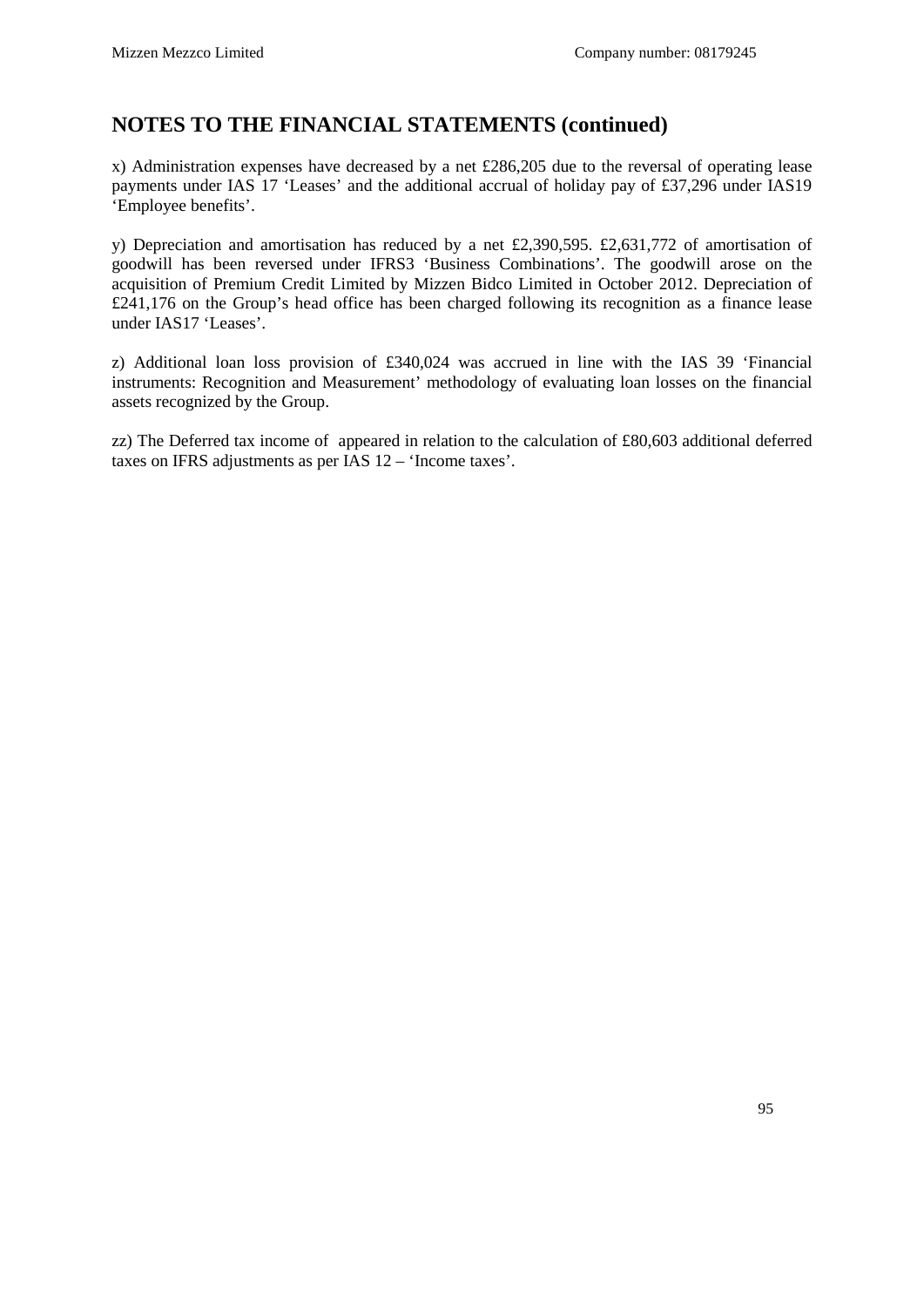# **Reconciliation of equity – changes to presentation**

**31 December 2014**

| f'000                                                  |            |                                                       |                         |                         |    | f'000                        |                                                          |
|--------------------------------------------------------|------------|-------------------------------------------------------|-------------------------|-------------------------|----|------------------------------|----------------------------------------------------------|
| <b>UK GAAP</b>                                         |            |                                                       |                         |                         |    |                              | <b>Presentation under IFRS format</b>                    |
| Published balance sheet of Mizzen Mezzco Ltd           |            |                                                       | <b>Reclassification</b> | <b>Reclassification</b> |    |                              | <b>Assets</b>                                            |
| <b>Fixed Assets</b>                                    |            |                                                       |                         |                         |    |                              | <b>Non-current assets</b>                                |
| Intangible assets                                      | 9,469      | $\mathbf{Z}% ^{T}=\mathbf{Z}^{T}\times\mathbf{Z}^{T}$ | (9, 469)                | 9,469                   | z  | 9,469                        | Intangible assets                                        |
| Tangible assets                                        | 2,967      | aa                                                    | (2,967)                 | 2,967                   | aa | 2,967                        | Property, plant and equipment                            |
|                                                        | 12,436     |                                                       |                         | 191                     | ab | 191                          | Loans and advances to                                    |
|                                                        |            |                                                       |                         |                         |    |                              | customers                                                |
| <b>Current assets</b>                                  |            |                                                       |                         | 435                     | ab | 353                          | Deferred tax assets                                      |
| Debtors                                                | 1,390,617  | ab                                                    | (1,390,617)             |                         |    | 12,980                       | <b>Total non-current assets</b>                          |
| Cash at bank and in hand                               | 57,185     | ac                                                    | (57, 185)               |                         |    |                              |                                                          |
|                                                        | 1,447,802  |                                                       |                         |                         |    |                              | <b>Current Assets</b>                                    |
|                                                        |            |                                                       |                         | 1,382,388               | ab | 1,382,388                    | Loans and advances to                                    |
|                                                        |            |                                                       |                         |                         |    |                              | customers                                                |
| <b>Creditors:</b><br>amounts<br>falling due within one | (929, 183) | ad                                                    | 514,879                 | 7,685                   | ab | 7,685                        | Prepayments, accrued income<br>and other assets          |
| year                                                   |            |                                                       |                         |                         |    |                              |                                                          |
|                                                        |            |                                                       |                         |                         |    | L.                           | Derivative financial instruments                         |
|                                                        |            |                                                       |                         | 57,185                  | ac | 57,185                       | Cash and cash equivalents                                |
| <b>Net current assets</b>                              | 518,619    |                                                       |                         |                         |    | 1,447,258                    | <b>Current assets</b>                                    |
| Total assets less current                              | 531,055    |                                                       |                         |                         |    |                              |                                                          |
| liabilities                                            |            |                                                       |                         |                         |    | 1,460,238                    | <b>Total Assets</b>                                      |
| Creditors: amounts falling                             | (591,044)  | ae                                                    | (591,044)               |                         |    |                              | <b>Liabilities</b>                                       |
| due after more than one                                |            |                                                       |                         |                         |    |                              |                                                          |
| year                                                   |            |                                                       |                         |                         |    |                              |                                                          |
|                                                        |            |                                                       |                         |                         |    |                              | <b>Current liabilities</b>                               |
|                                                        |            |                                                       |                         |                         | ad | (17, 399)                    | Accrual, deferred income                                 |
| <b>NET ASSETS</b>                                      | (59, 989)  |                                                       |                         |                         | ad | (387, 583)                   | Trade and other payables                                 |
|                                                        |            |                                                       |                         |                         | ad | (9,322)                      | <b>Financial liabilities</b>                             |
|                                                        |            |                                                       |                         |                         | ad |                              | Debt securities in issue                                 |
|                                                        |            |                                                       |                         |                         |    | (414, 304)                   | <b>Total Current Liabilities</b>                         |
|                                                        |            |                                                       |                         |                         |    |                              |                                                          |
|                                                        |            |                                                       |                         |                         |    |                              | <b>Non-current liabilities</b>                           |
|                                                        |            |                                                       |                         |                         | ae |                              | <b>Financial liabilities</b><br>Debt securities in issue |
| <b>Capital and reserves</b><br>Called up share capital | 32,921     | af                                                    | 32,921                  | 1,105,923               | ae | (1,105,923)<br>(1, 105, 923) | <b>Total Non-current liabilities</b>                     |
| Profit and loss account                                | (92, 910)  | ag                                                    | 7,380                   |                         |    | 1,520,227                    | <b>Total Liabilities</b>                                 |
| <b>Total Shareholders'</b>                             | (59,989)   |                                                       |                         |                         |    | (59,989)                     | <b>NET ASSETS</b>                                        |
| funds                                                  |            |                                                       |                         |                         |    |                              |                                                          |
|                                                        |            |                                                       |                         |                         |    |                              |                                                          |
|                                                        |            |                                                       |                         |                         |    |                              |                                                          |
|                                                        |            |                                                       |                         |                         |    |                              |                                                          |
|                                                        |            |                                                       |                         |                         |    |                              | <b>Equity</b>                                            |
|                                                        |            |                                                       |                         | (32, 921)               | af | (32, 921)                    | Called up share capital                                  |
|                                                        |            |                                                       |                         | 92,744                  | ag | 92,744                       | Retained earnings                                        |
|                                                        |            |                                                       |                         | 166                     | ag | 166                          | Other reserves                                           |
|                                                        |            |                                                       | $\overline{a}$          | $\overline{a}$          |    | (59,989)                     | Total shareholders' equity                               |

### **Explanation of changes**

z) Balances classified as intangibles under UK GAAP remain as Intangibles assets under IFRS. Tangible assets under UK GAAP reclassified as Property, plant and equipment under IFRS.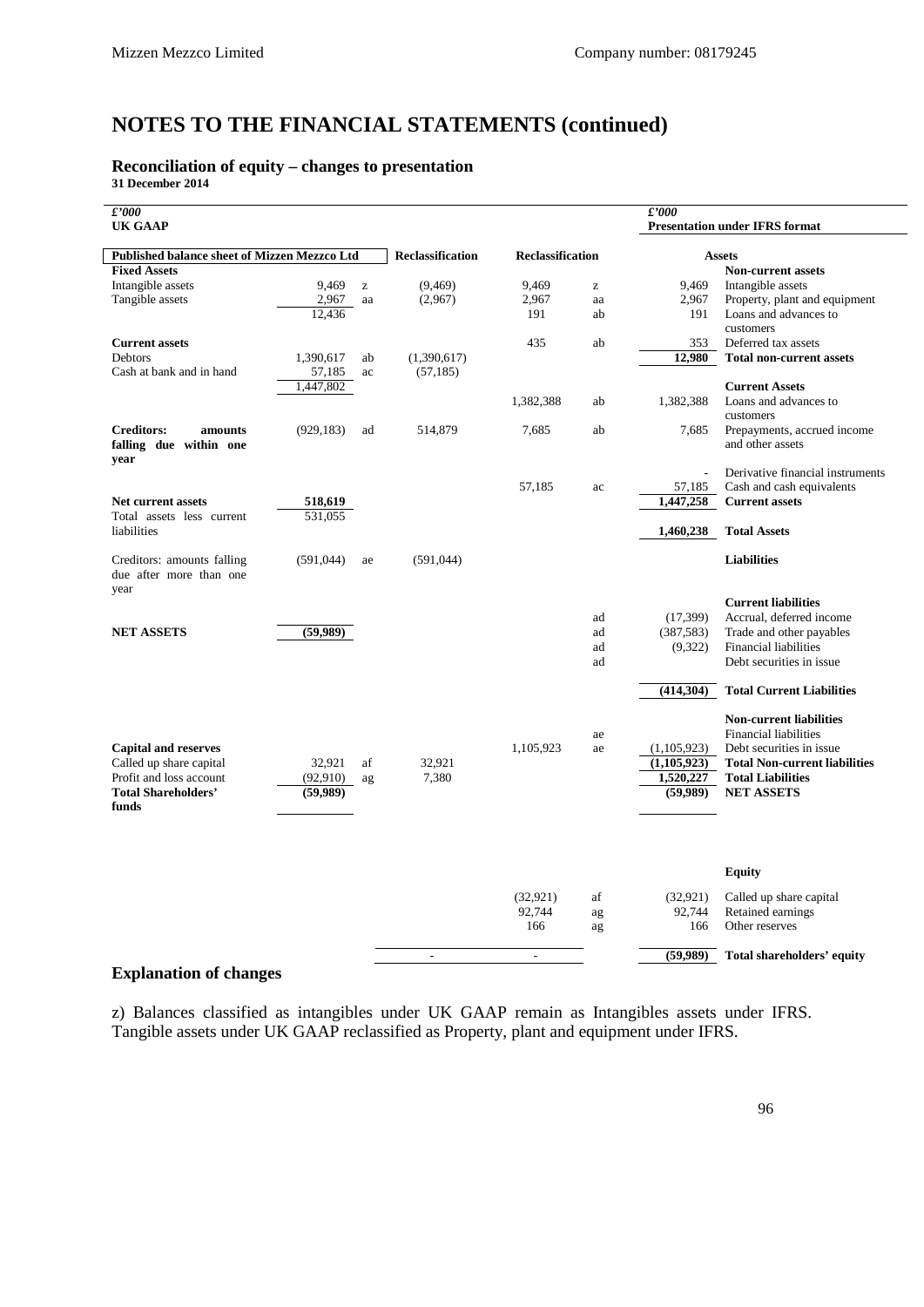aa) Balances classified as Tangible assets under UK GAAP are reclassified as Property, plant and equipment under IFRS.

### **Reconciliation of equity – changes to presentation**

ab) 'Debtors' under UK GAAP reclassified into 'Loans and advances to customers due after more than one year', 'Loans and advances to customers due within one year', 'Prepayments, accrued income and other assets', 'Deferred tax', and 'Trade and other payables'. IFRS does not permit netting and non-off settable balances have been grossed up.

ac) 'Cash at bank' under UK GAAP reclassified as 'Cash and cash equivalents' under IFRS.

ad) 'Creditors: amounts falling due within one year' under UK GAAP reclassified as 'Trade and other payables', 'Financial liabilities' and 'Debt securities in issue' under IFRS. Balances reported in current liabilities under UK GAAP relating to the SPV have been reclassified under IFRS to noncurrent liabilities on the basis the Group has the discretion to roll the facility at the balance sheet date.

ae) 'Creditors: amounts falling due after more than one year' under UK GAAP reclassified as 'Financial liabilities' and 'Debt securities in issue' under IFRS.

af) 'Called up share capital' is consistently named under UK GAAP and IFRS.

ag) The currency translation reserve arising has been separated from 'Retained earnings' under UK GAAP and separately classified as 'Other reserves' under IFRS.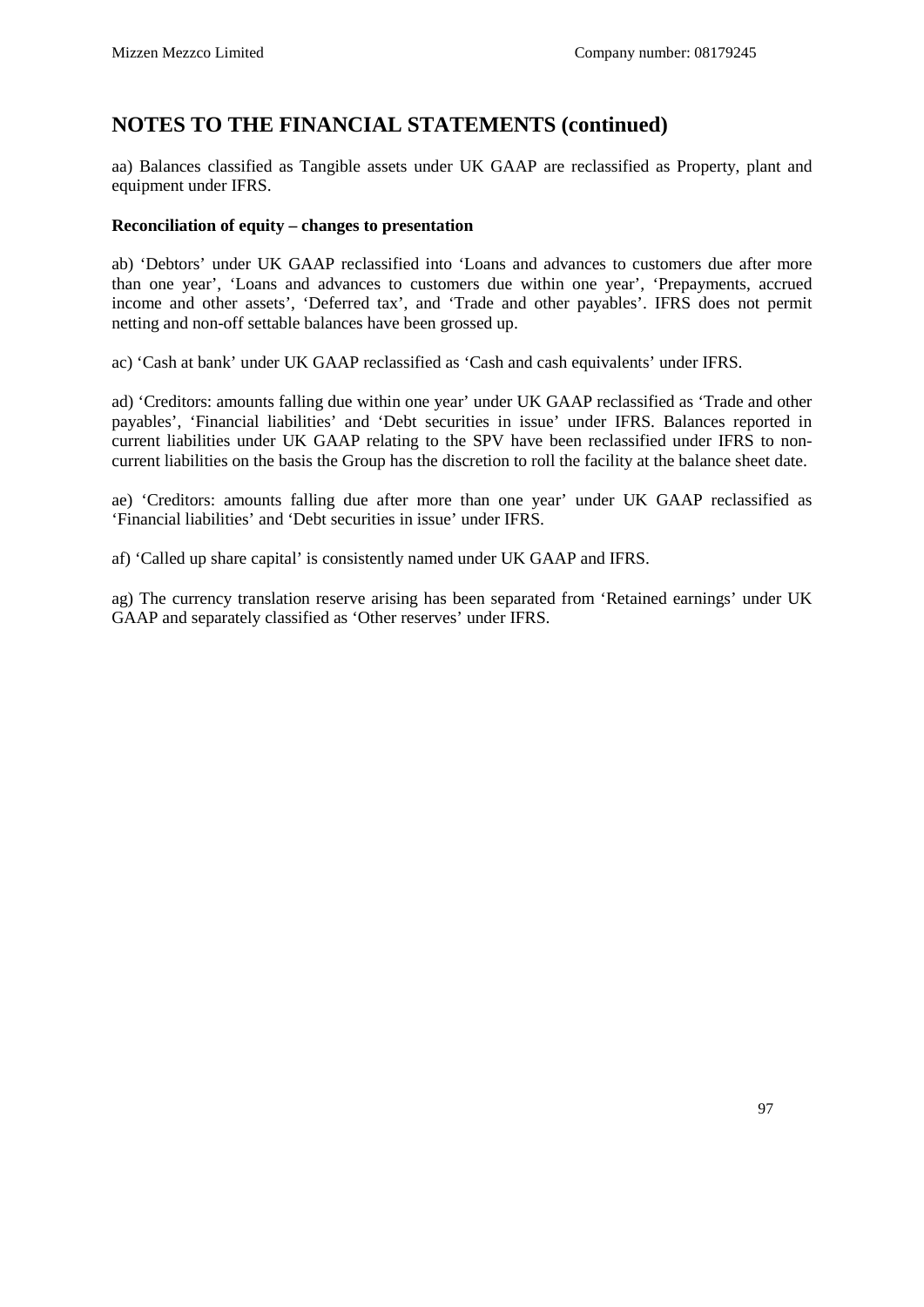# **Reconciliation of equity – changes to measurement**

| 31 December 2014                     |               |                          |            |             |                                              |
|--------------------------------------|---------------|--------------------------|------------|-------------|----------------------------------------------|
| £'000                                |               | <b>Changes</b> to        | <b>Ref</b> | £'000       |                                              |
| <b>UK GAAP</b> in IFRS format        |               |                          |            |             | <b>Restated balance sheet in IFRS format</b> |
| <b>Assets</b>                        |               |                          |            |             | <b>Assets</b>                                |
| <b>Non-current assets</b>            |               |                          |            |             | <b>Non-current assets</b>                    |
| Intangible assets                    | 9,469         | 5.702                    | ah         | 15.171      | Intangible assets                            |
| Property, plant and equipment        | 2.967         | 375                      | ai         | 3.342       | Property, plant and equipment                |
| Loans<br>and<br>advances<br>to       | 191           | 36                       |            | 227         | Loans and advances to                        |
| customers                            |               |                          |            |             | customers                                    |
| Deferred tax assets                  | 353           | 593                      | aii        | 946         | Deferred tax assets                          |
| financial<br>Derivative              |               |                          | ak         |             | Derivative financial                         |
| instruments                          |               |                          |            |             | instruments                                  |
| <b>Total non-current assets</b>      | 15,534        |                          |            | 19,686      | <b>Total non-current assets</b>              |
| <b>Current Assets</b>                |               |                          |            |             | <b>Current Assets</b>                        |
| and<br>advances<br>Loans<br>to       | 1,382,388     | (1,634)                  | aj         | 1,380,754   | Loans and advances to                        |
| customers                            |               |                          |            |             | customers                                    |
| Prepayments, accrued income          | 7,685         | (1, 115)                 |            | 6,570       | Prepayments, accrued income                  |
| and other assets                     |               |                          |            |             | and other assets                             |
| Cash and cash equivalents            | 57,185        |                          |            | 57,185      | Cash and cash equivalents                    |
| <b>Current assets</b>                | 1,444,704     |                          |            | 1,444,509   | <b>Current assets</b>                        |
| <b>Total Assets</b>                  | 1,460,238     |                          |            | 1,464,195   | <b>Total Assets</b>                          |
|                                      |               |                          |            |             |                                              |
| <b>Liabilities</b>                   |               |                          |            |             | <b>Liabilities</b>                           |
| <b>Current liabilities</b>           |               |                          |            |             | <b>Current liabilities</b>                   |
| Accruals, deferred income            | (17, 399)     | (177)                    |            | (17,576)    | Accrual, deferred income                     |
| Derivative financial instrument      |               | (936)                    |            | (936)       | Derivative financial instrument              |
| Trade and other payables             | (387, 583)    |                          |            | (387, 583)  | Trade and other payables                     |
| Financial liabilities                |               | (211)                    |            | (211)       | <b>Financial liabilities</b>                 |
| Financial liabilities from Group     | (9,322)       |                          |            | (9,366)     | Financial liabilities from Group             |
| Debt securities in issue             |               |                          |            |             | Debt securities in issue                     |
| <b>Total Current Liabilities</b>     | (414, 304)    |                          |            | (415,672)   | <b>Total Current Liabilities</b>             |
|                                      |               |                          |            |             |                                              |
| <b>Non-current liabilities</b>       |               |                          |            |             | <b>Non-current liabilities</b>               |
| Deferred tax liability               |               | (33)                     | aii        | (33)        | Deferred tax liability                       |
| Debt securities in issue             | (1,105,923)   |                          |            | (1,105,923) | Debt securities in issue                     |
| <b>Total Non-current liabilities</b> | (1, 105, 923) |                          |            | (1,105,956) | <b>Total Non-current liabilities</b>         |
| <b>Total Liabilities</b>             | (1,520,227)   |                          |            | (1,521,628) | <b>Total Liabilities</b>                     |
| <b>NET ASSETS</b>                    | (59,989)      |                          |            | (57, 433)   | <b>NET ASSETS</b>                            |
|                                      |               |                          |            |             |                                              |
| <b>Equity</b>                        |               |                          |            |             | <b>Equity</b>                                |
| Called up share capital              | (32, 921)     |                          |            | (32, 921)   | Called up share capital                      |
| Retained earnings                    | 92,744        | (2, 561)                 | an         | 90,183      | Retained earnings                            |
| Other reserves                       | 166           |                          | ao         | 171         | Other reserves                               |
|                                      |               |                          |            |             |                                              |
| Total shareholders' equity           | 59,989        | $\overline{\phantom{a}}$ |            | 57,433      | Total shareholders' equity                   |
|                                      |               |                          |            |             |                                              |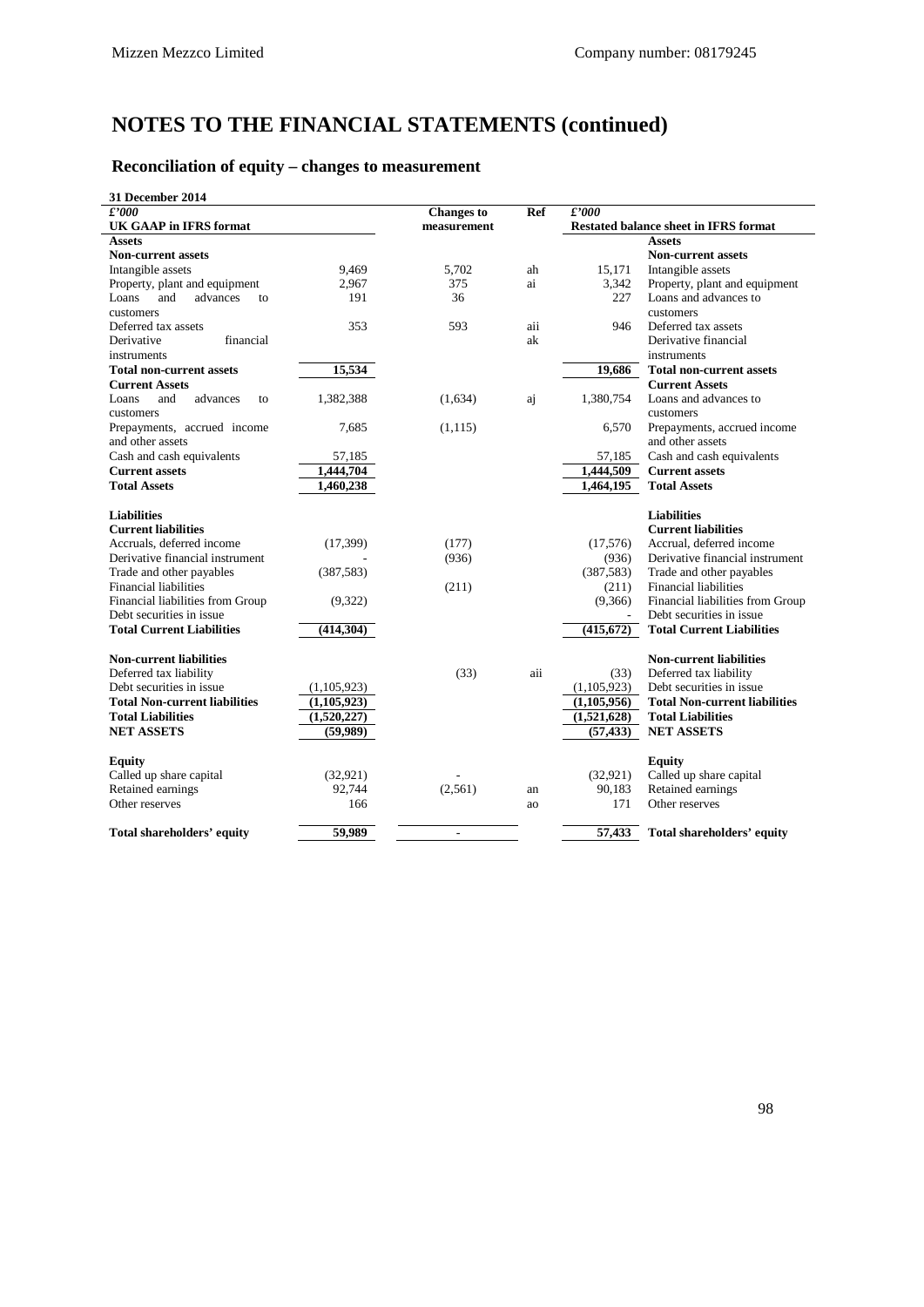### **Reconciliation of Equity**

| Ref                                                             | £2000   |
|-----------------------------------------------------------------|---------|
| Shareholders' equity under UK GAAP                              | 59,989  |
| Differences in GAAP increasing (decreasing) retained earnings:  |         |
| IAS $17$ – Lease accounting                                     | (3,889) |
| IAS $16$ – Property, plant and equipment                        | 3.725   |
| IAS39 - Financial instrument: recognition and measurement<br>ad | 936     |
| <b>IFRS</b> $3 - Business$ combinations<br>z                    | (5,702) |
| IAS $19$ – Employee benefits                                    | 177     |
| IAS $12$ – Income taxes                                         | (560)   |
| IAS39 - Financial instrument: recognition and measurement       | 2,752   |
| <b>Change in retained reserves</b>                              | (2,561) |
| IAS39 - Financial instrument: recognition and measurement<br>ad |         |
| <b>Retained reserves under IFRS</b>                             | 57,428  |

#### **Reconciliation of equity – changes to measurement**

#### **Explanation of changes**

- ah) Under UK GAAP, goodwill is amortised over its useful life. IFRS3 'Business combinations' requires that goodwill is not amortised but tested for impairment annually. Under IFRS1 'First time adoption of IFRS' the Group has elected to restate the goodwill arising on the acquisition of the Vendcrown group by Mizzen Bidco Limited and reverse £5,702,000 of amortisation charged to the income statement prior to the transition date together with acquisition costs.
- ai) Under UK GAAP, leases of land and buildings were treated as operating leases. IAS17 'Leases' requires that a lease be classified as a finance lease where the lease transfers all the risks and rewards incidental to ownership of an asset. Management has determined that the lease on head office premises meets the criteria for recognition as a finance lease.

The effect is to increase Property, Plant and Equipment by a net £375,311. This represents fair value of the land and buildings at the inception of the lease of £4,100,000 less the accumulated depreciation of £3,484,000 which has been charged against Retained reserves. Financial Liabilities increase by £210,940 at 31 December 2014 due to recognition of interest on the finance lease.

- aii) Under IFRS IAS 12 'Income taxes'– the deferred tax will be recognized on IFRS adjustments. The impact as at the opening Balance sheet is an increase in Deferred tax assets by £593,186 and an increase of Deferred tax liability by £33,285 with an impact of £559,901 increase in Retained earnings.
- aj) Under UK GAAP, the Group applied the sum of digit methodology to calculate the amount of income recognized on the financial assets. IAS 39 'Financial instrument: recognition and measurement' requires that the effective interest rate methodology be utilised.

The effect is to reduce Loans and Receivables by £2,752,192.

ak) Under UK GAAP, derivative financial instruments were treated as being off-balance sheet. IAS 39 'Financial instrument: recognition and measurement' requires that derivative financial instruments are measured at fair value on the balance sheet and the credit risk of the respective counterparties is a component of the valuation.

The effect is to recognise Current liabilities, Derivative Financial Instruments of £935,518 at 31 December 2014 with the respective decrease in the Retained earnings.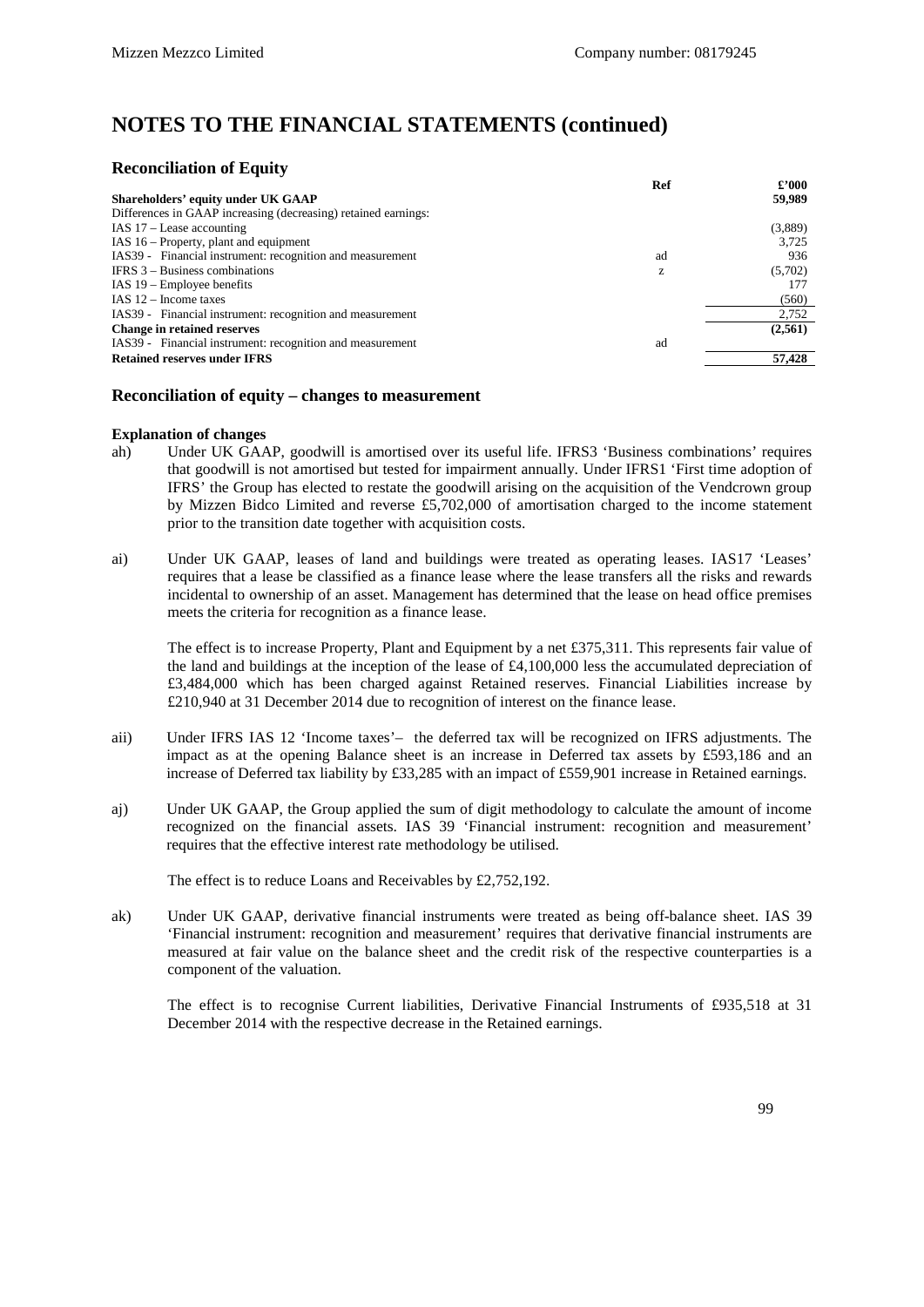al) Under previous UK GAAP, the Group did not account for the liability to employees arising from accrued holiday pay. IAS 19 'Employee benefits' requires the accrual of holiday pay where material.

The effect is to increase Trade and Other Payables by £177,121 with a consequent reduction in Retained earnings.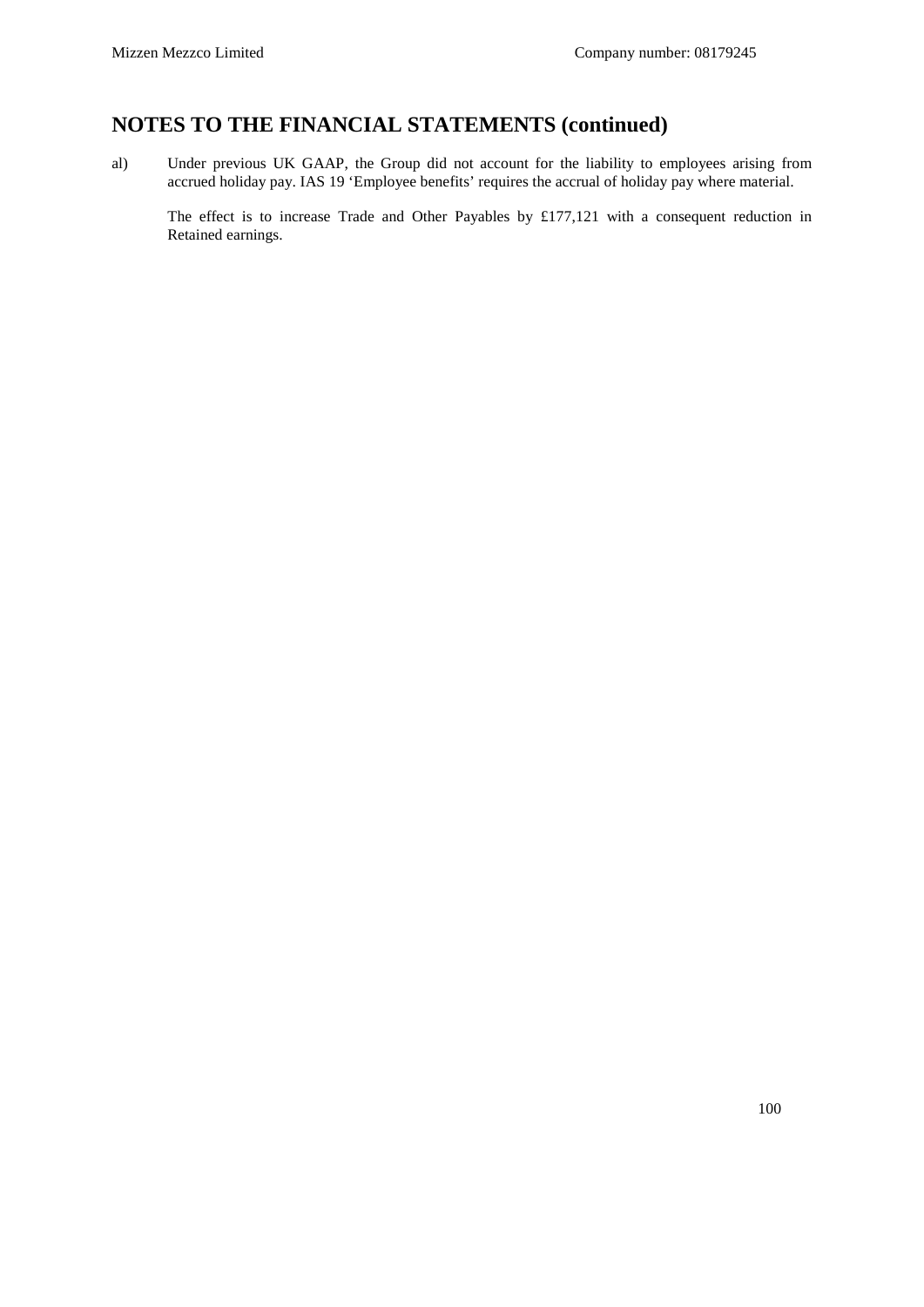# **Independent auditors' report to the members of Mizzen Mezzco Limited**

### **Report on the parent company financial statements**

### **Our opinion**

In our opinion, Mizzen Mezzco Limited's parent company financial statements (the "financial statements"):

- give a true and fair view of the state of the parent company's affairs as at 31 December 2015;
- have been properly prepared in accordance with United Kingdom Generally Accepted Accounting Practice; and
- have been prepared in accordance with the requirements of the Companies Act 2006.

### **What we have audited**

The financial statements, included within the Annual Report and Financial Statements (the "Annual Report"), comprise:

- the company balance sheet as at 31 December 2015;
- the company statement of changes in equity for the year then ended; and
- the notes to the financial statements, which include a summary of significant accounting policies and other explanatory information.

The financial reporting framework that has been applied in the preparation of the financial statements is United Kingdom Accounting Standards, comprising FRS 101 "Reduced Disclosure Framework", and applicable law (United Kingdom Generally Accepted Accounting Practice).

In applying the financial reporting framework, the directors have made a number of subjective judgements, for example in respect of significant accounting estimates. In making such estimates, they have made assumptions and considered future events.

### **Opinion on other matter prescribed by the Companies Act 2006**

In our opinion, the information given in the Strategic Report and the Directors' report for the financial year for which the financial statements are prepared is consistent with the financial statements.

## **Other matters on which we are required to report by exception**

### **Adequacy of accounting records and information and explanations received**

Under the Companies Act 2006 we are required to report to you if, in our opinion:

- we have not received all the information and explanations we require for our audit; or
- adequate accounting records have not been kept by the parent company, or returns adequate for our audit have not been received from branches not visited by us; or
- the financial statements are not in agreement with the accounting records and returns.

We have no exceptions to report arising from this responsibility.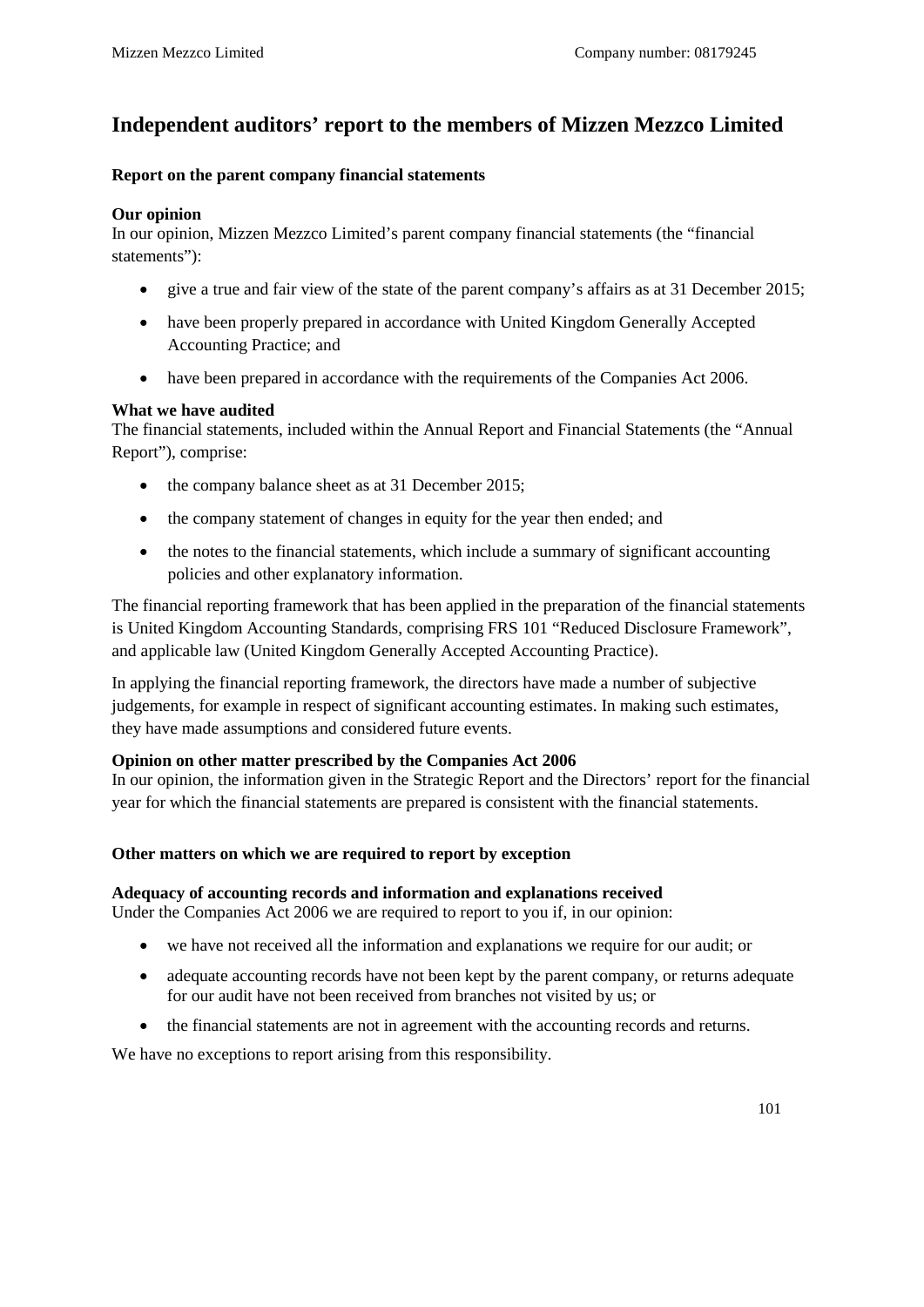## **Directors' remuneration**

Under the Companies Act 2006 we are required to report to you if, in our opinion, certain disclosures of directors' remuneration specified by law are not made. We have no exceptions to report arising from this responsibility.

### **Responsibilities for the financial statements and the audit**

### **Our responsibilities and those of the directors**

As explained more fully in the Statement of Directors' Responsibilities set out on page 37, the directors are responsible for the preparation of the financial statements and for being satisfied that they give a true and fair view.

Our responsibility is to audit and express an opinion on the financial statements in accordance with applicable law and International Standards on Auditing (UK and Ireland) ("ISAs (UK & Ireland)"). Those standards require us to comply with the Auditing Practices Board's Ethical Standards for Auditors.

This report, including the opinions, has been prepared for and only for the parent company's members as a body in accordance with Chapter 3 of Part 16 of the Companies Act 2006 and for no other purpose. We do not, in giving these opinions, accept or assume responsibility for any other purpose or to any other person to whom this report is shown or into whose hands it may come save where expressly agreed by our prior consent in writing.

### **What an audit of financial statements involves**

We conducted our audit in accordance with ISAs (UK & Ireland). An audit involves obtaining evidence about the amounts and disclosures in the financial statements sufficient to give reasonable assurance that the financial statements are free from material misstatement, whether caused by fraud or error. This includes an assessment of:

- whether the accounting policies are appropriate to the parent company's circumstances and have been consistently applied and adequately disclosed;
- the reasonableness of significant accounting estimates made by the directors; and
- the overall presentation of the financial statements.

We primarily focus our work in these areas by assessing the directors' judgements against available evidence, forming our own judgements, and evaluating the disclosures in the financial statements.

We test and examine information, using sampling and other auditing techniques, to the extent we consider necessary to provide a reasonable basis for us to draw conclusions. We obtain audit evidence through testing the effectiveness of controls, substantive procedures or a combination of both.

In addition, we read all the financial and non-financial information in the Annual Report to identify material inconsistencies with the audited financial statements and to identify any information that is apparently materially incorrect based on, or materially inconsistent with, the knowledge acquired by us in the course of performing the audit. If we become aware of any apparent material misstatements or inconsistencies we consider the implications for our report.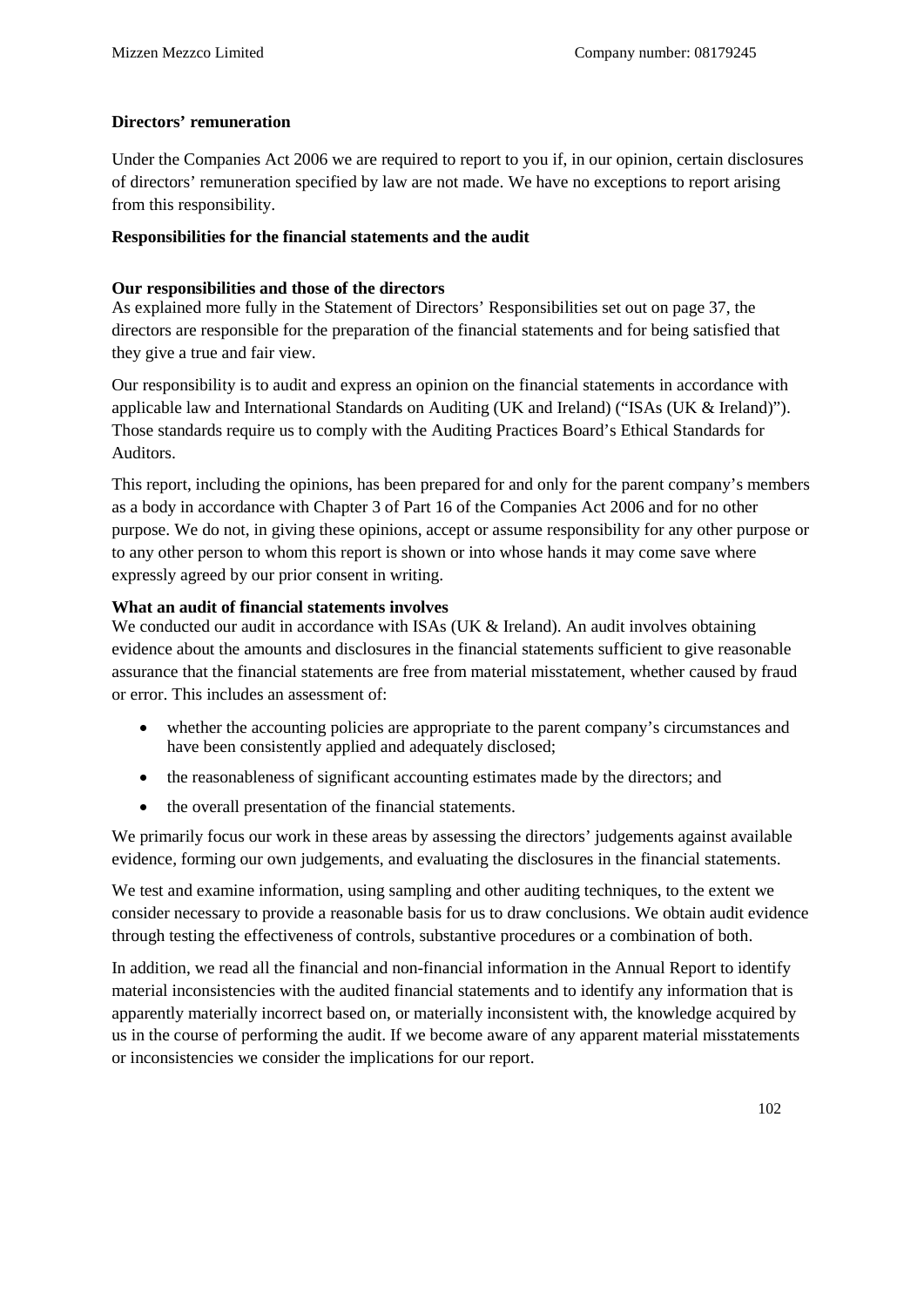#### **Other matter**

We have reported separately on the group financial statements of Mizzen Mezzco Limited for the year ended 31 December 2015.

Matthew Falconer (Senior Statutory Auditor) for and on behalf of PricewaterhouseCoopers LLP Chartered Accountants and Statutory Auditors London 29 April 2016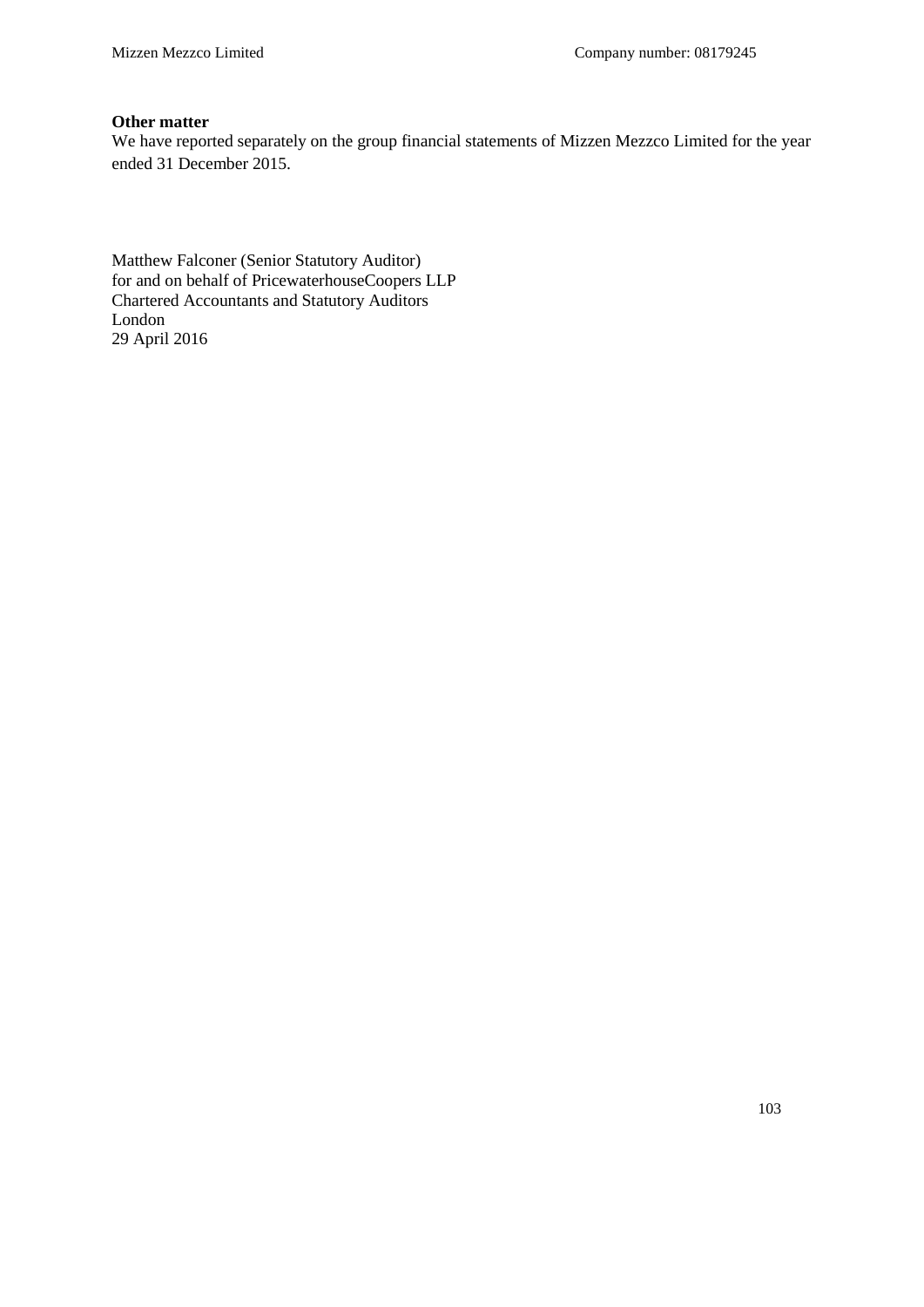# **COMPANY BALANCE SHEET**

#### **As at 31 December 2015**

|                                                   |                | 2015           |                             | 2014          |               |
|---------------------------------------------------|----------------|----------------|-----------------------------|---------------|---------------|
|                                                   | Note           | $\pounds$ '000 | $\pmb{\pounds}^{\prime}000$ | $\pounds$ 000 | $\pounds$ 000 |
| <b>Fixed Assets</b>                               |                |                |                             |               |               |
| Investments                                       | $\overline{2}$ |                | 44,502                      |               | 32,921        |
| <b>Current assets</b>                             |                |                |                             |               |               |
| Debtors                                           | 3              | 12,130         |                             | 11,224        |               |
|                                                   |                |                |                             |               |               |
| Creditors: amounts falling due within one<br>year | $\overline{4}$ | (9,681)        |                             | (9,571)       |               |
| Net current assets                                |                |                | 2,449                       |               | 1,653         |
| Net assets                                        |                |                | 46,951                      |               | 34,574        |
| <b>Capital and reserves:</b>                      |                |                |                             |               |               |
| Called up share capital                           | $\mathfrak{S}$ |                | 44,502                      |               | 32,921        |
| Profit and loss account                           | 6              |                | 2,449                       |               | 1,653         |
|                                                   |                |                |                             |               |               |
| <b>Total shareholders' funds</b>                  | $\overline{7}$ |                | 46,951                      |               | 34,574        |
|                                                   |                |                |                             |               |               |

Approved by the Board on 25<sup>th</sup> April 2016 and signed on its behalf by:

## **Thomas Woolgrove**

**Director**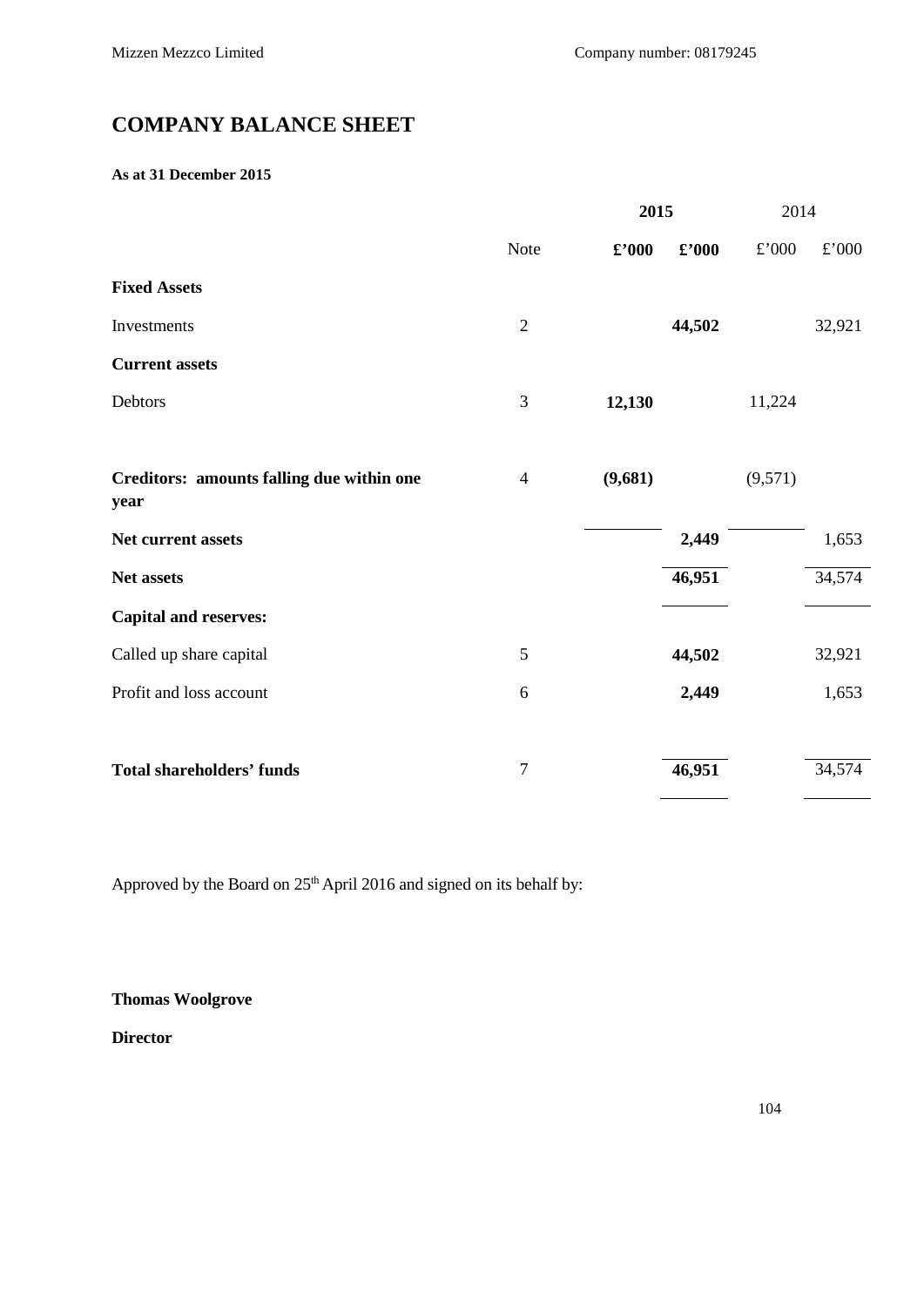# **STATEMENT OF CHANGES IN EQUITY**

# **For the year ended 31 December 2015**

|                               | <b>Share</b><br>capital | <b>Profit and</b><br>loss         | <b>Total</b><br>equity |
|-------------------------------|-------------------------|-----------------------------------|------------------------|
|                               | $\pounds$ '000          | $\pmb{\pounds}^{\pmb{\cdot}} 000$ | $\pounds$ '000         |
| At 1 January 2014             | 32,921                  | 300                               | 33,221                 |
| Profit for the year           |                         | 93,194                            | 93,194                 |
| Dividends paid                |                         | (91, 841)                         | (91, 841)              |
| At 1 January 2015             | 32,921                  | 1,653                             | 34,574                 |
| Profit for the year           |                         | 12,377                            | 12,377                 |
| Issue of preference<br>shares | 11,581                  |                                   | 11,581                 |
| Dividends paid                |                         | (11,581)                          | (11,581)               |
| At 31 December<br>2015        | 44,502                  | 2,449                             | 46,951                 |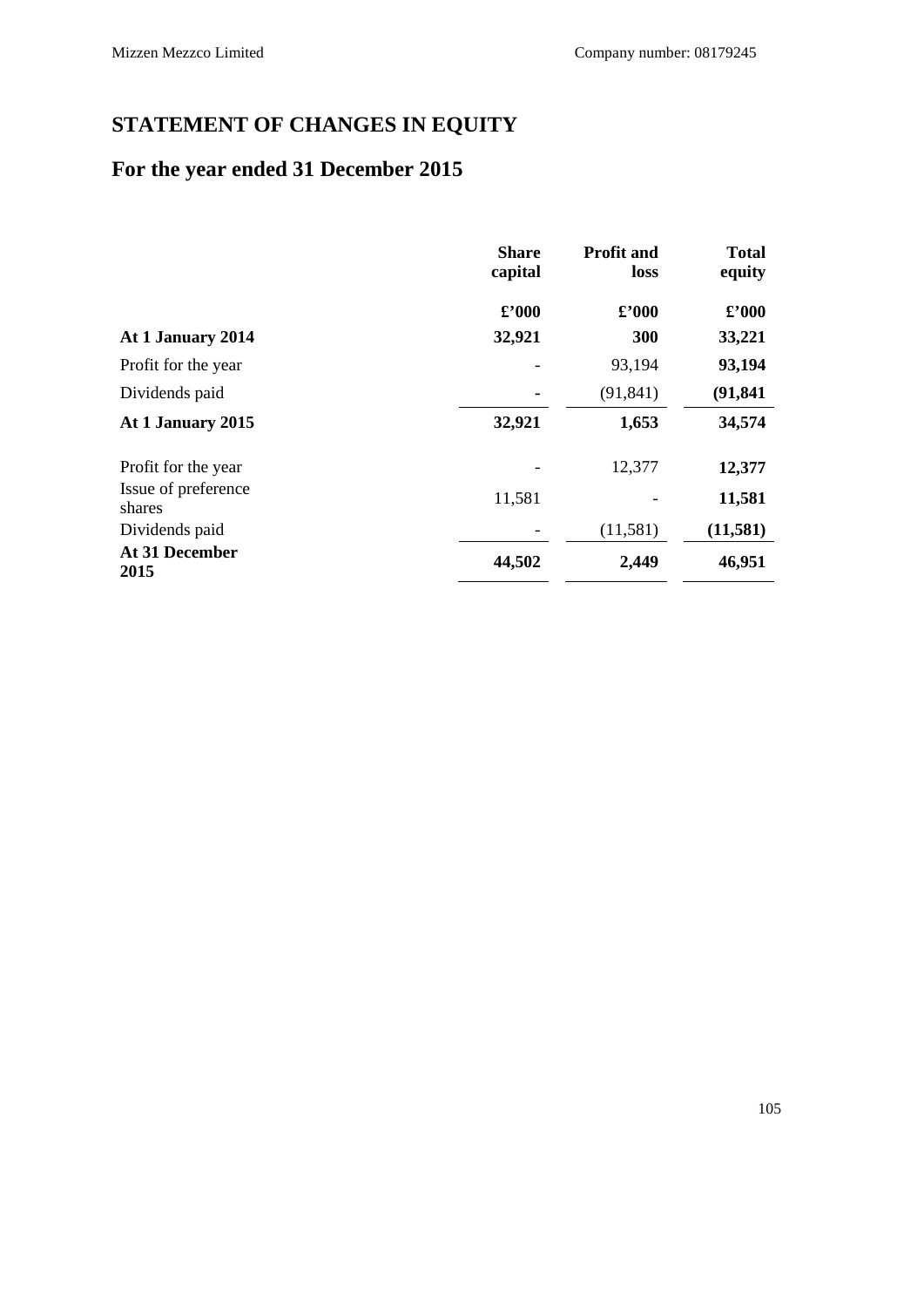# **NOTES TO THE COMPANY BALANCE SHEET**

### **1. General information**

Mizzen Mezzco Limited is the parent Company of the Mizzen Mezzco group and its principal subsidiary, Premium Credit Limited. The company is incorporated and domiciled in England and Wales.

### **Accounting policies**

A summary of the principal accounting policies, which have been applied consistently, is set out below.

### **Basis of preparation**

The financial statements of Mizzen Mezzco Limited have been prepared in accordance with Financial Reporting Standard 101, 'Reduced Disclosure Framework' (FRS 101). The Company financial statements have been prepared under the historical cost convention and in accordance with the Companies Act 2006.

During the year the company transitioned from UK generally accepted accounting principles (UK GAAP) to FRS 101 - Reduced Disclosure Framework and has taken advantage of the disclosure exemptions allowed under this standard. The Company's parent undertaking, Pomegranate Acquisitions Limited, was notified of and did not object to the use of the EUadopted IFRS disclosure exemptions. There are no material recognition or measurement differences arising on the adoption of FRS 101.

The following exemptions from the requirements of IFRS have been applied in the preparation of these financial statements, in accordance with FRS 101:

- (a) The requirements of paragraphs 10(d), 10(f), 16, 38A, 38B, 38C, 38D, 40A, 40B, 40C, 40D, 111 and 134 to 136 of IAS 1 *Presentation of Financial Statements*.
- (b) The requirements of IAS 7 *Statement of Cash Flows*.
- (c) The requirements of paragraphs 30 and 31 of IAS 8 *Accounting Policies, Changes in Accounting Estimates and Errors*.
- (d) The requirements of paragraphs 17 and 18A of IAS 24 *Related Party Disclosures*.
- (e) The requirements in IAS 24 *Related Party Disclosures* to disclose related party transactions entered into between two or more members of a group, provided that any subsidiary which is a party to the transaction is wholly owned by such a member.
- (f) The requirements of paragraphs  $130(f)(ii)$ ,  $130(f)(iii)$ ,  $134(d)$  to  $134(f)$  and  $135(c)$  to 135(e) of IAS 36 *Impairment of Assets*, provided that equivalent disclosures are included in the consolidated financial statements of the group in which the entity is consolidated.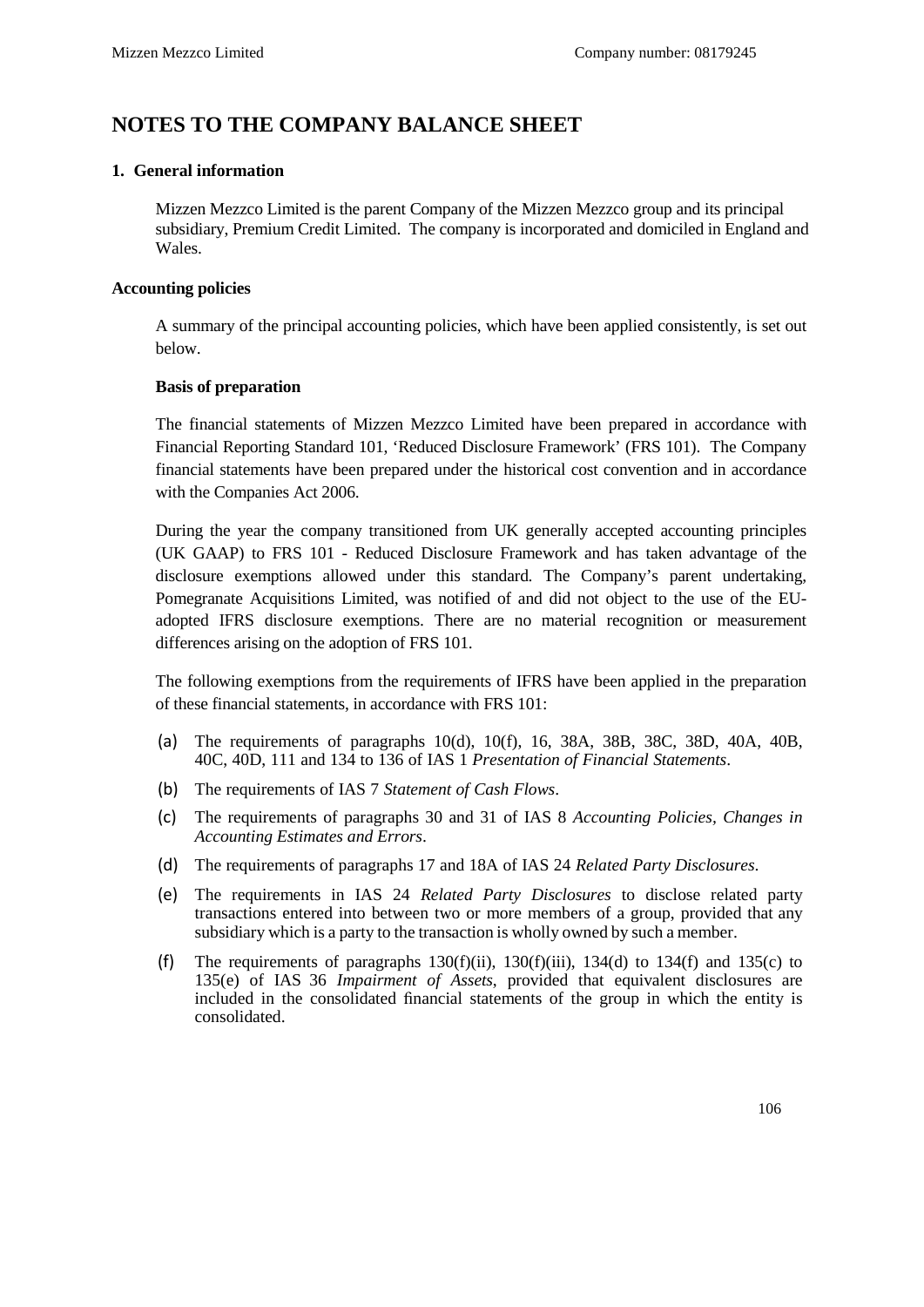# **NOTES TO THE COMPANY BALANCE SHEET (continued)**

#### **Principle accounting policies**

#### **Going concern**

The directors have assessed the ability of the entity to operate as a going concern based on the conclusions drawn with respect to the various risks. As such, these financial statements have been prepared on the going concern basis.

#### **Interest payable**

Interest payable is recognised in the profit and loss account on an accruals basis. Interest expense is the amount due on debt securities in issue.

#### **Investments in subsidiary undertakings**

Investments in subsidiary undertakings are recorded at cost plus incidental expenses less any provision for impairment. Impairment reviews are performed annually by the directors or where there has been an indication of potential impairment.

#### **Critical accounting estimates and judgments**

The Company makes estimates and assumptions concerning the future. The resulting accounting estimates will, by definition, seldom equal the related actual results. The estimates and assumptions that have a significant risk of causing a material adjustment to the carrying amounts of assets and liabilities within the next financial year are addressed below.

#### **Impairment of investment in subsidiaries**

The Company classifies the investment in its subsidiaries as available for sale. Where there is objective evidence of a significant or prolonged decline in the fair value of the subsidiary below its cost the Company would recognise an impairment loss.

The valuation of the Company's subsidiaries is primarily driven by the trading performance of Premium Credit Limited, an entity engaged in the financing of instalment premium services. Premium Credit Limited is an unlisted entity and its fair value is determined using a present value model. The most significant factors determining the financial performance of Premium Credit Limited and the cash flows it is able to generate include the economic environment, notably interest rates, unemployment levels, payment behaviours and bankruptcy trends. These factors all have a bearing on the future credit quality of the loans and advances made by the subsidiary and could cause actual credit losses to differ materially from reported loan impairment.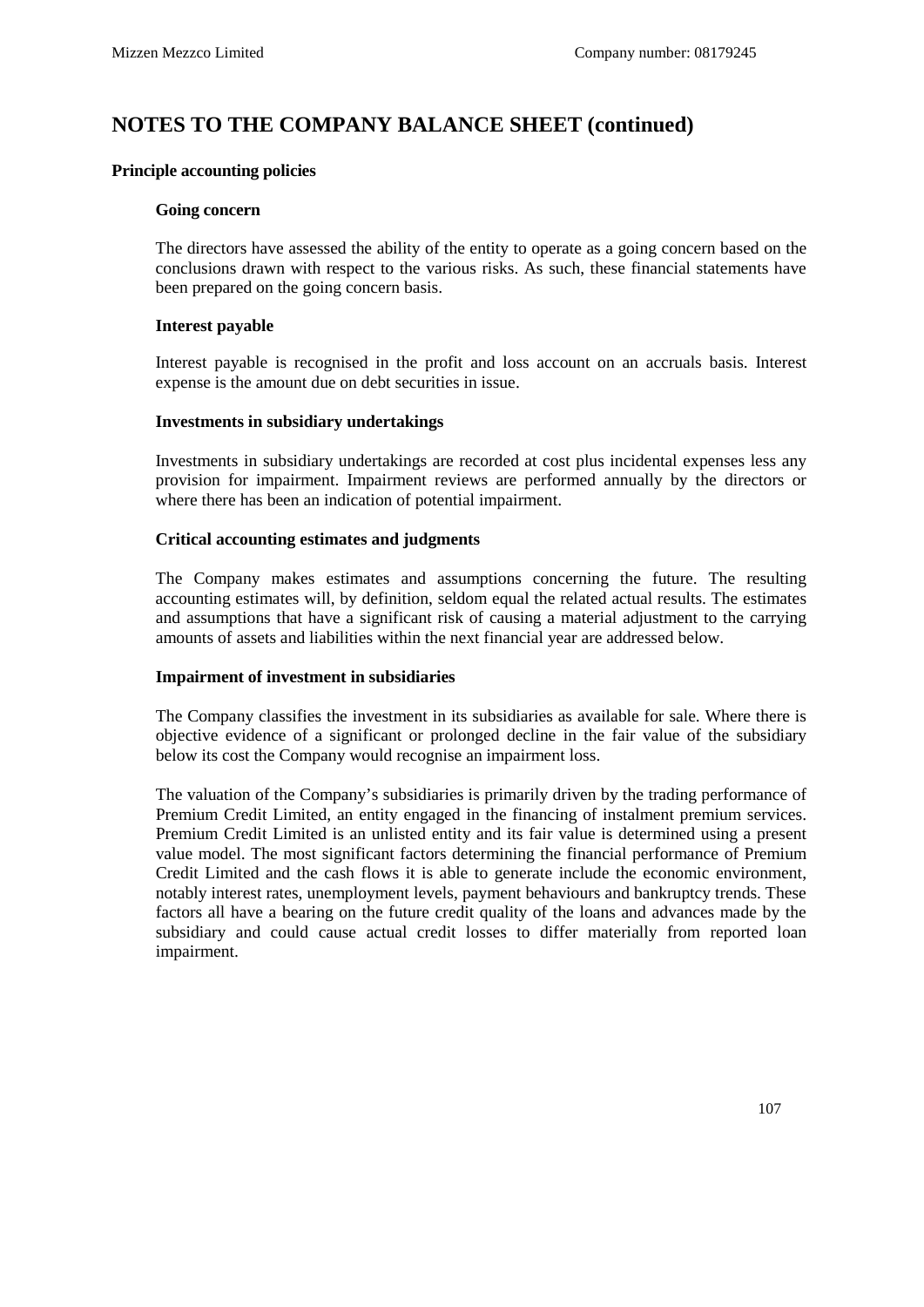# **NOTES TO THE COMPANY BALANCE SHEET (continued)**

#### **2. Investments**

| <b>Shares in group undertakings</b>                              | Company<br>$\pounds$ '000 |
|------------------------------------------------------------------|---------------------------|
| Cost and net book value<br>At 1 January 2015<br><b>Additions</b> | 32,921<br>11,581          |
| At 31 December 2015                                              | 44,502                    |

On 25 February 2015 the Company made a capital contribution of £11,581,089 for £1 per share to its immediate subsidiary, Mizzen Midco Limited.

#### **Subsidiary undertakings**

| <b>Name</b>                                | <b>Parent entity</b> | <b>Principal activity</b> | <b>Country of</b><br>incorporation | Group<br><b>Interest</b> | Capital     |
|--------------------------------------------|----------------------|---------------------------|------------------------------------|--------------------------|-------------|
| Mizzen Midco Ltd                           | Mizzen Mezzco Ltd    | Holding company           | UK                                 | 100%                     | £2,205,000  |
| Mizzen Bondco Ltd                          | Mizzen Midco Ltd     | Bond financing            | UK                                 | 100%                     | £1          |
| Mizzen Mezzco 2 Ltd                        | Mizzen Bondco Ltd    | Mezzanine financing       | UK                                 | 100%                     | £32,921,166 |
| Mizzen Bidco Ltd                           | Mizzen Mezzco 2 Ltd  | Investment company        | UK                                 | 100%                     | £32,921,166 |
| Vendcrown Ltd                              | Mizzen Bidco Ltd     | Holding company           | UK                                 | 100%                     | £16,258     |
| Premium Credit Ltd                         | Vendcrown Ltd        | Premium financing         | UK                                 | 100%                     | £10,000     |
| Direct Debit Management Premium Credit Ltd |                      | Dormant                   | UK                                 | 100%                     | £2          |
| Services Ltd                               |                      |                           |                                    |                          |             |

The directors are of the opinion that the carrying value of the investment is supported by the underlying assets.

#### **3. Debtors**

|                                                   | 2015           | 2014   |
|---------------------------------------------------|----------------|--------|
|                                                   | $\pounds$ '000 | £'000  |
| Amounts owed by group undertakings                | 12,130         | 11,224 |
| 4. Creditors: amounts falling due within one year |                |        |
|                                                   | 2015           | 2014   |
|                                                   | $\pounds$ '000 | £'000  |
| Amounts owed to group undertakings                | 9,681          | 9,571  |

The Company has a loan from its immediate parent undertaking, Pomegranate Acquisitions Limited, amounting to £9,559,000 (2014: £Nil) which is interest free and repayable 30 October 2022, with the remainder of £122,000 (2014: £205,000) attributable to expenses recharged from Premium Credit Limited. In 2014 the Company had a loan from its immediate parent, Mizzen Topco S.C.A. 2014: £9,366,000